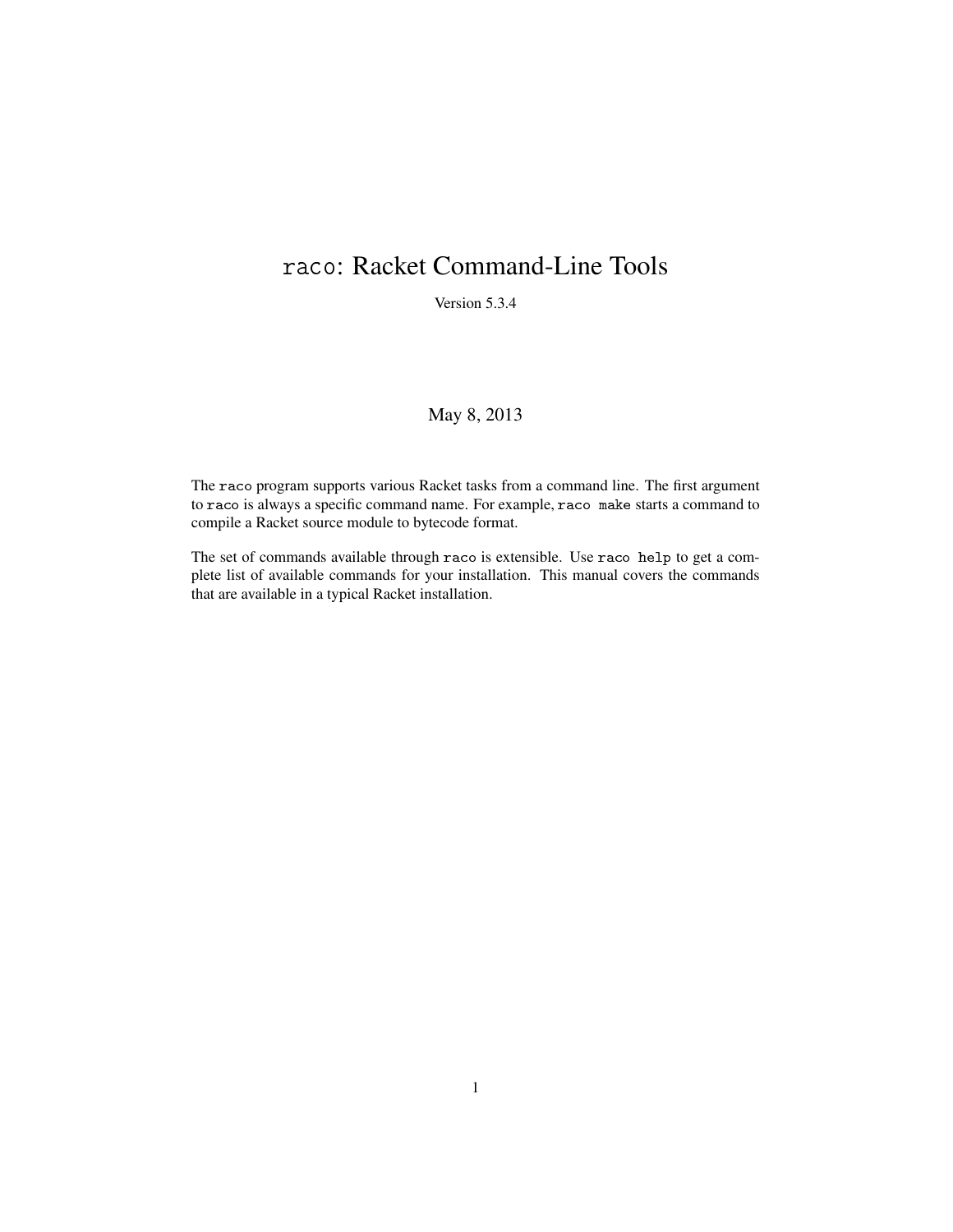# **Contents**

| 1 |     | raco make: Compiling Source to Bytecode          | 6       |
|---|-----|--------------------------------------------------|---------|
|   | 1.1 |                                                  | 6       |
|   | 1.2 |                                                  | $\tau$  |
|   | 1.3 |                                                  | $\,8\,$ |
|   | 1.4 |                                                  | 14      |
|   | 1.5 | Compilation Manager Hook for Syntax Transformers | 15      |
|   | 1.6 |                                                  | 16      |
| 2 |     | raco link: Library Collection Links              | 18      |
|   | 2.1 |                                                  | 19      |
| 3 |     | raco exe: Creating Stand-Alone Executables       | 21      |
|   | 3.1 |                                                  | 22      |
|   |     | 3.1.1                                            | 29      |
|   |     | 3.1.2                                            | 30      |
|   |     | 3.1.3                                            | 30      |
|   | 3.2 |                                                  | 30      |
|   |     | 3.2.1                                            | 30      |
|   |     | 3.2.2<br>Launcher Path and Platform Conventions  | 33      |
|   |     | 3.2.3                                            | 35      |
|   |     | 3.2.4                                            | 37      |
|   |     | 3.2.5                                            | 37      |
| 4 |     | raco distribute: Sharing Stand-Alone Executables | 38      |
|   | 4.1 |                                                  | 39      |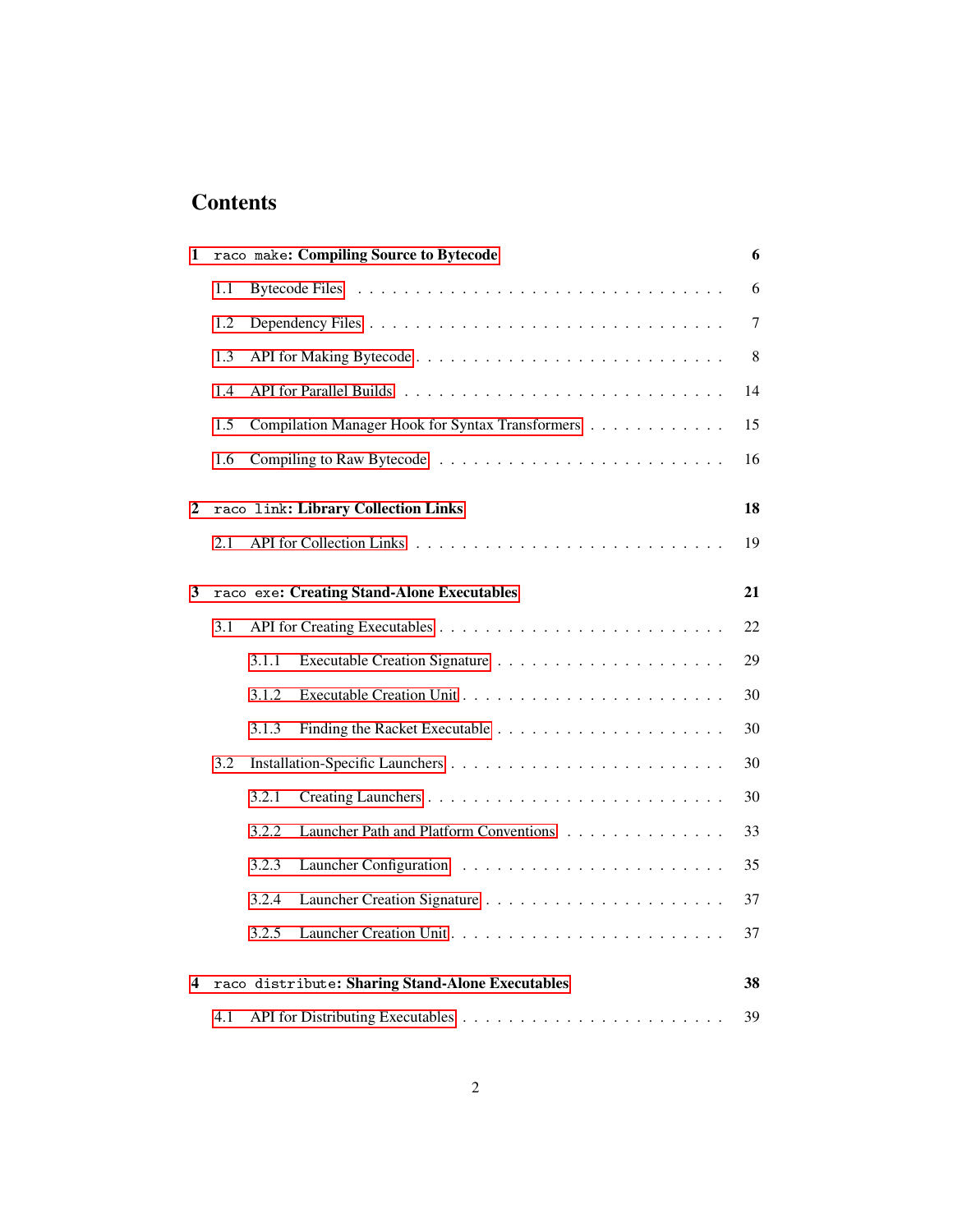|   | 4.2 |                                                       | 39 |
|---|-----|-------------------------------------------------------|----|
| 5 |     | raco pack: Packing Library Collections                | 41 |
|   | 5.1 |                                                       | 43 |
|   | 5.2 |                                                       | 45 |
| 6 |     | raco unpack: Unpacking Library Collections            | 50 |
|   | 6.1 |                                                       | 50 |
| 7 |     | raco planet: Automatic Package Distribution           | 53 |
|   |     |                                                       |    |
| 8 |     | raco pkg: Package Management                          | 54 |
| 9 |     | raco setup: Installation Management                   | 55 |
|   | 9.1 |                                                       | 55 |
|   |     | 9.1.1<br>Controlling raco setup with "info.rkt" Files | 56 |
|   | 9.2 |                                                       | 60 |
|   | 9.3 |                                                       | 61 |
|   |     | 9.3.1                                                 | 62 |
|   |     | 9.3.2                                                 | 63 |
|   |     | 9.3.3                                                 | 63 |
|   | 9.4 |                                                       | 67 |
|   |     | 9.4.1                                                 | 67 |
|   |     |                                                       | 68 |
|   |     | 9.4.3                                                 | 69 |
|   |     | 9.4.4                                                 | 70 |
|   | 9.5 |                                                       | 70 |
|   | 9.6 |                                                       | 72 |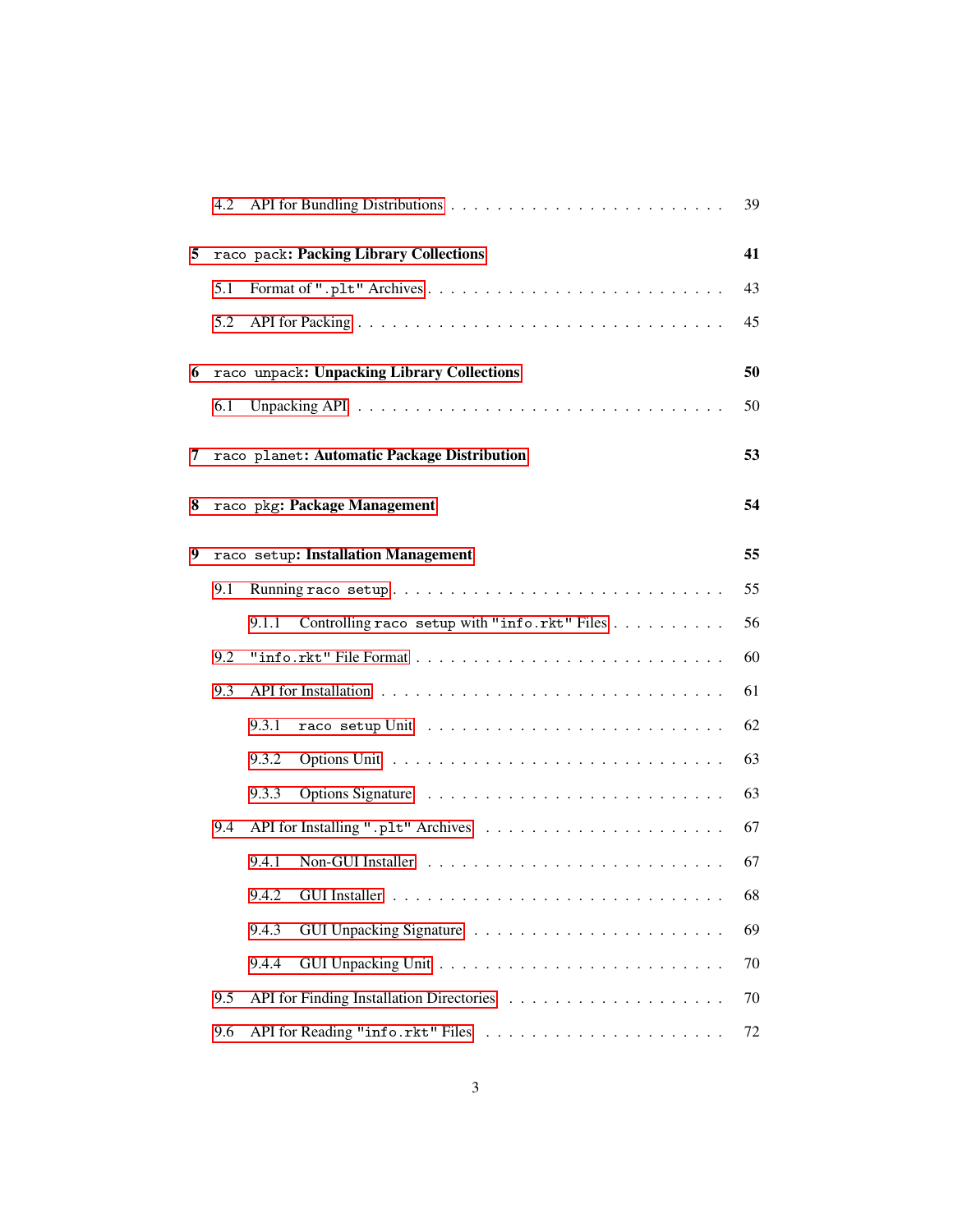| 9.7 | <b>API</b> for Relative Paths                                                 | 74  |
|-----|-------------------------------------------------------------------------------|-----|
|     | Representing paths relative to "collects"<br>9.7.1                            | 74  |
|     | 9.7.2<br>Displaying paths relative to a common root $\dots \dots \dots \dots$ | 75  |
| 9.8 | API for Cross-References for Installed Manuals                                | 76  |
|     | 10 raco decompile: Decompiling Bytecode                                       | 77  |
|     |                                                                               | 78  |
|     |                                                                               | 79  |
|     |                                                                               | 80  |
|     |                                                                               | 80  |
|     |                                                                               | 80  |
|     |                                                                               | 83  |
|     |                                                                               | 87  |
|     |                                                                               | 93  |
|     | 11 raco demod: Demodularizing Programs                                        | 98  |
|     | 12 raco ctool: Working with C Code                                            | 99  |
|     |                                                                               | 99  |
|     |                                                                               | 100 |
|     |                                                                               | 100 |
|     |                                                                               | 100 |
|     |                                                                               | 101 |
|     |                                                                               | 103 |
|     |                                                                               | 103 |
|     |                                                                               | 104 |
|     |                                                                               |     |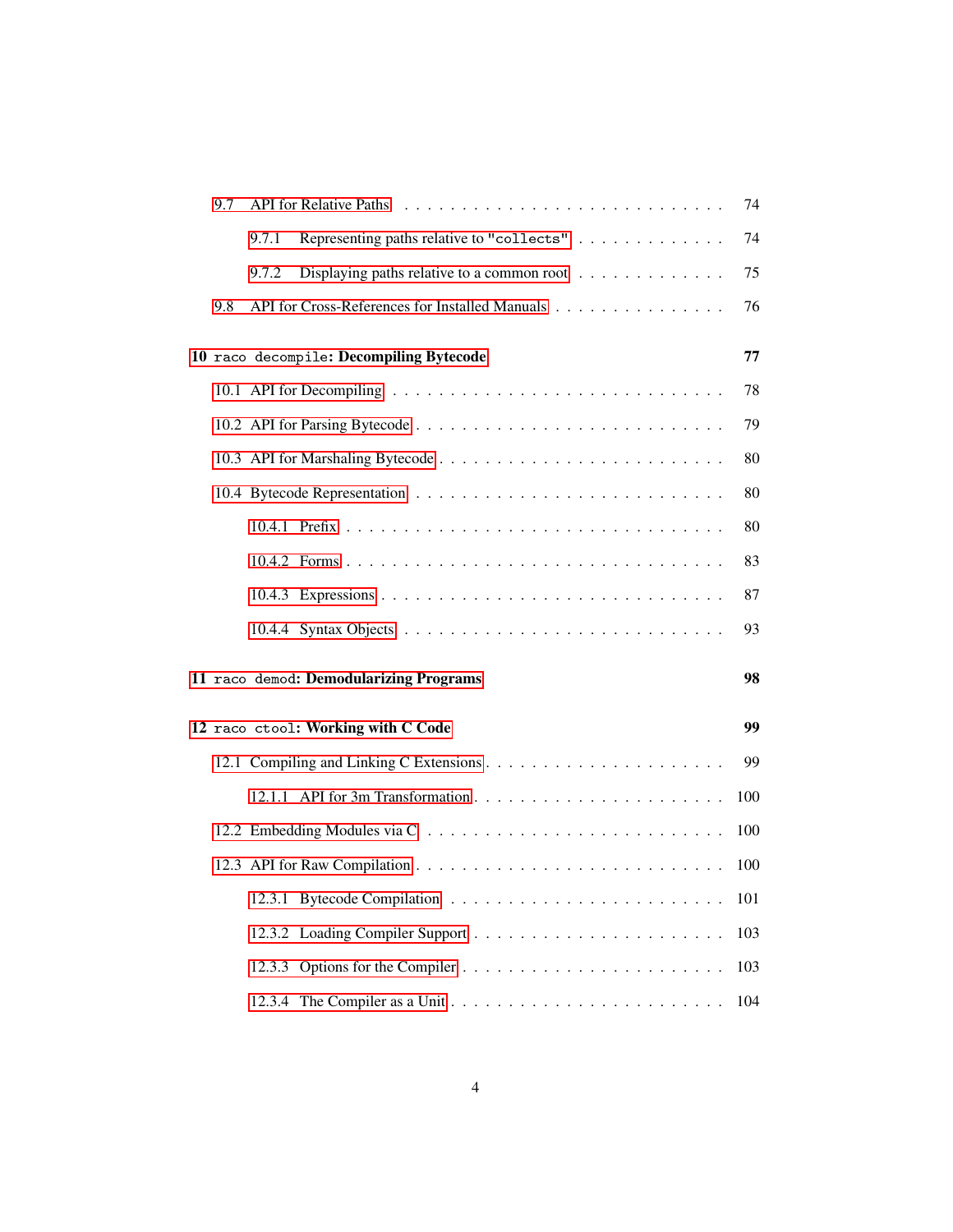|  | 13 raco test: Run tests                  | 106 |
|--|------------------------------------------|-----|
|  | 14 raco docs: Documentation Search       | 107 |
|  | 15 raco expand: Macro Expansion          | 108 |
|  | 16 raco scribble: Building Documentation | 109 |
|  | 17 Adding a raco Command                 | 110 |
|  |                                          |     |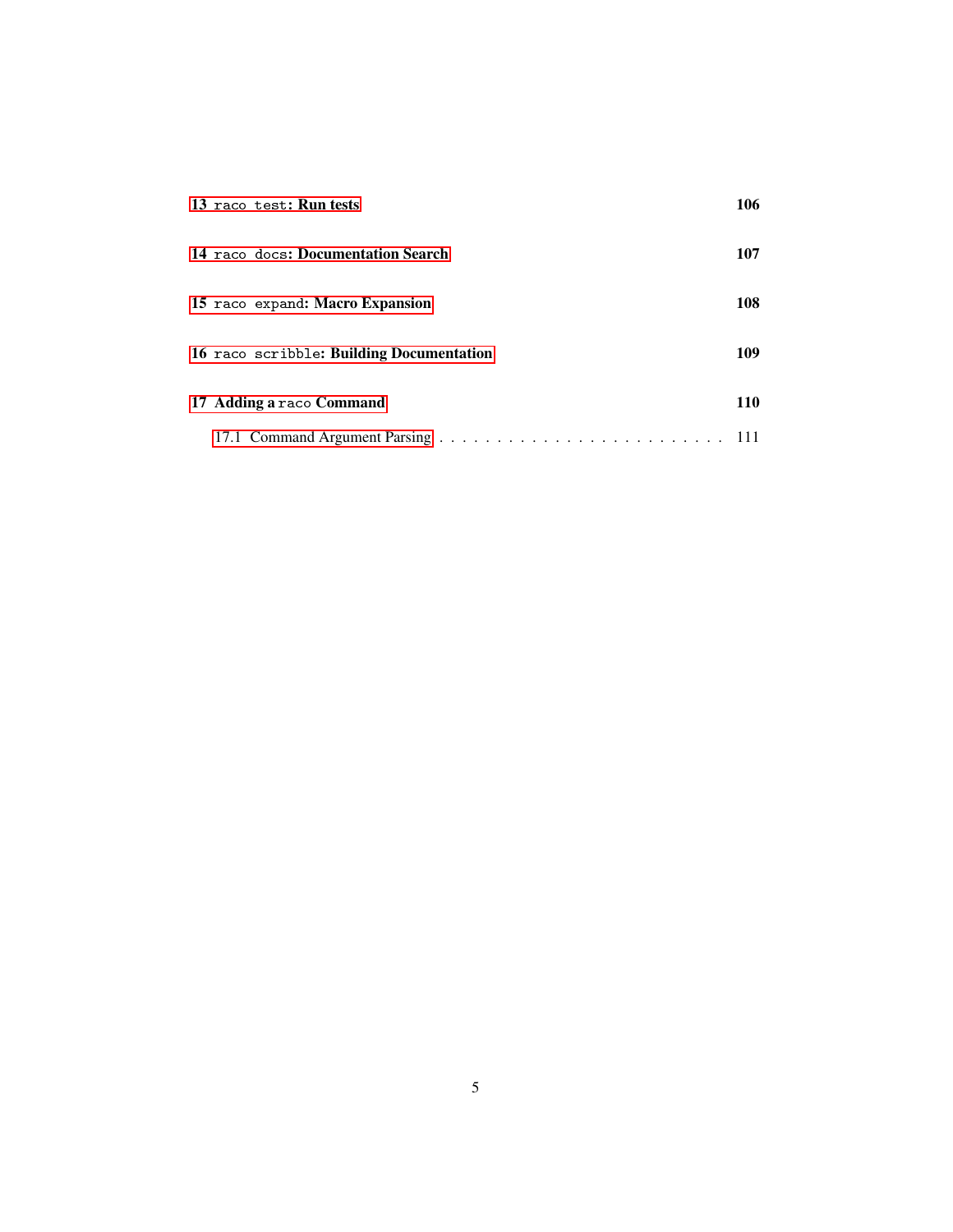# <span id="page-5-0"></span>1 raco make: Compiling Source to Bytecode

The raco make command accept filenames for Racket modules to be compiled to bytecode format. Modules are re-compiled only if the source Racket file is newer than the bytecode file and has a different SHA-1 hash, or if any imported module is recompiled or has a different SHA-1 hash for its compiled form plus dependencies.

The raco make command accepts a few flags:

- -j  $\langle n \rangle$  Compiles argument modules in parallel, using up to  $\langle n \rangle$  parallel tasks.
- --disable-inline Disables function inlining while compiling (but does not recompile files that are already up-to-date). This flag is often useful to simplify generated code before decompiling, and it corresponds to setting compile-contextpreservation-enabled to #t.
- --disable-constant Disables inference of definitions within a module as constant (but does not re-compile files that are already up-to-date). The value associated with a non-constant definition is never inlined or constant-propagated, either within its own module or an importing module. This flag corresponds to setting compileenforce-module-constants to #f.
- --no-deps Compiles a non-module file (i.e., one that is run via load instead of require). See §1.6 "Compiling to Raw Bytecode" for more information.
- $-p \langle file \rangle$  or  $-prefix \langle file \rangle$  For use with  $-p-degree$ ; see §1.6 "Compiling to Raw Bytecode".
- -no-prim For use with --no-deps; see §1.6 "Compiling to Raw Bytecode".
- -v Verbose mode, which shows which files are compiled.
- --vv Very verbose mode, which implies -v and also shows every dependency that is checked.

### <span id="page-5-1"></span>1.1 Bytecode Files

A file " $\langle name \rangle$ .  $\langle ext \rangle$ " is compiled to bytecode that is saved as "compiled/ $\langle name \rangle$   $\langle ext \rangle$ .zo" relative to the file. As a result, the bytecode file is normally used automatically when " $\langle \textit{name} \rangle$ .  $\langle \textit{ext} \rangle$ " is required as a module, since the underlying load/use-compiled operation detects such a bytecode file.

For example, in a directory that contains the following files:

• "a.rkt":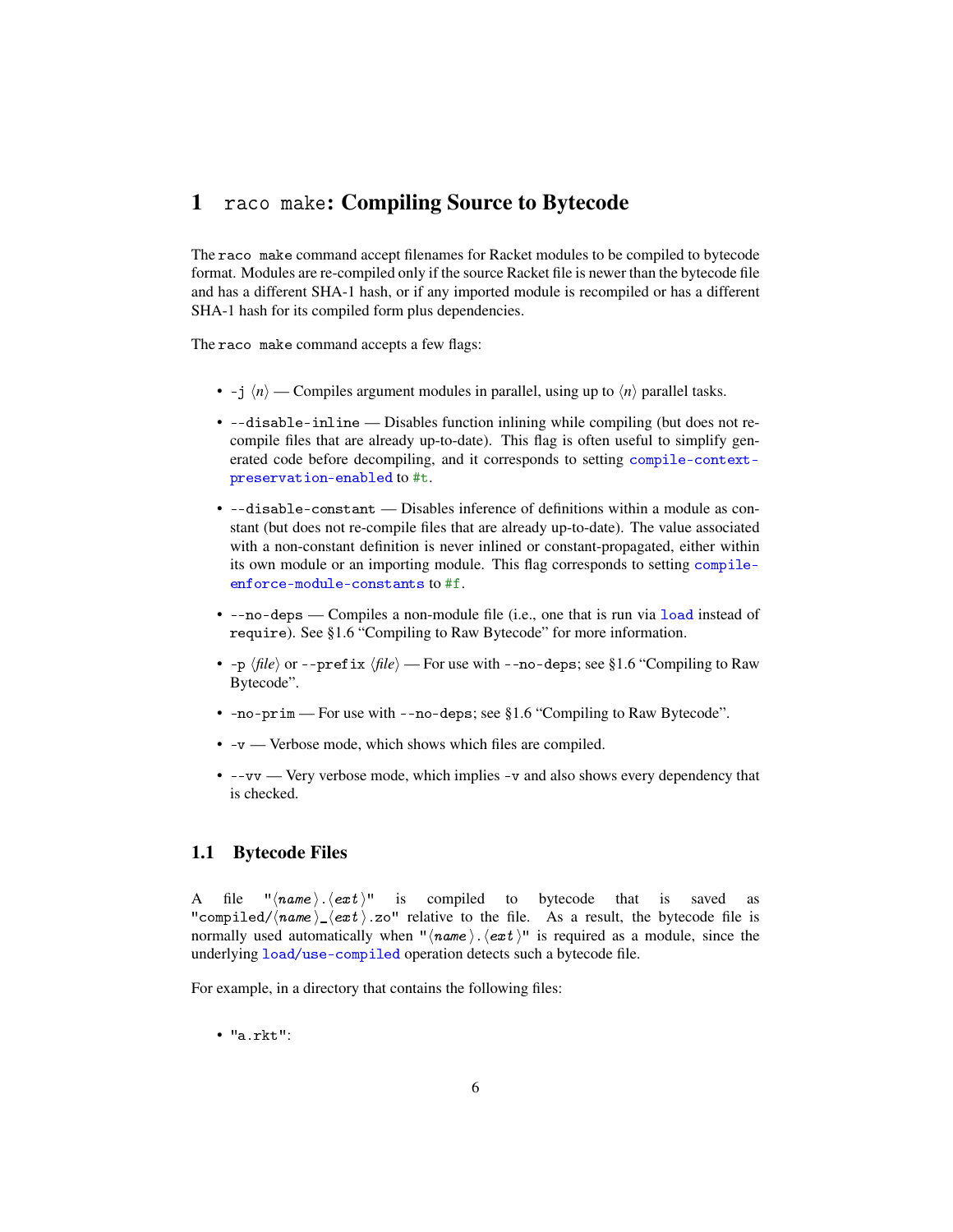```
#lang racket
   (require "b.rkt" "c.rkt")
   (+ b c)• "b.rkt":
   #lang racket
   (provide b)
   (define b 1)
• "c.rkt":
   #lang racket
```

```
(provide c)
(define c 1)
```
#### then

raco make a.rkt

triggers the creation of "compiled/a\_rkt.zo", "compiled/b\_rkt.zo", and "compiled/c\_rkt.zo". A subsequent

racket a.rkt

loads bytecode from the generated ".zo" files, paying attention to the ".rkt" sources only to confirm that each ".zo" file has a later timestamp.

In contrast,

raco make b.rkt c.rkt

would create only "compiled/b\_rkt.zo" and "compiled/c\_rkt.zo", since neither "b.rkt" nor "c.rkt" imports "a.rkt".

## <span id="page-6-0"></span>1.2 Dependency Files

In addition to a bytecode file, raco make creates a file "compiled/ $\langle \textit{name} \rangle_{\textit{-}} \langle \textit{ext} \rangle$ .dep" that records dependencies of the compiled module on other module files and the source file's SHA-1 hash. Using this dependency information, a re-compilation request via raco make can consult both the source file's timestamp/hash and the timestamps/hashes for the bytecode of imported modules. Furthermore, imported modules are themselves compiled as necessary, including updating the bytecode and dependency files for the imported modules, transitively.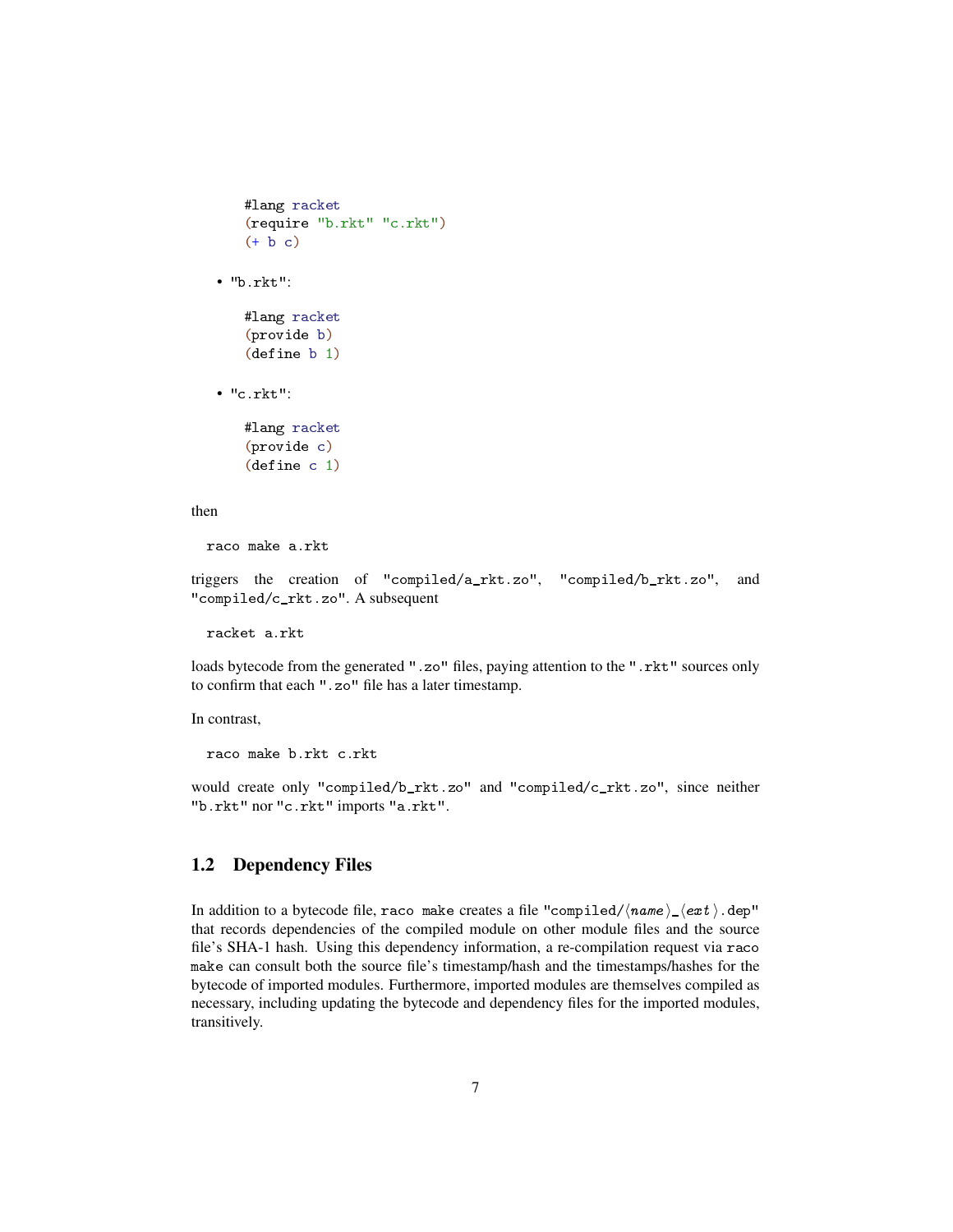Continuing the raco make a.rkt example from the previous section, the raco make command creates "compiled/a\_rkt.dep", "compiled/b\_rkt.dep", and "compiled/c\_rkt.dep" at the same time as the ".zo" files. The "compiled/a\_rkt.dep" file records the dependency of "a.rkt" on "b.rkt", "c.rkt" and the racket library. If the "b.rkt" file is modified (so that its timestamp and SHA-1 hash changes), then running

raco make a.rkt

again rebuilds "compiled/a\_rkt.zo" and "compiled/b\_rkt.zo".

For module files that are within library collections, raco setup uses the same ".zo" and ".dep" conventions and files as raco make, so the two tools can be used together.

### <span id="page-7-0"></span>1.3 API for Making Bytecode

#### (require compiler/cm)

The compiler/cm module implements the compilation and dependency management used by raco make and raco setup.

```
(make-compilation-manager-load/use-compiled-handler
 [delete-zos-when-rkt-file-does-not-exist?
 #:security-guard security-guard])
\rightarrow (path? (or/c symbol? false/c) . -> . any)
delete-zos-when-rkt-file-does-not-exist? : any/c = #f
 security-guard : (or/c security-guard? #f) = #f
```
Returns a procedure suitable as a value for the current-load/use-compiled parameter. The returned procedure passes it arguments on to the current-load/use-compiled procedure that is installed when make-compilation-manager-load/use-compiledhandler is called, but first it automatically compiles a source file to a ".zo" file if

- the file is expected to contain a module (i.e., the second argument to the handler is a symbol);
- the value of each of (current-eval), (current-load), and (namespacemodule-registry (current-namespace)) is the same as when makecompilation-manager-load/use-compiled-handler was called;
- the value of use-compiled-file-paths contains the first path that was present when make-compilation-manager-load/use-compiled-handler was called;
- the value of current-load/use-compiled is the result of this procedure; and
- one of the following holds: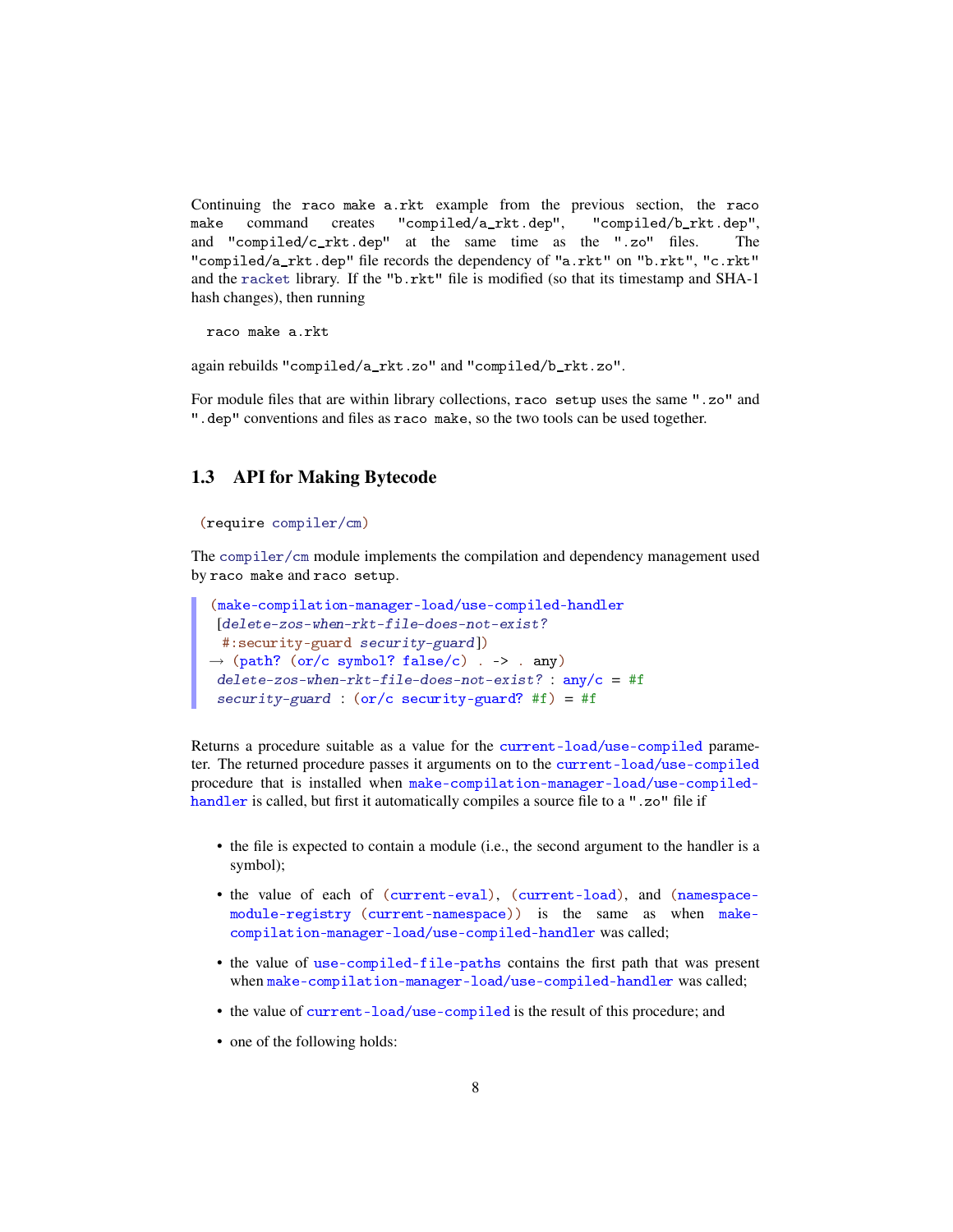- the source file is newer than the ".zo" file in the first sub-directory listed in use-compiled-file-paths (at the time that make-compilation-managerload/use-compiled-handler was called), and either no ".dep" file exists or it records a source-file SHA-1 hash that differs from the current version and source-file SHA-1 hash;
- no ".dep" file exists next to the ".zo" file;
- the version recorded in the ".dep" file does not match the result of (version);
- one of the files listed in the ".dep" file has a ".zo" timestamp newer than the target ".zo", and the combined hashes of the dependencies recorded in the ".dep" file does not match the combined hash recorded in the ".dep" file.

If SHA-1 hashes override a timestamp-based decision to recompile the file, then the target ".zo" file's timestamp is updated to the current time.

After the handler procedure compiles a ".zo" file, it creates a corresponding ".dep" file that lists the current version and the identification of every file that is directly required by the module in the compiled file. Additional dependencies can be installed during compilation via compiler/cm-accomplice. The ".dep" file also records the SHA-1 hash of the module's source, and it records a combined SHA-1 hash of all of the dependencies that includes their recursive dependencies.

The handler caches timestamps when it checks ".dep" files, and the cache is maintained across calls to the same handler. The cache is not consulted to compare the immediate source file to its ".zo" file, which means that the caching behavior is consistent with the caching of the default module name resolver (see current-module-name-resolver).

If use-compiled-file-paths contains an empty list when make-compilationmanager-load/use-compiled-handler is called, then exn:fail:contract exception is raised.

If the delete-zos-when-rkt-file-does-not-exist? argument is a true value, then the returned handler will delete ".zo" files when there is no corresponding original source file.

If the security-guard argument is supplied, it is used when creating ".zo" files, ".dep" files, and "compiled/" directories, and when it adjusts the timestamps for existing files. If it is  $#f$ , then the security guard in the current-security-guard when the files are created is used (not the security guard at the point make-compilation-manager-load/usecompiled-handler is called).

*Do not* install the result of make-compilation-manager-load/use-compiled-handler when the current namespace contains already-loaded versions of modules that may need to be recompiled—unless the already-loaded modules are never referenced by not-yet-loaded modules. References to already-loaded modules may produce compiled files with inconsistent timestamps and/or ".dep" files with incorrect information.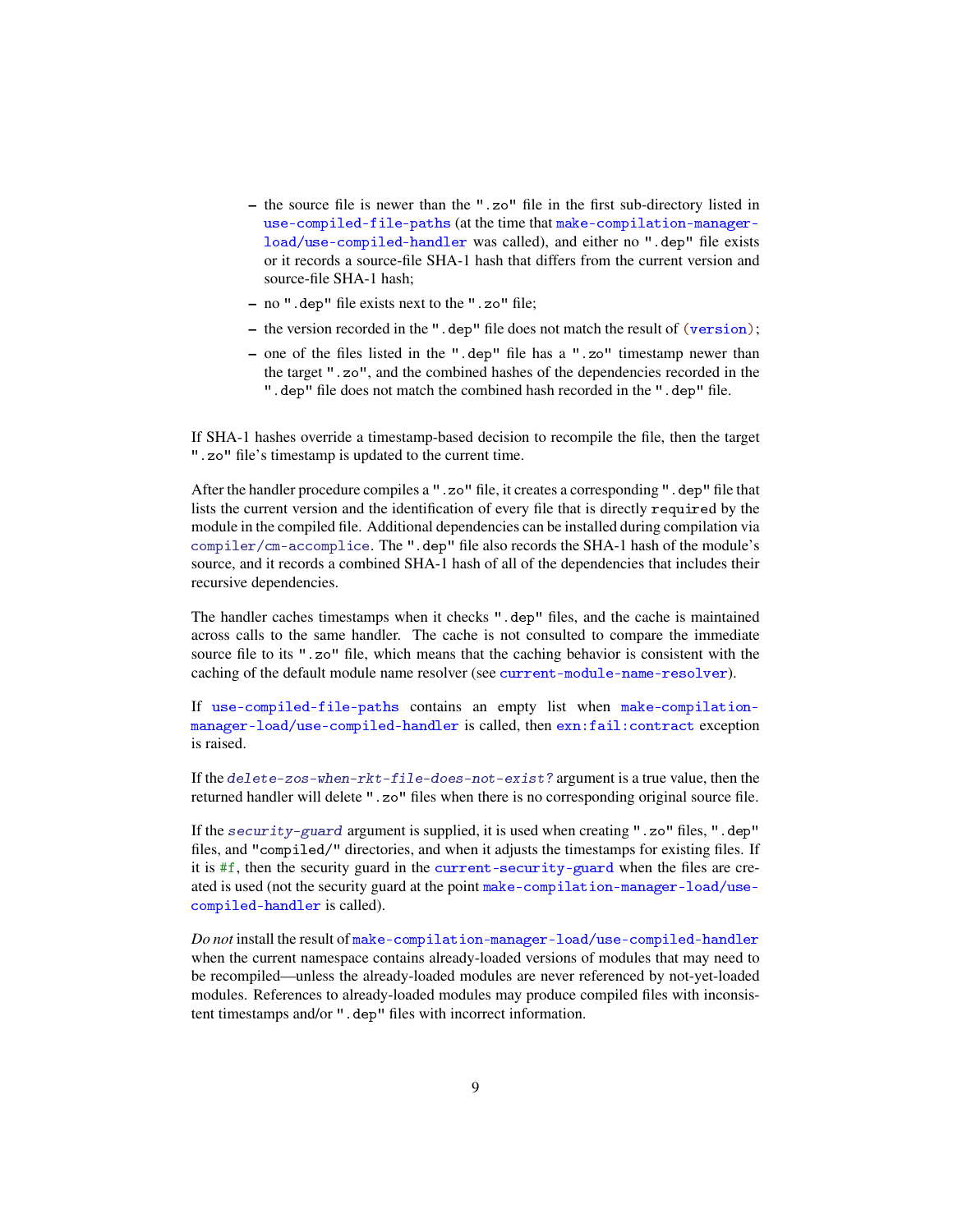```
(managed-compile-zo file
                    [read-src-syntax
                     #:security-guard security-guard]) \rightarrow void?
  file : path-string?
 read-src-syntax : (any/c input-port? . -> . syntax?)
                  = read-syntax
 security-guard : (or/c security-guard? #f) = #f
```
Compiles the given module source file to a ".zo", installing a compilation-manager handler while the file is compiled (so that required modules are also compiled), and creating a ".dep" file to record the timestamps of immediate files used to compile the source (i.e., files required in the source).

If file is compiled from source, then read-src-syntax is used in the same way as readsyntax to read the source module. The normal read-syntax is used for any required files, however.

If  $security$ -guard is not #f, then the provided security guard is used when creating the "compiled/" directories, ".dep" and ".zo" files, and when it adjusts the timestamps of existing files. If it is  $#f$ , then the security guard in the current-security-guard when the files are created is used (not the security guard at the point managed-compile-zo is called).

```
(trust-existing-zos) \rightarrow boolean?(truet-existing-zos trust?) \rightarrow void?trust? : any/c
```
A parameter that is intended for use by setup-plt when installing with pre-built ".zo" files. It causes a compilation-manager load/use-compiled handler to "touch" out-of-date ".zo" files instead of re-compiling from source.

```
(make-caching-managed-compile-zo
 read-src-syntax
[#:security-guard security-guard])
\rightarrow (path-string? . -> . void?)
read-src-syntax : (any/c input-port? . -> . syntax?)
 security-guard : (or/c security-guard? #f) = #f
```
Returns a procedure that behaves like managed-compile-zo (providing the same readsrc-syntax each time), but a cache of timestamp information is preserved across calls to the procedure.

```
(manager-compile-noity-handler) \rightarrow (path? . -> . any)(manager-compile-notify-handler notify) \rightarrow void?notify : (path? . > . any)
```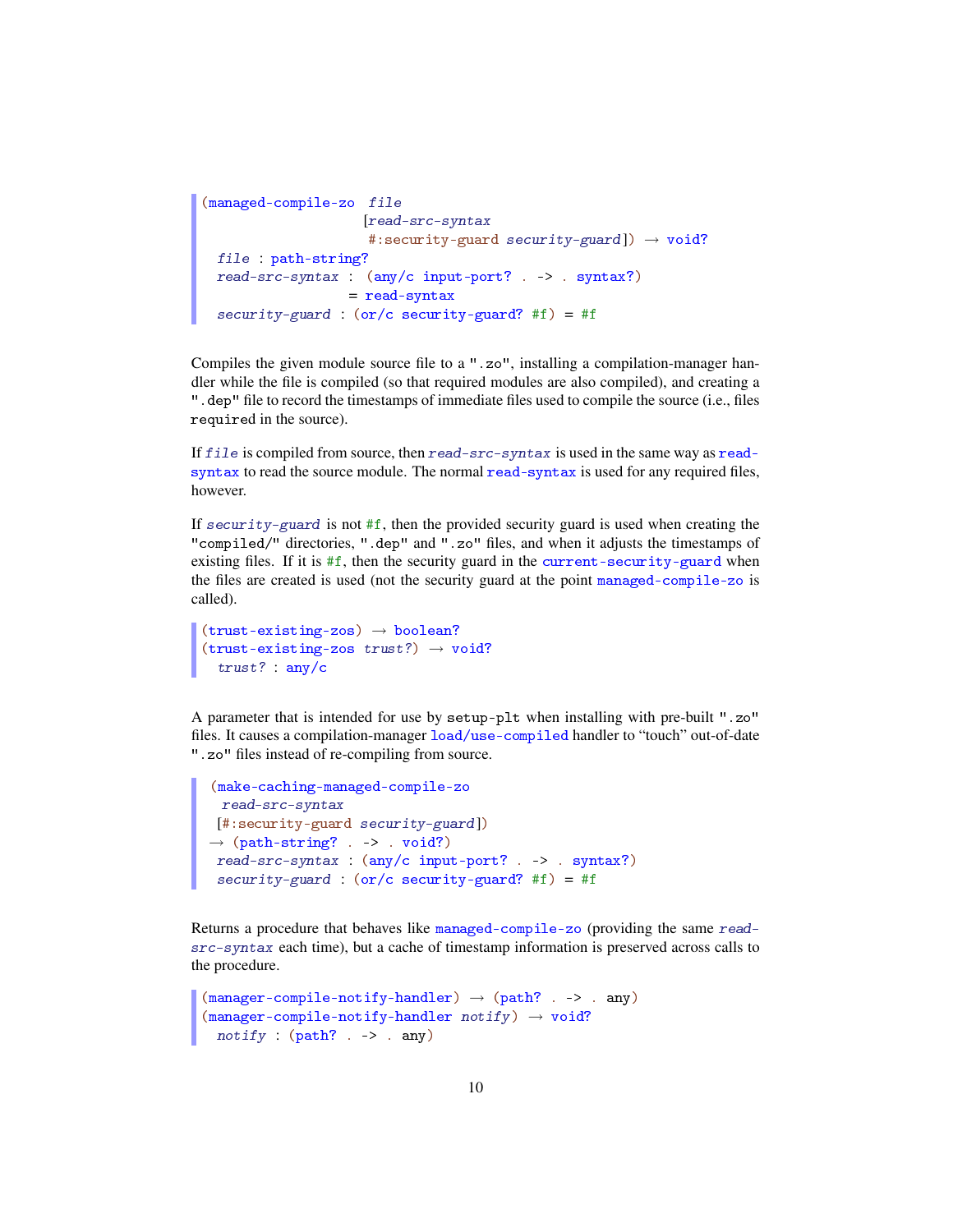A parameter for a procedure of one argument that is called whenever a compilation starts. The argument to the procedure is the file's path.

```
(manager-trace-handler) \rightarrow (string? . -> . any)(manager-trace-handler notify) \rightarrow void?notify : (string? . -> . any)
```
A parameter for a procedure of one argument that is called to report compilation-manager actions, such as checking a file. The argument to the procedure is a string.

The default value of the parameter logs the argument, along with current-inexactmilliseconds to, a logger named 'compiler/cm at the 'debug level.

```
(manager-skip-file-handler)
\rightarrow (-> path? (or/c (cons/c number? promise?) #f))
(manager-skip-file-handler proc) \rightarrow void?proc : (-> path? (or/c (cons/c number? promise?) #f))
```
A parameter whose value is called for each file that is loaded and needs recompilation. If the procedure returns a pair, then the file is skipped (i.e., not compiled); the number in the pair is used as the timestamp for the file's bytecode, and the promise may be forced to obtain a string that is used as hash of the compiled file plus its dependencies. If the procedure returns #f, then the file is compiled as usual. The default is (lambda  $(x)$  #f).

```
(file-stamp-in-collection p)
\rightarrow (or/c (cons/c number? promise?) #f)
  p : path?
```
Calls file-stamp-in-paths with p and (current-library-collection-paths).

```
(file-stamp-in-paths p paths)
\rightarrow (or/c (cons/c number? promise?) #f)
  p : path?
 paths : (listof path?)
```
Returns the file-modification date and delayed hash of p or its bytecode form (i.e., ".zo" file), whichever exists and is newer, if p is an extension of any path in paths (i.e., exists in the directory, a subdirectory, etc.). Otherwise, the result is #f.

This function is intended for use with manager-skip-file-handler.

 $(get-file-shal p) \rightarrow (or/c string? #f)$ p : path?

Computes a SHA-1 hash for the file  $p$ ; the result is #f if p cannot be opened.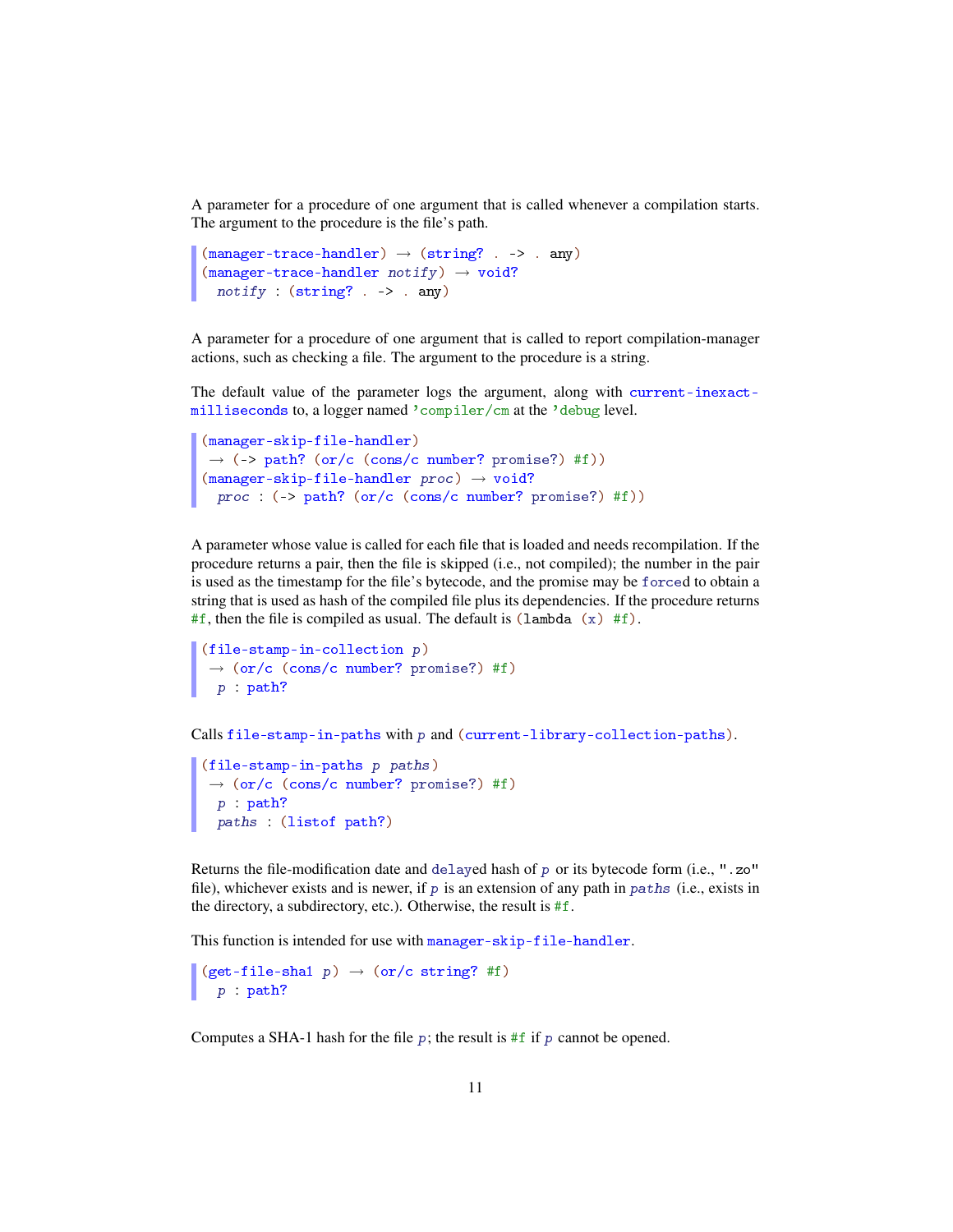```
(get-compiled-file-sha1 p) \rightarrow (or/c string? #f)
  p : path?
```
Computes a SHA-1 hash for the bytecode file p, appending any dependency-describing hash available from a ".dep" file when available (i.e., the suffix on p is replaced by ".dep" to locate dependency information). The result is  $#f$  if  $p$  cannot be opened.

```
(with-compile-output p proc) \rightarrow anyp : path-string?
  proc : ([port input-port?] [tmp-path path?] . -> . any)
```
Opens a temporary path for writing and calls proc passing the resulting port and tmppath. Once proc returns, with-compile-output renames tmp-path to p and arranges to delete temp-path if there's an exception. Breaks are managed so that the port is reliably closed and the tmp-path file is reliably deleted if there's a break. The result of proc is the result of the with-compile-output call.

Windows prevents programs from overwriting files that are open. As a result, withcompile-output calls to rename-file-or-directory will fail if the destination file argument is an open file. Windows, however, does allow you to rename an open file. To avoid overwriting open files windows, with-compile-output creates a second temporary file tmp-path2, renames p to tmp-path2, renames tmp-path to p, and finally deletes tmp-path2.

```
(parallel-lock-client)
 \rightarrow(or/c #f
          (->i ([command (or/c 'lock 'unlock)]
                 [file bytes?])
                [res (command) (if (eq? command 'lock)
                                    boolean?
                                    void?)]))
(parallel-lock-client proc) \rightarrow void?proc :
         (or/c #f
               (->i ([command (or/c 'lock 'unlock)]
                     [file bytes?])
                     [res (command) (if (eq? command 'lock)
                                         boolean?
                                         void?)]))
```
Holds the parallel compilation lock client, which is used by the result of makecompilation-manager-load/use-compiled-handler to prevent compilation races between parallel builders.

When  $proc$  is #f (the default), no checking for parallel compilation is done (and thus multiple threads or places running compilations via make-compilation-manager-load/usecompiled-handler will potentially corrupt each other's ".zo" files).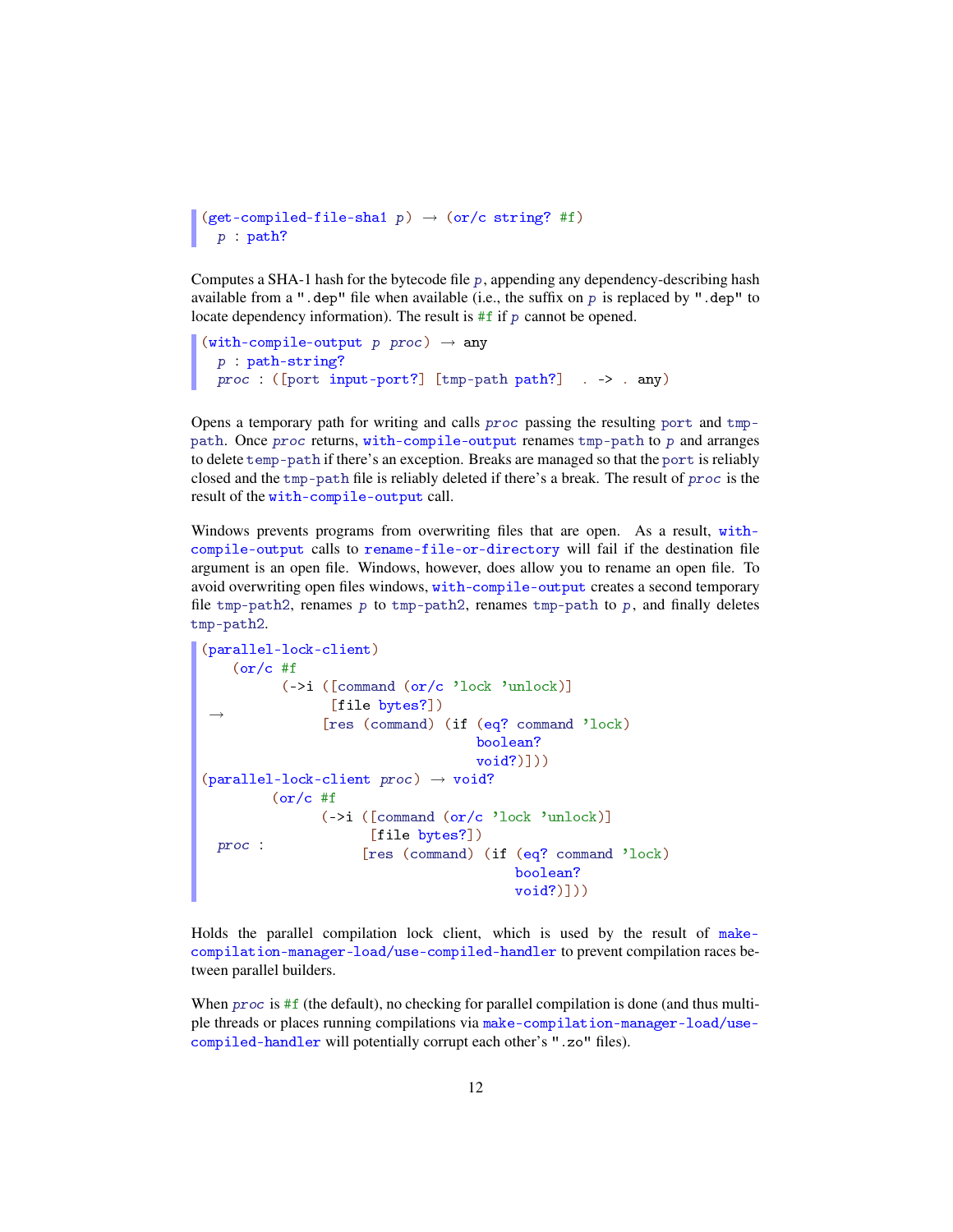When *proc* is a function, its first argument is a command, indicating if it wants to lock or unlock the path specified in the second argument.

When the *proc* 'lock command returns  $\#t$ , the current builder has obtained the lock for zo-path. Once compilation of zo-path is complete, the builder process must release the lock by calling proc 'unlock with the exact same zo-path.

When the proc 'lock command returns  $#f$ , another parallel builder obtained the lock first and has already compiled the zo. The parallel builder should continue without compiling zo-path. (In this case, make-compilation-manager-load/use-compiled-handler's result will not call proc with 'unlock.)

### Example:

```
> (let* ([lc (parallel-lock-client)]
          [zo-name #"collects/racket/compiled/draw_rkt.zo"]
          [locked? (and lc (lc 'lock zo-name))]
          [ok-to-compile? (or (not lc) locked?)])
    (dynamic-wind
       (lambda () (void))
       (lambda ()
         (when ok-to-compile?
           (printf "Do compile here ... \n', n"))(lambda ()
         (when locked?
           (lc 'unlock zo-name)))))
Do compile here ...
(compile-lock->parallel-lock-client pc
                                     [{\it cust}]\rightarrow (-> (or/c 'lock 'unlock) bytes? boolean?)
  pc : place-channel?
 cust : (or/c #f custodian?) = #f
```
Returns a function that follows the parallel-lock-client by communicating over  $pc$ . The argument must have be the result of make-compile-lock.

This communication protocol implementation is not kill safe. To make it kill safe, it needs a sufficiently powerful custodian, i.e., one that is not subject to termination (unless all of the participants in the compilation are also terminated). It uses this custodian to create a thread that monitors the threads that are doing the compilation. If one of them is terminated, the presence of the custodian lets another one continue. (The custodian is also used to create a thread that manages a thread safe table.)

 $\Box$  (make-compile-lock)  $\rightarrow$  place-channel?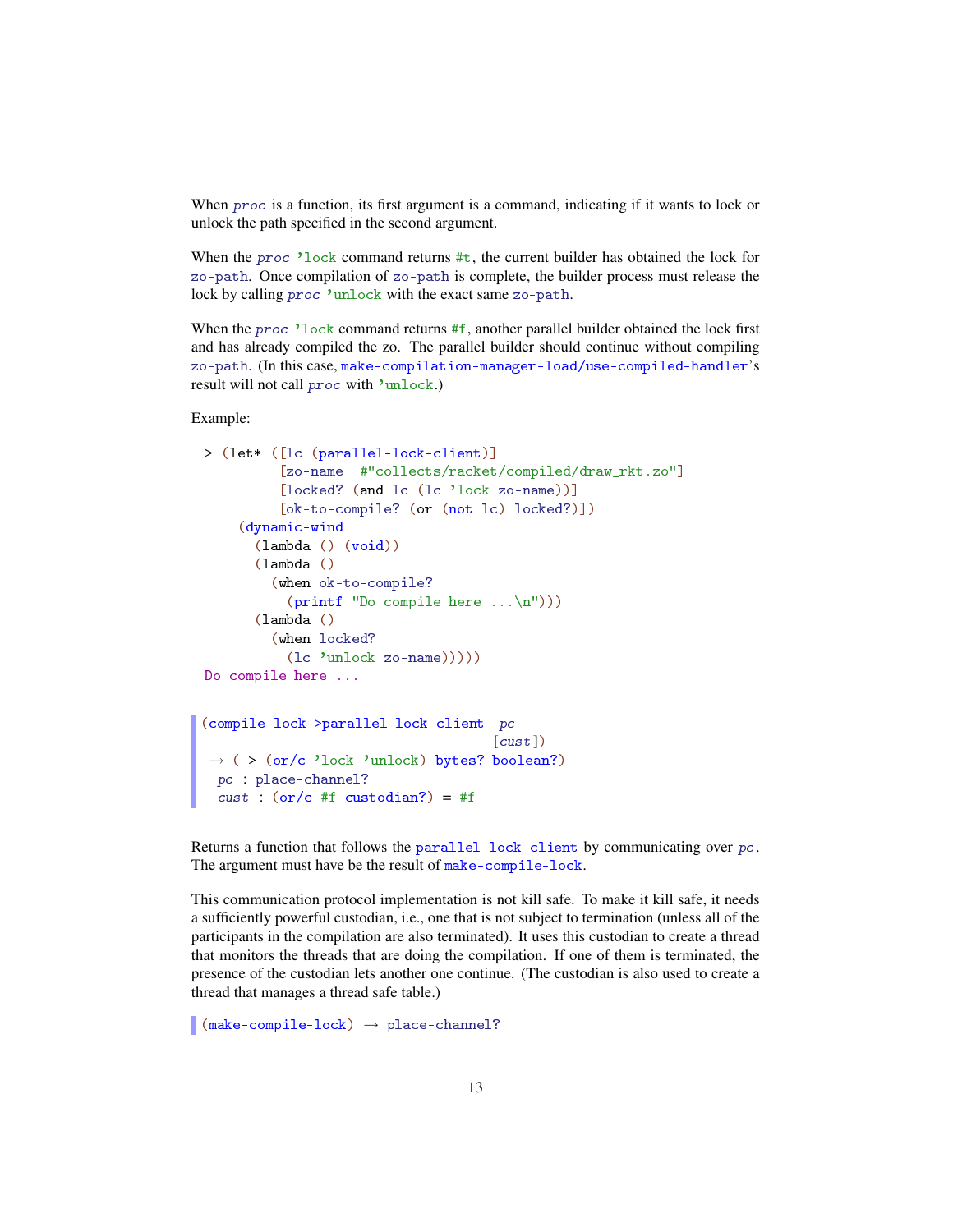Creates a place-channel? that can be used with compile-lock->parallel-lockclient to avoid concurrent compilations of the same racket source files in multiple places.

# <span id="page-13-0"></span>1.4 API for Parallel Builds

```
(require setup/parallel-build)
```
The setup/parallel-build library provides the parallel-compilation functionality of raco setup and raco make.

```
(parallel-compile-files list-of-files
                        [#:worker-count worker-count
                         #:handler handler]) \rightarrow void?
 list-of-files : (listof path?)
  worker-count : non-negative-integer? = (processor-count)
 handler :
           (->i ([handler-type symbol?]
                  [path path-string?]
                  [msg string?]
                  [out string?]
                 [err string?])
                 void?)
                                         = void
```
The parallel-compile utility function is used by raco make to compile a list of paths in parallel. The optional #:worker-count argument specifies the number of compile workers to spawn during parallel compilation. The callback, handler, is called with the symbol 'done as the handler-type argument for each successfully compiled file, 'output when a successful compilation produces stdout/stderr output, 'error when a compilation error has occured, or 'fatal-error when a unrecoverable error occurs. The other arguments give more information for each status update.

```
(parallel-compile-files
 source-files
 #:worker-count 4
 #:handler (lambda (type work msg out err)
    (match type
      ['done (when (verbose) (printf " Made ∼a\n" work))]
      ['output (printf " Output from: ∼a\n∼a∼a" work out err)]
      [else (printf " Error compiling ∼a\n∼a\n∼a∼a"
                    work
                    msg
                    out
                    err)])))
```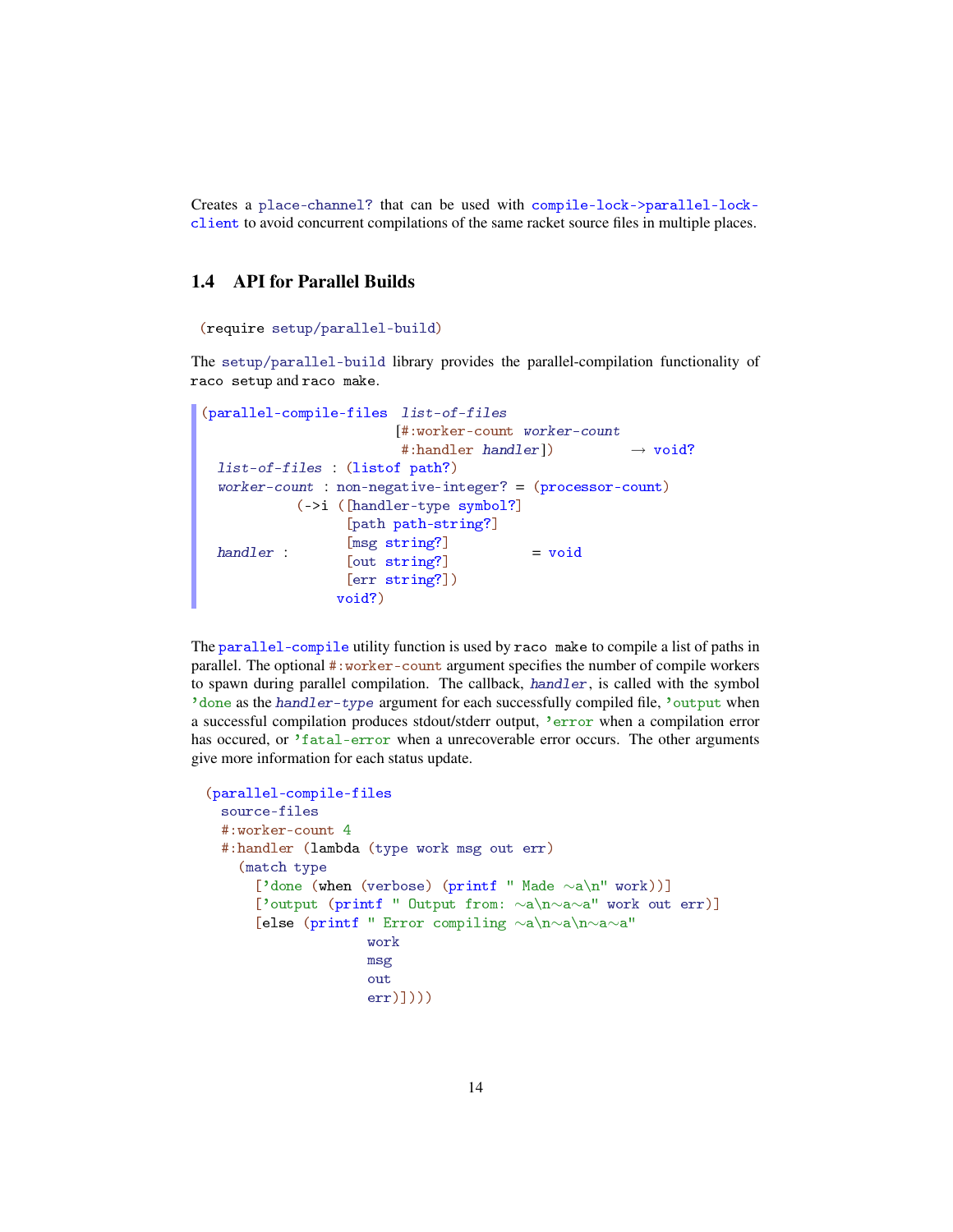```
(parallel-compile worker-count
                   setup-fprintf
                   append-error
                   collects-tree) \rightarrow (void)worker-count : non-negative-integer?
 setup-fprintf :
                   (->* ([stage string?] [format string?])
                        \circ#:rest (listof any/c) void)
 append-error :
                  (\rightarrow cc?
                      [prefix string?]
                      [exn (or/c exn? null?)]
                      [out string?]
                      [err srtring?]
                      [message string?]
                      void?)
 collects-tree : (listof any/c)
```
The parallel-compile internal utility function is used by rack setup to compile collects in parallel. The worker-count argument specifies the number of compile workers to spawn during parallel compilation. The setup-fprintf and append-error functions are internal callback mechanisms that raco setup uses to communicate intermediate compilation results. The collects-tree argument is a compound datastructure containing an in-memory tree representation of the collects directory.

### <span id="page-14-0"></span>1.5 Compilation Manager Hook for Syntax Transformers

```
(require compiler/cm-accomplice)
(register-external-file file) \rightarrow void?
  file : (and path? complete-path?)
```
Logs a message (see log-message) at level 'info to a logger named 'cm-accomplice. The message data is a file-dependency prefab structure type with two fields; the first field's value is  $fil$ e and the second field's value is  $#f$  (to indicate a non-module dependency).

A compilation manager implemented by compiler/cm looks for such messages to register an external dependency. The compilation manager records (in a ".dep" file) the path as contributing to the implementation of the module currently being compiled. Afterward, if the registered file is modified, the compilation manager will know to recompile the module.

The include macro, for example, calls this procedure with the path of an included file as it expands an include form.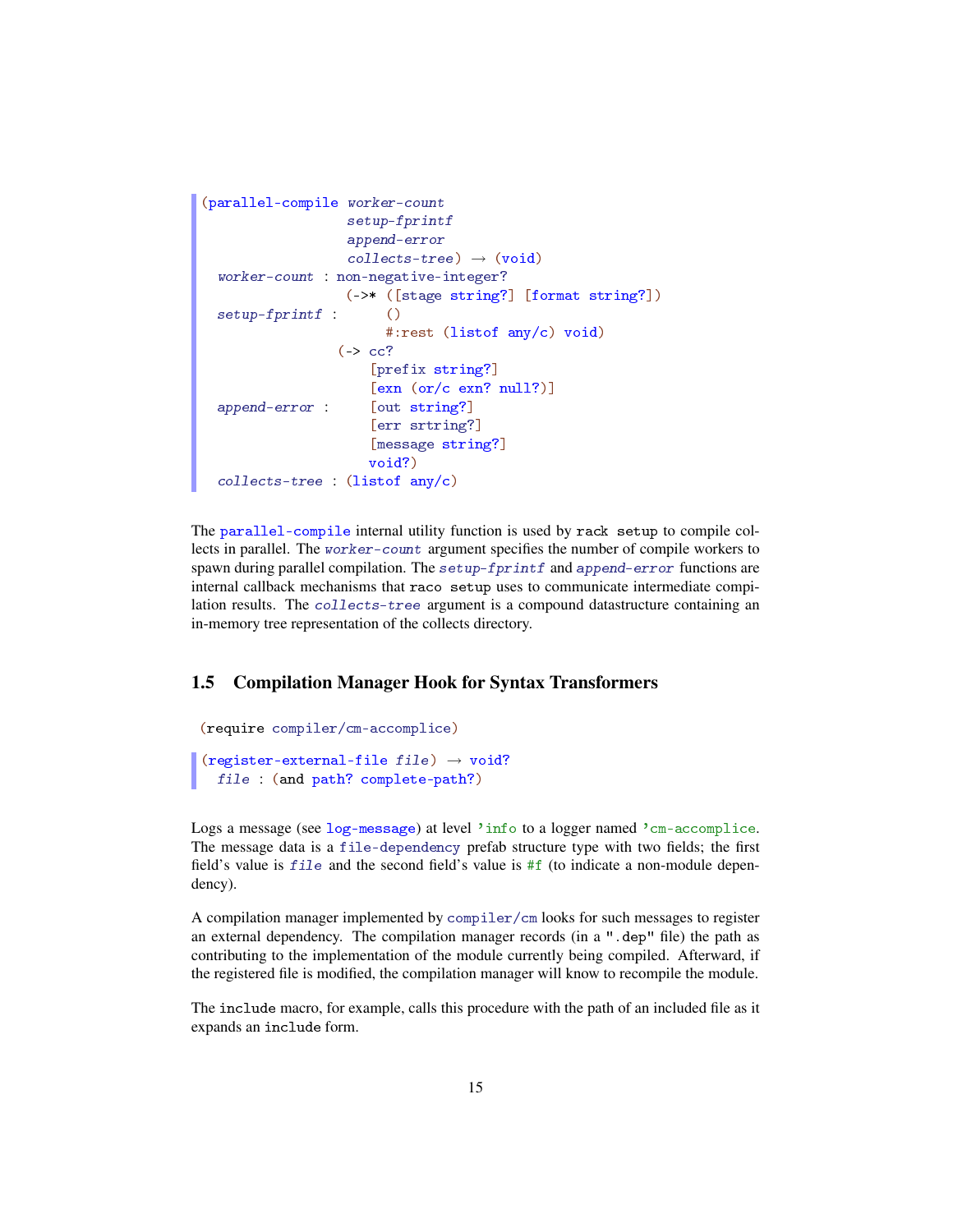```
(register-external-module file) \rightarrow void?file : (and path? complete-path?)
```
Like register-external-file, but logs a message with a file-dependency prefab structure type whose second field is #t.

A compilation manager implemented by compiler/cm recognizes the message to register a dependency on a module (which implies a dependency on all of that module's dependencies, etc.).

### <span id="page-15-0"></span>1.6 Compiling to Raw Bytecode

The --no-deps mode for raco make is an improverished form of the compilation, because it does not track import dependencies. It does, however, support compilation of non-module source in an namespace that initially imports scheme.

Outside of a module, top-level define-syntaxes, module, #%require, define-valuesfor-syntax, and begin expressions are handled specially by raco make --no-deps: the compile-time portion of the expression is evaluated, because it might affect later expressions.

For example, when compiling the file containing

```
(require racket/class)
(define f (class object% (super-new)))
```
the class form from the racket/class library must be bound in the compilation namespace at compile time. Thus, the require expression is both compiled (to appear in the output code) and evaluated (for further computation).

Many definition forms expand to define-syntaxes. For example, define-signature expands to define-syntaxes. In --no-deps mode, raco make --no-deps detects define-syntaxes and other expressions after expansion, so top-level define-signature expressions affect the compilation of later expressions, as a programmer would expect.

In contrast, a load or eval expression in a source file is compiled—but *not evaluated!*—as the source file is compiled. Even if the load expression loads syntax or signature definitions, these will not be loaded as the file is compiled. The same is true of application expressions that affect the reader, such as (read-case-sensitive  $\#t$ ). The -p or --prefix flag for raco make takes a file and loads it before compiling the source files specified on the command line.

By default, the namespace for compilation is initialized by a require of scheme. If the --no-prim flag is specified, the namespace is instead initialized with namespace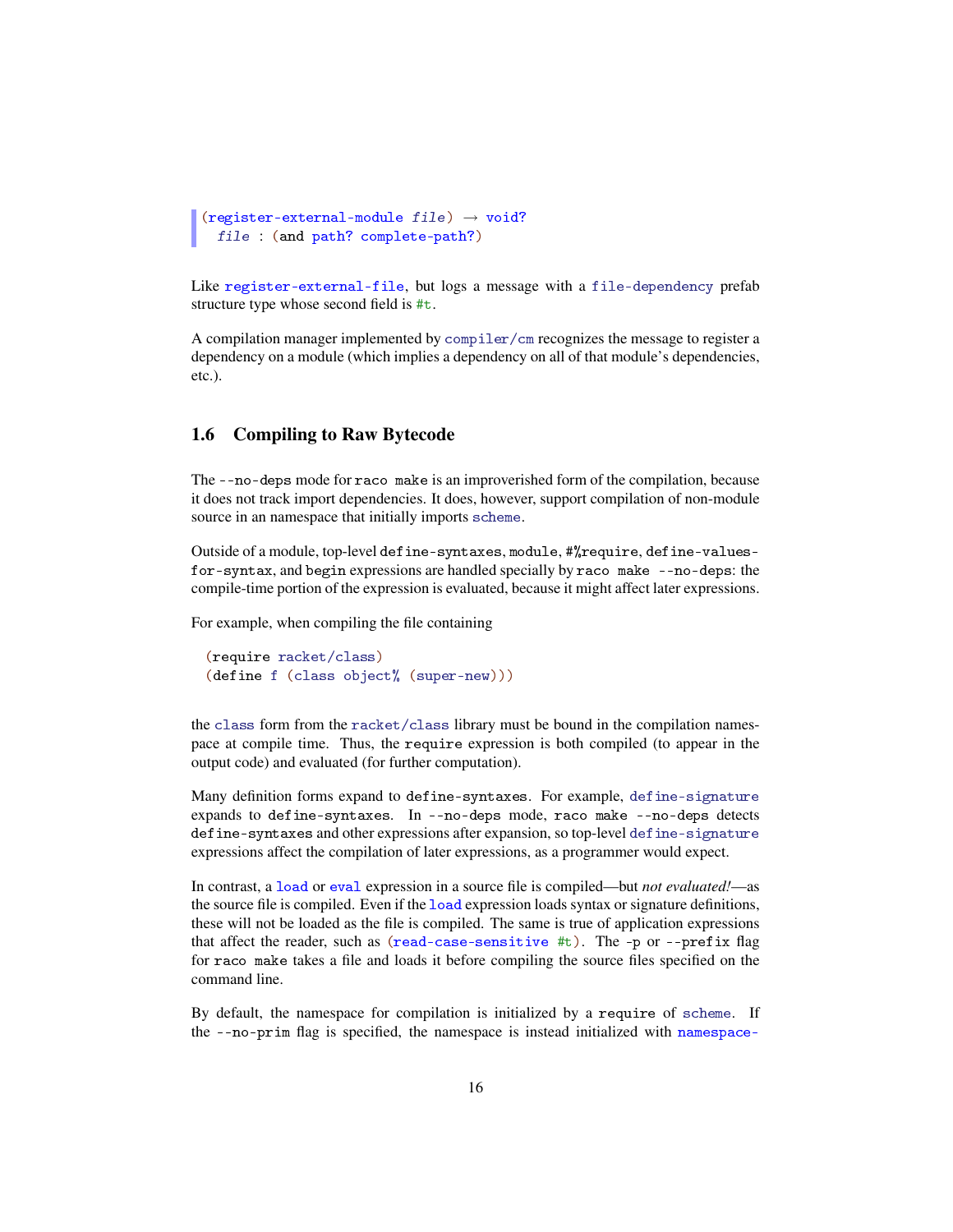require/copy, which allows mutation and redefinition of all initial bindings (other than syntactic forms, in the case of mutation).

In general, a better solution is to put all code to compile into a module and use raco make in its default mode.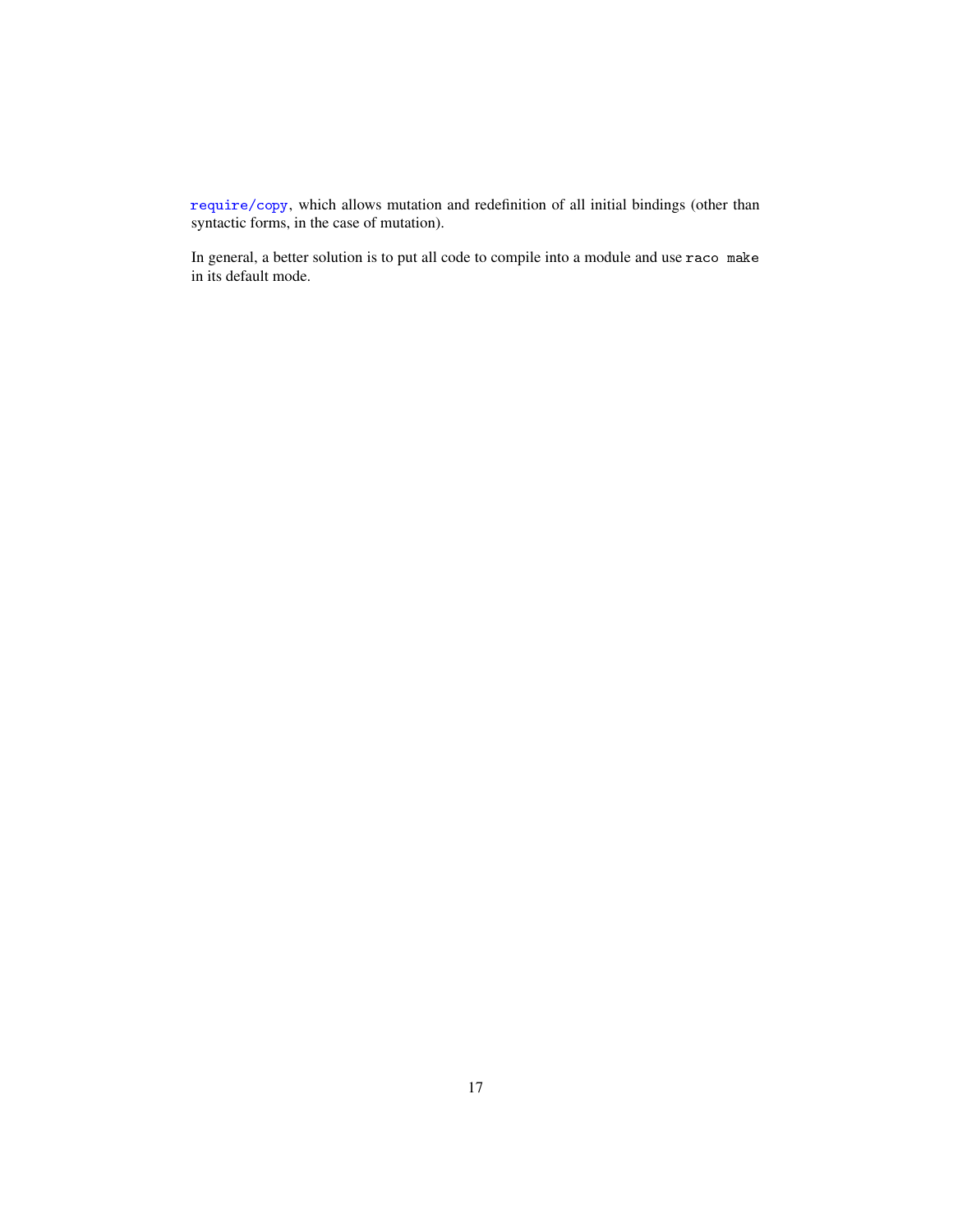# <span id="page-17-0"></span>2 raco link: Library Collection Links

The raco link command inspects and modifies a collection links file to display, add, or remove mappings from collection names to filesystem directories.

For example, the command

```
raco link maze
```
installs a user-specific link for the "maze" collection, mapping it to the "maze" subdirectory of the current directory. Supply multiple directory paths to create multiple links at once, especially with a command-shell wildcard:

raco link \*

By default, the linked collection name is the same as each directory's name, but the collection name can be set separately for a single directory with the --name flag.

To remove the link created by the first example above, use

```
raco link --remove maze
```
or

raco link -r maze

Like link-adding mode, removing mode accepts multiple directory paths to remove multiple links, and all links that match any directory are removed. If --name is used with --remove, then only links matching both the collection name and directory are removed.

Full command-line options:

- -l or --list Shows the current link table. If any other command-line arguments are provided that modify the link table, the table is shown after modifications. If no directory arguments are provided, and if none of -u, --user, -i, --installation, -f, or --file are specified, then the link table is shown for both the user-specific and installation-wide collection links files.
- $\text{-}n \langle \textit{name} \rangle$  or  $\text{-}n$ ame $\langle \textit{name} \rangle$  Sets the collection name for adding a single link or removing matching links. By default, the collection name for an added link is derived from the directory name. When the -r or --remove flag is also used, only links with a collection name matching  $\langle name \rangle$  are removed, and if no directory arguments are provided, all links with a match to  $\langle name \rangle$  are removed. This flag is mutually exclusive with -d and --root.
- -d or --root Treats each directory as a collection root that contains collection directories, instead of a directory for a specific collection. When the -r or --remove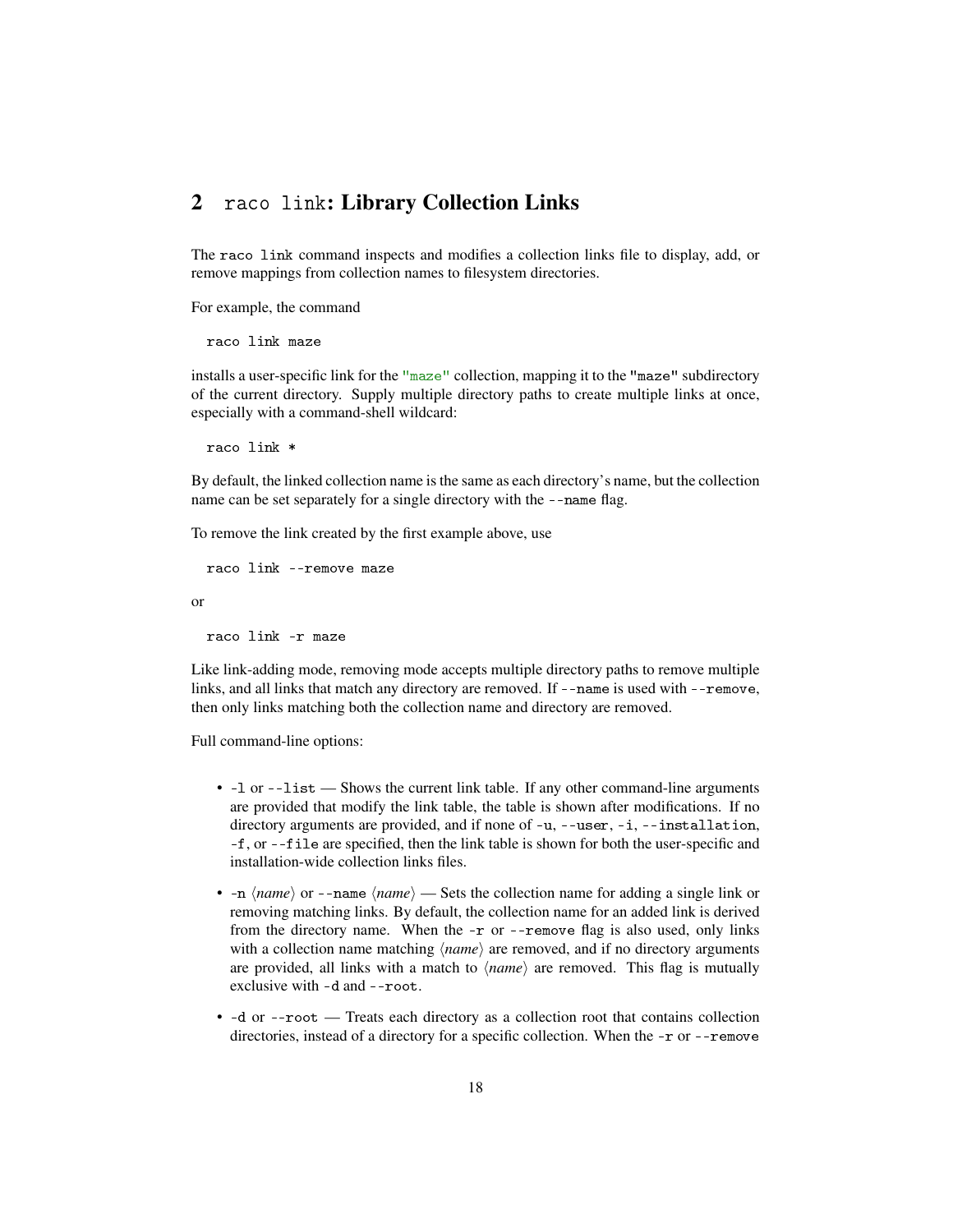flag is also used, only collection-root links that match a directory are removed. This flag is mutually exclusive with -n and --name.

- $-x$   $\langle regexp\rangle$  or  $-$ version-regexp  $\langle regexp\rangle$  Sets a version regexp that limits the link to use only by Racket versions (as reported by version) matching  $\langle regexp \rangle$ . When the  $-$ r or  $-$ -remove flag is also used, only links with a version regexp matching  $\langle \text{regexp} \rangle$  are removed.
- -r or --remove Selects remove mode instead of add mode.
- -u or --user Limits listing and removal of links to the user-specific collection links file and not the collection-wide collection links file. This flag is mutually exclusive with -i, --installation, -f, and --file.
- -i or --installation Reads and writes links in installation-wide collection links file and not the user-specific collection links file. This flag is mutually exclusive with  $-u$ ,  $-v$  -user,  $-f$ , and  $-v$  -file.
- $-f \langle file \rangle$  or  $-file \langle file \rangle$  Reads and writes links in  $\langle file \rangle$  instead of the userspecific collection links file. This flag is mutually exclusive with -u, --user, -i, and --installation.
- --repair Enables repairs to the existing file content when the content is erroneous. The file is repaired by deleting individual links when possible.

# <span id="page-18-0"></span>2.1 API for Collection Links

```
(require setup/link)
(links dir
       ...
       [#:user? user?
       #:file file
       #:name name
       #:root? root?
       #:version-regexp version-regexp
       #:error error-proc
       #:remove? remove?
       #:show? show?
       #: repair? repair?
       #:with-path? with-path?]) \rightarrow list?
 dir : path?
 user? : \text{any/c} = #tfile : (or/c path-string? #f) = #f
 name : (or/c \text{ string? #f}) = #froot? : any/c = #fversion-regexp : (or/c regexp? #f) = #f
```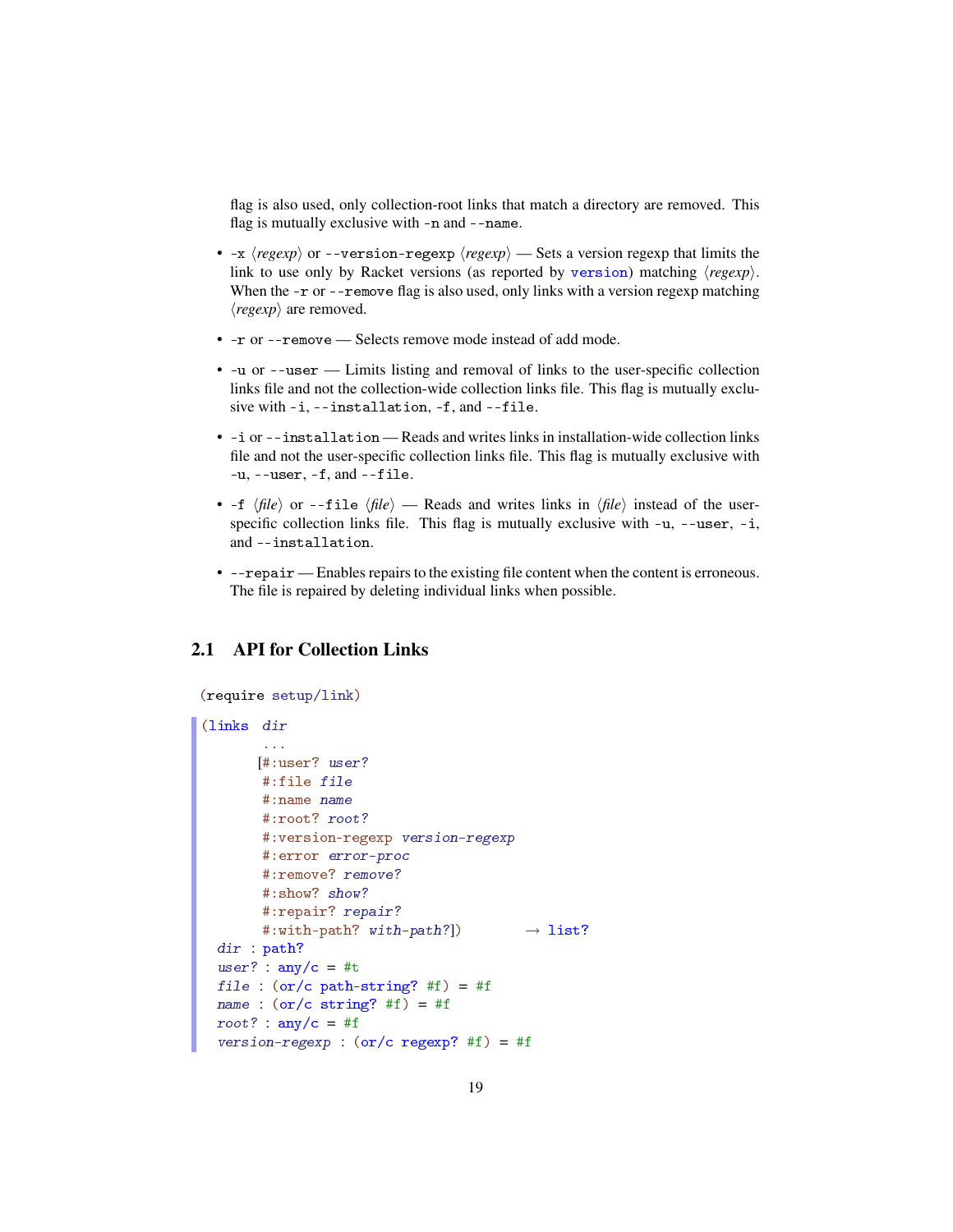```
error-proc : (symbol? string? any/c ... . -> . any) = errorremove? : \text{any/c} = #fshow? : any/c = #frepair? : any/c = #fwith-path? : any/c = #f
```
A function version of the raco link command that always works on a single file—either file if it is a path string, the user-specific collection links file if user? is true, of the installation-wide collection links file if user? is false.

The error-proc argument is called to raise exceptions that would be fatal to the raco link command.

If remove? is true, the result is a list of entries that were removed from the file. If remove? is #f but root? is true, the result is a list of paths for collection roots. If remove? and root? are both #f, the result is a list for top-level collections that are mapped by file and that apply to the running version of Racket; the list is a list of strings for collection names if with-path? is #f, or it is a list of pairs of collection-name strings and complete paths if with-path? is true.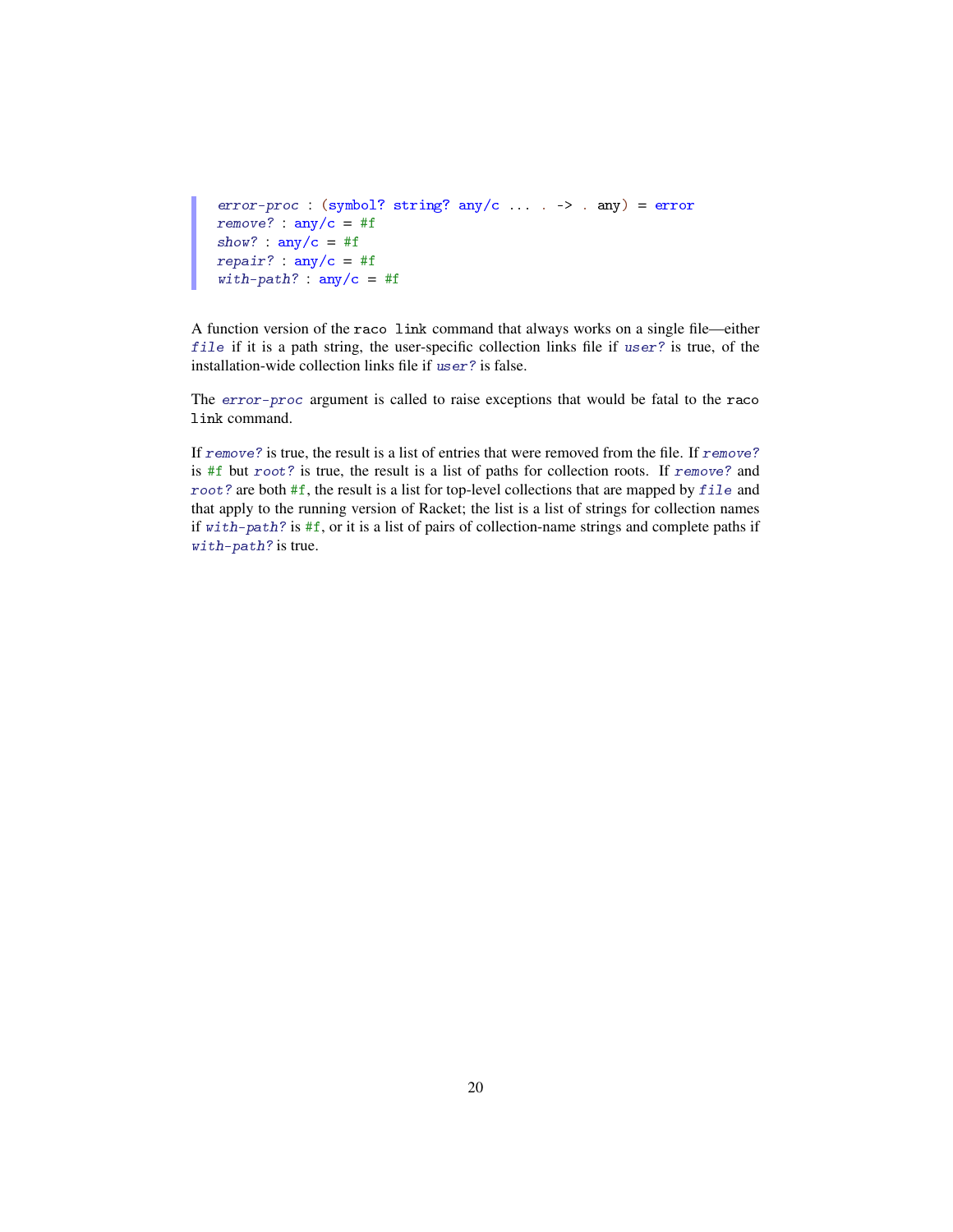# <span id="page-20-0"></span>3 raco exe: Creating Stand-Alone Executables

Compiled code produced by raco make relies on Racket executables to provide run-time support to the compiled code. However, raco exe can package code together with its runtime support to form an executable, and raco distribute can package the executable into a distribution that works on other machines. Running an executable produced by raco exe will not improve performance over raco make.

The raco exe command embeds a module, from source or byte code, into a copy of the racket executable. (On Unix, the embedding executable is actually a copy of a wrapper executable.) The created executable invokes the embedded module on startup. The --gui flag causes the program to be embedded in a copy of the gracket executable. If the embedded module refers to other modules via require, then the other modules are also included in the embedding executable.

For example, the command

raco exe --gui hello.rkt

produces either "hello.exe" (Windows), "hello.app" (Mac OS X), or "hello" (Unix), which runs the same as running the "hello.rkt" module in gracket.

Library modules or other files that are referenced dynamically—through eval, load, or dynamic-require—are not automatically embedded into the created executable. Such modules can be explicitly included using the ++lib flag to raco exe. Alternately, use define-runtime-path to embed references to the run-time files in the executable; the files are then copied and packaged together with the executable when creating a distribution (as described in §4 "raco distribute: Sharing Stand-Alone Executables").

Modules that are implemented directly by extensions—i.e., extensions that are automatically loaded from (build-path "compiled" "native" (system-library-subpath)) to satisfy a require—are treated like other run-time files: a generated executable uses them from their original location, and they are copied and packaged together when creating a distribution.

The raco exe command works only with module-based programs. The compiler/embed library provides a more general interface to the embedding mechanism.

A stand-alone executable is "stand-alone" in the sense that you can run it without starting racket, gracket, or DrRacket. However, the executable depends on Racket shared libraries, and possibly other run-time files declared via define-runtime-path. The executable can be packaged with support libraries to create a distribution using raco distribute, as described in §4 "raco distribute: Sharing Stand-Alone Executables".

The  $-\text{i}$  co (Windows) or  $-\text{i}$  cns (Mac OS X) flag sets the icon for the generated executable. For generally, ++aux attaches information to the executable based on the auxilliary file's Use a smaller base language to achieve a faster startup time such as #lang racket/base instead of #lang racket rather than relying on raco exe.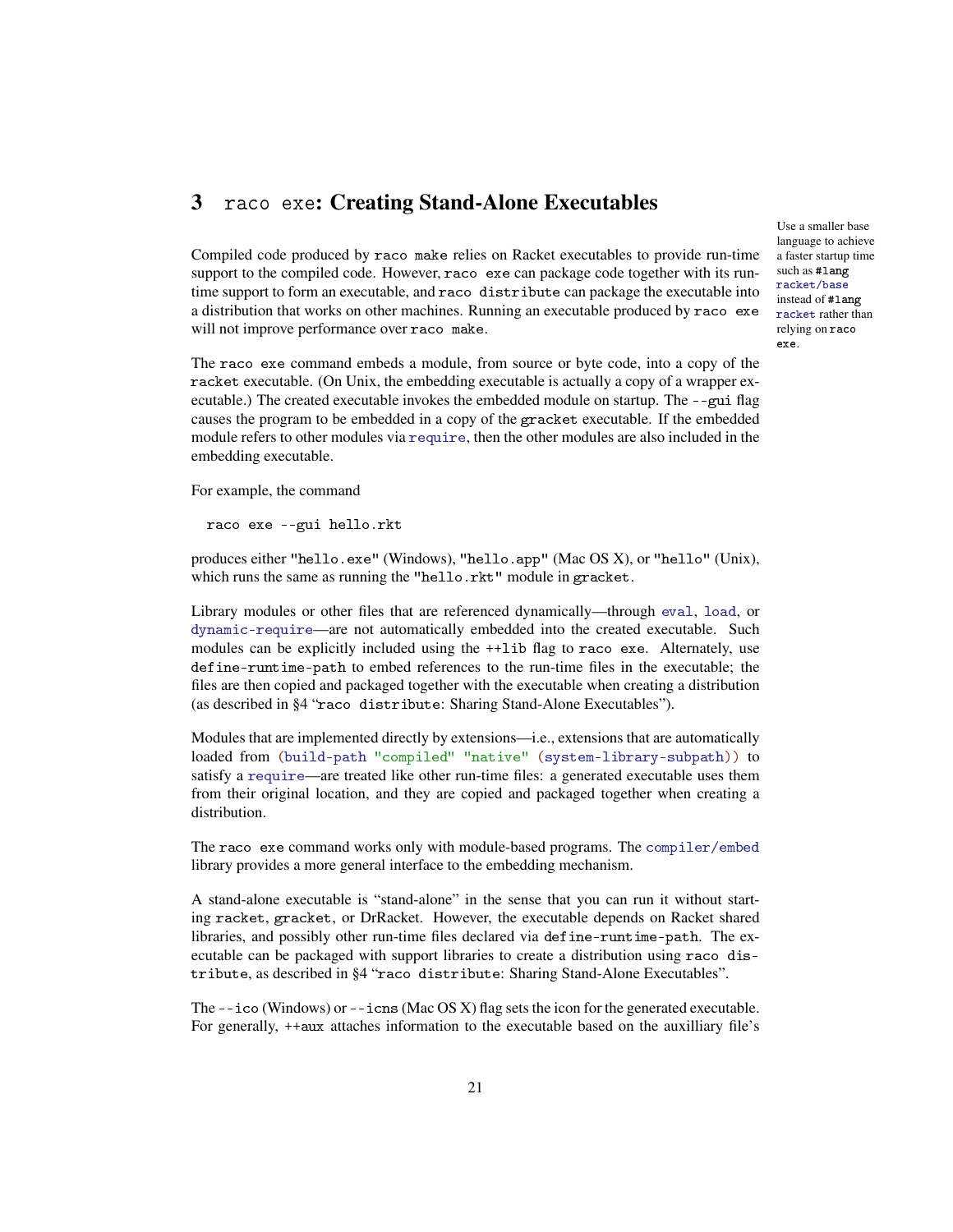suffix; see extract-aux-from-path for a list of recognized suffixes and meanings.

The -l or --launcher flag creates a launcher instead of a stand-alone executable. See §3.2 "Installation-Specific Launchers" for more information on launchers. The --lib has no effect in that case.

# <span id="page-21-0"></span>3.1 API for Creating Executables

```
(require compiler/embed)
```
The compiler/embed library provides a function to embed Racket code into a copy of Racket or GRacket, thus creating a stand-alone Racket executable. To package the executable into a distribution that is independent of your Racket installation, use assembledistribution from compiler/distribute.

Embedding walks the module dependency graph to find all modules needed by some initial set of top-level modules, compiling them if needed, and combining them into a "module bundle." In addition to the module code, the bundle extends the module name resolver, so that modules can be required with their original names, and they will be retrieved from the bundle instead of the filesystem.

The create-embedding-executable function combines the bundle with an executable (Racket or GRacket). The write-module-bundle function prints the bundle to the current output port, instead; this stream can be loaded directly by a running program, as long as the read-accept-compiled parameter is true.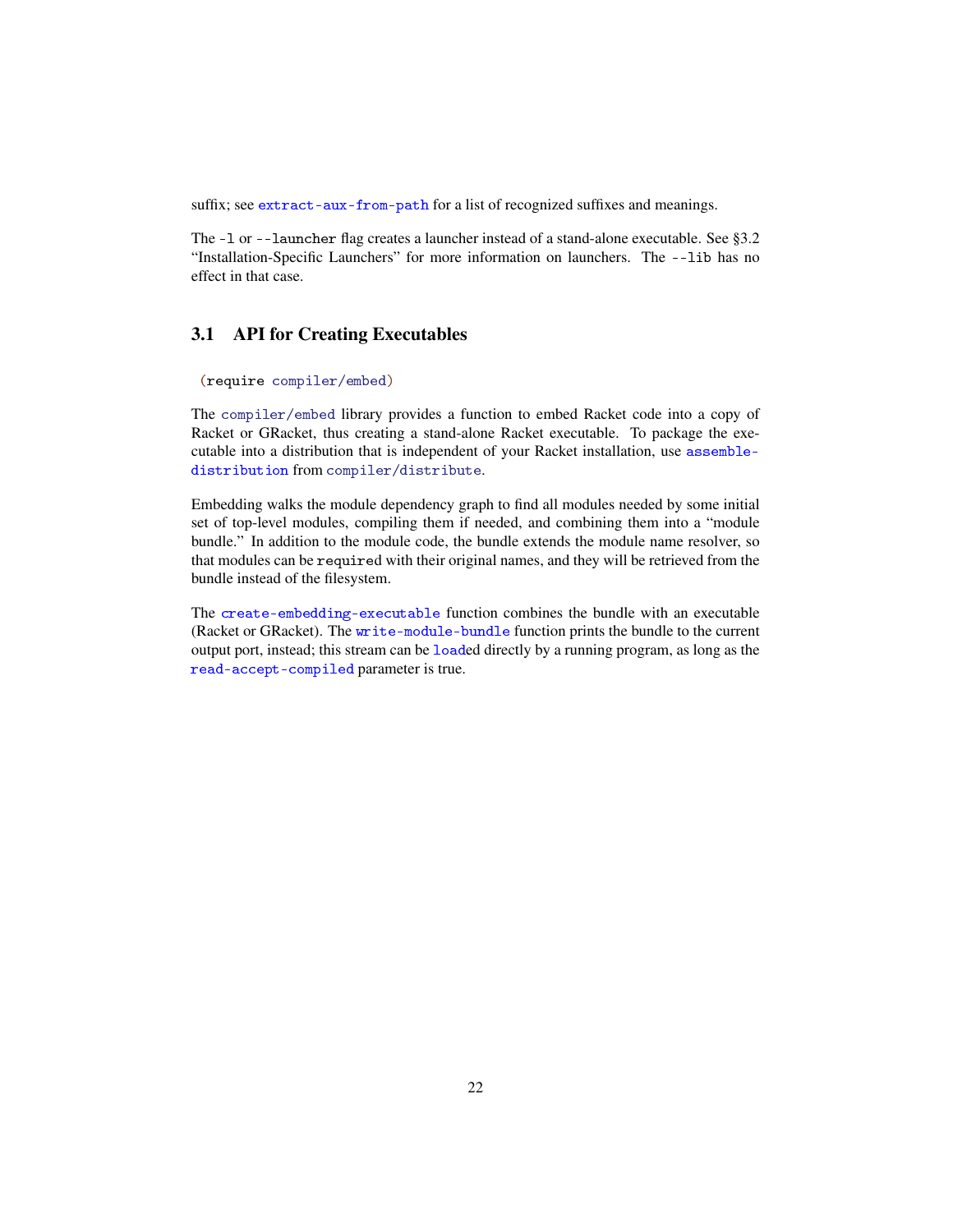```
(create-embedding-executable
 dest
 #:modules mod-list
[#:configure-via-first-module? config-via-first?
 #:literal-files literal-files
 #:literal-expression literal-sexp
 #:literal-expressions literal-sexps
 #:cmdline cmdline
 #:gracket? gracket?
 #:mred? mred?
 #:variant variant
 #:aux aux
 #:collects-path collects-path
 #:collects-dest collects-dest
 #:launcher? launcher?
 #:verbose? verbose?
 #:expand-namespace expand-namespace
 #:compiler compile-proc
 #:src-filter src-filter
 #:on-extension ext-proc
 #:get-extra-imports extras-proc])
\rightarrow void?
 dest : path-string?
 mod-list :
            (listof (or/c (list/c (or/c symbol? (one-of/c #t #f))
                                  (or/c module-path? path?))
                          (list/c (or/c symbol? (one-of/c #t #f))
                                  (or/c module-path? path?)
                                  (listof symbol?))))
 config-via-first? : any/c = #fliteral-files : (listof path-string?) = null
 literal-sexp : any/c = #fliteral-sexps : list? =
                         (if literal-sexp
                            (list literal-sexp)
                             null)
cmdline : (listof string?) = null
 gracket? : any/c = #fmred? : any/c = #fvariant : (or/c)'cgc'3m) = (system-type'gc)aux : (listof (cons/c symbol? any/c)) = nullcollects-path :
                 (or/c #f
                       path-string?
                       (listof path-string?))
                                              = #f
 collects-dest : (or/c #f path-string?) = #f
 launcher? : any/c = #f
 verbose? : any/c = #fexpand-namespace : namespace? = (current-namespace)
```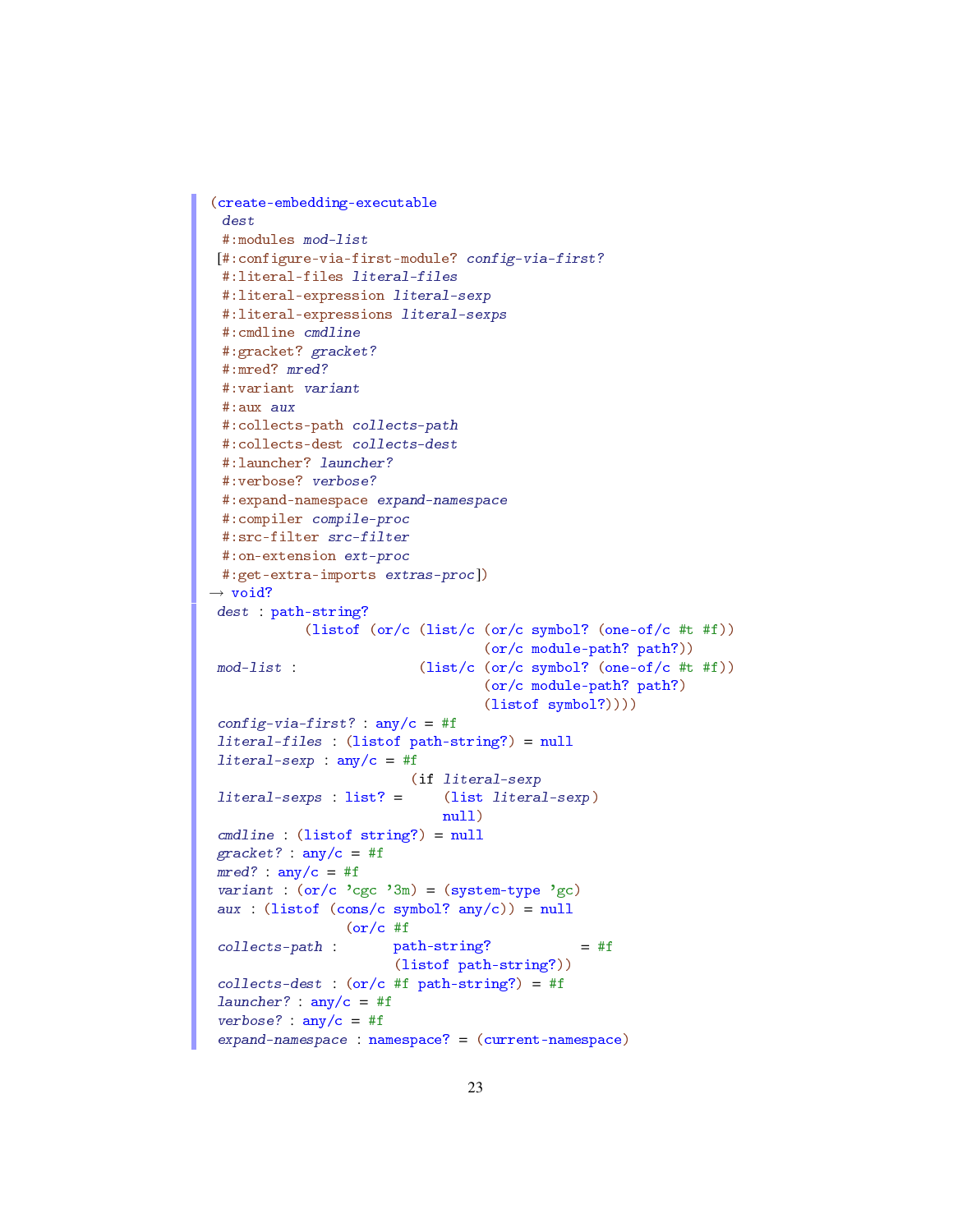```
compile-proc : (any/c . -> . compiled-expression?)
              =
                (lambda (e)
                  (parameterize ([current-namespace
                                  expand-namespace])
                   (compile e)))
src-filter : (path? . -> . any) = (lambda (p) #t)ext\text{-}proc : (or/c #f (path-string? boolean? . -> . any)) = #fextras-proc :
              (path? compiled-module-expression?
               . -> . (listof module-path?))
            = (lambda (p m) null)
```
Copies the Racket (if  $gracket$ ? and  $mred$ ? are #f) or GRacket (otherwise) binary, embedding code into the copied executable to be loaded on startup. On Unix, the binary is actually a wrapper executable that execs the original; see also the 'original-exe? tag for aux.

The embedding executable is written to dest, which is overwritten if it exists already (as a file or directory).

The embedded code consists of module declarations followed by additional (arbitrary) code. When a module is embedded, every module that it imports is also embedded. Library modules are embedded so that they are accessible via their lib paths in the initial namespace except as specified in mod-list, other modules (accessed via local paths and absolute paths) are embedded with a generated prefix, so that they are not directly accessible.

The #:modules argument mod-list designates modules to be embedded, as described below. The #:literal-files and #:literal-expressions arguments specify literal code to be copied into the executable: the content of each file in literal-files is copied in order (with no intervening space), followed by each element of literal-sexps. The literal-files files or literal-sexps list can contain compiled bytecode, and it's possible that the content of the  $l$ iteral-files files only parse when concatenated; the files and expression are not compiled or inspected in any way during the embedding process. Beware that the initial namespace contains no bindings; use compiled expressions to bootstrap the namespace. If  $literal-sexp$  is #f, no literal expression is included in the executable. The #:literal-expression (singular) argument is for backward compatibility.

If the #:configure-via-first-module? argument is specified as true, then the language of the first module in mod-list is used to configure the run-time environment before the expressions added by #:literal-files and #:literal-expressions are evaluated. See also §17.1.5 "Language Run-Time Configuration".

The #:cmdline argument cmdline contains command-line strings that are prefixed onto any actual command-line arguments that are provided to the embedding executable. A command-line argument that evaluates an expression or loads a file will be executed after the embedded code is loaded.

Each element of the  $\#$ : modules argument mod-list is a two- or three-item list, where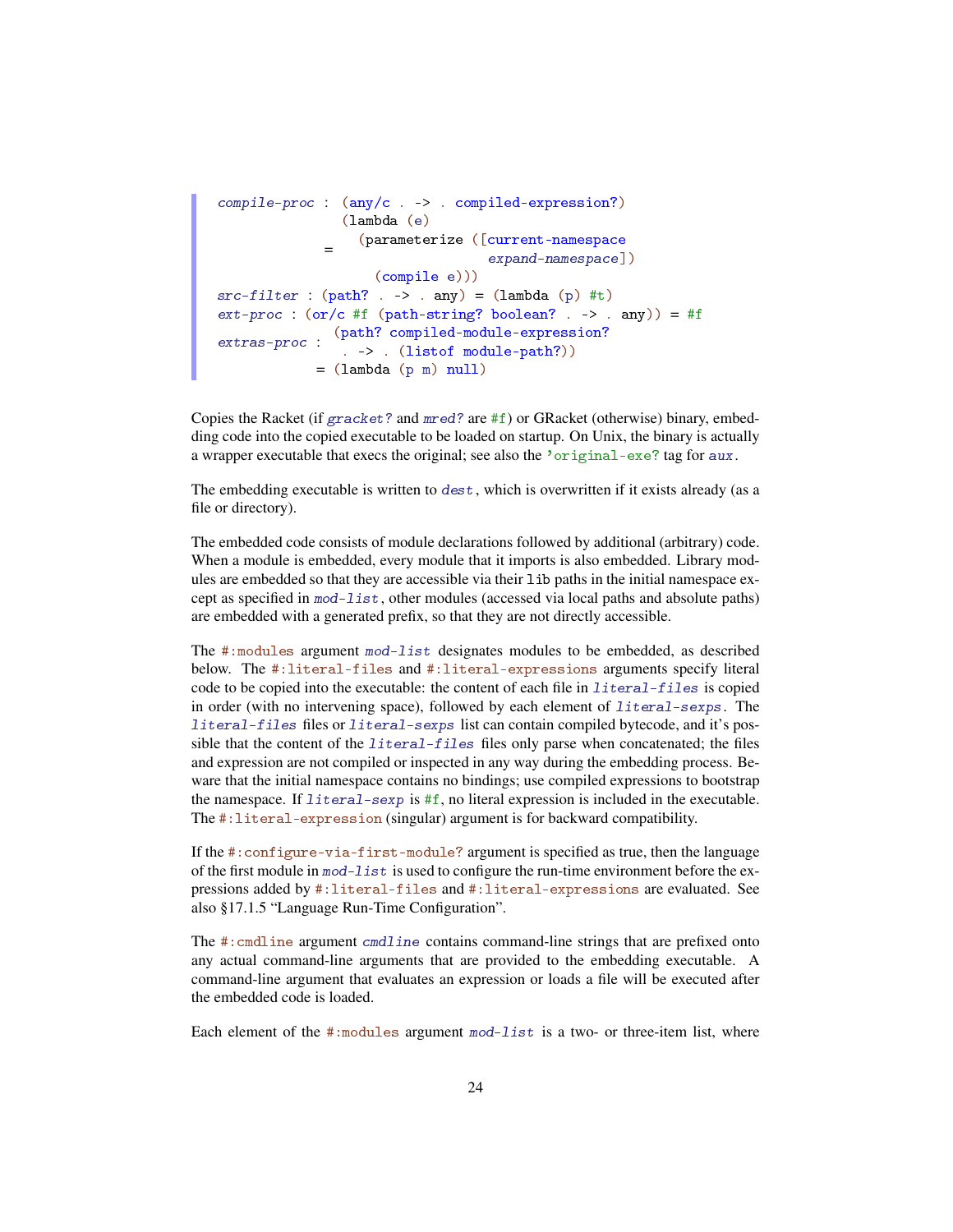the first item is a prefix for the module name, and the second item is a module path datum (that's in the format understood by the default module name resolver), and the third is a list of submodule names to be included if they are available. The prefix can be a symbol, #f to indicate no prefix, or  $\#t$  to indicate an auto-generated prefix. For example,

'((#f "m.rkt"))

embeds the module m from the file "m.rkt", without prefixing the name of the module; the literal-sexpr argument to go with the above might be '(require m). When submodules are available and included, the submodule is given a name by symbol-appending the write form of submodule path to the enclosing module's name.

Modules are normally compiled before they are embedded into the target executable; see also #:compiler and #:src-filter below. When a module declares run-time paths via define-runtime-path, the generated executable records the path (for use both by immediate execution and for creating a distribution that contains the executable).

If  $collects-dest$  is a path instead of  $#f$ , then instead of embedding collection-based modules into the executable, the modules (in compiled form, only) are copied into collections in the collects-dest directory.

The optional #:aux argument is an association list for platform-specific options (i.e., it is a list of pairs where the first element of the pair is a key symbol and the second element is the value for that key). See also build-aux-from-path. The currently supported keys are as follows:

- 'icns (Mac OS X) : An icon file path (suffix ".icns") to use for the executable's desktop icon.
- 'ico (Windows) : An icon file path (suffix ". i co") to use for the executable's desktop icon; the executable will have 16x16, 32x32, and 48x48 icons at 4-bit, 8-bit, and 32 bit (RGBA) depths; the icons are copied and generated from any 16x16, 32x32, and 48x48 icons in the ".ico" file.
- $\bullet$  'creator (Mac OS X): Provides a 4-character string to use as the application signature.
- 'file-types (Mac OS X) : Provides a list of association lists, one for each type of file handled by the application; each association is a two-element list, where the first (key) element is a string recognized by Finder, and the second element is a plist value (see xml/plist). See "drracket.filetypes" in the "drracket" collection for an example.
- 'uti-exports (Mac OS X) : Provides a list of association lists, one for each Uniform Type Identifier (UTI) exported by the executable; each association is a two-element list, where the first (key) element is a string recognized in a UTI declaration, and the second element is a plist value (see xml/plist). See "drracket.utiexports" in the "drracket" collection for an example.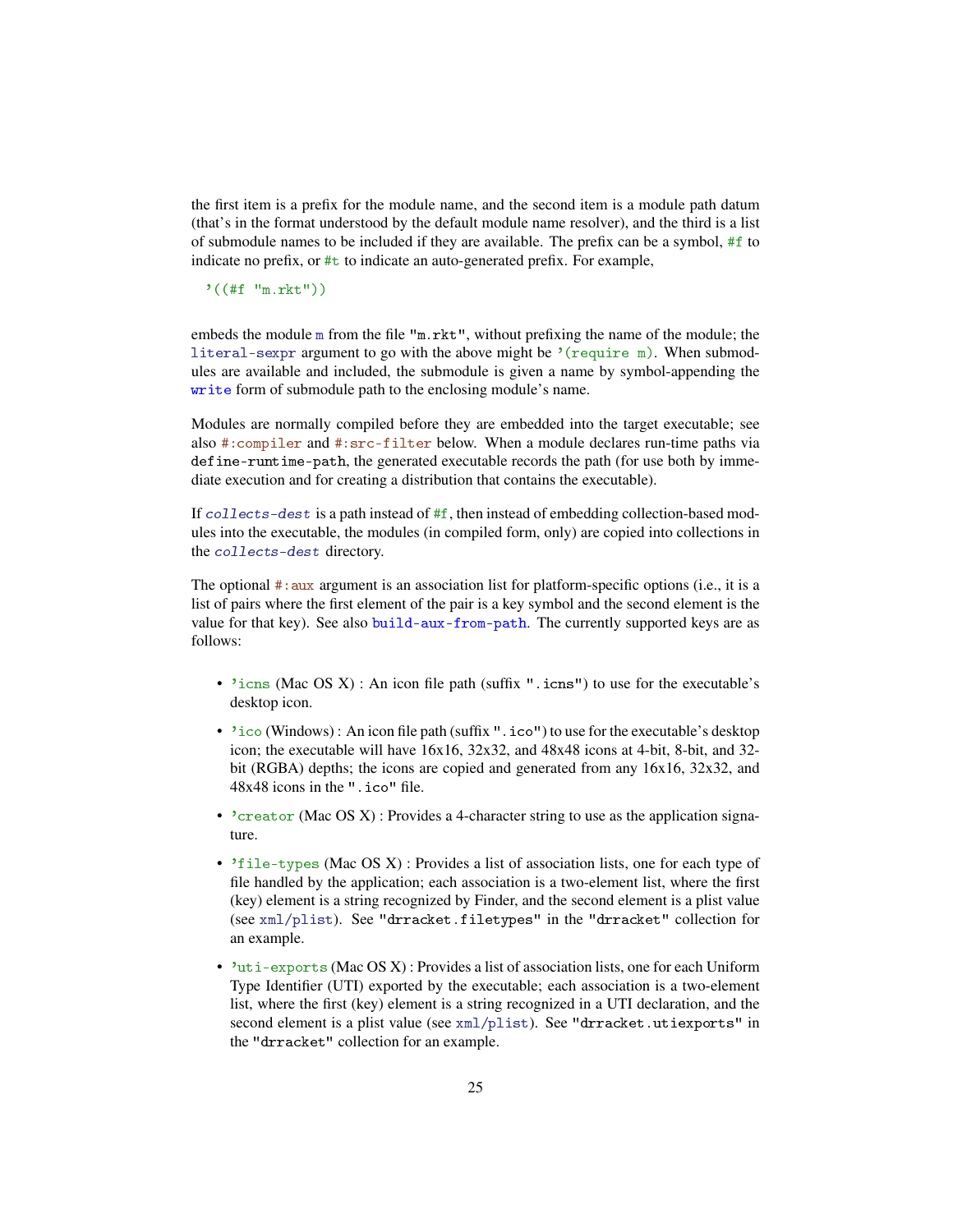- 'resource-files (Mac OS X) : extra files to copy into the "Resources" directory of the generated executable.
- 'framework-root (Mac OS X) : A string to prefix the executable's path to the Racket and GRacket frameworks (including a separating slash); note that when the prefix starts "@executable\_path/" works for a Racket-based application, the corresponding prefix start for a GRacket-based application is "@executable\_path/../../../"; if #f is supplied, the executable's framework path is left as-is, otherwise the original executable's path to a framework is converted to an absolute path if it was relative.
- 'dll-dir (Windows) : A string/path to a directory that contains Racket DLLs needed by the executable, such as "racket $\langle version \rangle$ .dll", or a boolean; a path can be relative to the executable; if  $#f$  is supplied, the path is left as-is; if  $#t$  is supplied, the path is dropped (so that the DLLs must be in the system directory or the user's PATH); if no value is supplied the original executable's path to DLLs is converted to an absolute path if it was relative.
- 'subsystem (Windows) : A symbol, either 'console for a console application or 'windows for a consoleless application; the default is 'console for a Racketbased application and 'windows for a GRacket-based application; see also 'singleinstance?, below.
- 'single-instance? (Windows) : A boolean for GRacket-based apps; the default is #t, which means that the app looks for instances of itself on startup and merely brings the other instance to the front; #f means that multiple instances are expected.
- 'forget-exe? (Windows, Mac OS X) : A boolean; #t for a launcher (see launcher? below) does not preserve the original executable name for (find-system-path 'exec-file); the main consequence is that library collections will be found relative to the launcher instead of the original executable.
- 'original-exe? (Unix) : A boolean; #t means that the embedding uses the original Racket or GRacket executable, instead of a wrapper binary that execs the original; the default is #f.
- 'relative? (Unix, Windows, Mac OS X): A boolean; #t means that, to the degree that the generated executable must refer to another, it can use a relative path (so the executables can be moved together, but not separately); a #f value (the default) means that absolute paths should be used (so the generated executable can be moved).
- 'wm-class (Unix) : A string; used as the default WM\_CLASS program class for the program's windows.

If the  $\#$ : collects-path argument is  $\#f$ , then the created executable maintains its builtin (relative) path to the main "collects" directory—which will be the result of (findsystem-path 'collects-dir) when the executable is run—plus a potential list of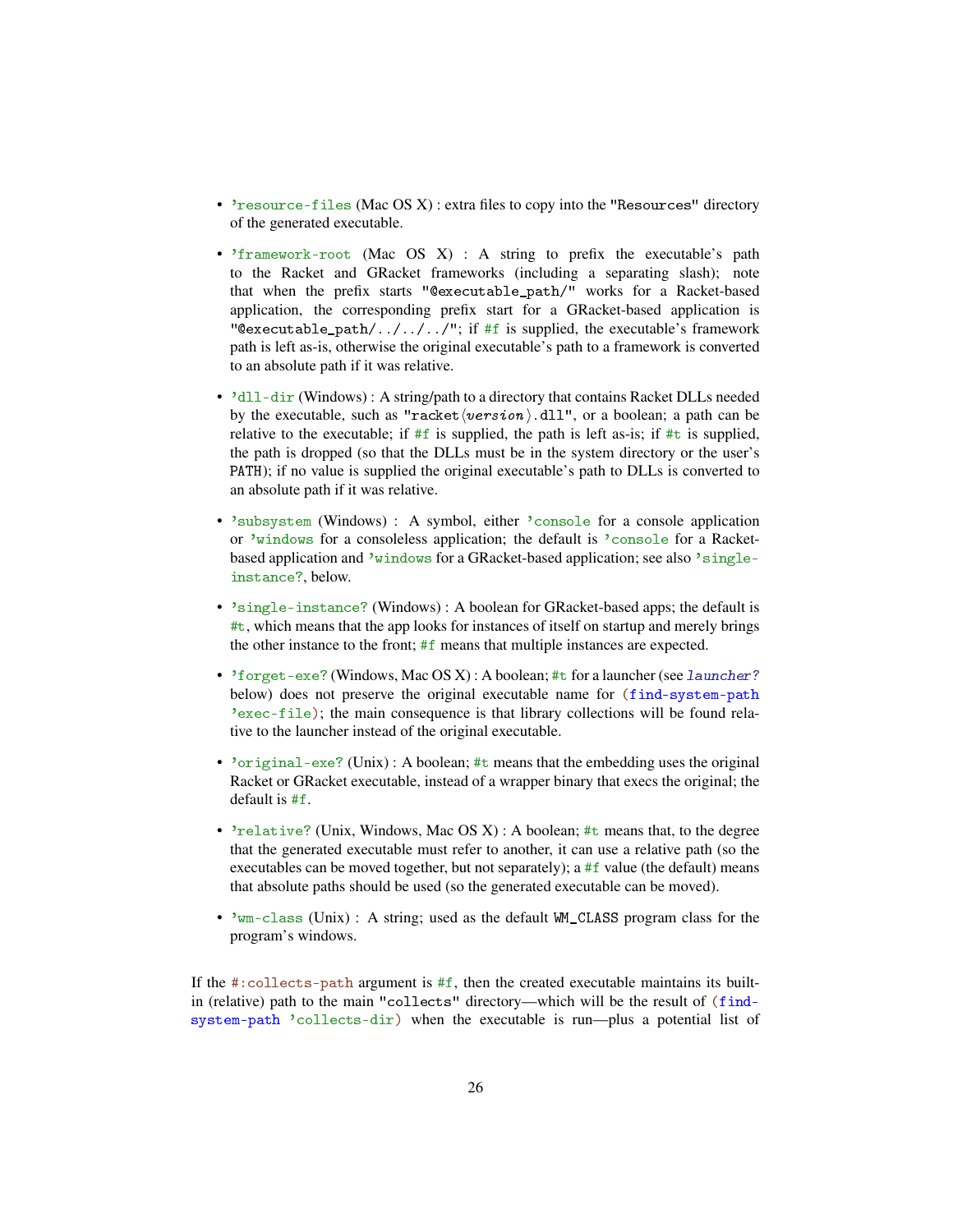other directories for finding library collections—which are used to initialize the currentlibrary-collection-paths list in combination with PLTCOLLECTS environment variable. Otherwise, the argument specifies a replacement; it must be either a path, string, or list of paths and strings. In the last case, the first path or string specifies the main collection directory, and the rest are additional directories for the collection search path (placed, in order, after the user-specific "collects" directory, but before the main "collects" directory; then the search list is combined with PLTCOLLECTS, if it is defined). If the list is empty, then (find-system-path 'collects-dir) will return the directory of the executable, but current-library-collection-paths is initialized to an empty list and use-collection-link-paths is set to false to disable the use of collection links files.

If the  $\#$ : launcher? argument is  $\#$ t, then lid-list should be null, literal-files should be null, literal-sexp should be #f, and the platform should be Windows or Mac OS X. The embedding executable is created in such a way that (find-system-path 'execfile) produces the source Racket or GRacket path instead of the embedding executable (but the result of (find-system-path 'run-file) is still the embedding executable).

The #:variant argument indicates which variant of the original binary to use for embedding. The default is (system-type  $\gamma$ gc); see also current-launcher-variant.

The #:compiler argument is used to compile the source of modules to be included in the executable (when a compiled form is not already available). It should accept a single argument that is a syntax object for a module form. The default procedure uses compile parameterized to set the current namespace to expand-namespace.

The #:expand-namespace argument selects a namespace for expanding extra modules (and for compiling using the default compile-proc). Extra-module expansion is needed to detect run-time path declarations in included modules, so that the path resolutions can be directed to the current locations (and, ultimately, redirected to copies in a distribution).

The #:src-filter src-filter argument takes a path and returns true if the corresponding file source should be included in the embedding executable in source form (instead of compiled form), #f otherwise. The default returns  $#f$  for all paths. Beware that the current output port may be redirected to the result executable when the filter procedure is called. Each path given to  $src-filter$  corresponds to the actual file name (e.g., ".ss"/".rkt" conversions have been applied as needed to refer to the existing file).

If the #:on-extension argument is a procedure, the procedure is called when the traversal of module dependencies arrives at an extension (i.e., a DLL or shared object). The default, #f, causes a reference to a single-module extension (in its current location) to be embedded into the executable. The procedure is called with two arguments: a path for the extension, and a #f (for historical reasons).

The #:get-extra-imports extras-proc argument takes a source pathname and compiled module for each module to be included in the executable. It returns a list of quoted module paths (absolute, as opposed to relative to the module) for extra modules to be included in the executable in addition to the modules that the source module requires. For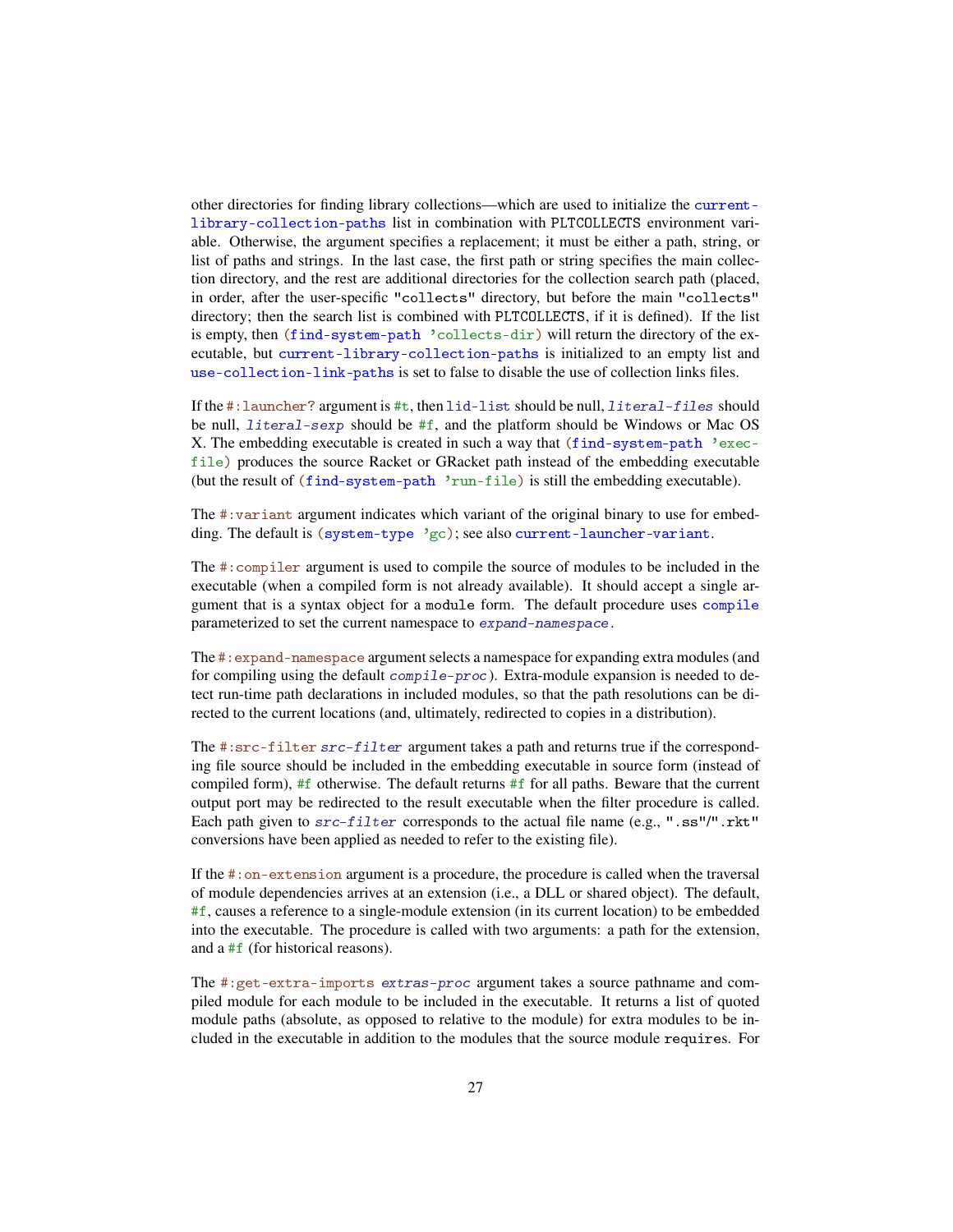example, these modules might correspond to reader extensions needed to parse a module that will be included as source, as long as the reader is referenced through an absolute module path. Each path given to extras-proc corresponds to the actual file name (e.g., ".ss"/".rkt" conversions have been applied as needed to refer to the existing file).

```
(make-embedding-executable dest
                            mred?
                            verbose?
                            mod-list
                            literal-files
                            literal-sexp
                            cmdline
                           [aux
                            launcher?
                            variant
                            collects-path]) \rightarrow void?dest : path-string?
 mred? : any/c
  verbose? : any/c
  mod-list :
             (listof (or/c (list/c (or/c symbol? (one-of/c #t #f))
                                    (or/c module-path? path?))
                           (list/c (or/c symbol? (one-of/c #t #f))
                                    (or/c module-path? path?)
                                    (listof symbol?))))
  literal-files : (listof path-string?)
  literal-sexp : any/c
  cmdline : (listof string?)
  aux : (listof (cons/c symbol? any/c)) = nulllauncher? : any/c = #f
  variant : (one-of/c)'cgc'3m) = (system-type'gc)collects-path :
                  (or/c #f
                        path-string?
                        (listof path-string?))
                                                = #f
```
Old (keywordless) interface to create-embedding-executable.

```
(write-module-bundle verbose?
                      mod-list
                      literal-files
                      literal-sexp \rightarrow void?
  verbose? : any/c
 mod-list :
             (listof (or/c (list/c (or/c symbol? (one-of/c #t #f))
                                      (or/c module-path? path?))
                             (list/c (or/c symbol? (one-of/c <math>\#t \#f</math>))(or/c module-path? path?)
                                      (listof symbol?))))
```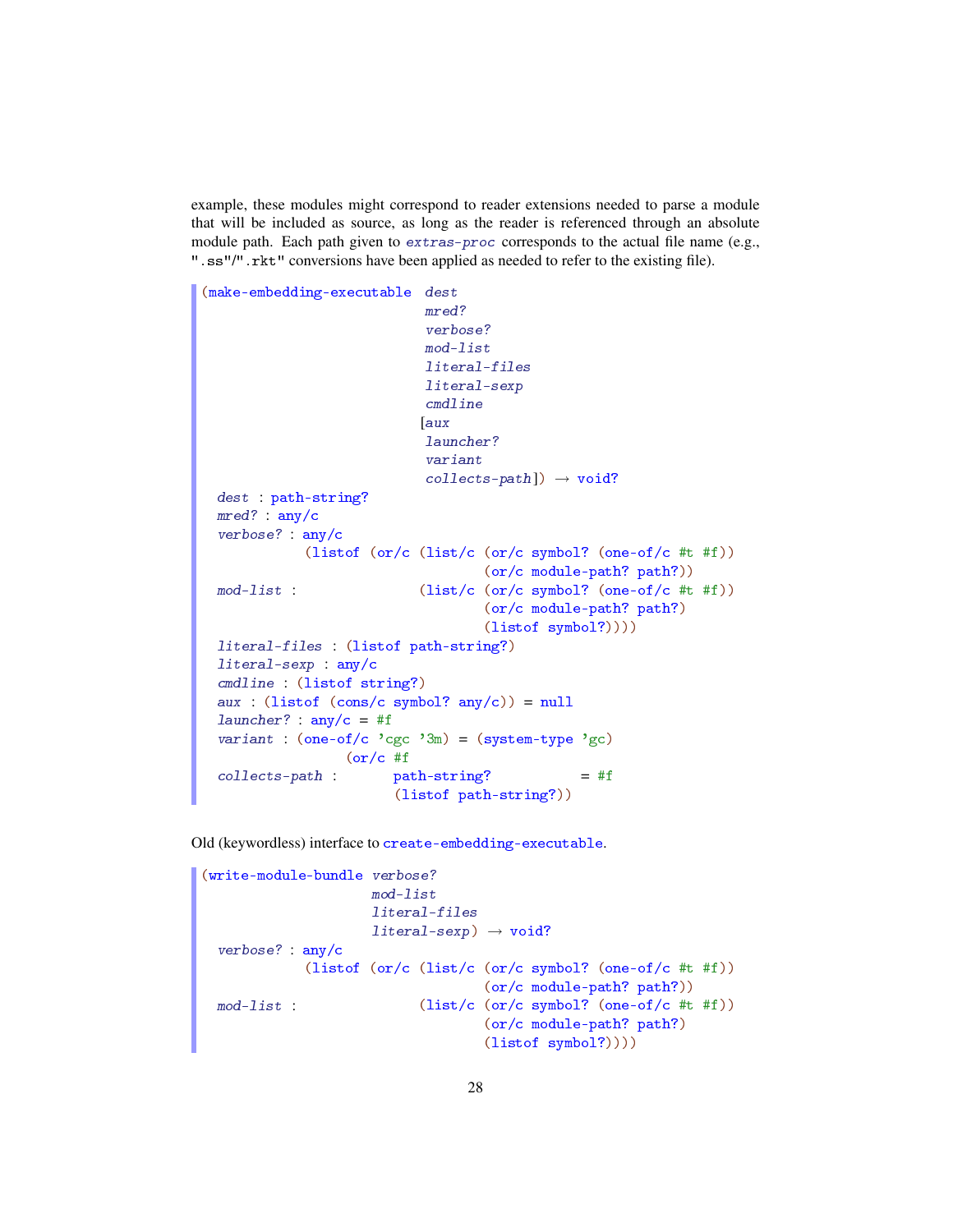```
literal-files : (listof path-string?)
literal-sexp : any/c
```
Like make-embedding-executable, but the module bundle is written to the current output port instead of being embedded into an executable. The output of this function can be read to load and instantiate  $mod-1$  ist and its dependencies, adjust the module name resolver to find the newly loaded modules, evaluate the forms included from literal-files, and finally evaluate literal-sexpr. The read-accept-compiled parameter must be true to read the stream.

```
(embedding-executable-is-directory? mred?) \rightarrow booleanmred? : any/c
```
Indicates whether Racket/GRacket executables for the current platform correspond to directories from the user's perspective. The result is currently #f for all platforms.

```
(embedding-executable-is-actually-directory? <i>mred?</i>) \rightarrow boolean?mred? : any/c
```
Indicates whether Racket/GRacket executables for the current platform actually correspond to directories. The result is  $\#t$  on Mac OS X when mred? is  $\#t$ ,  $\#f$  otherwise.

```
(embedding-executable-put-file-extension+style+filters mred?)
 →
(listof (one-of/c 'packages 'enter-packages))
   (or/c string? false/c)
   (listof (list/c string? string?))
 mred? : any/c
```
Returns three values suitable for use as the extension, style, and filters arguments to put-file, respectively.

If Racket/GRacket launchers for the current platform were directories form the user's perspective, the style result is suitable for use with get-directory, and the extension result may be a string indicating a required extension for the directory name.

```
(embedding-executable-add-suffix path
                                    mred? \rightarrow path-string?
  path : path-string?
 mred? : any/c
```
Adds a suitable executable suffix, if it's not present already.

#### <span id="page-28-0"></span>3.1.1 Executable Creation Signature

```
(require compiler/embed-sig)
```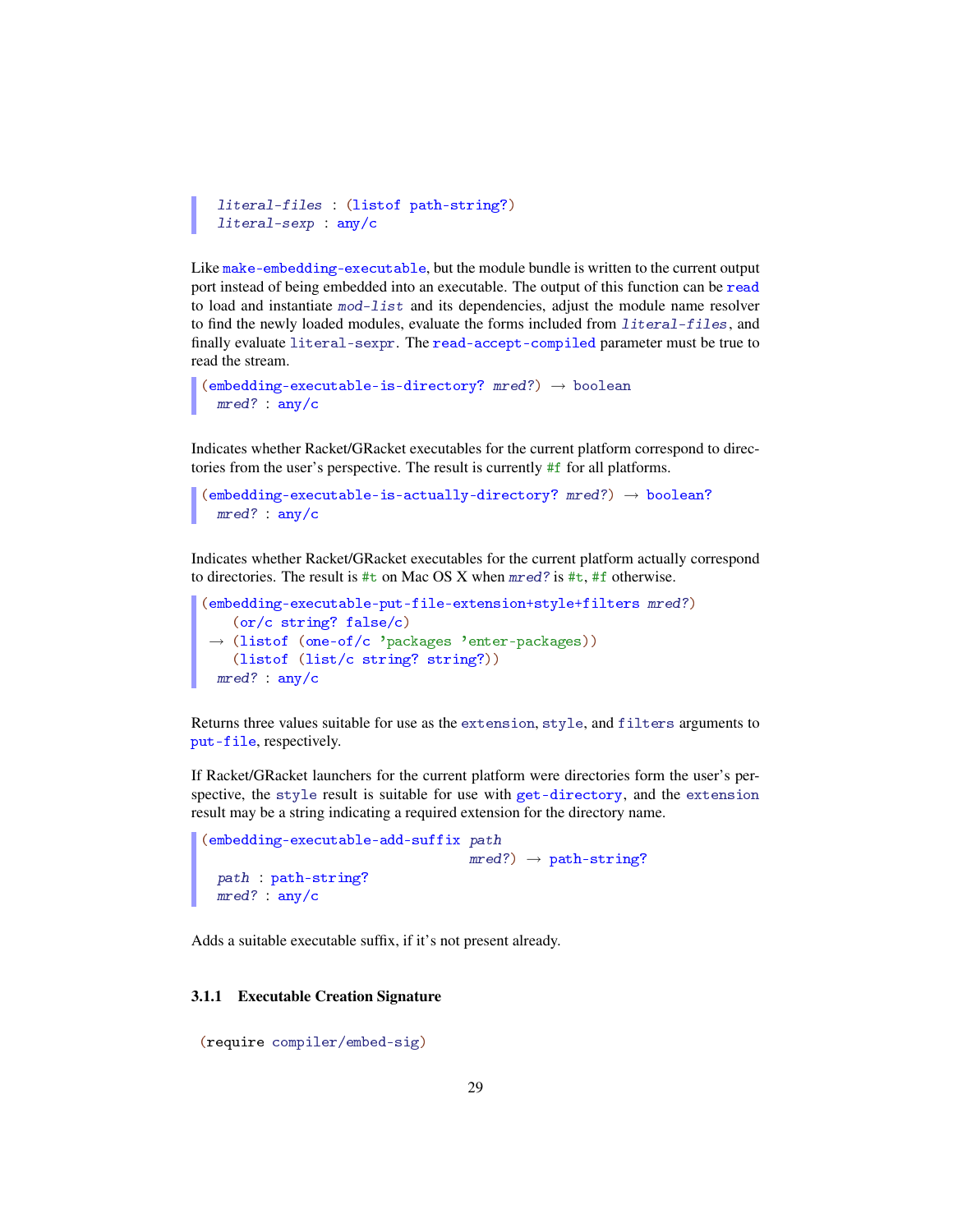compiler: embed<sup>o</sup> : signature

Includes the identifiers provided by compiler/embed.

### <span id="page-29-0"></span>3.1.2 Executable Creation Unit

```
(require compiler/embed-unit)
```
compiler:embed@ : unit?

A unit that imports nothing and exports compiler:embed^.

### <span id="page-29-1"></span>3.1.3 Finding the Racket Executable

```
(require compiler/find-exe)
(find-exe [gracket? variant]) \rightarrow path?
  gracket?: any/c = #fvariant : (or/c)'cgc'3m) = (system-type'gc)
```
Finds the path to the racket or gracket (when gracket? is true) executable.

### <span id="page-29-2"></span>3.2 Installation-Specific Launchers

A *launcher* is similar to a stand-alone executable, but a launcher is usually smaller and can be created more quickly, because it depends permanently on the local Racket installation and the program's sources. In the case of Unix, a launcher is simply a shell script that runs racket or gracket. Launchers *cannot* be packaged into a distribution using raco distribute. The raco exe command creates a launcher when the -l or --launcher flag is specified.

```
(require launcher/launcher)
```
The launcher/launcher library provides functions for creating launchers.

### <span id="page-29-3"></span>3.2.1 Creating Launchers

 $\Box$  (make-gracket-launcher args dest [aux])  $\rightarrow$  void?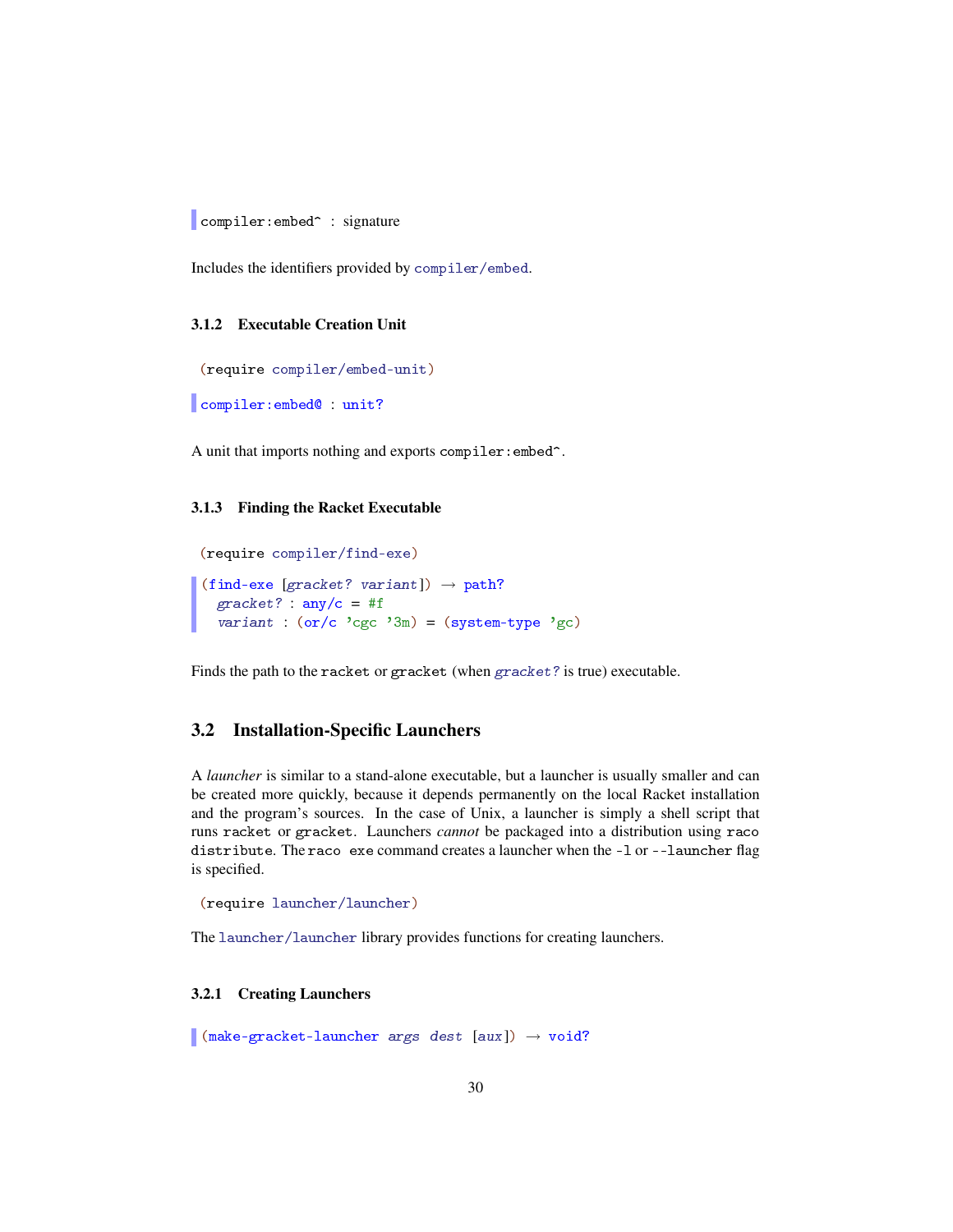```
args : (listof string?)
dest : path-string?
aux : (listof (cons/c symbol? any/c)) = null
```
Creates the launcher dest, which starts GRacket with the command-line arguments specified as strings in args. Extra arguments passed to the launcher at run-time are appended (modulo special Unix/X flag handling, as described below) to this list and passed on to GRacket. If dest exists already, as either a file or directory, it is replaced.

The optional aux argument is an association list for platform-specific options (i.e., it is a list of pairs where the first element of the pair is a key symbol and the second element is the value for that key). See also build-aux-from-path. See create-embedding-executable for a list that applies to both stand-alone executables and launchers on Windows and Mac OS X GRacket; the following additional associations apply to launchers:

- 'independent? (Windows) a boolean; #t creates an old-style launcher that work with any Racket or GRacket binary, like setup-plt.exe. No other aux associations are used for an old-style launcher.
- 'exe-name (Mac OS X, 'script-3m or 'script-cgc variant) provides the base name for a '3m-/'cgc-variant launcher, which the script will call ignoring args. If this name is not provided, the script will go through the GRacket executable as usual.
- 'relative? (all platforms) a boolean, where #t means that the generated launcher should find the base GRacket executable through a relative path.

For Unix/X, the script created by make-mred-launcher detects and handles X Windows flags specially when they appear as the initial arguments to the script. Instead of appending these arguments to the end of args, they are spliced in after any X Windows flags already listed in args. The remaining arguments (i.e., all script flags and arguments after the last X Windows flag or argument) are then appended after the spliced args.

```
(make-racket-launcher <i>args</i> <i>dest</i> <math>[aux]</math>) <math>\rightarrow</math> <i>void</i>?args : (listof string?)
  dest : path-string?
  aux : (listof (cons/c symbol? any/c)) = null
```
Like make-gracket-launcher, but for starting Racket. On Mac OS X, the 'exe-name aux association is ignored.

```
(make-gracket-program-launcher file
                               collection
                               dest) \rightarrow void?file : string?
collection : string?
 dest : path-string?
```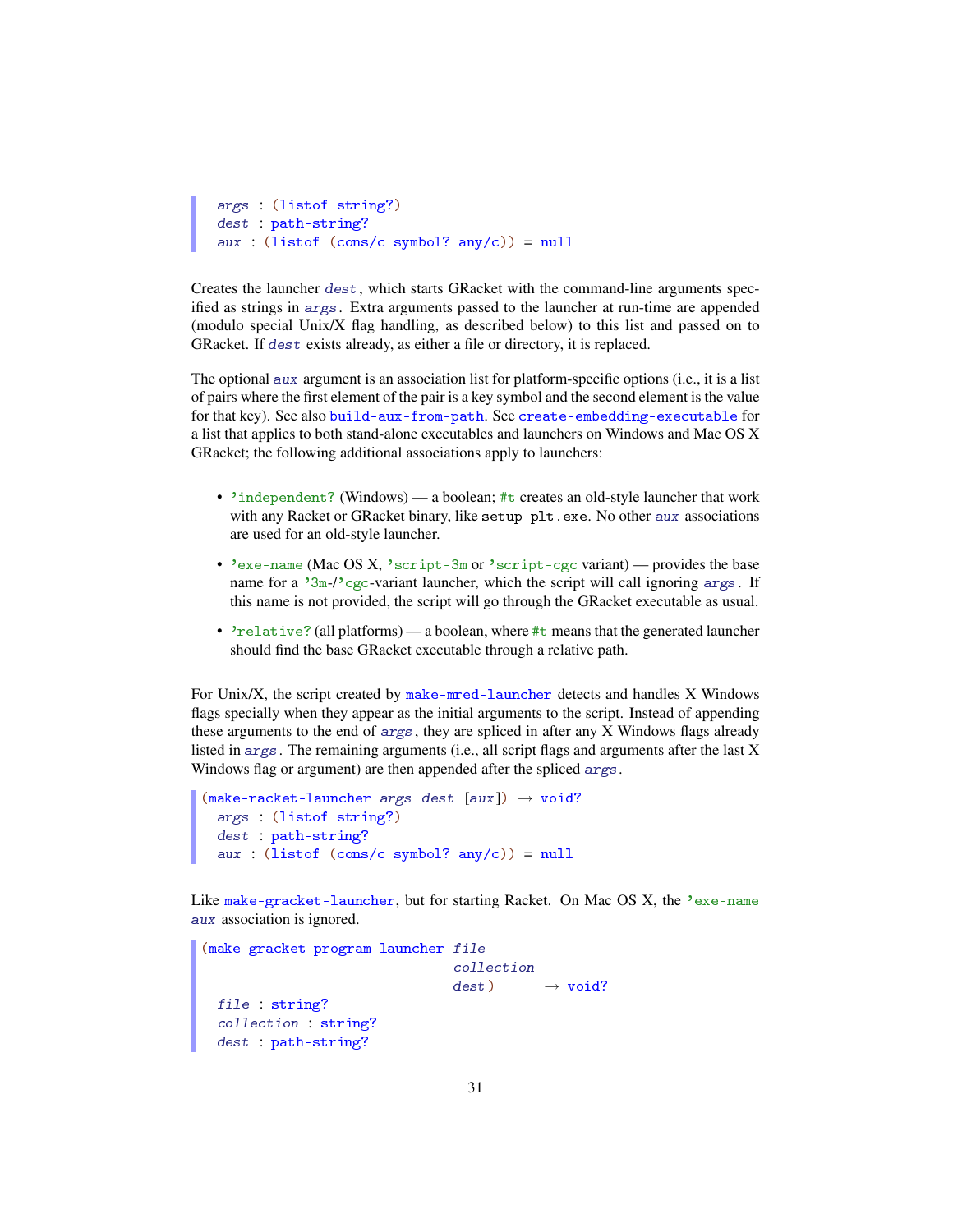Calls make-gracket-launcher with arguments that start the GRacket program implemented by file in collection: (list "-l-" (string-append collection "/" file)). The aux argument to make-gracket-launcher is generated by stripping the suffix (if any) from file, adding it to the path of collection, and passing the result to build-aux-from-path.

```
(make-racket-program-launcher file
                              collection
                              dest) \rightarrow void?file : string?
 collection : string?
 dest : path-string?
```
Like make-gracket-program-launcher, but for make-racket-launcher.

```
(install-gracket-program-launcher file
                                  collection
                                  name) \rightarrow void?file : string?
 collection : string?
 name : string?
```
Same as

```
(make-gracket-program-launcher
file collection
(gracket-program-launcher-path name))
```

```
(install-racket-program-launcher file
                                 collection
                                 name) \rightarrow void?file : string?
 collection : string?
 name : string?
```
Same as

```
(make-racket-program-launcher
file collection
 (racket-program-launcher-path name))
```

```
(make-mred-launcher <i>args dest [aux])</i> \rightarrow void?args : (listof string?)
  dest : path-string?
  aux : (listof (cons/c symbol? any/c)) = null
```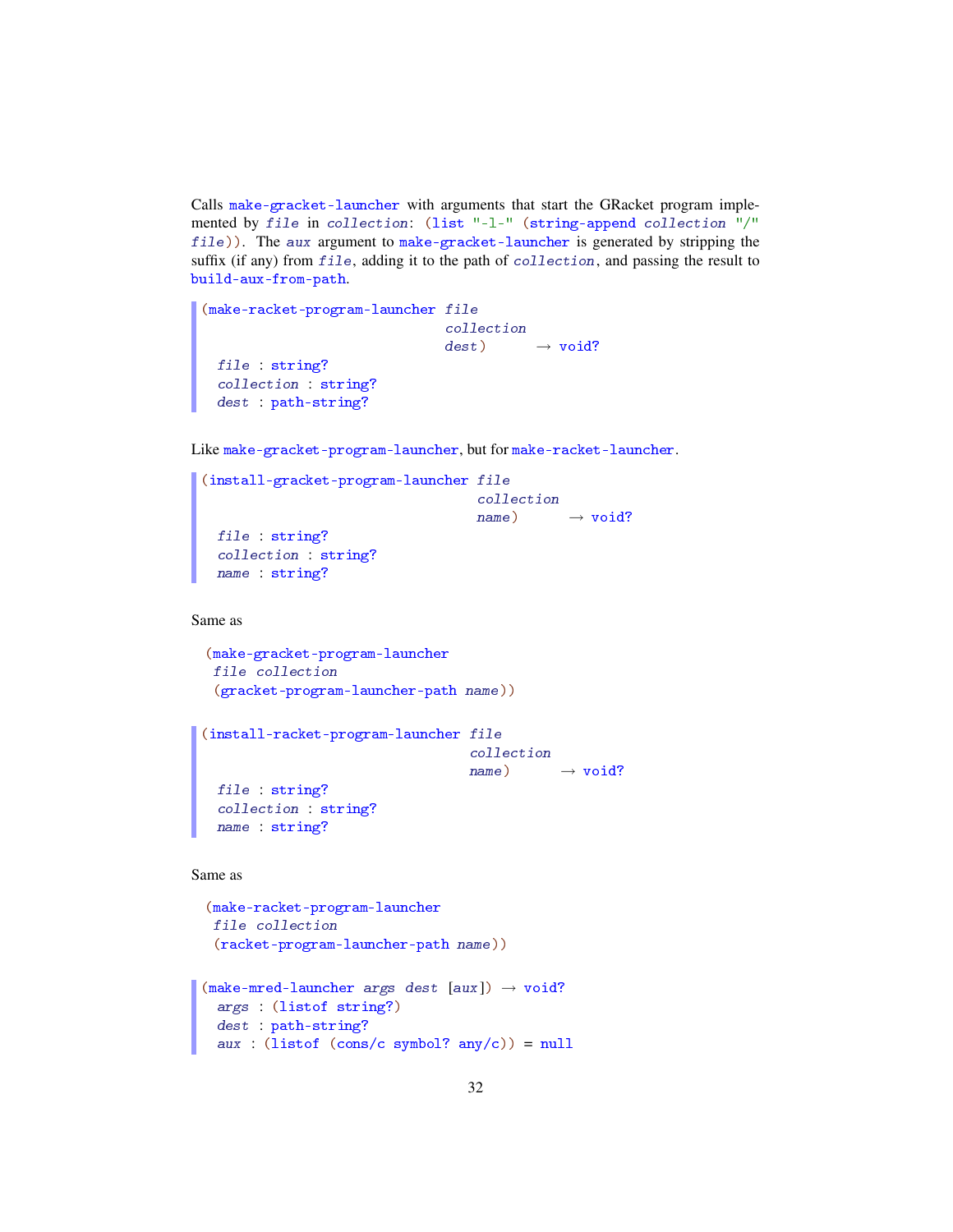```
(make-mred-program-launcher file
                             collection
                             dest) \longrightarrow void?file : string?
 collection : string?
 dest : path-string?
(install-mred-program-launcher file
                                collection
                                name) \rightarrow void?file : string?
 collection : string?
 name : string?
```
Backward-compatible version of make-gracket-launcher, etc., that adds "-I" "scheme/gui/init" to the start of the command-line arguments.

```
(make-mzscheme-launcher args dest [aux]) \rightarrow void?args : (listof string?)
  dest : path-string?
 aux : (listof (cons/c symbol? any/c)) = null(make-mzscheme-program-launcher file
                                 collection
                                 dest) \longrightarrow void?file : string?
 collection : string?
  dest : path-string?
(install-mzscheme-program-launcher file
                                    collection
                                    name) \rightarrow void?file : string?
  collection : string?
 name : string?
```
Backward-compatible version of make-racket-launcher, etc., that adds "-I" "scheme/init" to the start of the command-line arguments.

### <span id="page-32-0"></span>3.2.2 Launcher Path and Platform Conventions

```
(gracket-pregram-lauen-path name) \rightarrow path?name : string?
```
Returns a pathname for an executable in the Racket installation called something like name. For Windows, the ".exe" suffix is automatically appended to name. For Unix, name is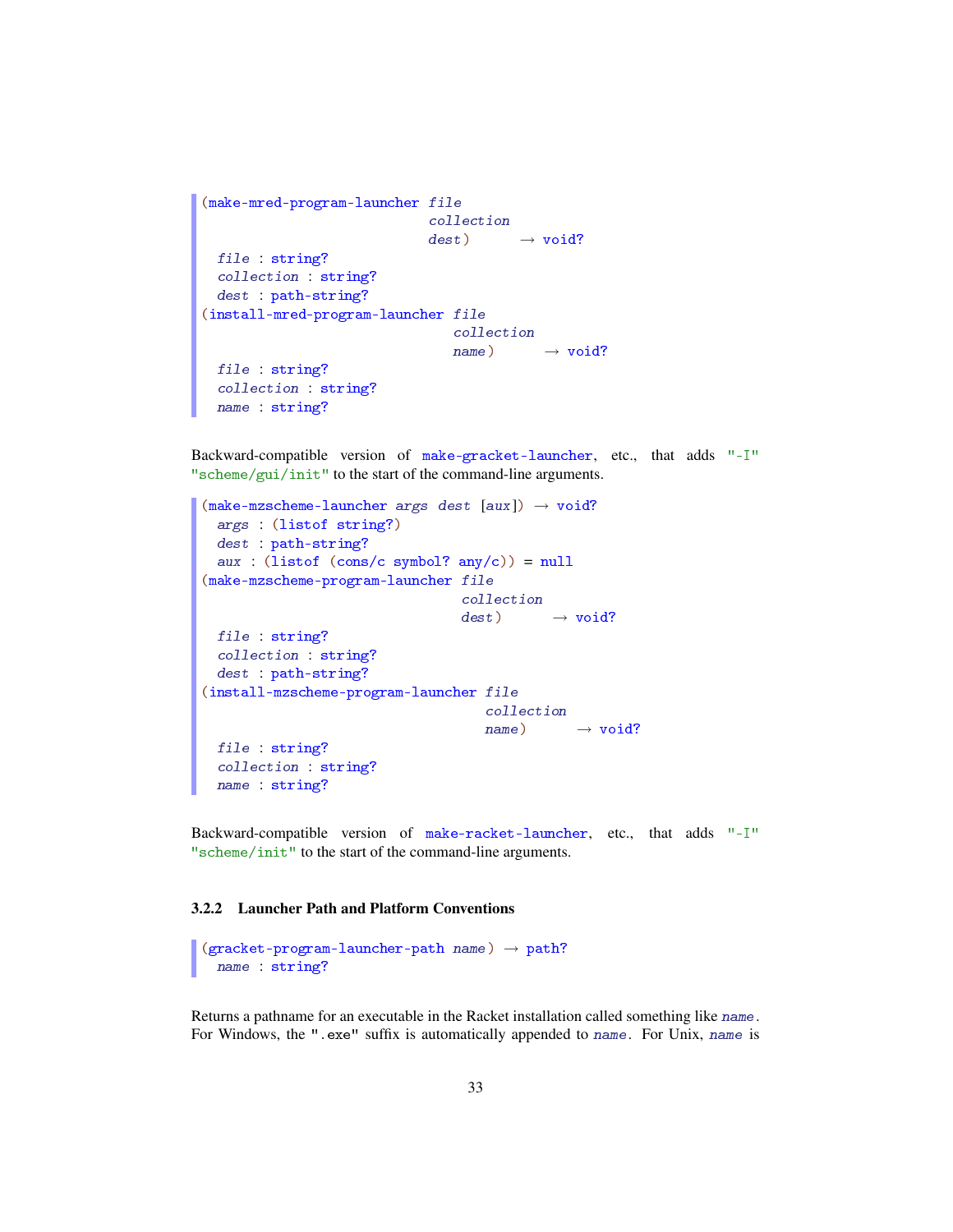changed to lowercase, whitespace is changed to  $-$ , and the path includes the "bin" subdirectory of the Racket installation. For Mac OS X, the ". app" suffix is appended to name.

```
(rocket-program-launcher-path name) \rightarrow path?name : string?
```
Returns the same path as (gracket-program-launcher-path name) for Unix and Windows. For Mac OS X, the result is the same as for Unix.

```
\vert (gracket-launcher-is-directory?) \rightarrow boolean?
```
Returns #t if GRacket launchers for the current platform are directories from the user's perspective. For all currently supported platforms, the result is #f.

```
\Box (racket-launcher-is-directory?) \rightarrow boolean?
```
Like gracket-launcher-is-directory?, but for Racket launchers.

```
\vert (gracket-launcher-is-actually-directory?) \rightarrow boolean?
```
Returns #t if GRacket launchers for the current platform are implemented as directories from the filesystem's perspective. The result is  $\#t$  for Mac OS X,  $\#f$  for all other platforms.

```
\vert (racket-launcher-is-actually-directory?) \rightarrow boolean?
```
Like gracket-launcher-is-actuall-directory?, but for Racket launchers. The result is #f for all platforms.

```
(gracket-lawcher-add-suffix path-string?) \rightarrow path?path-string? : path
```
Returns a path with a suitable executable suffix added, if it's not present already.

```
(racket\text{-}lawcher\text{-}add\text{-}suffix path\text{-}string?) \rightarrow path?path-string? : path
```
Like gracket-launcher-add-suffix, but for Racket launchers.

```
(gracket-launcher-put-file-extension+style+filters)
 →
(listof (one-of/c 'packages 'enter-packages))
   (or/c string? false/c)
   (listof (list/c string? string?))
```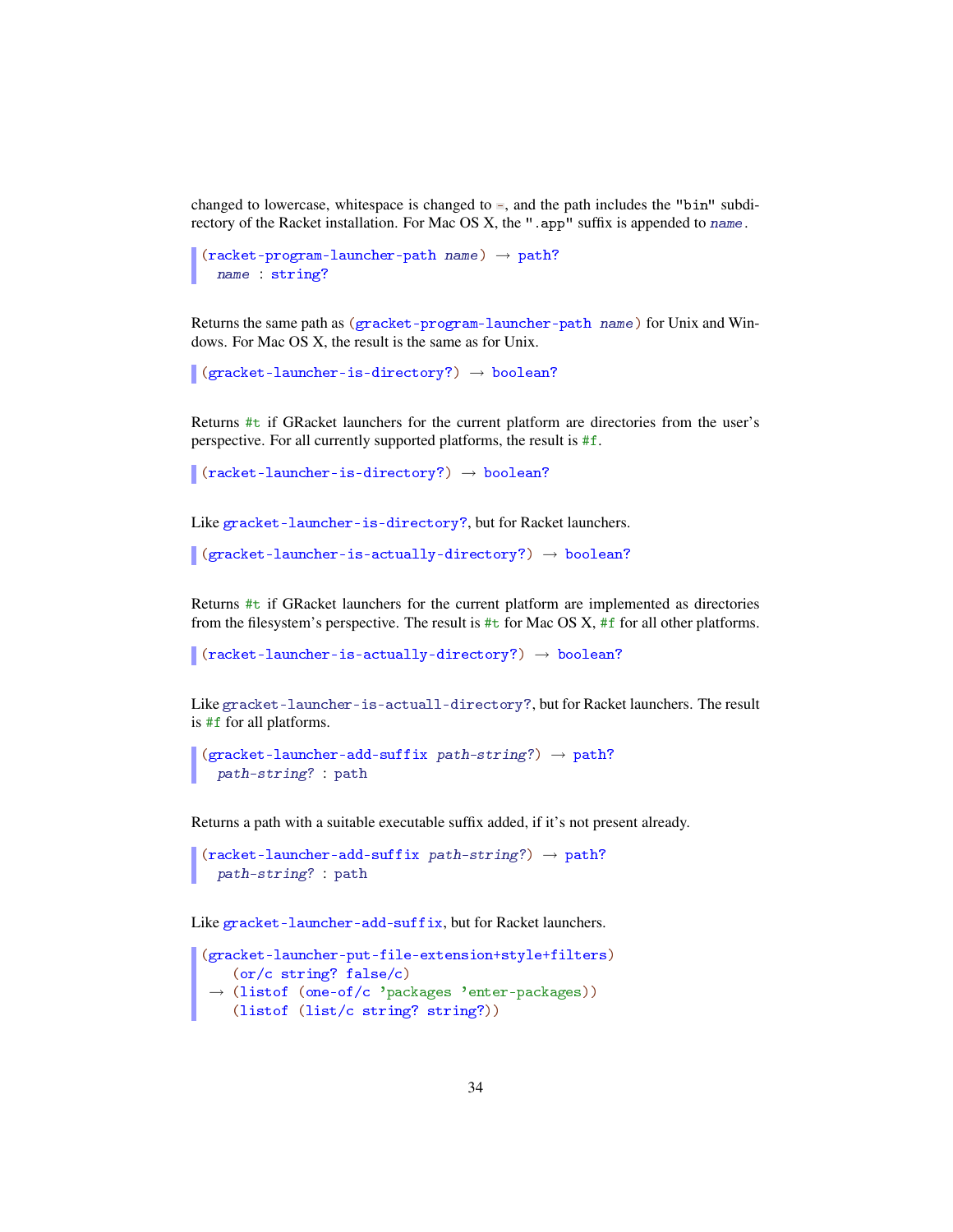Returns three values suitable for use as the extension, style, and filters arguments to put-file, respectively.

If GRacket launchers for the current platform were directories form the user's perspective, the style result is suitable for use with get-directory, and the extension result may be a string indicating a required extension for the directory name.

```
(racket-launcher-put-file-extension+style+filters)
 →
(listof (one-of/c 'packages 'enter-packages))
   (or/c string? false/c)
   (listof (list/c string? string?))
```
Like gracket-launcher-get-file-extension+style+filters, but for Racket launchers.

```
(mred-program-launcher-path name) \rightarrow path?name : string?
(mred-lawcher-is-directory?) \rightarrow boolean?(mred-launcher-is-actually-directory?) \rightarrow boolean?(mred-lawcher-add-suffix path-string?) \rightarrow path?path-string? : path
(mred-launcher-put-file-extension+style+filters)
 →
(listof (one-of/c 'packages 'enter-packages))
   (or/c string? false/c)
    (listof (list/c string? string?))
```
Backward-compatible aliases for gracket-program-launcher-path, etc.

```
(mzscheme-program-launcher-path name) \rightarrow path?name : string?
(mzscheme-lawcher-is-directory?) \rightarrow boolean?(mzscheme-launcher-is-actually-directory?) \rightarrow boolean?(mzscheme-launcher-add-suffix path-string?) \rightarrow path?path-string? : path
(mzscheme-launcher-put-file-extension+style+filters)
 →
(listof (one-of/c 'packages 'enter-packages))
   (or/c string? false/c)
    (listof (list/c string? string?))
```
Backward-compatible aliases for racket-program-launcher-path, etc.

### <span id="page-34-0"></span>3.2.3 Launcher Configuration

```
(gracket-lawcher-up-to-date? dest aux) \rightarrow boolean?dest : path-string?
  aux : (listof (cons/c symbol? any/c))
```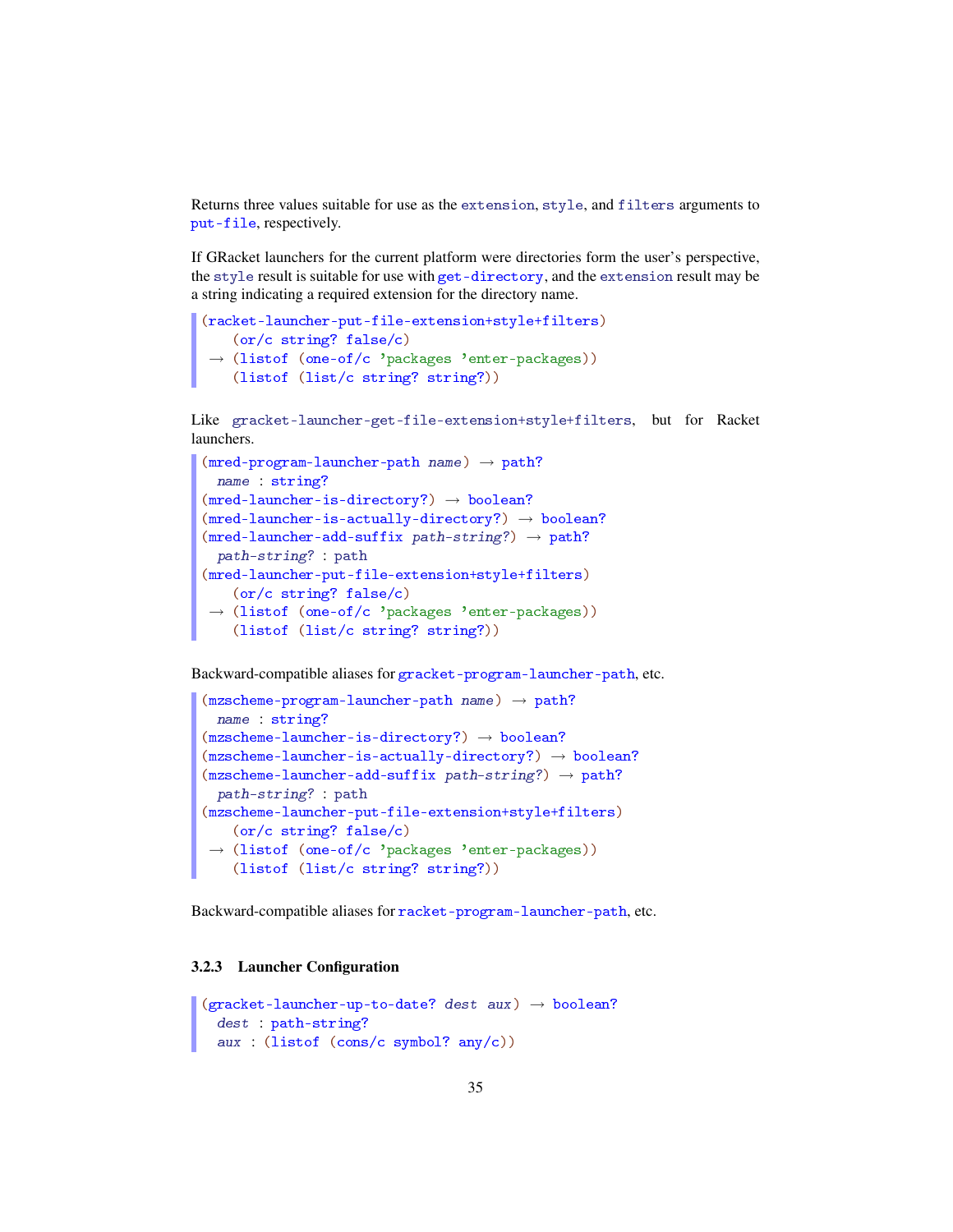Returns  $\#t$  if the GRacket launcher dest does not need to be updated, assuming that dest is a launcher and its arguments have not changed.

```
(racket-launcher-up-to-date? dest aux) \rightarrow boolean?
  dest : path-string?
  aux : (listof (cons/c symbol? any/c))
```
Analogous to gracket-launcher-up-to-date?, but for a Racket launcher.

```
(build-aux-from-path path) \rightarrow (listof (cons/c symbol? any/c))
  path : path-string?
```
Creates an association list suitable for use with make-gracket-launcher or createembedding-executable. It builds associations by adding to path suffixes, such as ".icns", checking whether such a file exists, and calling extract-aux-from-path if so. The results from all recognized suffixes are appended together.

```
(\text{extract-aux-from-path path}) \rightarrow (\text{listof } (\text{cons/c symbol? any/c}))path : path-string?
```
Creates an association list suitable for use with make-gracket-launcher or createembedding-executable. It builds associations by recognizing the suffix of path, where the recognized suffixes are as follows:

- ". icns"  $\rightarrow$  'icns file for use on Mac OS X
- ". ico"  $\rightarrow$  'ico file for use on Windows
- ". 1ch"  $\rightarrow$  'independent? as #t (the file content is ignored) for use on Windows
- ". creator"  $\rightarrow$  'creator as the initial four characters in the file for use on Mac OS X
- ".filetypes"  $\rightarrow$  'file-types as read content (a single S-expression), and 'resource-files as a list constructed by finding "CFBundleTypeIconFile" entries in 'file-types (and filtering duplicates); for use on Mac OS X
- ".utiexports"  $\rightarrow$  'uti-exports as read content (a single S-expression); for use on Mac OS X
- ".wmclass"  $\rightarrow$  'wm-class as the literal content, removing a trailing newline if any; for use on Unix

```
(current-lawacher-variant) \rightarrow symbol?(current-lawcher-variant variant) \rightarrow void?variant : symbol?
```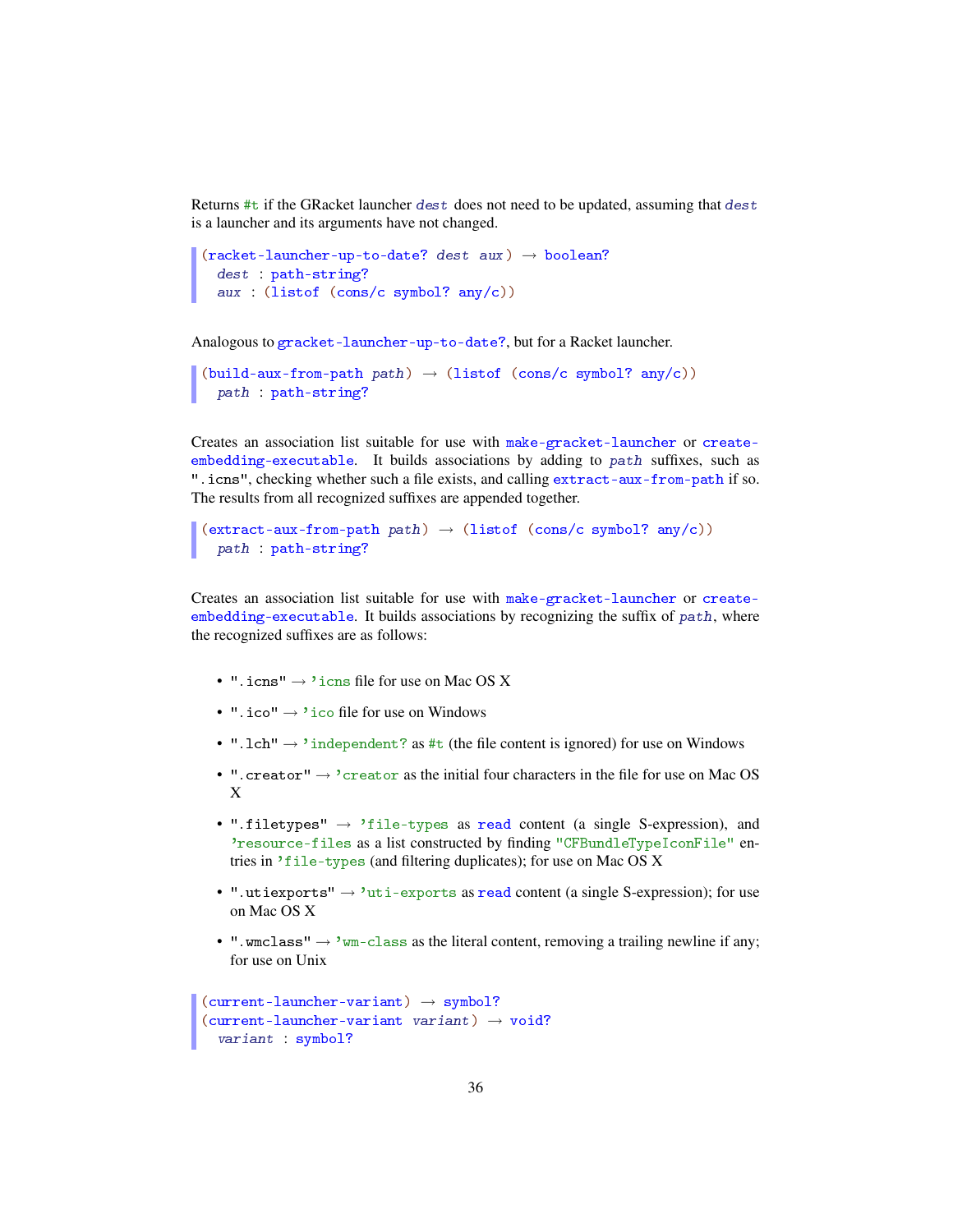A parameter that indicates a variant of Racket or GRacket to use for launcher creation and for generating launcher names. The default is the result of (system-type 'gc). On Unix and Windows, the possibilities are  $\log c$  and  $\sin$ . On Mac OS X, the  $\sec$  script-3m and 'script-cgc variants are also available for GRacket launchers.

```
\vert (available-gracket-variants) \rightarrow (listof symbol?)
```
Returns a list of symbols corresponding to available variants of GRacket in the current Racket installation. The list normally includes at least one of  $3m$  or  $cgc$ — whichever is the result of (system-type 'gc)—and may include the other, as well as 'script-3m and/or 'script-cgc on Mac OS X.

```
\vert (available-racket-variants) \rightarrow (listof symbol?)
```
Returns a list of symbols corresponding to available variants of Racket in the current Racket installation. The list normally includes at least one of  $\frac{3m}{2m}$  or  $\frac{3c}{2c}$ —whichever is the result of (system-type 'gc)—and may include the other.

```
(mred-lawcher-up-to-date? dest aux) \rightarrow boolean?dest : path-string?
  aux : (listof (cons/c symbol? any/c))
(mzscheme-launcher-up-to-date? dest aux) \rightarrow boolean?dest : path-string?
  aux : (listof (cons/c symbol? any/c))
(\text{available-mred-variants}) \rightarrow (\text{listof symbol?})(\text{available-mzscheme-variants}) \rightarrow (\text{listof symbol?})
```
Backward-compatible aliases for gracket-launcher-up-to-date?, etc.

#### 3.2.4 Launcher Creation Signature

```
(require launcher/launcher-sig)
```

```
launcher<sup>o</sup> : signature
```
Includes the identifiers provided by launcher/launcher.

## 3.2.5 Launcher Creation Unit

```
(require launcher/launcher-unit)
```
launcher@ : unit?

A unit that imports nothing and exports launcher^.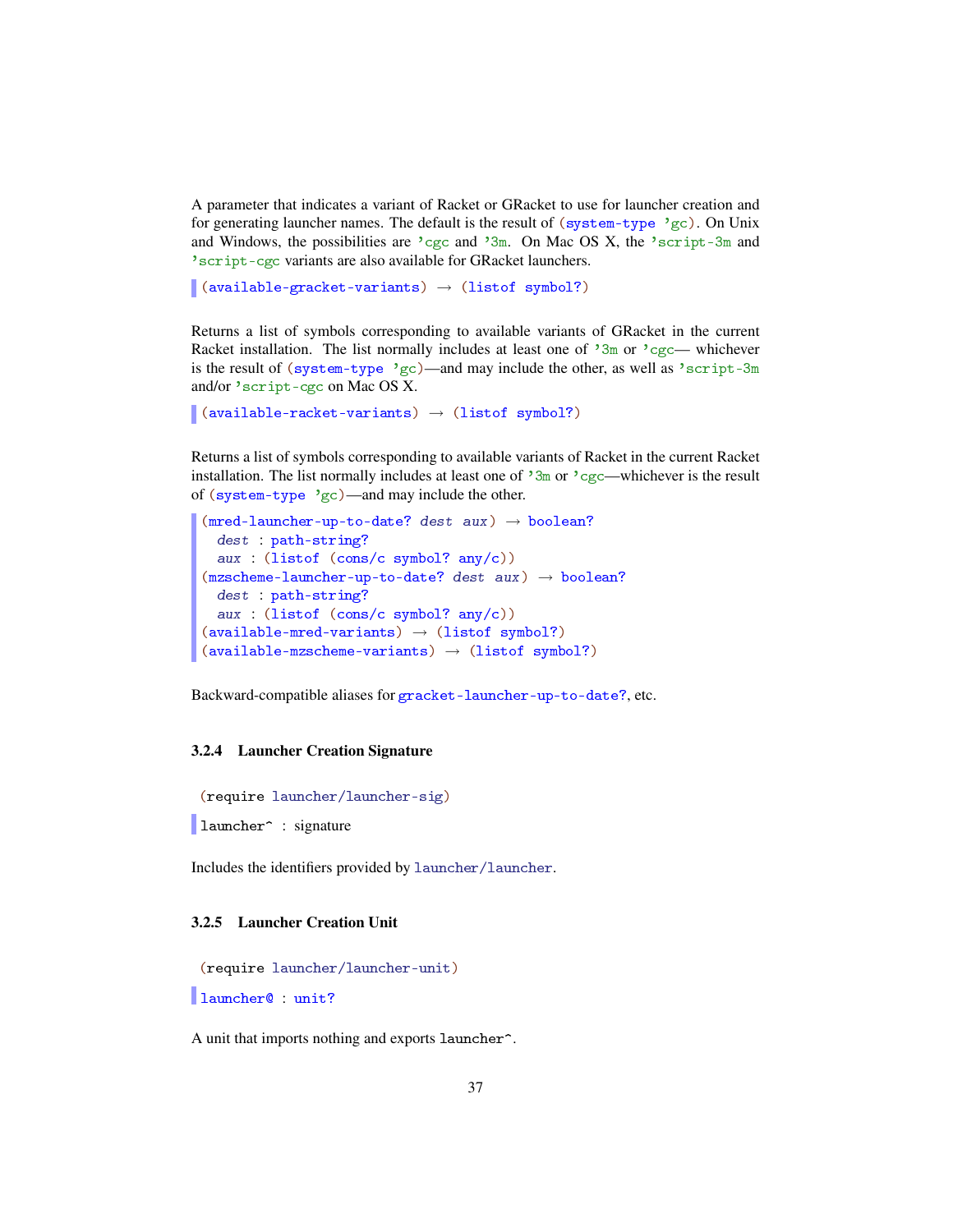# 4 raco distribute: Sharing Stand-Alone Executables

The raco distribute command combines a stand-alone executable created by raco exe with all of the shared libraries that are needed to run it, along with any run-time files declared via define-runtime-path. The resulting package can be moved to other machines that run the same operating system.

After the raco distribute command, supply a directory to contain the combined files for a distribution. Each command-line argument is an executable to include in the distribution, so multiple executables can be packaged together. For example, on Windows,

raco distribute greetings hello.exe goodbye.exe

creates a directory "greetings" (if the directory doesn't exist already), and it copies the executables "hello.exe" and "goodbye.exe" into "greetings". It also creates a "lib" sub-directory in "greetings" to contain DLLs, and it adjusts the copied "hello.exe" and "goodbye.exe" to use the DLLs in "lib".

The layout of files within a distribution directory is platform-specific:

- On Windows, executables are put directly into the distribution directory, and DLLs and other run-time files go into a "lib" sub-directory.
- On Mac OS X, GUI executables go into the distribution directory, other executables go into a "bin" subdirectory, and frameworks (i.e., shared libraries) go into a "lib" sub-directory along with other run-time files. As a special case, if the distribution has a single --gui-exe executable, then the "lib" directory is hidden inside the application bundle.
- On Unix, executables go into a "bin" subdirectory, shared libraries (if any) go into a "lib" subdirectory along with other run-time files, and wrapped executables are placed into a "lib/plt" subdirectory with version-specific names. This layout is consistent with Unix installation conventions; the version-specific names for shared libraries and wrapped executables means that distributions can be safely unpacked into a standard place on target machines without colliding with an existing Racket installation or other executables created by raco exe.

A distribution also has a "collects" directory that is used as the main library collection directory for the packaged executables. By default, the directory is empty. Use the ++collects-copy flag of raco distribute to supply a directory whose content is copied into the distribution's "collects" directory. The ++collects-copy flag can be used multiple times to supply multiple directories.

When multiple executables are distributed together, then separately creating the executables with raco exe can generate multiple copies of collection-based libraries that are used by multiple executables. To share the library code, instead, specify a target directory for library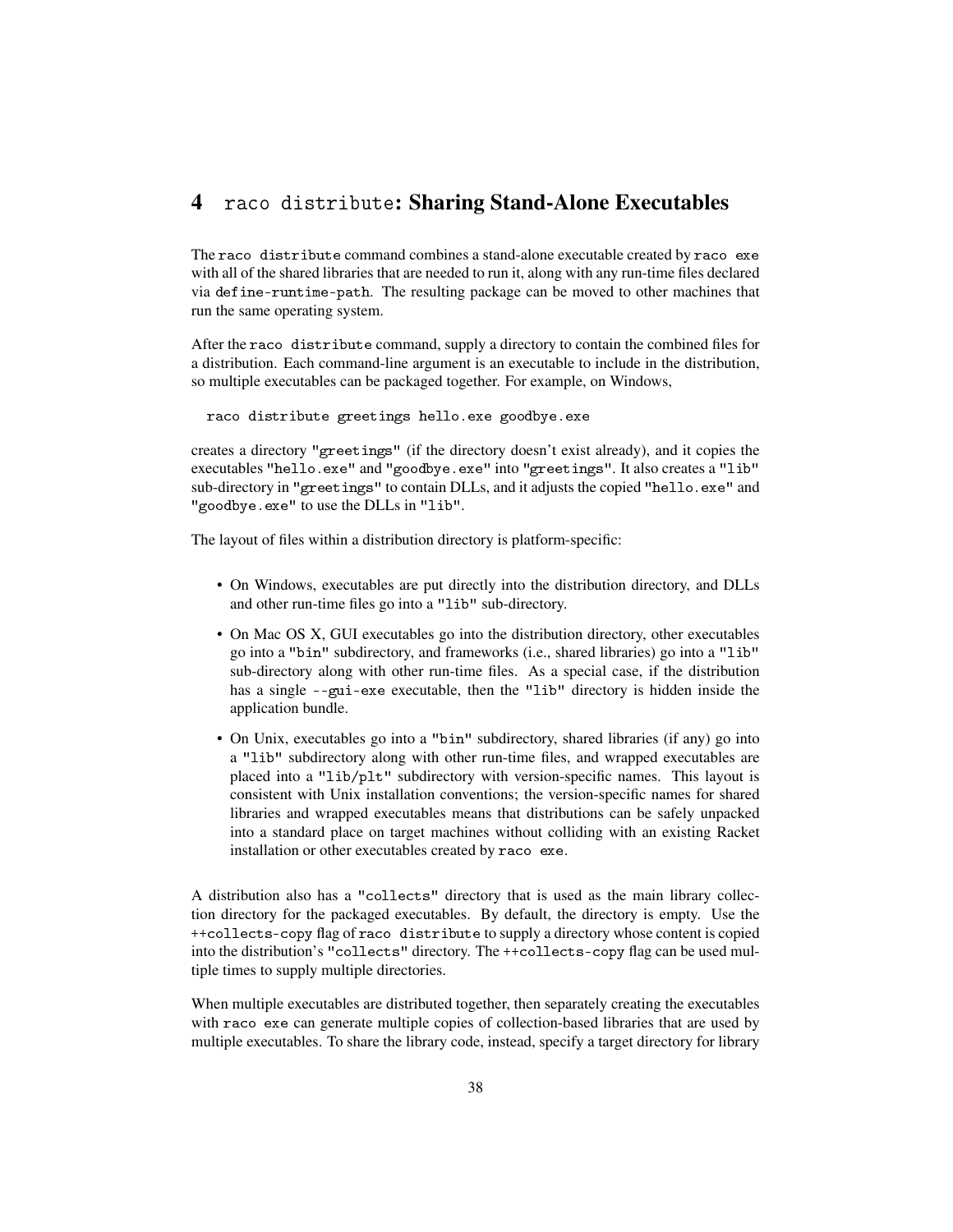copies using the --collects-dest flag with raco exe, and specify the same directory for each executable (so that the set of libraries used by all executables are pooled together). Finally, when packaging the distribution with raco distribute, use the ++collects-copy flag to include the copied libraries in the distribution.

## 4.1 API for Distributing Executables

```
(require compiler/distribute)
```
The compiler/distribute library provides a function to perform the same work as raco distribute.

```
(assemble-distribution dest-dir
                       exec-files
                       [#:collects-path path
                       #:copy-collects dirs]) \rightarrow void?
 dest-dir : path-string?
 exec-files : (listof path-string?)
 path : (or/c false/c (and/c path-string? relative-path?)) = #f
 dirs : (listof path-string?) = null
```
Copies the executables in  $exec-files$  to the directory  $dest-dir$ , along with DLLs, frameworks, and/or shared libraries that the executables need to run a different machine.

The arrangement of the executables and support files in  $dest-dir$  depends on the platform. In general assemble-distribution tries to do the Right Thing.

If a #:collects-path argument is given, it overrides the default location of the main "collects" directory for the packaged executables. It should be relative to the dest-dir directory (typically inside it).

The content of each directory in the #:copy-collects argument is copied into the main "collects" directory for the packaged executables.

# 4.2 API for Bundling Distributions

```
(require compiler/bundle-dist)
```
The compiler/bundle-dist library provides a function to pack a directory (usually assembled by assemble-distribution) into a distribution file. On Windows, the result is a ".zip" archive; on Mac OS X, it's a ".dmg" disk image; on Unix, it's a ".tgz" archive.

```
(bundle-directory dist-file dir [for-exe?]) \rightarrow void?
  dist-file : file-path?
```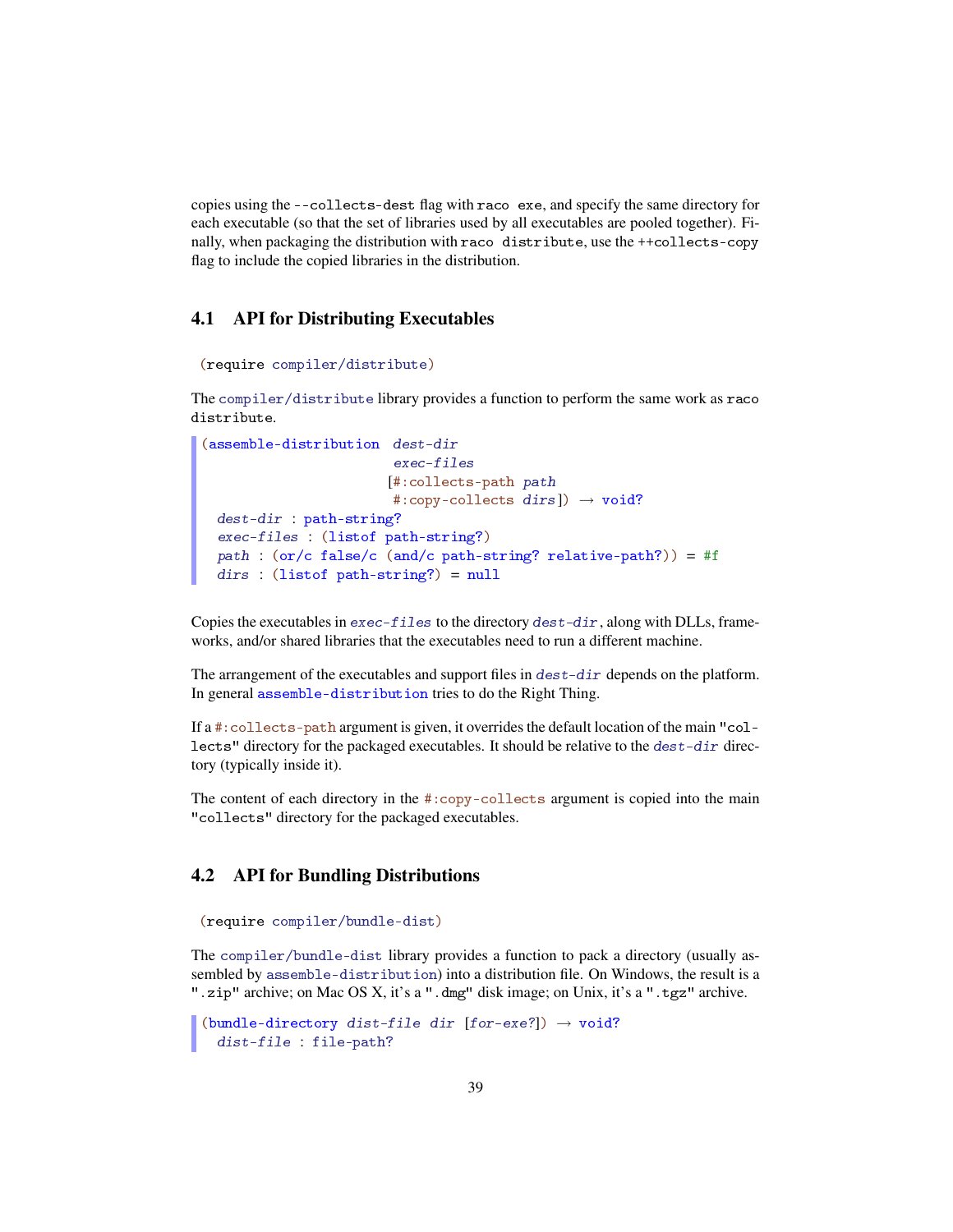```
dir : file-path?
for-exe? : any/c = #f
```
Packages dir into dist-file. If dist-file has no extension, a file extension is added automatcially (using the first result of bundle-put-file-extension+style+filters).

The created archive contains a directory with the same name as  $dir$ —except on Mac OS X when for-exe? is true and dir contains a single a single file or directory, in which case the created disk image contains just the file or directory. The default for for-exe? is #f.

Archive creation fails if dist-file exists.

```
(bundle-put-file-extension+style+filters)
 →
(listof (one-of/c 'packages 'enter-packages))
   (or/c string? false/c)
   (listof (list/c string? string?))
```
Returns three values suitable for use as the extension, style, and filters arguments to put-file, respectively to select a distribution-file name.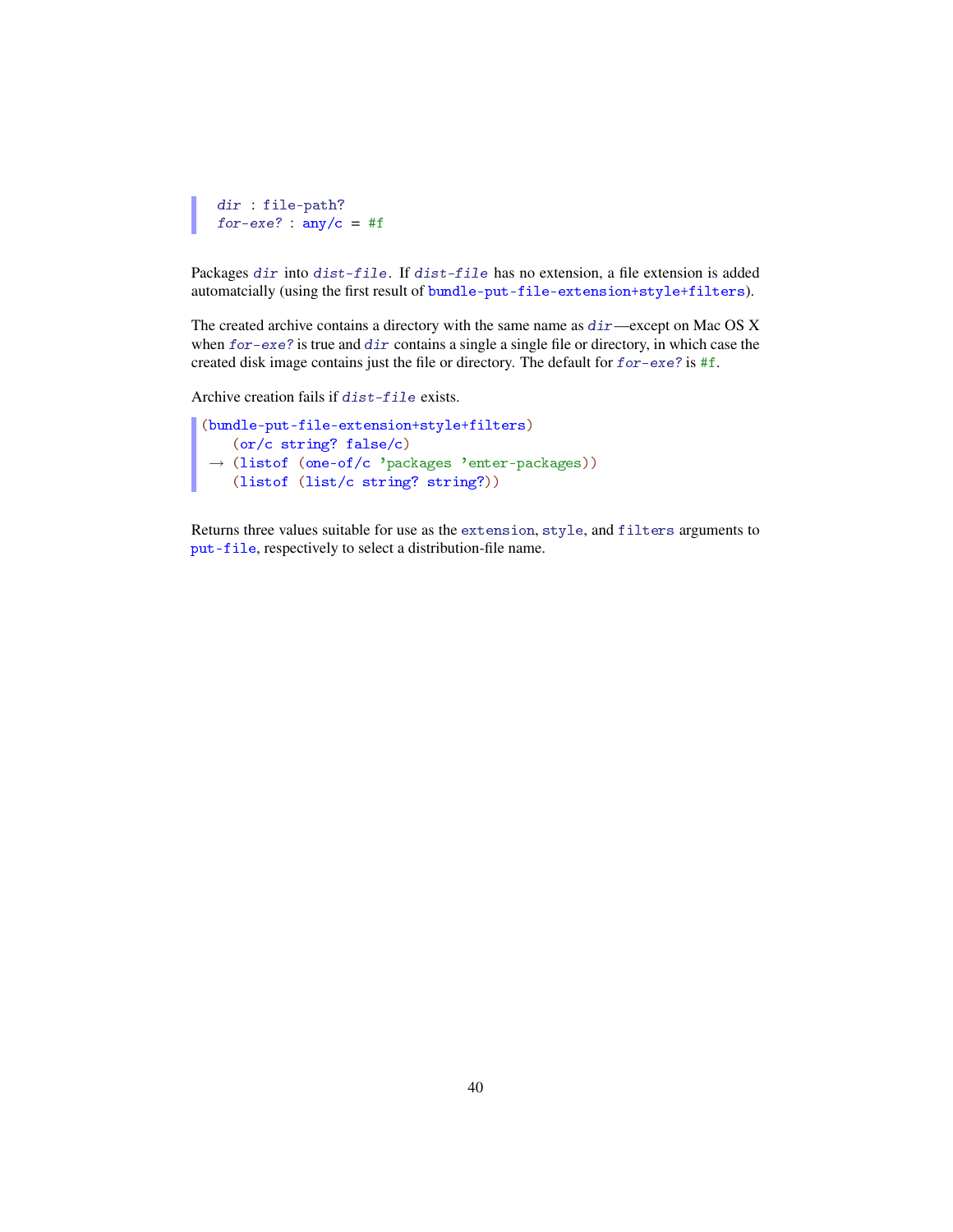# 5 raco pack: Packing Library Collections

Before creating a ".plt" archive to distribute, consider instead posting your package on [PLaneT.](http://planet.racket-lang.org/)

The raco pack command creates an archive for distributing library files to Racket users. A distribution archive usually has the suffix ".plt", which DrRacket recognizes as an archive to provide automatic unpacking facilities. The raco setup command (see §9 "raco setup: Installation Management") also supports ".plt" unpacking with installation, while the raco unpack command (see §6 "raco unpack: Unpacking Library Collections") unpacks an archive locally without attempting to install it.

An archive contains the following elements:

• A set of files and directories to be unpacked, and flags indicating whether they are to be unpacked relative to the Racket add-ons directory (which is user-specific), the Racket installation directory, or a user-selected directory.

The files and directories for an archive are provided on the command line to raco pack, either directly or in the form of collection names when the --collect flag is used.

The --at-plt flag indicates that the files and directories should be unpacked relative to the user's add-ons directory, unless the user specifies the Racket installation directory when unpacking. The --collection-plt flag implies --at-plt. The --all-users flag overrides --at-plt, and it indicates that the files and directories should be unpacked relative to the Racket installation directory, always.

- A flag for each file indicating whether it overwrites an existing file when the archive is unpacked; the default is to leave the old file in place, but the --replace flag enables replacing for all files in the archive.
- A list of collections to be set-up (via raco setup) after the archive is unpacked; the ++setup flag adds a collection name to the archive's list, but each collection for --collection-plt is added automatically.
- A name for the archive, which is reported to the user by the unpacking interface; the --plt-name flag sets the archive's name, but a default name is determined automatically when using --collect.
- A list of required collections (with associated version numbers) and a list of conflicting collections; the raco pack command always names the "racket" collection in the required list (using the collection's pack-time version), raco pack names each packed collection in the conflict list (so that a collection is not unpacked on top of a different version of the same collection), and raco pack extracts other requirements and conflicts from the "info.rkt" files of collections when using --collect.

Specify individual directories and files for the archive when not using --collect. Each file and directory must be specified with a relative path. By default, if the archive is unpacked with DrRacket, the user will be prompted for a target directory, and if raco setup is used to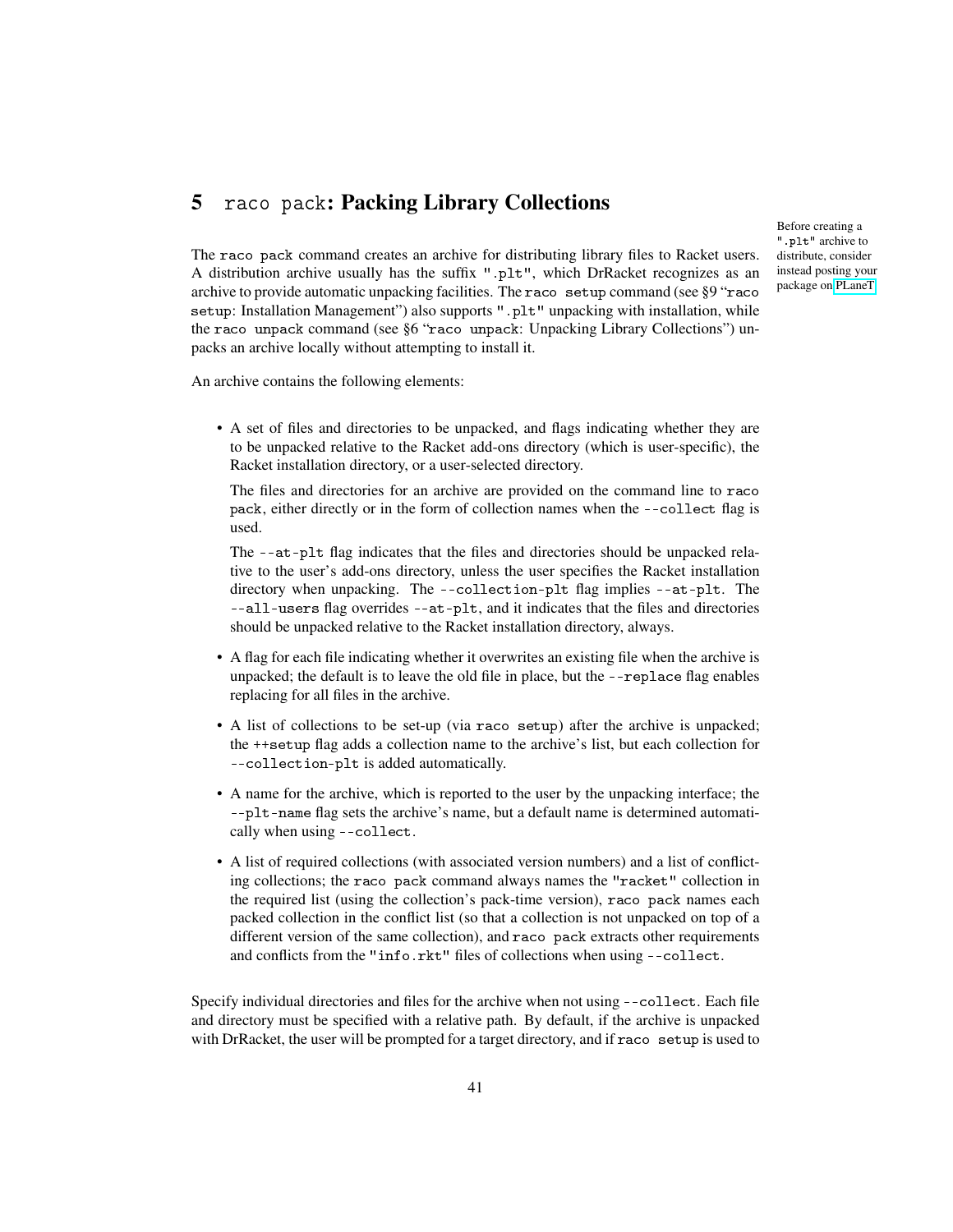unpack the archive, the files and directories will be unpacked relative to the current directory. If the --at-plt flag is provided, the files and directories will be unpacked relative to the user's Racket add-ons directory, instead. Finally, if the --all-users flag is provided, the files and directories will be unpacked relative to the Racket installation directory, instead.

Use the --collect flag to pack one or more collections; sub-collections can be designated by using a / as a path separator on all platforms. In this mode, raco pack automatically uses paths relative to the Racket installation or add-ons directory for the archived files, and the collections will be set-up after unpacking. In addition, raco pack consults each collection's "info.rkt" file, as described below, to determine the set of required and conflicting collections. Finally, raco pack consults the first collection's "info.rkt" file to obtain a default name for the archive. For example, the following command creates a "sirmail.plt" archive for distributing a "sirmail" collection:

```
raco pack --collect sirmail.plt sirmail
```
When packing collections, raco pack checks the following fields of each collection's "info.rkt" file (see §9.2 ""info.rkt" File Format"):

• requires — A list of the form (list (list coll vers) ...) where each coll is a non-empty list of relative-path strings, and each vers is a (possibly empty) list of exact integers. The indicated collections must be installed at unpacking time, with version sequences that match as much of the version sequence specified in the corresponding vers.

A collection's version is indicated by a version field in its "info.rkt" file, and the default version is the empty list. The version sequence generalized major and minor version numbers. For example, version  $(2 5 4 7)$  of a collection can be used when any of '(), '(2), '(2 5), '(2 5 4), or '(2 5 4 7) is required.

• conflicts — A list of the form (list coll  $\dots$ ) where each coll is a nonempty list of relative-path strings. The indicated collections must *not* be installed at unpacking time.

For example, the "info.rkt" file in the "sirmail" collection might contain the following info declaration:

```
#lang setup/infotab
(define name "SirMail")
(define mred-launcher-libraries (list "sirmail.rkt"))
(define mred-launcher-names (list "SirMail"))
(define requires (list (list "mred")))
```
Then, the "sirmail.plt" file (created by the command-line example above) will contain the name "SirMail." When the archive is unpacked, the unpacker will check that the "mred" collection is installed, and that "mred" has the same version as when "sirmail.plt" was created.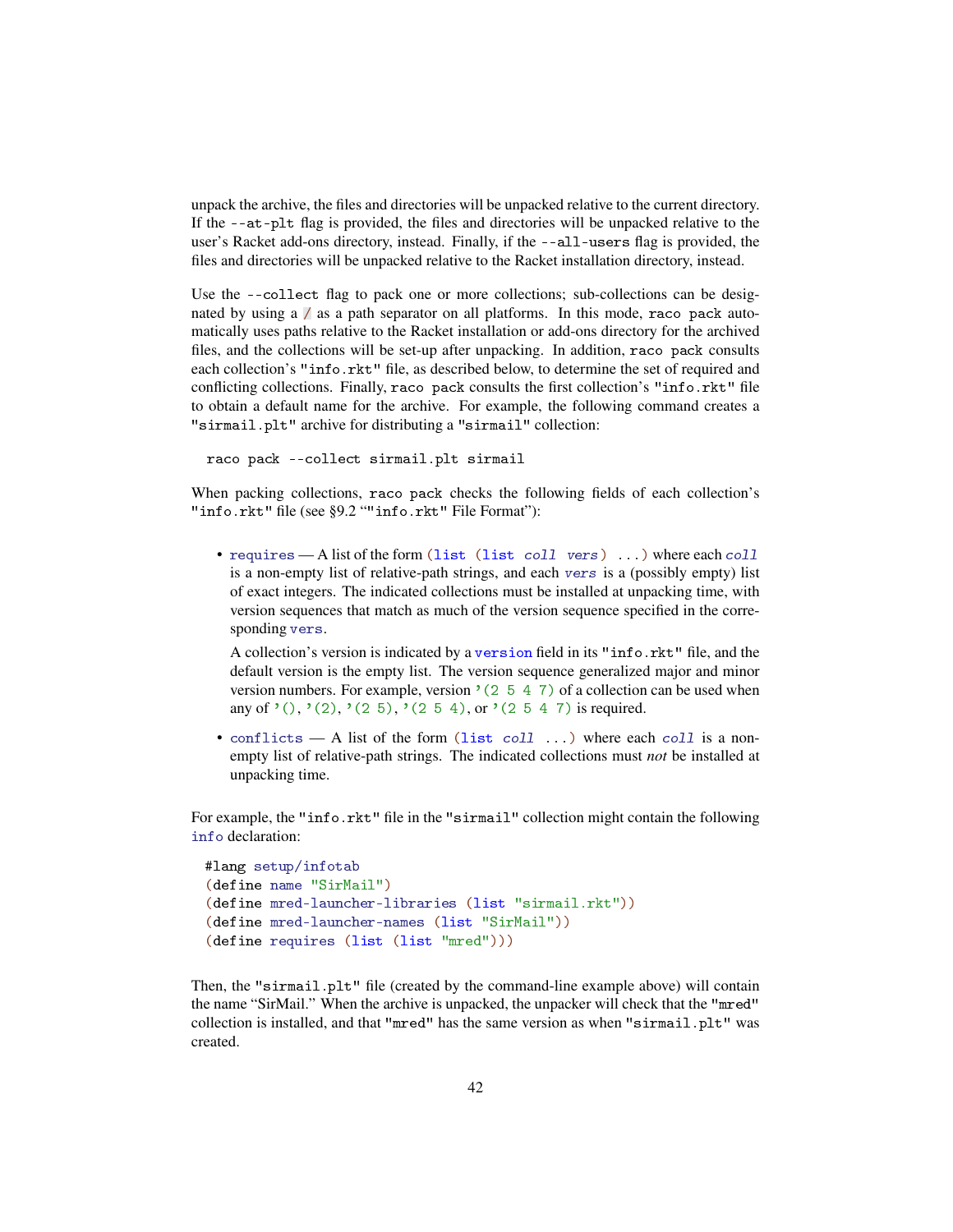# 5.1 Format of ".plt" Archives

The extension ".plt" is not required for a distribution archive, but the ".plt"-extension convention helps users identify the purpose of a distribution file.

The raw format of a distribution file is described below. This format is uncompressed and sensitive to communication modes (text vs. binary), so the distribution format is derived from the raw format by first compressing the file using gzip, then encoding the gzipped file with the MIME base64 standard (which relies only the characters  $A-Z$ ,  $a-z$ ,  $0-9$ ,  $\pm$ ,  $\frac{7}{4}$ , and  $\pm$ ; all other characters are ignored when a base64-encoded file is decoded).

The raw format is

- PLT are the first three characters.
- A procedure that takes a symbol and a failure thunk and returns information about archive for recognized symbols and calls the failure thunk for unrecognized symbols. The information symbols are:
	- 'name a human-readable string describing the archive's contents. This name is used only for printing messages to the user during unpacking.
	- 'unpacker a symbol indicating the expected unpacking environment. Currently, the only allowed value is 'mzscheme.
	- 'requires collections required to be installed before unpacking the archive, which associated versions; see the documentation of pack for details.
	- 'conflicts collections required *not* to be installed before unpacking the archive.
	- $-$  'plt-relative? a boolean; if true, then the archive's content should be unpacked relative to the plt add-ons directory.
	- 'plt-home-relative? a boolean; if true and if 'plt-relative? is true, then the archive's content should be unpacked relative to the Racket installation.
	- $\frac{1}{2}$  + test-plt-dirs #f or a list of path strings; in the latter case, a true value of 'plt-home-relative? is cancelled if any of the directories in the list (relative to the Racket installation) is unwritable by the user.

The procedure is extracted from the archive using the read and eval procedures in a fresh namespace.

• An old-style, unsigned unit using (lib mzlib/unit200) that drives the unpacking process. The unit accepts two imports: a path string for the parent of the main "collects" directory and an unmztar procedure. The remainder of the unpacking process consists of invoking this unit. It is expected that the unit will call unmztar procedure to unpack directories and files that are defined in the input archive after this unit. The result of invoking the unit must be a list of collection paths (where each collection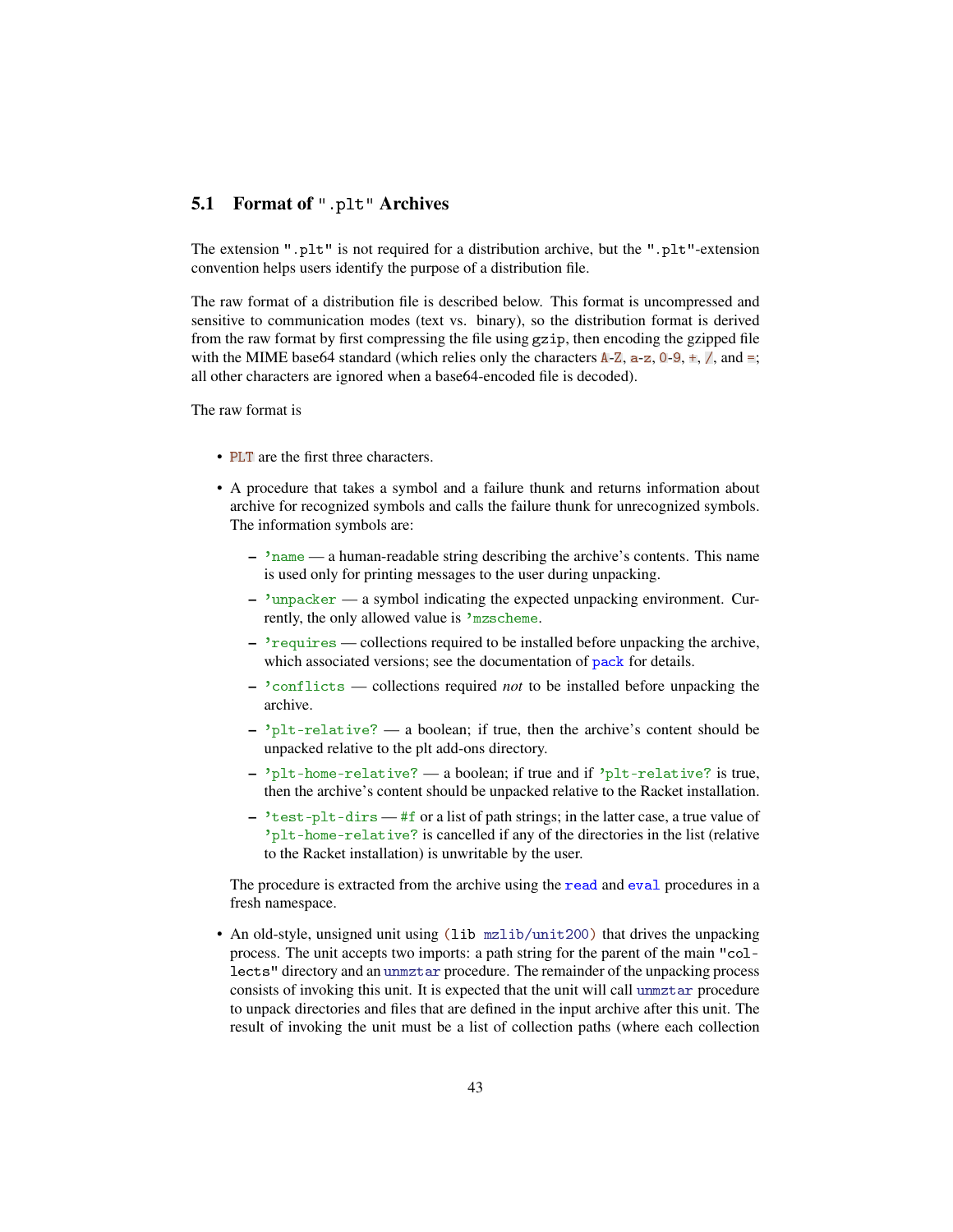path is a list of strings); once the archive is unpacked, raco setup will compile and setup the specified collections.

The unmztar procedure takes one argument: a filter procedure. The filter procedure is called for each directory and file to be unpacked. It is called with three arguments:

- 'dir, 'file, 'file-replace indicates whether the item to be unpacked is a directory, a file, or a file to be replaced,
- a relative path string the pathname of the directory or file to be unpacked, relative to the unpack directory, and
- a path string for the unpack directory (which can vary for a Racket-relative install when elements of the archive start with "collects", "lib", etc.).

If the filter procedure returns #f for a directory or file, the directory or file is not unpacked. If the filter procedure returns #t and the directory or file for 'dir or 'file already exists, it is not created. (The file for file-replace need not exist already.)

When a directory is unpacked, intermediate directories are created as necessary to create the specified directory. When a file is unpacked, the directory must already exist.

The unit is extracted from the archive using read and eval.

Assuming that the unpacking unit calls the unmztar procedure, the archive should continue with unpackables. Unpackables are extracted until the end-of-file is found (as indicated by an  $\equiv$  in the base64-encoded input archive).

An *unpackable* is one of the following:

• The symbol 'dir followed by a list. The build-path procedure will be applied to the list to obtain a relative path for the directory (and the relative path is combined with the target directory path to get a complete path).

The 'dir symbol and list are extracted from the archive using read (and the result is *not* evaluated).

• The symbol 'file, a list, a number, an asterisk, and the file data. The list specifies the file's relative path, just as for directories. The number indicates the size of the file to be unpacked in bytes. The asterisk indicates the start of the file data; the next n bytes are written to the file, where n is the specified size of the file.

The symbol, list, and number are all extracted from the archive using read (and the result is *not* evaluated). After the number is read, input characters are discarded until an asterisk is found. The file data must follow this asterisk immediately.

• The symbol 'file-replace is treated like 'file, but if the file exists on disk already, the file in the archive replaces the file on disk.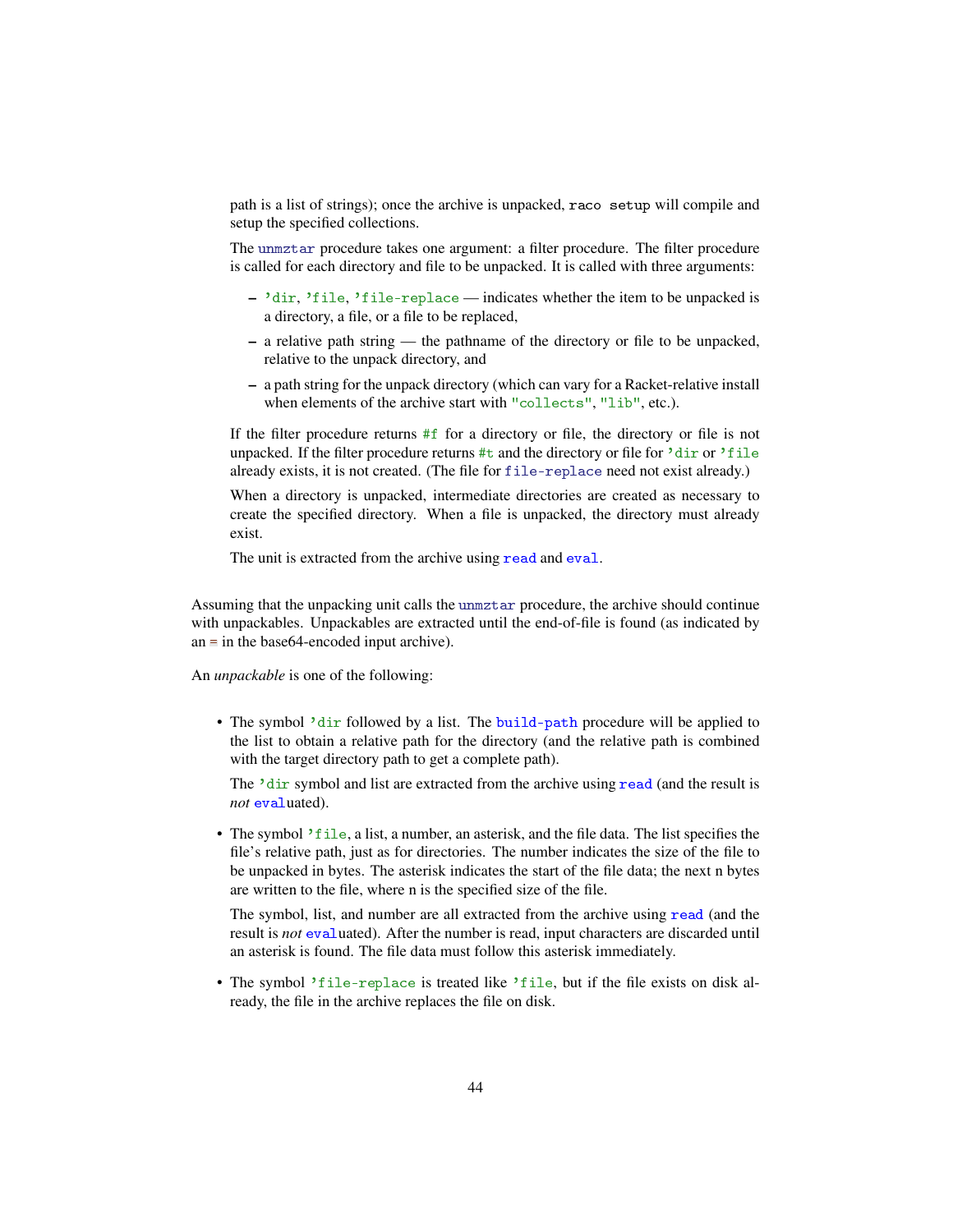# 5.2 API for Packing

(require setup/pack)

Although the raco pack command can be used to create most ".plt" files, the setup/pack library provides a more general API for making ".plt" archives.

```
(pack-collections-plt
 dest
 name
 collections
 [#:replace? replace?
 #:at-plt-home? at-home?
 #:test-plt-collects? test?
 #:extra-setup-collections collection-list
 #:file-filter filter-proc])
\rightarrow void?
dest : path-string?
name : string?
 collections : (listof (listof path-string?))
replace? : boolean? = #f
at-home? : boolean? = #f
test? : boolean? = #t
 collection-list : (listof path-string?) = null
 filter-proc : (path-string? . -> . boolean?) = std-filter
```
Creates the ".plt" file specified by the pathname dest, using the name as the name reported to raco setup as the archive's description.

The archive contains the collections listed in collections, which should be a list of collection paths; each collection path is, in turn, a list of relative-path strings.

If the  $\#$ : replace? argument is  $\#$ f, then attempting to unpack the archive will report an error when any of the collections exist already, otherwise unpacking the archive will overwrite an existing collection.

If the  $\#$ : at-plt-home? argument is  $\#$ t, then the archived collections will be installed into the Racket installation directory instead of the user's directory if the main "collects" directory is writable by the user. If the #:test-plt-collects? argument is #f (the default is #t) and the #:at-plt-home? argument is #t, then installation fails if the main "collects" directory is not writable.

The optional #:extra-setup-collections argument is a list of collection paths that are not included in the archive, but are set-up when the archive is unpacked.

The optional #:file-filter argument is the same as for pack-plt.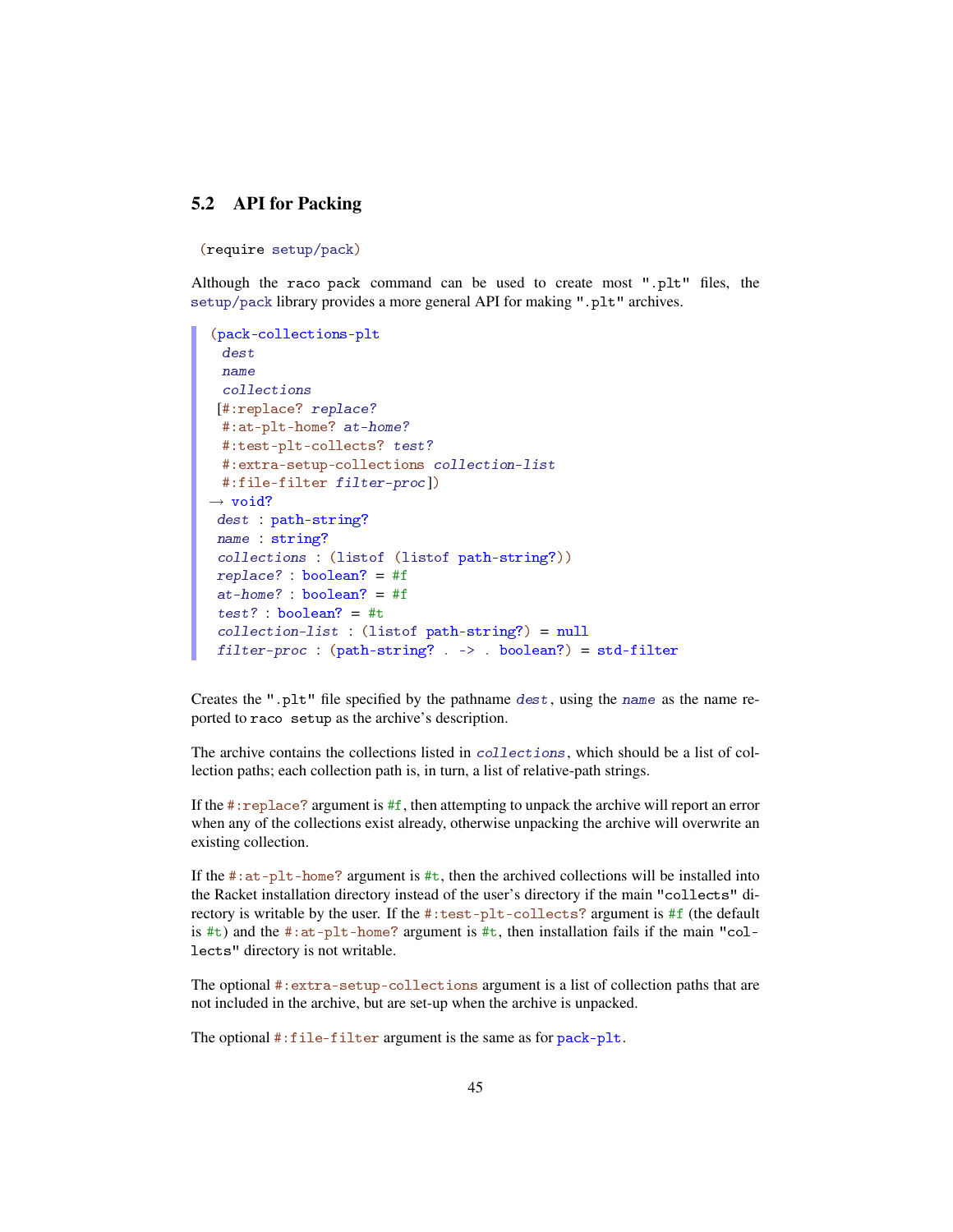```
(pack-collections dest
                   name
                   collections
                  replace?
                   extra-setup-collections
                  [filter
                   at\text{-}plt\text{-}home?) \rightarrow void?dest : path-string?
 name : string?
 collections : (listof (listof path-string?))
 replace? : boolean?
 extra-setup-collections : (listof path-string?)
 filter : (path-string? . -> . boolean?) = std-filter
 at-plt-home? : boolean? = #f
```
Old, keywordless variant of pack-collections-plt for backward compatibility.

```
(pack-plt dest
         name
          paths
         [#:as-paths as-paths
          #:file-filter filter-proc
          #:encode? encode?
          #:file-mode file-mode-sym
          #:unpack-unit unit200-expr
          #:collections collection-list
          #:plt-relative? plt-relative?
          #:at-plt-home? at-plt-home?
          #:test-plt-dirs dirs
          #:requires mod-and-version-list
          #:conflicts mod-list]) \rightarrow void?
 dest : path-string?
 name : string?
 paths : (listof path-string?)
 as-paths : (listof path-string?) = paths
 filter-proc : (path-string? . -> . boolean?) = std-filter
 encode? : boolean? = #t
 file-mode-sym : symbol? = 'file
 unit200-expr : any/c = #f
 collection-list : (listof path-string?) = null
 p1t-relative? : any/c = #f
 at-plt-home? : any/c = #f
 dirs : (or/c (listof path-string?) false/c) = #f
  mod-and-version-list :
(listof (listof path-string?)
                                  (lisot part of a string.) = null<br>(lisot exact-integer?)
```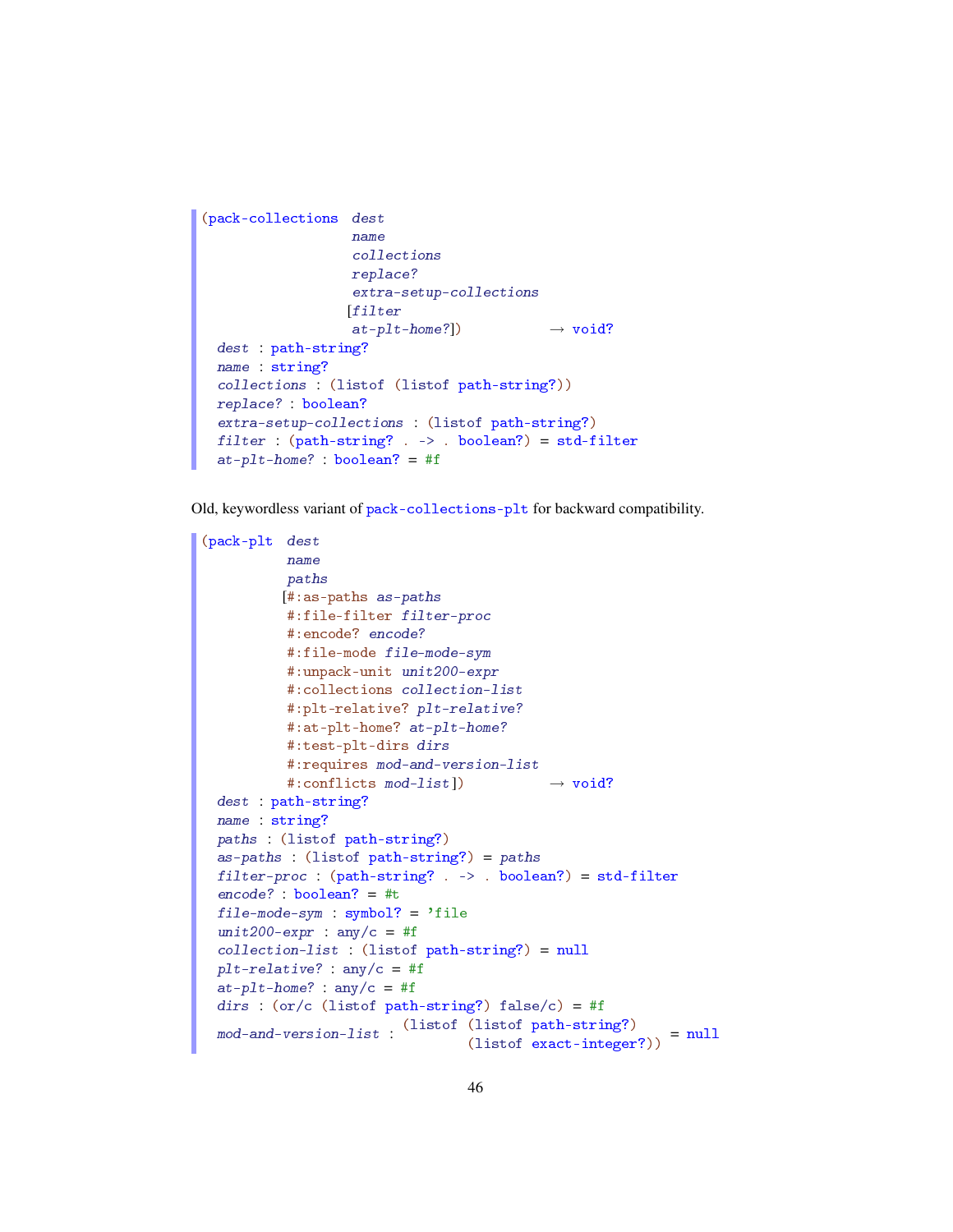#### mod-list : (listof (listof path-string?)) = null

Creates the ".plt" file specified by the pathname dest, using the string name as the name reported to raco setup as the archive's description. The paths argument must be a list of relative paths for directories and files; the contents of these files and directories will be packed into the archive. The optional as-paths list provides the path to be recorded in the archive for each element of paths (so that the unpacked paths can be different from the packed paths).

The #:file-filter procedure is called with the relative path of each candidate for packing. If it returns #f for some path, then that file or directory is omitted from the archive. If it returns 'file or 'file-replace for a file, the file is packed with that mode, rather than the default mode. The default is std-filter.

If the #: encode? argument is  $#f$ , then the output archive is in raw form, and still must be gzipped and mime-encoded (in that order). The default value is #t.

The #:file-mode argument must be 'file or 'file-replace, indicating the default mode for a file in the archive. The default is 'file.

The #:unpack-unit argument is usually #f. Otherwise, it must be an S-expression for a mzlib/unit200-style unit that performs the work of unpacking; see §5.1 "Format of ".plt" Archives" more information about the unit. If the #:unpack-unit argument is #f, an appropriate unpacking unit is generated.

The #:collections argument is a list of collection paths to be compiled after the archive is unpacked. The default is the null.

If the  $\#:\text{plt-relative? argument}$  is true (the default is  $\#f$ ), the archive's files and directories are to be unpacked relative to the user's add-ons directory or the Racket installation directories, depending on whether the #:at-plt-home? argument is true and whether directories specified by #:test-plt-dirs are writable by the user.

If the  $\#$ : at-plt-home? argument is true (the default is  $\#$ f), then  $\#$ : plt-relative? must be true, and the archive is unpacked relative to the Racket installation directory. In that case, a relative path that starts with "collects" is mapped to the installation's main "collects" directory, and so on, for the following the initial directory names:

- "collects"
- "doc"
- "lib"
- "include"

If  $\#$ : test-plt-dirs is a list, then  $\#$ : at-plt-home? must be  $\#$ t. In that case, when the archive is unpacked, if any of the relative directories in the #:test-plt-dirs list is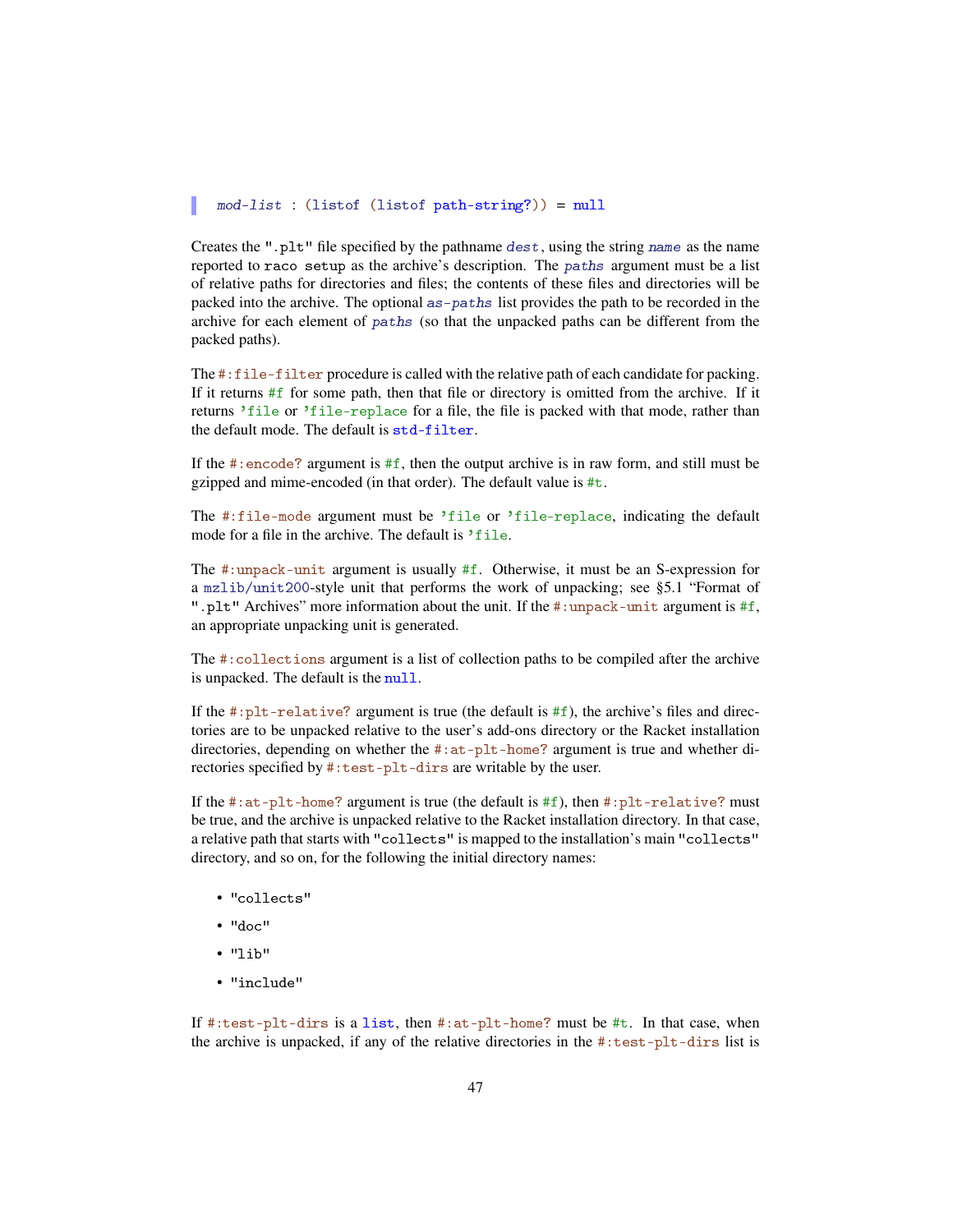unwritable by the current user, then the archive is unpacked in the user's add-ons directory after all.

The #:requires argument should have the shape (list (list coll-path version) ...) where each coll-path is a non-empty list of relative-path strings, and each version is a (possibly empty) list of exact integers. The indicated collections must be installed at unpacking time, with version sequences that match as much of the version sequence specified in the corresponding version. A collection's version is indicated by the version field of its "info.rkt" file.

The #:conflicts argument should have the shape (list coll-path ...) where each coll-path is a non-empty list of relative-path strings. The indicated collections must *not* be installed at unpacking time.

```
(pack dest
      name
      paths
      collections
      [filter
      encode?
      file-mode
      unpack-unit
      plt-relative?
      requires
      conflicts
       at-plt-home?] \rightarrow void?
  dest : path-string?
 name : string?
 paths : (listof path-string?)
  collections : (listof path-string?)
 filter : (path-string? . -> . boolean?) = std-filterencode? : boolean? = #t
 file-mode : symbol? = 'file
  unpack-unit : boolean? = #fplt-relative? : boolean? = #t
  requires :
(listof (listof path-string?)
                      (lisot part of) = null<br>(listof exact-integer?)) = null
  conflicts : (listof (listof path-string?)) = null
  at-plt-home? : boolean? = #f
```
Old, keywordless variant of pack-plt for backward compatibility.

```
\vert (std-filter p) \rightarrow boolean?
   p : path-string?
```
Returns  $\#t$  unless p, after stripping its directory path and converting to a byte string, matches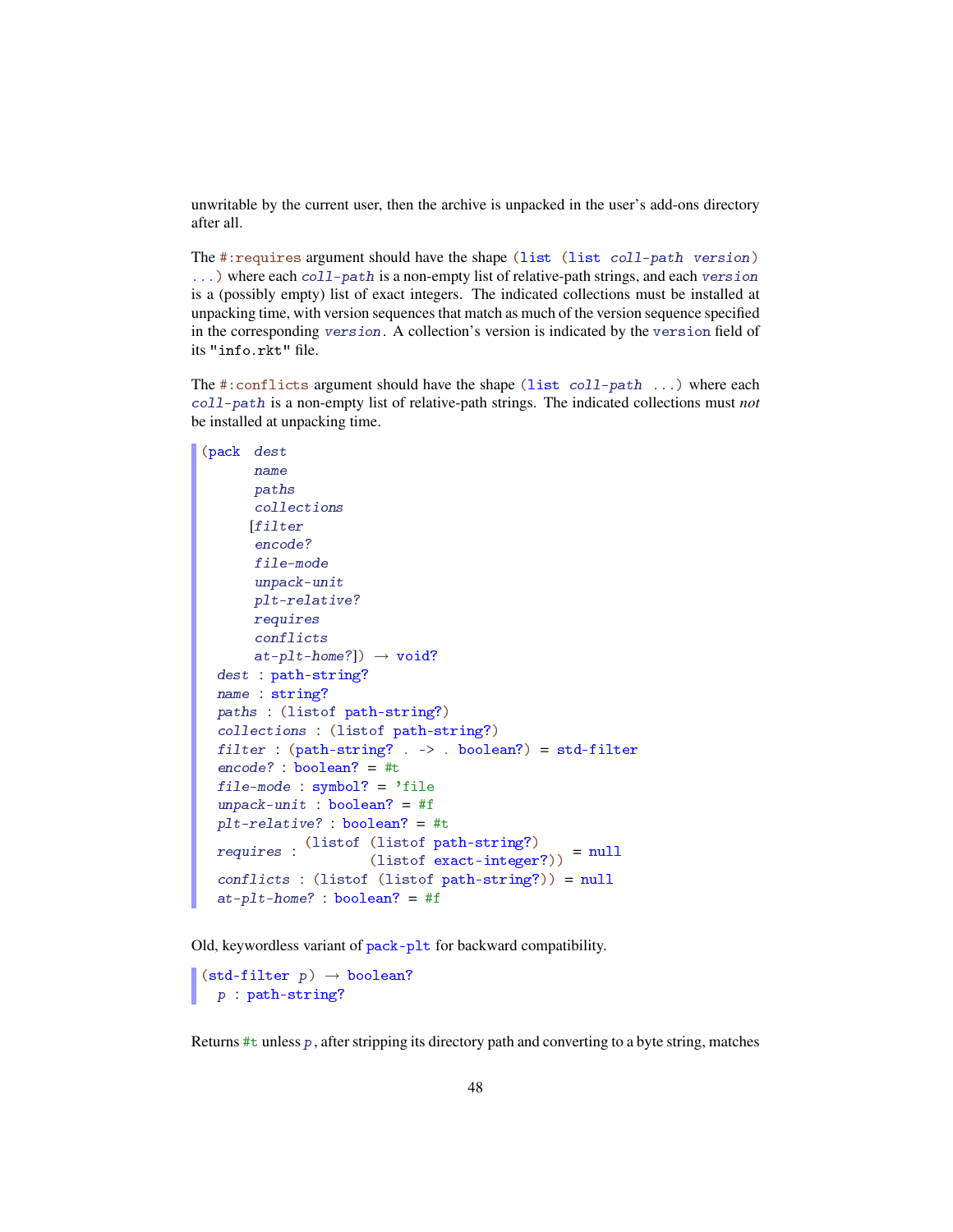one of the following regular expressions:  $\lceil . \rceil$ git,  $\lceil . \rceil$ svn\$,  $\lceil . \rceil$ cvS\$,  $\lceil . \rceil$ cvsignore, ^compiled\$, ^doc, ∼\$, ^#.\*#\$, ^[.]#, or [.]plt\$.

```
(mztar path
      [#:as-path as-path]
      output
       filter
       file-mode) \longrightarrow void?path : path-string?
 as-path : path - string? = pathoutput : output-port?
 filter : (path-string? . -> . boolean?)
 file-mode : (symbols 'file 'file-replace)
```
Called by pack to write one directory/file path to the output port output using the filter procedure filter (see pack for a description of filter). The path is recorded in the output as as-path, in case the unpacked path should be different from the original path. The file-mode argument specifies the default mode for packing a file, either 'file or 'file-replace.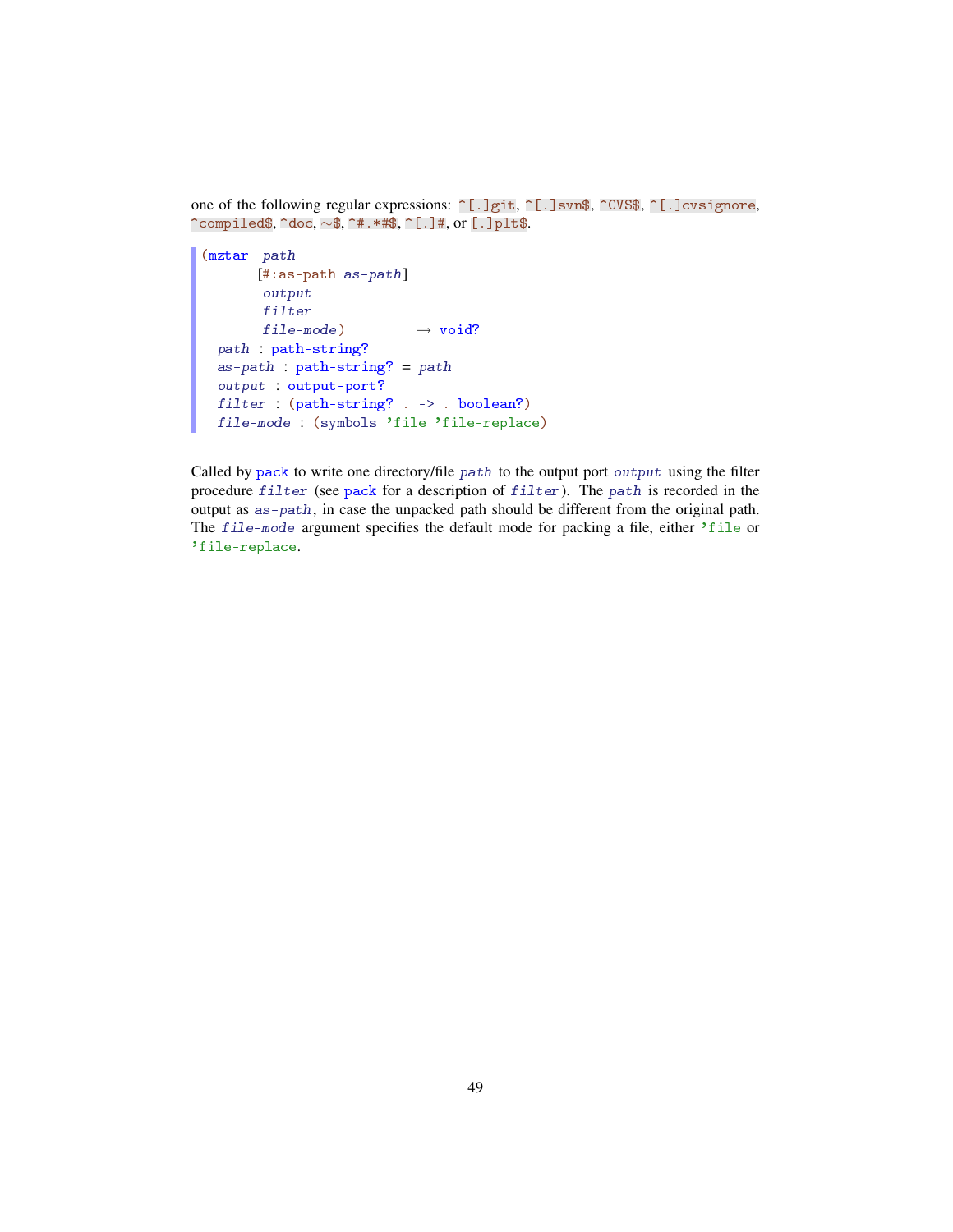# 6 raco unpack: Unpacking Library Collections

The raco unpack command unpacks a ".plt" archive (see §5 "raco pack: Packing Library Collections") to the current directory without attempting to install any collections. Use raco setup -A (see §9 "raco setup: Installation Management") to unpack and install collections from a ".plt" archive.

Command-line flags:

- -l or --list lists the content of the archive without unpacking it.
- $\bullet$  -c or --config shows the archive configuration before unpacking or listing the archive content.
- -f or --force replace files that exist already; fails that the archive says should be replaced will be replaced without this flag.

# 6.1 Unpacking API

```
(require setup/unpack)
```
The setup/unpack library provides raw support for unpacking a ".plt" file.

```
(unpack archive
       [main-collects-parent-dir
        print-status
        get-target-directory
        force?
        get-target-plit-directory]) \rightarrow void?archive : path-string?
 main-collects-parent-dir : path-string? = (current-directory)
 print-status : (string? . -> . any)
              = (lambda (x) (printf "∼a\n" x))
 get-target-directory : (-> path-string?)
                       = (lambda () (current-directory))
 force? : any/c = #fget-target-plt-directory :
path-string?
                             (path-string?
                              (listof path-string?)
                              . -> . path-string?)
                           =
(lambda (preferred-dir main-dir options)
                               preferred-dir)
```
Unpacks archive.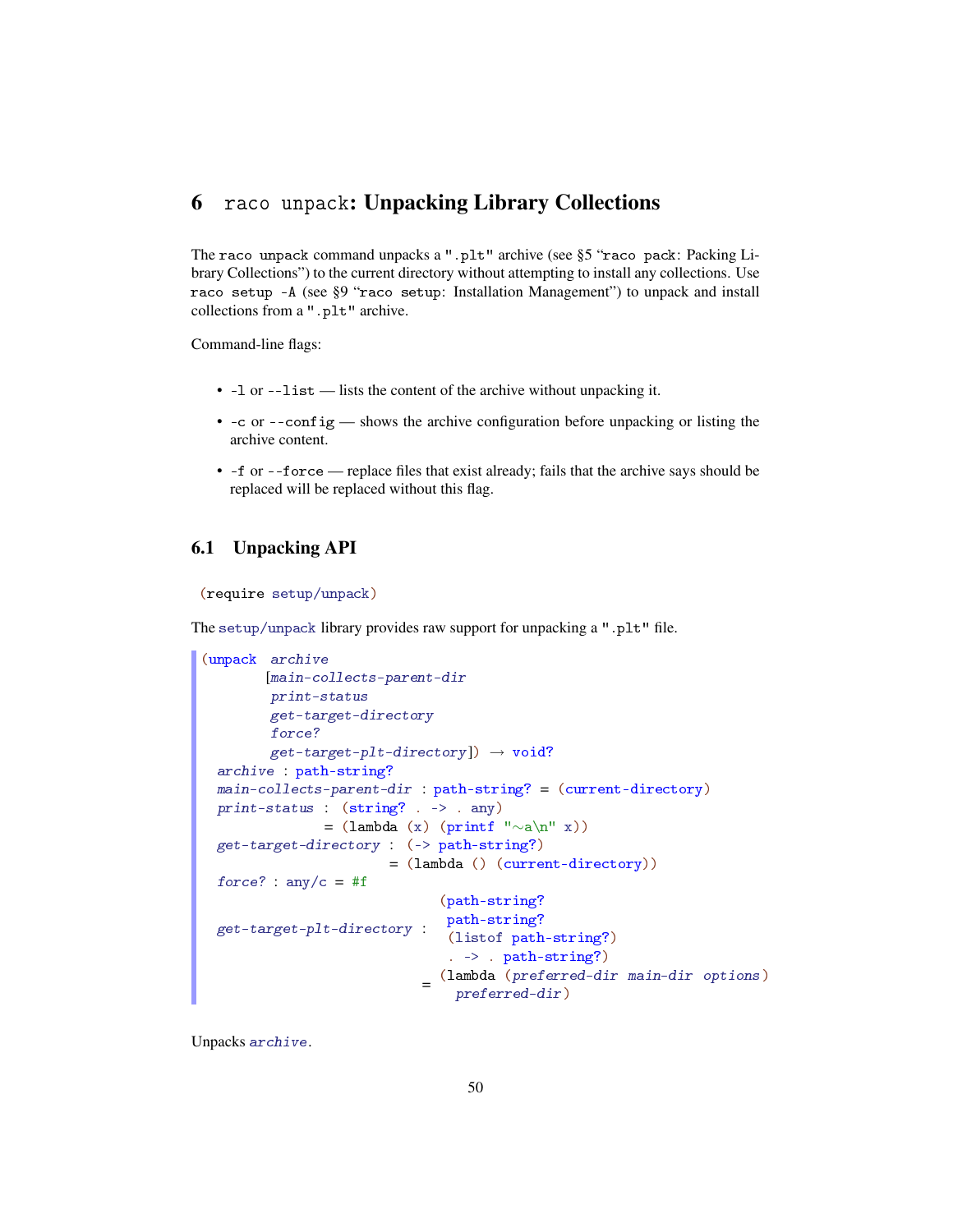The main-collects-parent-dir argument is passed along to get-target-pltdirectory.

The print-status argument is used to report unpacking progress.

The get-target-directory argument is used to get the destination directory for unpacking an archive whose content is relative to an arbitrary directory.

If force? is true, then version and required-collection mismatches (comparing information in the archive to the current installation) are ignored.

The get-target-plt-directory function is called to select a target for installation for an archive whose is relative to the installation. The function should normally return one if its first two arguments; the third argument merely contains the first two, but has only one element if the first two are the same. If the archive does not request installation for all uses, then the first two arguments will be different, and the former will be a user-specific location, while the second will refer to the main installation.

```
(fold-plt-archive archive
                    on-config-fn
                    on-setup-unit
                    on-directory
                    on-file
                    initial-value) \rightarrow any/c
 archive : path-string?
 on-config-fn : (\text{any}/c \text{ any}/c \cdot \rightarrow \text{ any}/c)on-setup-unit : (any/c input-port? any/c . -> . any/c)
 on-directory :
                  ((or/c path-string?
                          (list/c (or/c 'collects 'doc 'lib 'include)
                                   path-string?))
                    any/c
                    . \rightarrow . any/c)
 on-file :
             (or/c ((or/c path-string?
                            (list/c (or/c 'collects 'doc 'lib 'include)
                                    path-string?))
                     input-port?
                     any/c
                     . \rightarrow . any/c)
                    ((or/c path-string?
                           (list/c (or/c 'collects 'doc 'lib 'include)
                                    path-string?))
                     input-port?
                     (one-of/c 'file 'file-replace)
                     any/c
                     \cdot -> \cdot any/c))
 initial-value : any/c
```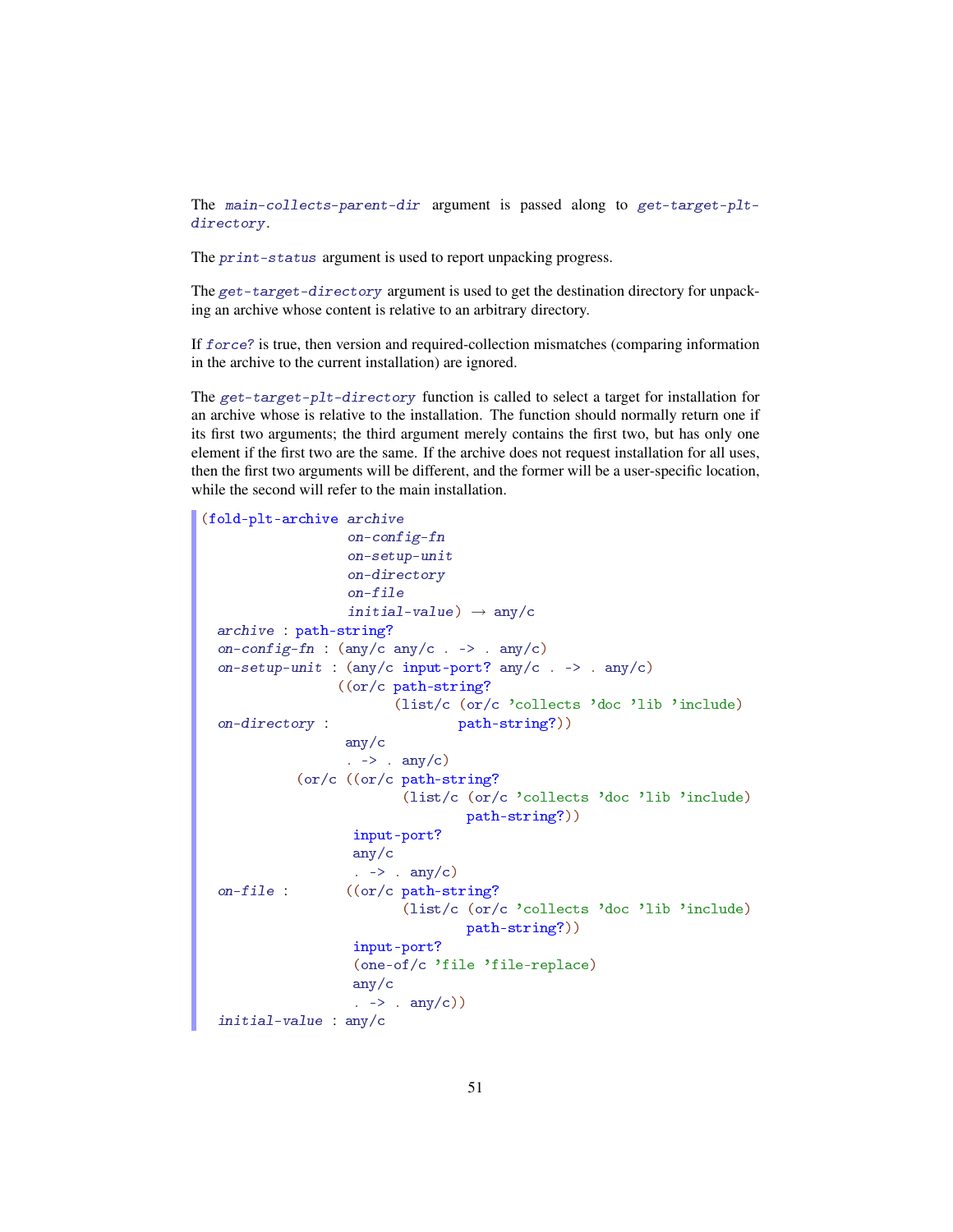Traverses the content of archive, which must be a ".plt" archive that is created with the default unpacking unit and configuration expression. The configuration expression is not evaluated, the unpacking unit is not invoked, and not files are unpacked to the filesystem. Instead, the information in the archive is reported back through on-config, on-setupunit, on-directory, and on-file, each of which can build on an accumulated value that starts with *initial*-value and whose final value is returned.

The on-config-fn function is called once with an S-expression that represents a function to implement configuration information. The second argument to on-config is initialvalue, and the function's result is passes on as the last argument to on-setup-unit.

The on-setup-unit function is called with the S-expression representation of the installation unit, an input port that points to the rest of the file, and the accumulated value. This input port is the same port that will be used in the rest of processing, so if on-setup-unit consumes any data from the port, then that data will not be consumed by the remaining functions. (This means that on-setup-unit can leave processing in an inconsistent state, which is not checked by anything, and therefore could cause an error.) The result of on-setup-unit becomes the new accumulated value.

For each directory that would be created by the archive when unpacking normally, ondirectory is called with the directory path (described more below) and the accumulated value up to that point, and its result is the new accumulated value.

For each file that would be created by the archive when unpacking normally,  $on$ -file is called with the file path (described more below), an input port containing the contents of the file, an optional mode symbol indicating whether the file should be replaced, and the accumulated value up to that point; its result is the new accumulated value. The input port can be used or ignored, and parsing of the rest of the file continues the same either way. After on-file returns control, however, the input port is drained of its content.

A directory or file path can be a plain path, or it can be a list containing 'collects, 'doc, 'lib, or 'include and a relative path. The latter case corresponds to a directory or file relative to a target installation's collection directory (in the sense of find-collects-dir), documentation directory (in the sense of find-doc-dir), library directory (in the sense of find-lib-dir), or "include" directory (in the sense of find-include-dir).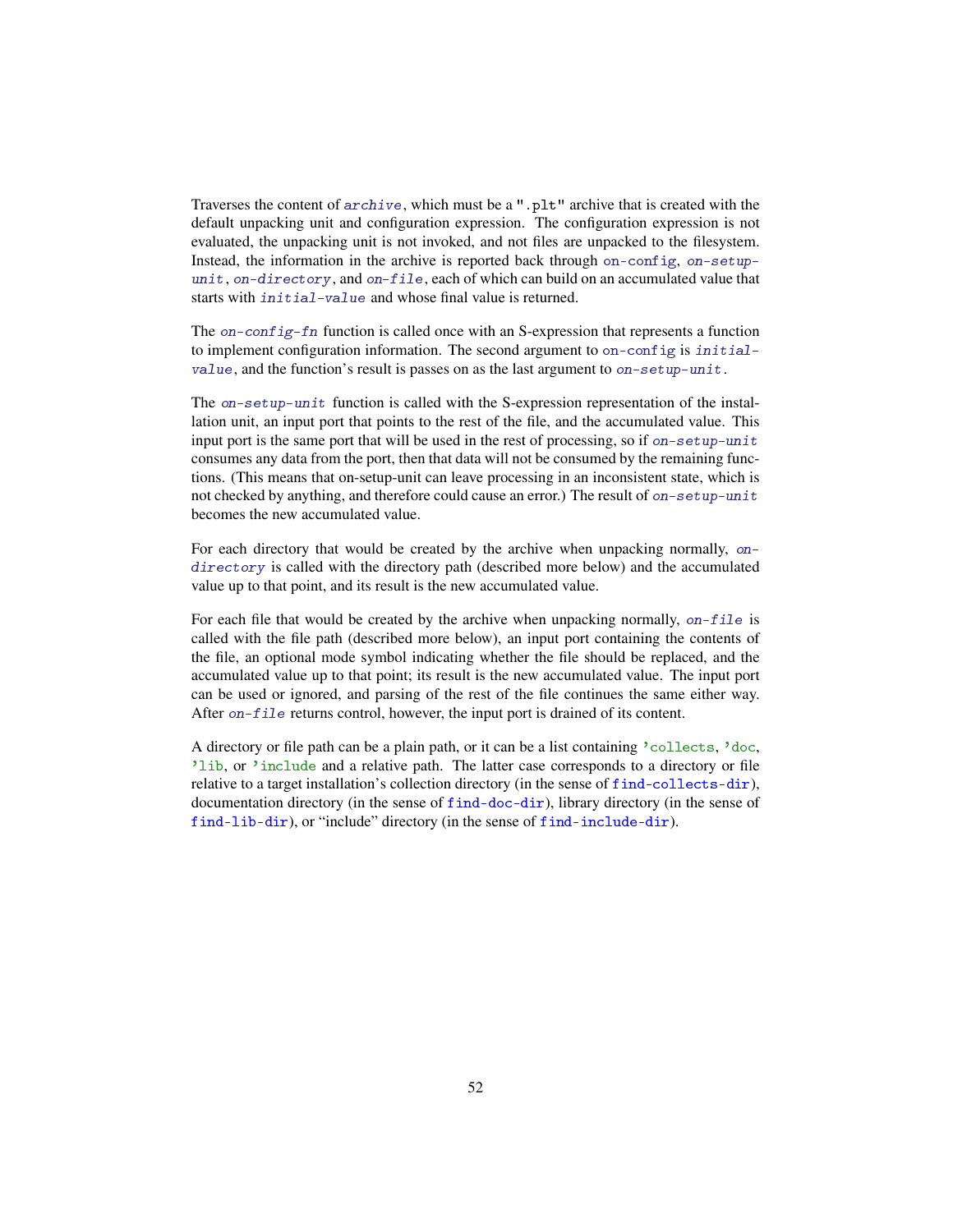# 7 raco planet: Automatic Package Distribution

See *PLaneT: Automatic Package Distribution* for information on the raco planet command, which is used for managing packages that can be automatically downloaded and installed from the PLaneT server.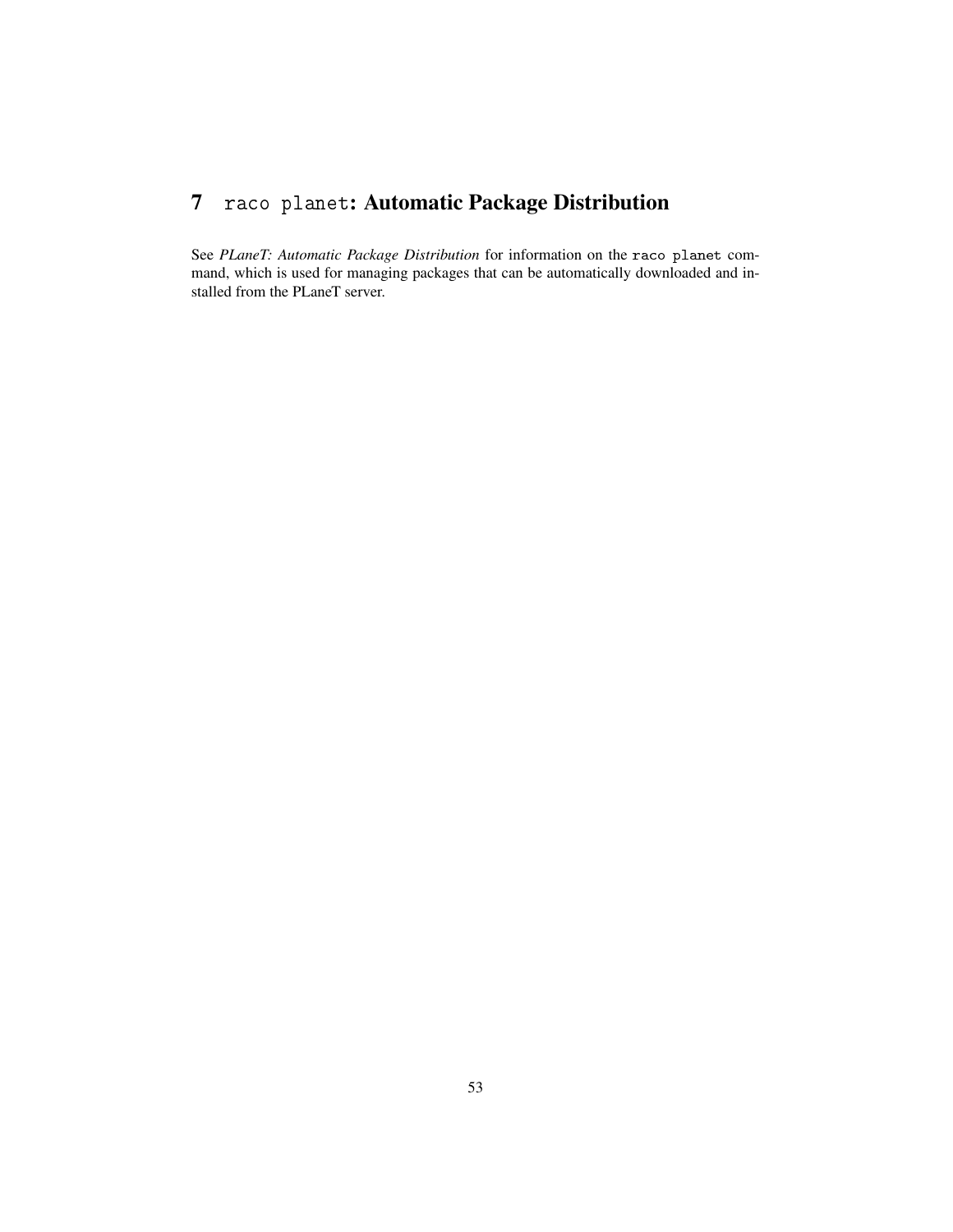# 8 raco pkg: Package Management

See *Package Management in Racket (Beta)* for information on the raco pkg command, which is used for managing external code packages.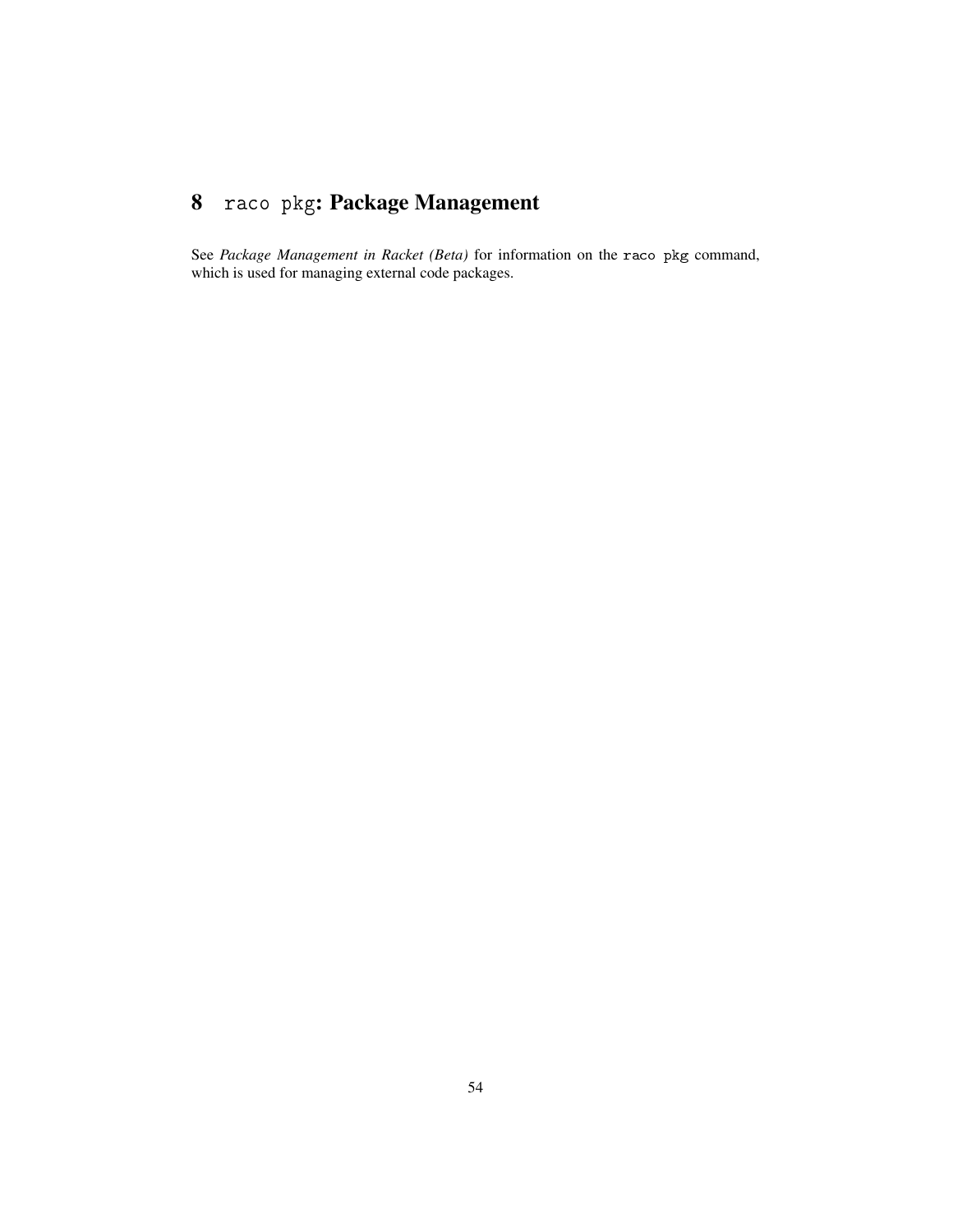# 9 raco setup: Installation Management

The raco setup command finds, compiles, configures, and installs documentation for all collections in a Racket installation. It can also install single ".plt" files.

# 9.1 Running raco setup

The raco setup command performs two main services:

• Compiling and setting up all or some collections: When raco setup is run without any arguments, it finds all of the current collections—see §17.2 "Libraries and Collections"—and compiles libraries in each collection. (Directories that are named ".git" or ".svn" are not treated as collections.)

To restrict raco setup to a set of collections, provide the collection names as arguments. For example, raco setup scribblings/raco would only compile and render the documentation for raco, which is implemented in a "scribblings/raco" collection.

An optional "info.rkt" within the collection can indicate specifically how the collection's files are to be compiled and other actions to take in setting up a collection, such as creating executables or building documentation. See §9.1.1 "Controlling raco setup with "info.rkt" Files" for more information.

The --clean (or -c) flag to raco setup causes it to delete existing ".zo" files, thus ensuring a clean build from the source files. The exact set of deleted files can be controlled by "info.rkt"; see clean for more information.

The  $-$ -workers (or  $-$ j) flag to raco setup takes an argument n to make compilation use up to n parallel processes. The default value of n is  $(p_{\text{rocessor-count}})$ , which typically uses all the machine's processing cores.

The  $-$ -mode  $\langle mode \rangle$  flag causes raco setup to use a ".zo" compiler other than the default compiler, and to put the resulting ".zo" files in a subdirectory (of the usual place) named by  $\langle mode \rangle$ . The compiler is obtained by using  $\langle mode \rangle$  as a collection name, finding a "zo-compile.rkt" module in that collection, and extracting its zocompile export. The zo-compile export should be a function like compile; see the "errortrace" collection for an example.

When building racket, flags can be provided to raco setup as run by make install by setting the PLT\_SETUP\_OPTIONS environment variable. For example, the following command line uses a single process to build collections during an install:

env PLT\_SETUP\_OPTIONS="-j 1" make install

• Unpacking ".plt" files: A ".plt" file is a platform-independent distribution archive for software based on Racket. When one or more file names are provided as the command line arguments to raco setup with the -A flag, the files contained in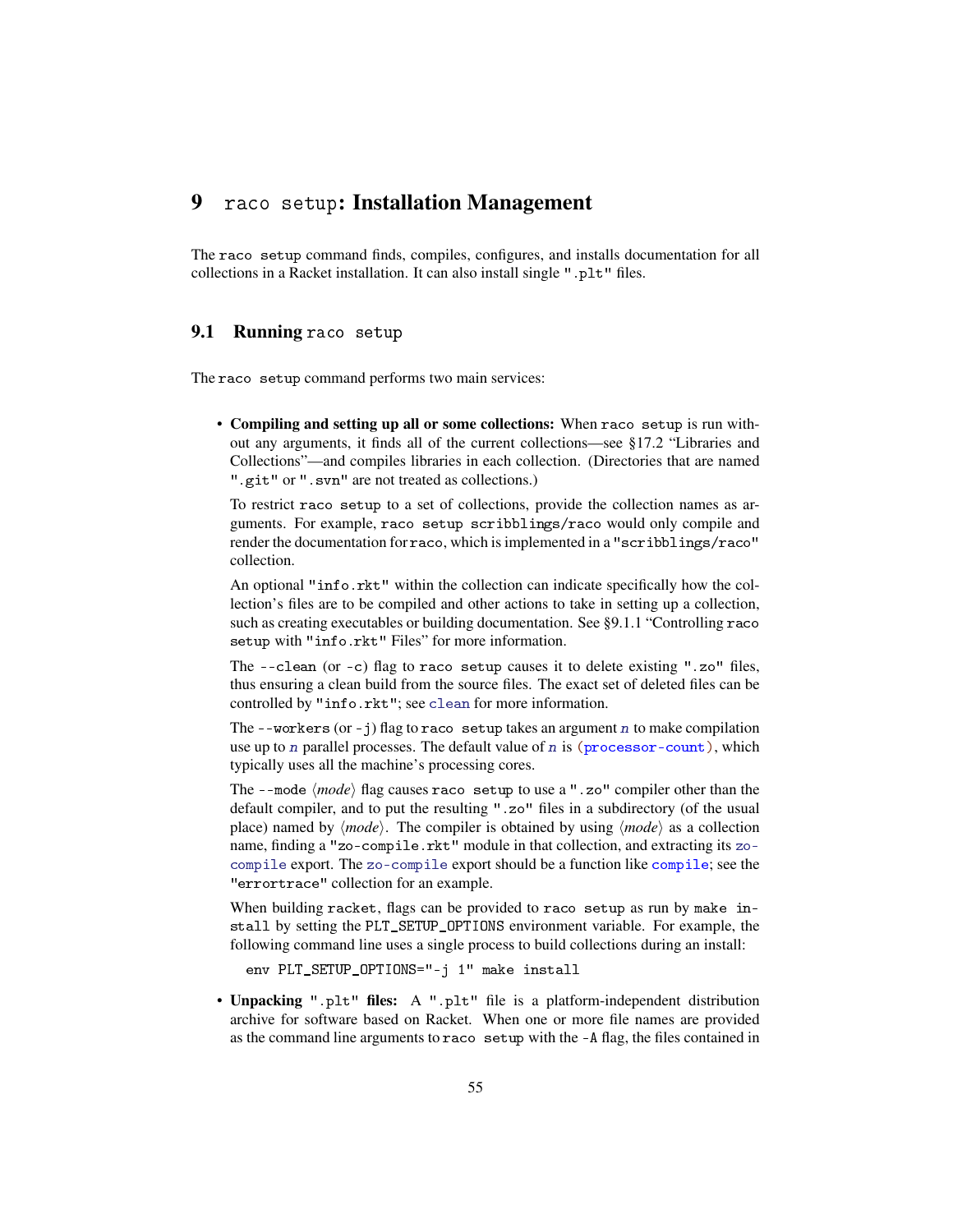the ".plt" archive are unpacked (according to specifications embedded in the ".plt" file) and only collections specified by the ".plt" file are compiled and setup.

Run raco help setup to see a list of all options accepted by the raco setup command.

## 9.1.1 Controlling raco setup with "info.rkt" Files

To compile a collection's files to bytecode, raco setup uses the compile-collectionzos procedure. That procedure, in turn, consults the collection's "info.rkt" file, if it exists, for specific instructions on compiling the collection. See compile-collection-zos for more information on the fields of "info.rkt" that it uses, and see §9.2 ""info.rkt" File Format" for information on the format of an "info.rkt" file.

Optional "info.rkt" fields trigger additional actions by raco setup:

• scribblings : (listof (cons/c string? list?)) — A list of documents to build. Each document in the list is itself represented as a list, where each document's list starts with a string that is a collection-relative path to the document's source file.

More precisely a scribblings entry must be a value that can be generated from an expression matching the following entry grammar:

```
entry = (list doc ...)doc = (list src-string)| (list src-string flags)
         | (list src-string flags category)
         | (list src-string flags category name-string)
         | (list src-string flags category name-string out-k)
   flags = (list mode-symbol ...)category = (list category-symbol)
         | (list category-symbol sort-number)
```
A document's list optionally continues with information on how to build the document. If a document's list contains a second item, it must be a list of mode symbols (described below). If a document's list contains a third item, it must be a list that categorizes the document (described further below). If a document's list contains a fourth item, it is a name to use for the generated documentation, instead of defaulting to the source file's name (sans extension).

Each mode symbol in flags can be one of the following, where only 'multi-page is commonly used:

– 'multi-page : Generates multi-page HTML output, instead of the default single-page format.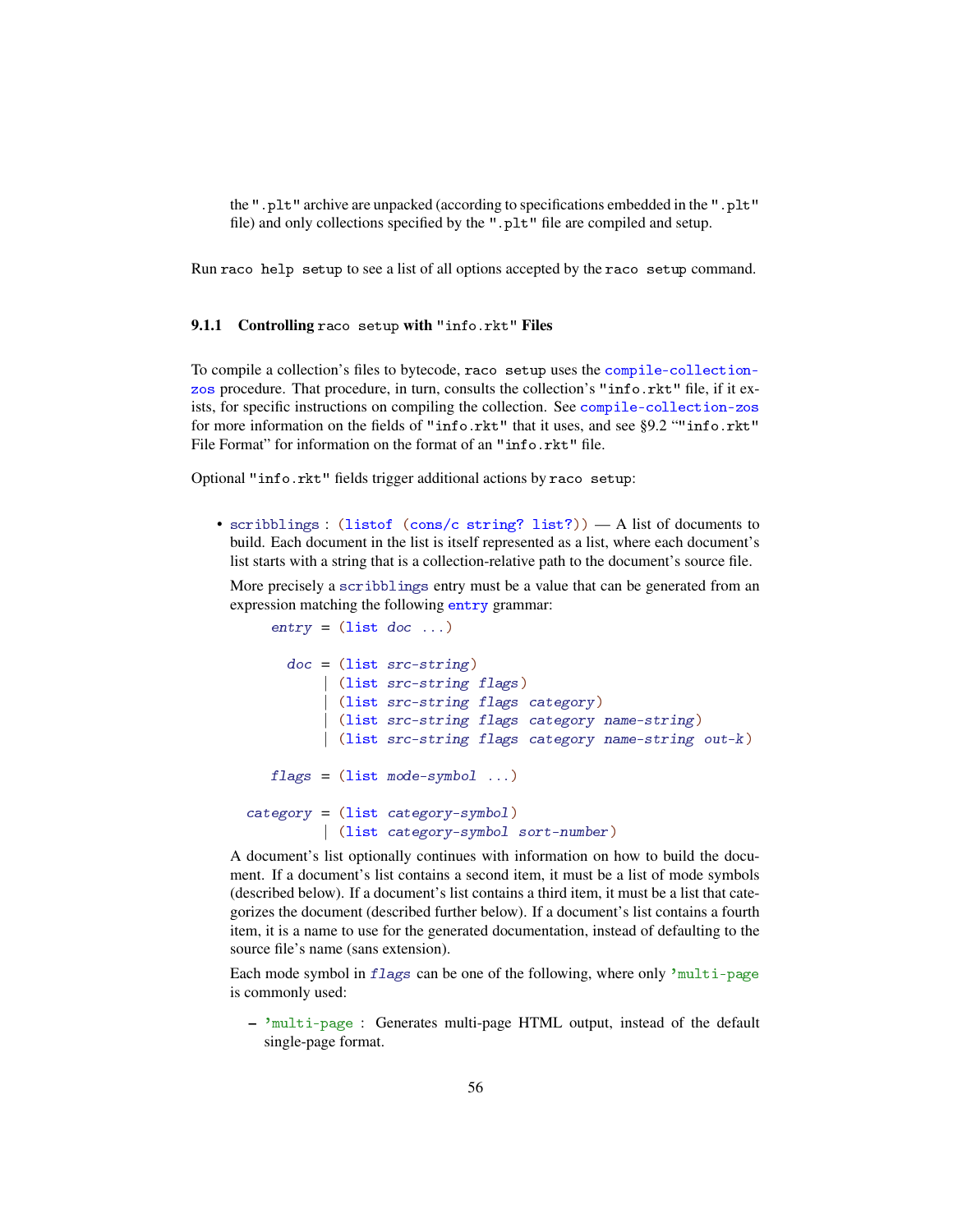- $-$  'main-doc : Indicates that the generated documentation should be written into the main installation directory, instead of to a user-specific directory. This mode is the default for a collection that is itself located in the main installation.
- 'user-doc : Indicates that the generated documentation should be written a user-specific directory. This mode is the default for a collection that is not itself located in the main installation.
- 'depends-all : Indicates that the document should be re-built if any other document is rebuilt—except for documents that have the 'no-depends-on mode.
- 'depends-all-main : Indicates that the document should be re-built if any other document is rebuilt that is installed into the main installation—except for documents that have the 'no-depends-on mode.
- 'always-run : Build the document every time that raco setup is run, even if none of its dependencies change.
- 'no-depend-on : Removes the document for consideration for other dependencies. This mode is typically used with 'always-run to avoid unnecessary dependencies that prevent reaching a stable point in building documentation.
- 'main-doc-root : Designates the root document for the main installation. The document that currently has this mode should be the only one with the mode.
- 'user-doc-root : Designates the root document for the user-specific documentation directory. The document that currently has this mode should be the only one with the mode.

The category list specifies how to show the document in the root table of contents. The list must start with a symbol, usually one of the following categories, which are ordered as below in the root documentation page:

- 'getting-started : High-level, introductory documentation.
- 'language : Documentation for a prominent programming language.
- 'tool : Documentation for an executable.
- 'gui-library : Documentation for GUI and graphics libraries.
- 'net-library : Documentation for networking libraries.
- 'parsing-library : Documentation for parsing libraries.
- 'tool-library : Documentation for programming-tool libraries (i.e., not important enough for the more prominent 'tool category).
- 'interop : Documentation for interoperability tools and libraries.
- 'library : Documentation for libraries; this category is the default and used for unrecognized category symbols.
- 'legacy : Documentation for deprecated libraries, languages, and tools.
- 'experimental : Documentation for an experimental language or library.
- 'other : Other documentation.
- 'omit : Documentation that should not be listed on the root page.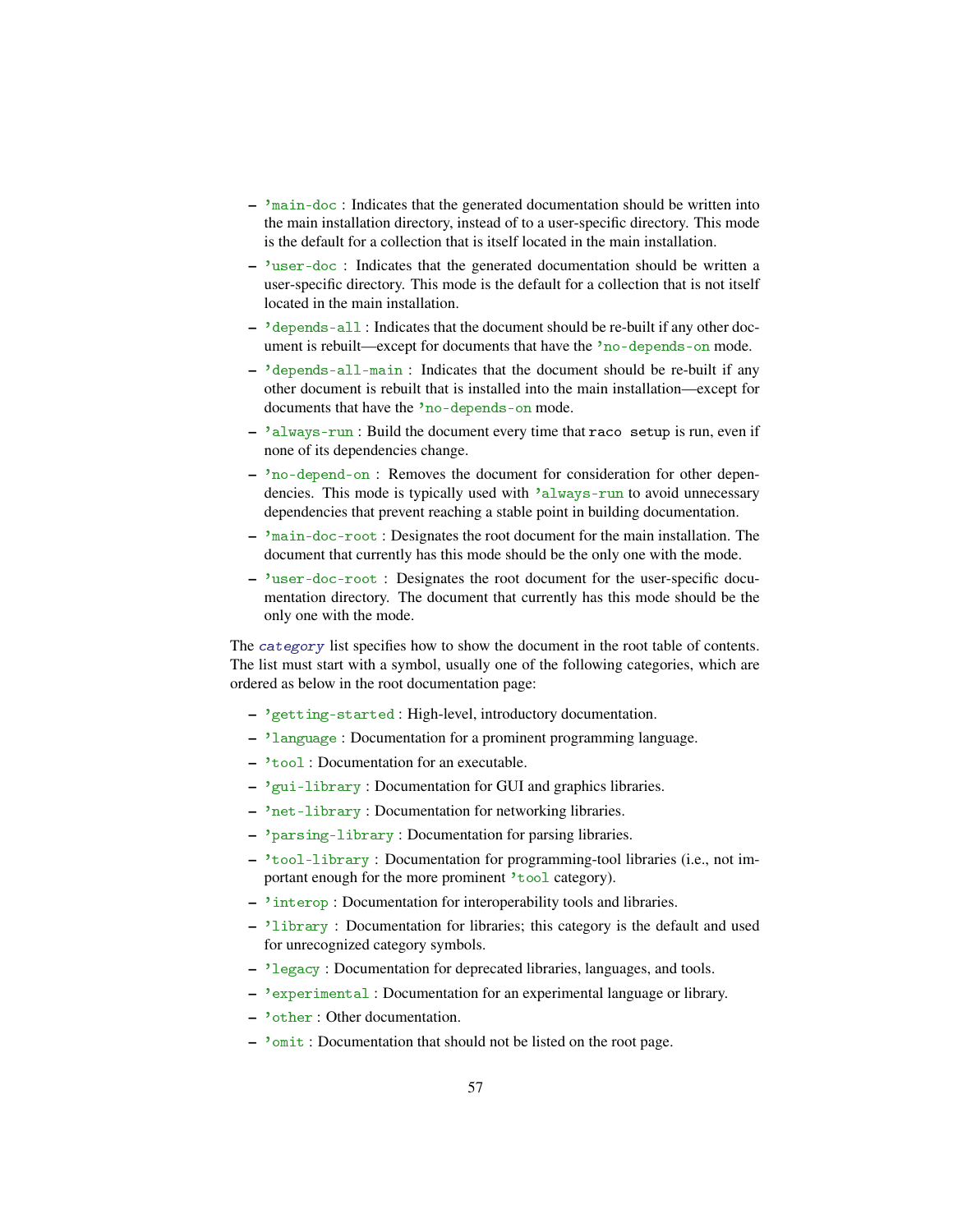If the category list has a second element, it must be a real number that designates the manual's sorting position with the category; manuals with the same sorting position are ordered alphabetically. For a pair of manuals with sorting numbers  $n$  and m, the groups for the manuals are separated by space if  $(\text{truncated } ()$  n 10)) and (truncate (/ m 10)) are different.

The out-k specification is a hint on whether to break the document's cross-reference information into multiple parts, which can reduce the time and memory use for resolving a cross-reference into the document. It must be a positive, exact integer, and the default is 1.

• racket-launcher-names : (listof string?) — A list of executable names to be generated in the installation's executable directory to run Racket-based programs implemented by the collection. A parallel list of library names must be provided by racket-launcher-libraries or racket-launcher-flags.

For each name, a launching executable is set up using make-racket-launcher. The arguments are  $-1$ - and  $\langle \text{cells} \rangle / \dots / \langle \text{file} \rangle$ , where  $\langle \text{file} \rangle$  is the file named by racketlauncher-libraries and  $\langle \text{cells}\rangle/\ldots$  are the collections (and subcollections) of the "info.rkt" file.

In addition,

```
(build-aux-from-path
 (build-path (collection-path \langle \text{cells} \rangle ...) \langle \text{suffixless-file} \rangle))
```
is provided for the optional aux argument (for icons, etc.) to make-racketlauncher, where  $\langle \textit{suffixless-file} \rangle$  is  $\langle \textit{file} \rangle$  without its suffix.

If racket-launcher-flags is provided, it is used as a list of command-line arguments passed to racket instead of the above default, allowing arbitrary commandline arguments. If racket-launcher-flags is specified together with racketlauncher-libraries, then the flags will override the libraries, but the libraries can still be used to specify a name for build-aux-from-path (to find related information like icon files etc).

- racket-launcher-libraries : (listof path-string?) A list of library names in parallel to racket-launcher-names.
- racket-launcher-flags : (listof string?) A list of command-line flag lists, in parallel to racket-launcher-names.
- mzscheme-launcher-names, mzscheme-launcher-libraries, and mzschemelauncher-flags — Backward-compatible variant of racket-launcher-names, etc.
- gracket-launcher-names : (listof string?) Like racket-launchernames, but for GRacket-based executables. The launcher-name list is treated in parallel to gracket-launcher-libraries and gracket-launcher-flags.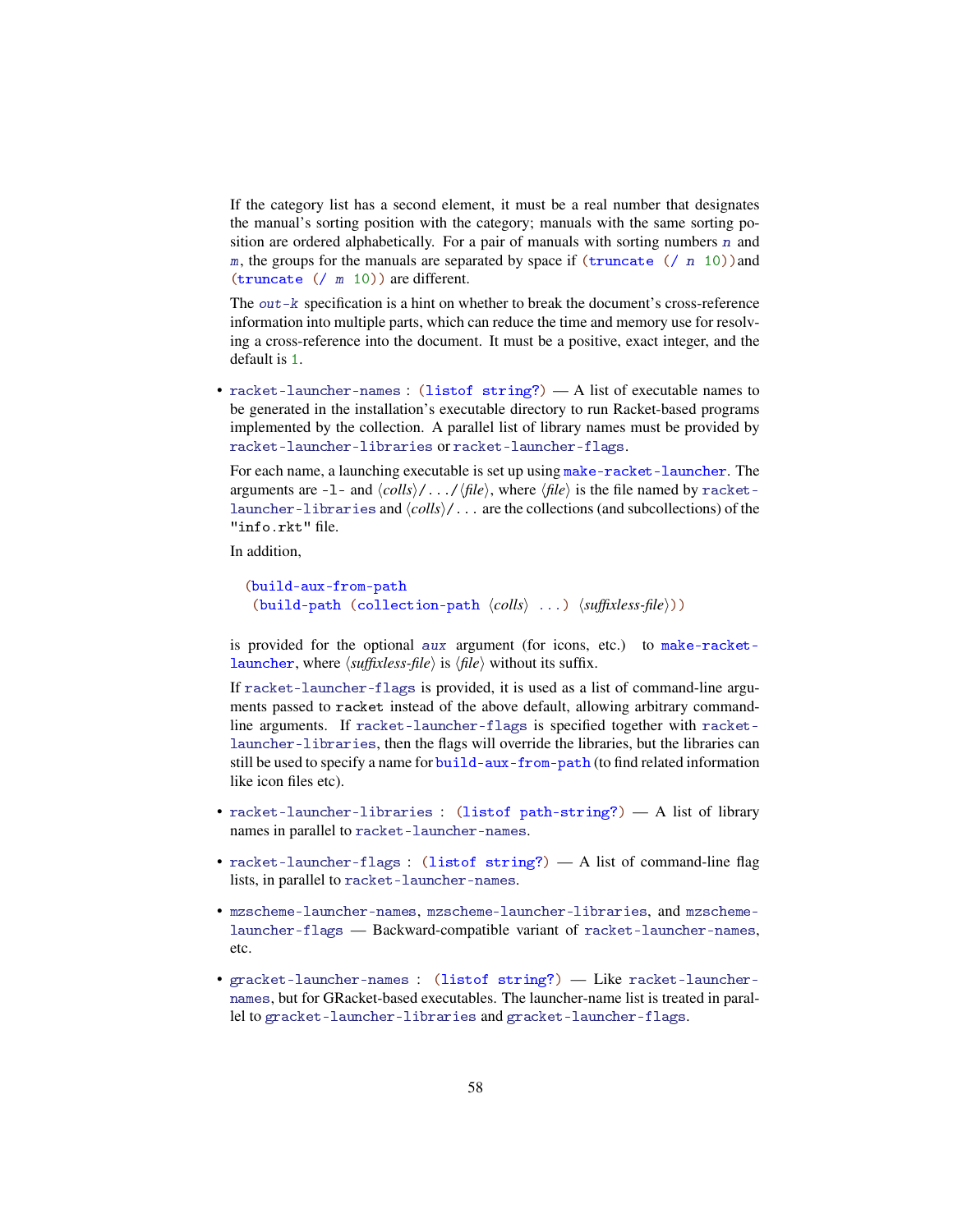- gracket-launcher-libraries : (listof path-string?) A list of library names in parallel to gracket-launcher-names.
- gracket-launcher-flags : (listof string?) A list of command-line flag lists, in parallel to gracket-launcher-names.
- mred-launcher-names, mred-launcher-libraries, and mred-launcherflags — Backward-compatible variant of gracket-launcher-names, etc.
- install-collection : path-string? A library module relative to the collection that provides installer. The installer procedure accepts either one or two arguments. The first argument is a directory path to the parent of the Racket installation's "collects" directory; the second argument, if accepted, is a path to the collection's own directory. The procedure should perform collection-specific installation work, and it should avoid unnecessary work in the case that it is called multiple times for the same installation.
- pre-install-collection : path-string? Like install-collection, except that the corresponding installer is called *before* the normal ".zo" build, instead of after. The provided procedure should be named pre-installer in this case, so it can be provided by the same file that provides an installer.
- post-install-collection : path-string? Like install-collection. It is called right after the install-collection procedure is executed. The only difference between these is that the --no-install flag can be used to disable the previous two installers, but not this one. It is therefore expected to perform operations that are always needed, even after an installation that contains pre-compiled files. The provided procedure should be named post-installer in this case, so it can be provided by the same file that provides the previous two.
- clean : (listof path-string?) A list of pathnames to be deleted when the --clean or -c flag is passed to raco setup. The pathnames must be relative to the collection. If any path names a directory, each of the files in the directory are deleted, but none of the subdirectories of the directory are checked. If the path names a file, the file is deleted. The default, if this flag is not specified, is to delete all files in the "compiled" subdirectory, and all of the files in the platform-specific subdirectory of the compiled directory for the current platform.

Just as compiling ".zo" files will compile each module used by a compiled module, deleting a module's compiled image will delete the ".zo" of each module that is used by the module. More specifically, used modules are determined when deleting a ".dep" file, which would have been created to accompany a ".zo" file when the ".zo" was built by raco setup. If the ".dep" file indicates another module, that module's ".zo" is deleted only if it also has an accompanying ".dep" file. In that case, the ".dep" file is deleted, and additional used modules are deleted based on the used module's ".dep" file, etc. Supplying a specific list of collections to raco setup disables this dependency-based deletion of compiled files.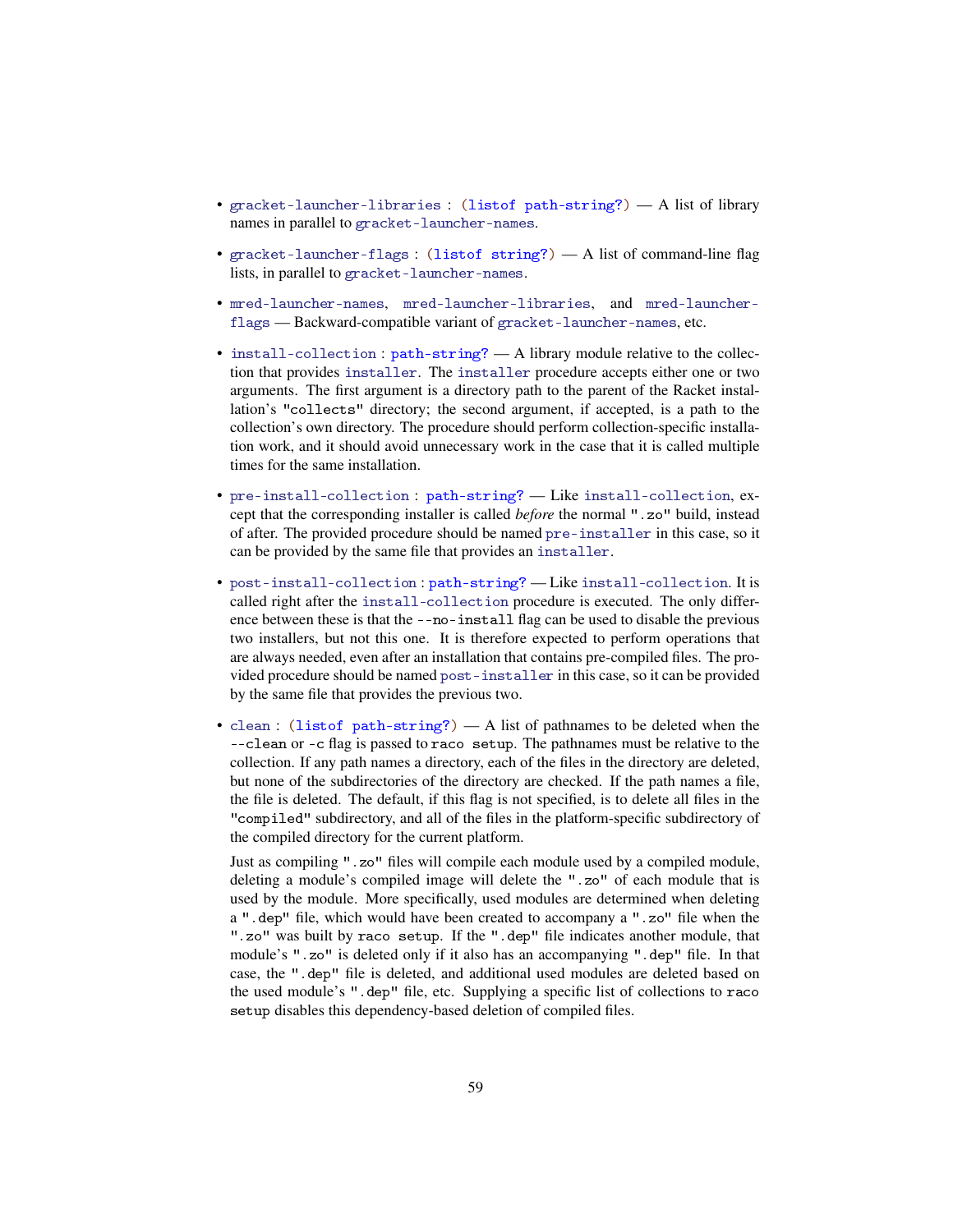# 9.2 "info.rkt" File Format

#### #lang setup/infotab

In each collection, a special module file "info.rkt" provides general information about a collection for use by various tools. For example, an "info.rkt" file specifies how to build the documentation for a collection, and it lists plug-in tools for DrRacket or commands for raco that the collection provides.

Although an "info.rkt" file contains a module declaration, the declaration has a highly constrained form. It must match the following grammar of info-module:

```
info-module = (module info intotab-mod-path
                      decl
                      ...)
intotab-mod-path = setup/infotab| (lib "setup/infotab.ss")
                  | (lib "setup/infotab.rkt")
                  | (lib "infotab.rkt" "setup")
                  | (lib "infotab.ss" "setup")
            dec1 = (define id info-expr)| (require allowed-path)
       info\text{-}expr = 'datum| `datum
                   | (info-primitive info-expr ...)
                   idstring
                   | number
                  | boolean
                  | (string-constant identifier)
  info-primitive = cons| car
                    cdr
                   | list
                   | list*
                   reverse
                   | append
                    | string-append
                    | path->string
                    | build-path
                    | collection-path
                    | system-library-subpath
```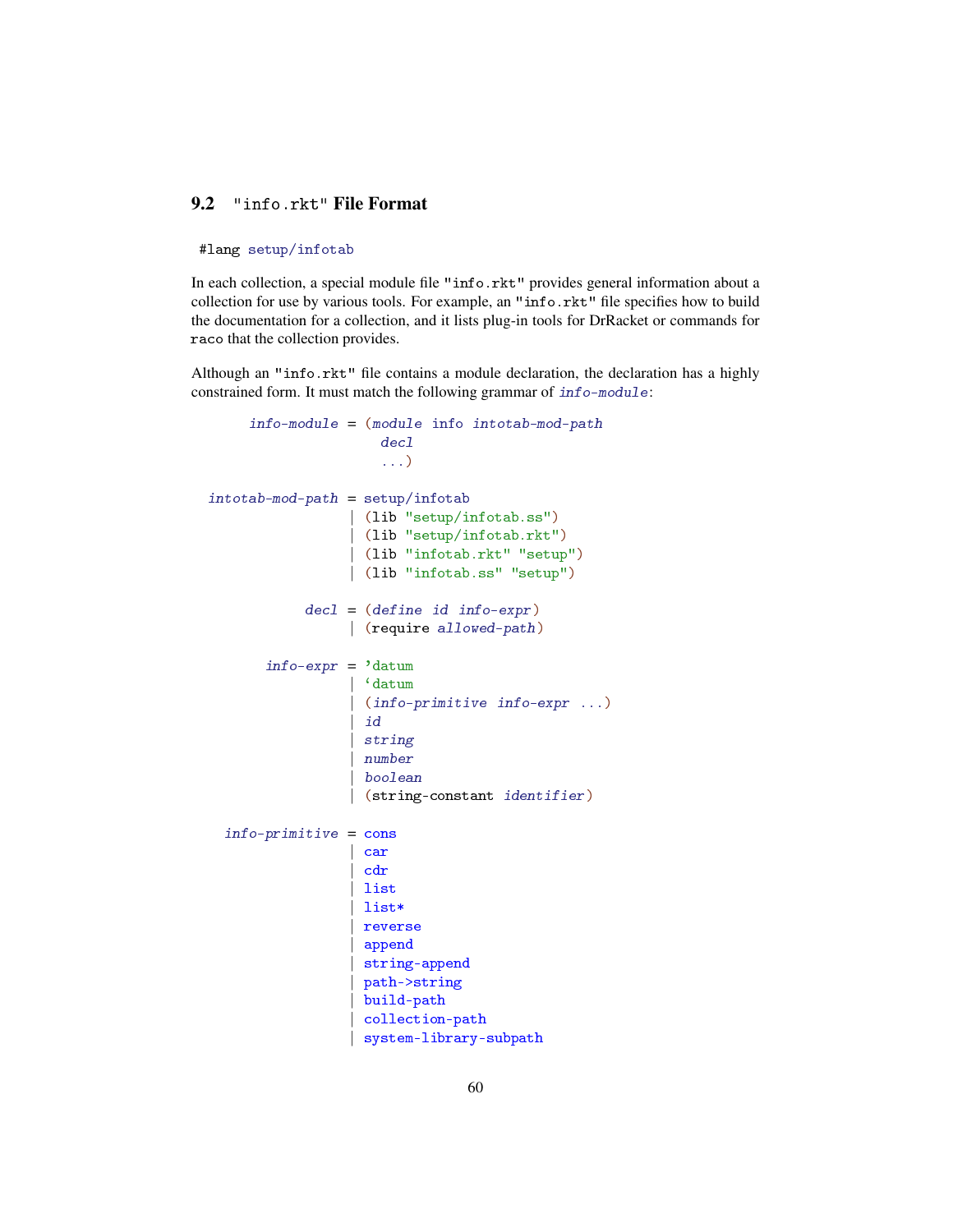```
allowed-path = (lib "string-constant.ss" "string-constants")
             | (lib "string-constants/string-constant.ss")
             | string-constants/string-constant
             | string-constants
```
For example, the following declaration could be the "info.rkt" library of the "games" collection. It contains definitions for three info tags, name, gracket-launcher-libraries, and gracket-launcher-names.

```
#lang setup/infotab
(define name "Games")
(define gracket-launcher-libraries '("main.rkt"))
(define gracket-launcher-names '("PLT Games"))
```
As illustrated in this example, an "info.rkt" file can use #lang notation, but only with the setup/infotab language.

See also get-info from setup/getinfo.

(require module-path)

Like require, but constrained to allowed-path as shown in the grammar above.

# 9.3 API for Installation

```
(require setup/setup)
(setup [#:file file
       #:collections collections
       #:planet-specs planet-specs
       #:make-user? make-user?
       #:make-docs? make-docs?
       #:clean? clean?
       #:jobs jobs
       #:get-target-dir get-target-dir]) \rightarrow void?
 file : (or/c #f path-string?) = #f
  collections : (or/c #f (listof (listof path-string?))) = #f
 planet-specs :
                  (or/c #f
                       (listof (list/c string?
                                        string?
                                        exact-nonnegative-integer?
                                        exact-nonnegative-integer?)))
               = #f
```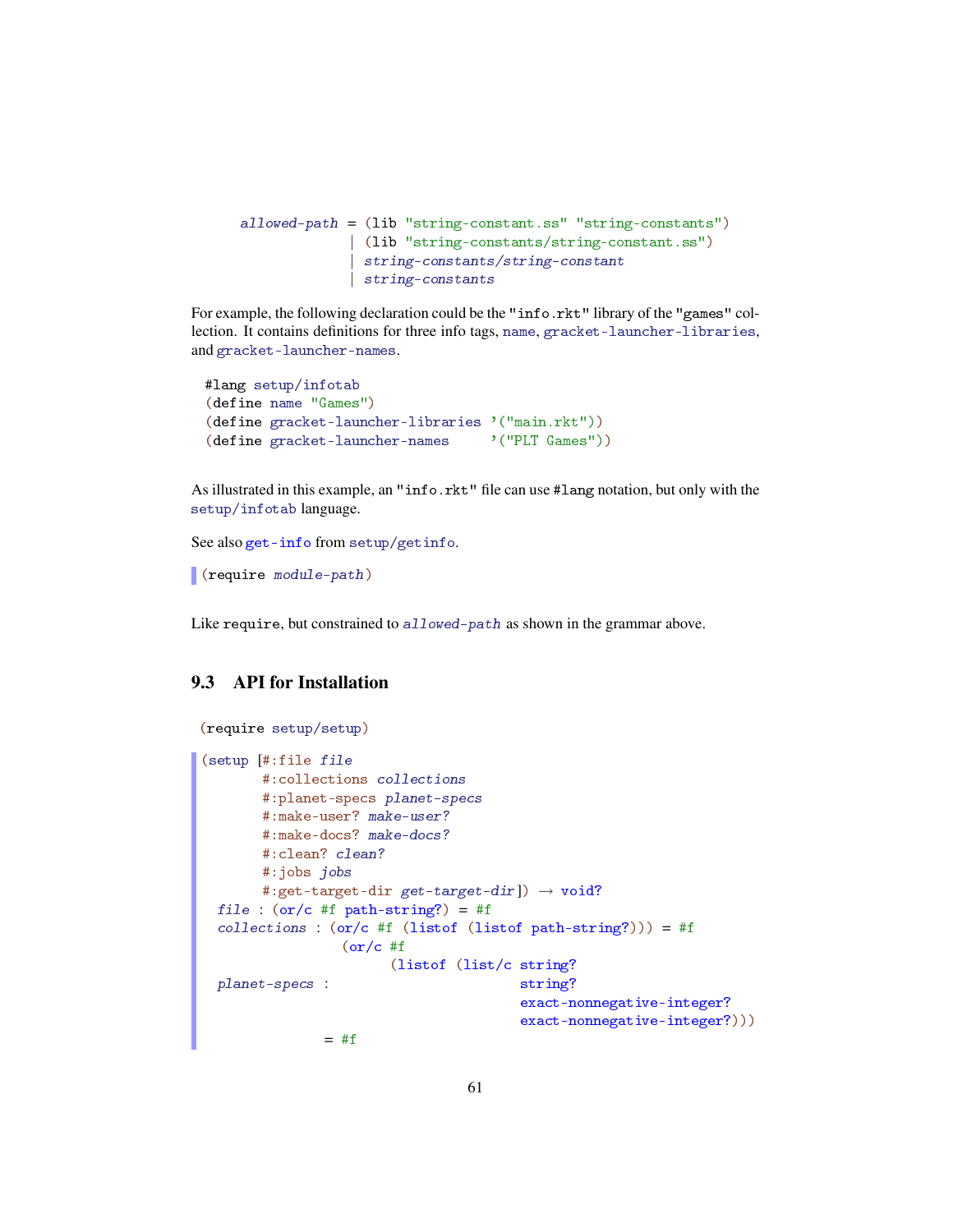```
make-user? : any/c = #tmake-docs? : \text{any/c} = #tclean? : any/c = #fjobs : exact-nonnegative-integer? = #f
get-target-dir : (or/c #f (-) path-string?)) = #f
```
Runs raco setup with various options:

- file if not #f, installs file as a ".plt" archive.
- collections if not #f, constrains setup to the named collections, along with planet-specs, if any
- planet-spec if not #f, constrains setup to the named PLaneT packages, along with collections, if any
- make-docs? if  $#f$ , disables any documentation-specific setup actions
- make-user? if  $#f$ , disables any user-specific setup actions
- clean? if true, enables cleaning mode instead of setup mode
- jobs  $-$  if not #f, determines the maximum number of parallel tasks used for setup
- get-target-dir if not #f, treated as a value for current-target-directorygetter

#### 9.3.1 raco setup Unit

```
(require setup/setup-unit)
```
The setup/setup-unit library provides raco setup in unit form. The associated setup/option-sig and setup/option-unit libraries provides the interface for setting options for the run of raco setup.

For example, to unpack a single ".plt" archive "x.plt", set the archives parameter to (list "x.plt") and leave specific-collections as null.

Link the options and setup units so that your option-setting code is initialized between them, e.g.:

```
(compound-unit
  ...
  (\mathtt{link} \dots[((OPTIONS : setup-option^)) setup:option@]
    [() my-init-options@ OPTIONS]
    [() setup@ OPTIONS ...])
  ...)
```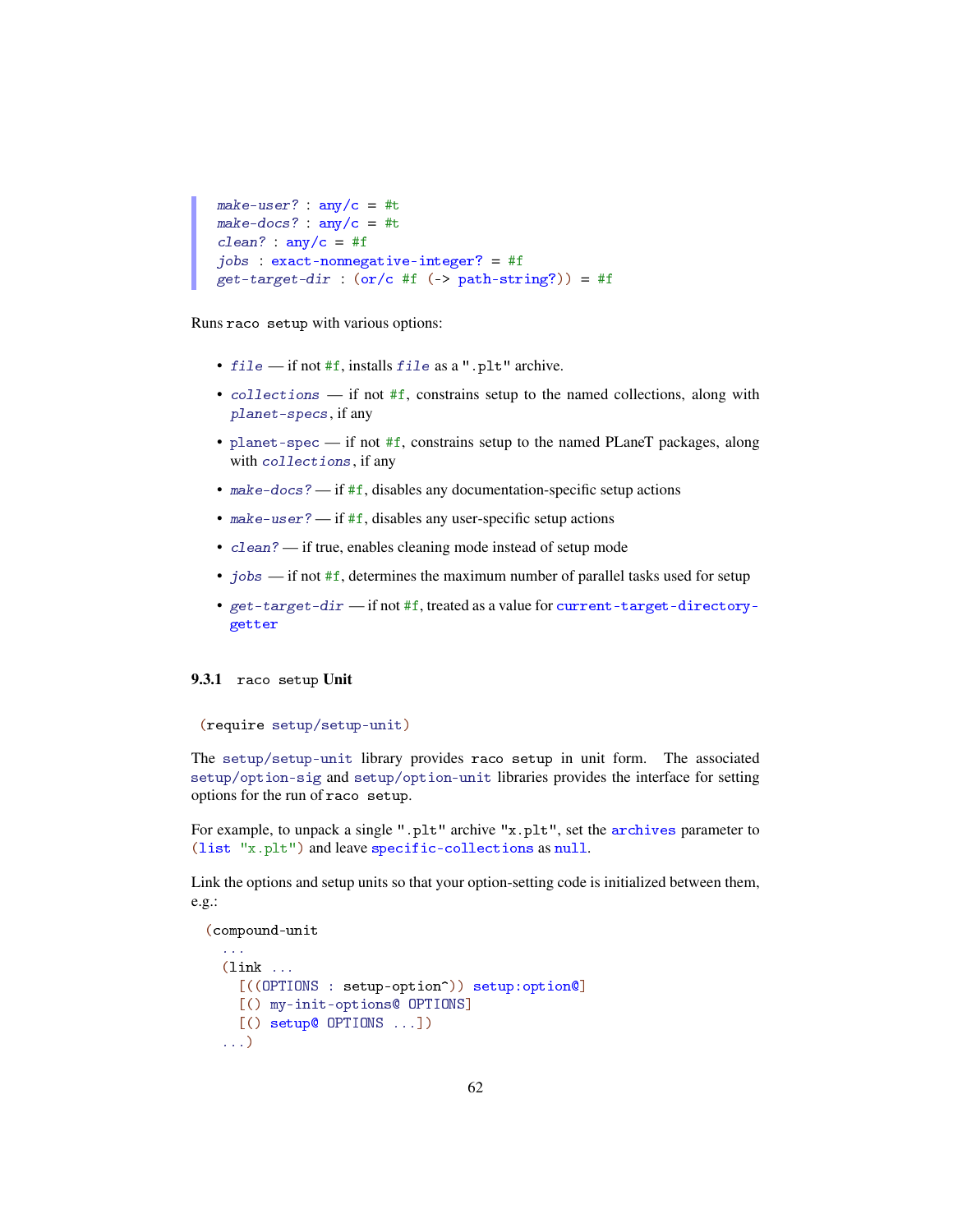# setup@ : unit?

## Imports

- setup-option^
- compiler^
- compiler:option^
- launcher<sup>^</sup>
- dynext:file^

and exports nothing. Invoking setup@ starts the setup process.

### 9.3.2 Options Unit

```
(require setup/option-unit)
```

```
setup:option@ : unit?
```
Imports nothing and exports setup-option<sup>^</sup>.

## 9.3.3 Options Signature

```
(require setup/option-sig)
setup-option<sup>^</sup> : signature
```
Provides parameters used to control raco setup in unit form.

```
(\verb|setup-program-name)| \rightarrow \verb|string|?(\text{setup-program-name name}) \rightarrow \text{void?}name : string?
```
The prefix used when printing status messages. The default is "raco setup".

```
(\text{verbose}) \rightarrow \text{boolean?}(verbose on?) \rightarrow void?
  on? : any/c
```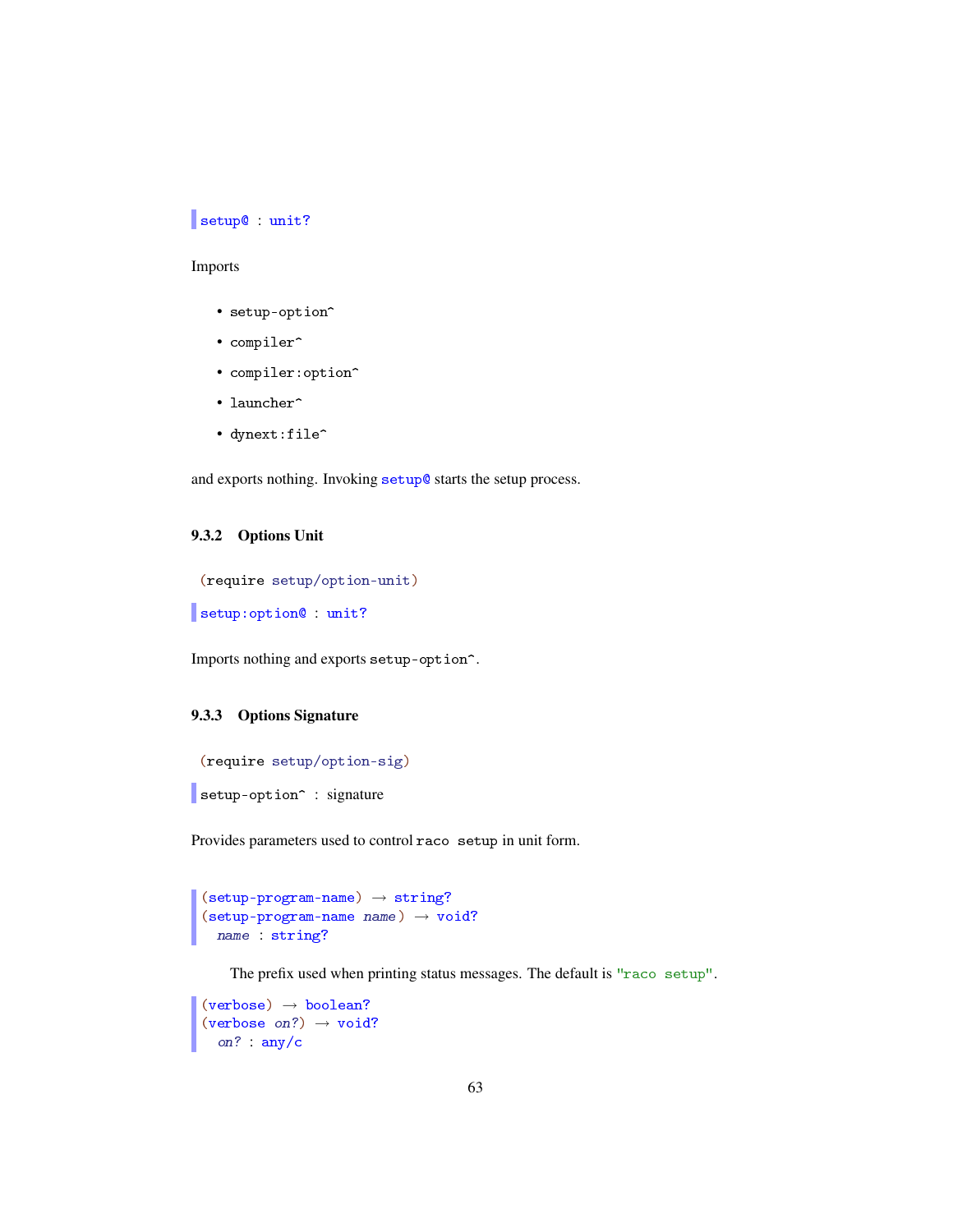If on, prints message from make to stderr. The default is #f.

```
(make-verbose) \rightarrow boolean?(make-verbose on?) \rightarrow void?on? : any/c
```
If on, verbose make. The default is #f.

```
(complier-verbose) \rightarrow boolean?(compiler-verbose on?) \rightarrow void?on? : any/c
```
If on, verbose compiler. The default is #f.

```
(clean) \rightarrow boolean?(clean on?) \rightarrow void?on? : any/c
```
If on, delete ".zo" and ".so"/".dll"/".dylib" files in the specified collections. The default is #f.

```
(compile-mode) \rightarrow (or/c path? false/c)(compile-mode path) \rightarrow void?path : (or/c path? false/c)
```
If a path is given, use a ".zo" compiler other than plain compile, and build to (build-path "compiled" (compile-mode)). The default is #f.

```
(make-zo) \rightarrow boolean?(make-zo \text{ on?}) \rightarrow \text{void?}on? : any/c
```
If on, compile ".zo". The default is #t.

```
(make-info-domain) \rightarrow boolean?(make-info-domain on?) \rightarrow void?on? : any/c
```
If on, update "info-domain/compiled/cache.rkt" for each collection path. The default is #t.

```
(make-launchers) \rightarrow boolean?(make-launchers on?) \rightarrow void?on? : any/c
```
If on, make collection "info.rkt"-specified launchers. The default is #t.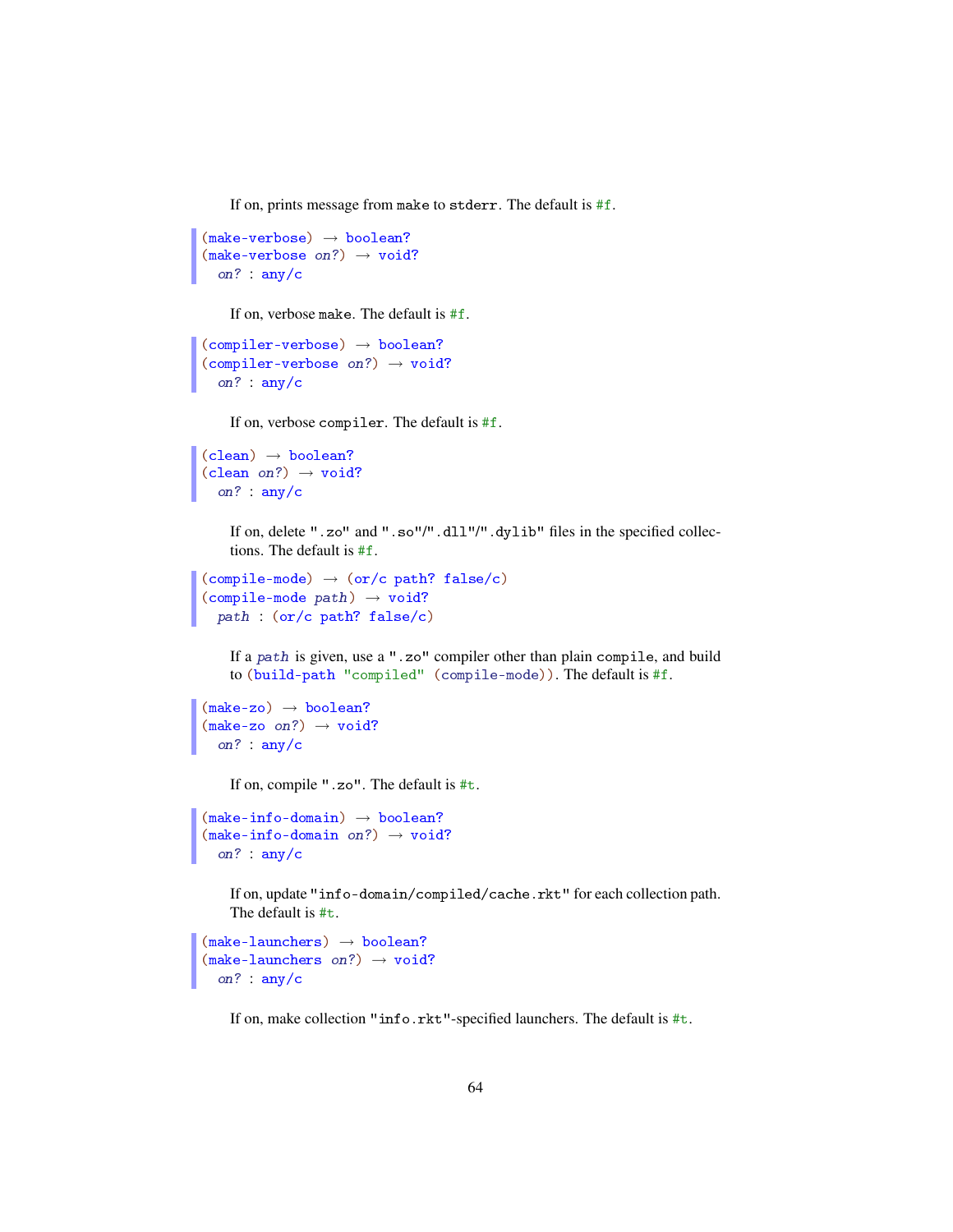```
(make-docs) \rightarrow boolean?(make-docs on?) \rightarrow void?on? : any/c
```
If on, build documentation. The default is #t.

```
(make-user) \rightarrow boolean?(make-user on?) \rightarrow void?on? : any/c
```
If on, build the user-specific collection tree. The default is #t.

```
(make-planet) \rightarrow boolean?(make-planet on?) \rightarrow void?on? : any/c
```
If on, build the planet cache. The default is #t.

```
(avoid-main-instation) \rightarrow boolean?(avoid-main-installation on?) \rightarrow void?
  on? : any/c
```
If on, avoid building bytecode in the main installation tree when building other bytecode (e.g., in a user-specific collection). The default is #f.

```
(call-install) \rightarrow boolean?(call-install on?) \rightarrow void?on? : any/c
```
If on, call collection "info.rkt"-specified setup code. The default is #t.

```
(call-post-install) \rightarrow boolean?(call-post-install on?) \rightarrow void?on? : any/c
```
If on, call collection "info.rkt"-specified post-install code. The default is #t.

```
(pause-on-errors) \rightarrow boolean?(\text{pause-on-errors on?}) \rightarrow \text{void?}on? : any/c
```
If on, in the event of an error, prints a summary error and waits for stdin input before terminating. The default is #f.

```
(parallel-workers) \rightarrow exact-nonnegative-inter?(parallel-workers num) \rightarrow void?num : exact-nonnegative-integer?
```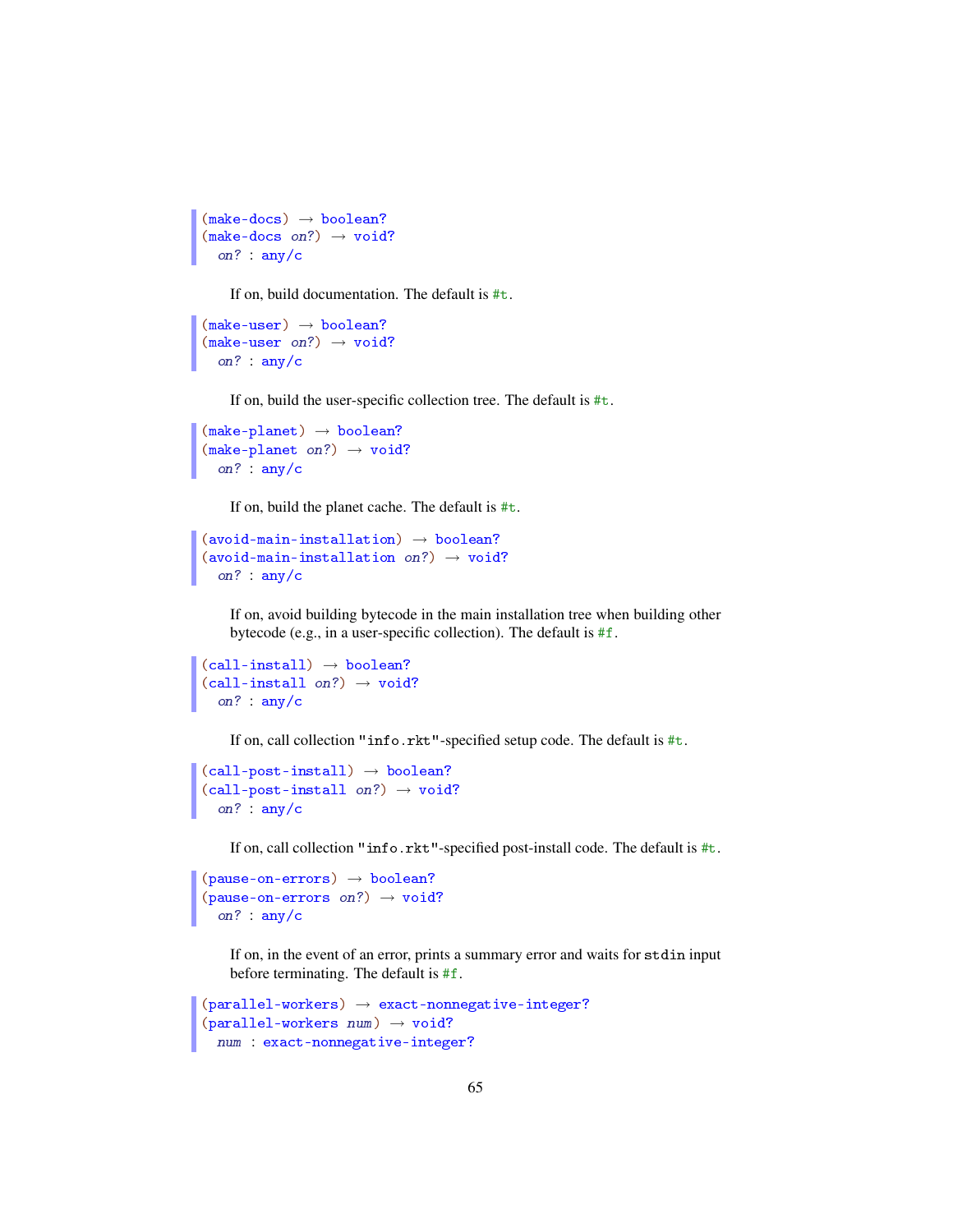Determines the number of places to use for compiling bytecode and for building the documentation. The default is (min (processor-count) 8).

```
(force-unpacks) \rightarrow boolean?(force-unpacks on?) \rightarrow void?
  on? : any/c
```
If on, ignore version and already-installed errors when unpacking a ".plt" archive. The default is #f.

```
(specific-colors) \rightarrow (listof (listof path-string?) )(specific-collections colls) \rightarrow void?
 colls : (listof (listof path-string?))
```
A list of collections to set up; the empty list means set-up all collections if the archives list and specific-planet-dirs is also  $'($ ). The default is  $'($ ).

```
(specific-planet-dirs)
 \rightarrow(listof (list/c string?
                     string?
                     exact-nonnegative-integer?
                     exact-nonnegative-integer?))
(specific-planet-dirs dir) \rightarrow void?dir :
        (listof (list/c string?
                         string?
                         exact-nonnegative-integer?
                         exact-nonnegative-integer?))
```
A list of planet package version specs to set up; the empty list means to set-up all planet collections if the archives list and specific-collections is also  $'$ (). The default is  $'($ ).

```
(archives) \rightarrow (listof path-string?)(\text{archives } arch) \rightarrow void?arch : (listof path-string?)
```
A list of ".plt" archives to unpack; any collections specified by the archives are set-up in addition to the collections listed in specific-collections. The default is null.

```
(\text{archive-implies-reindex}) \rightarrow \text{boolean?}(\text{archive-implies-reindex on?)}\rightarrow \text{void?}on? : any/c
```
If on, when archives has a non-empty list of packages, if any documentation is built, then suitable documentation start pages, search pages, and master index pages are re-built. The default is #t.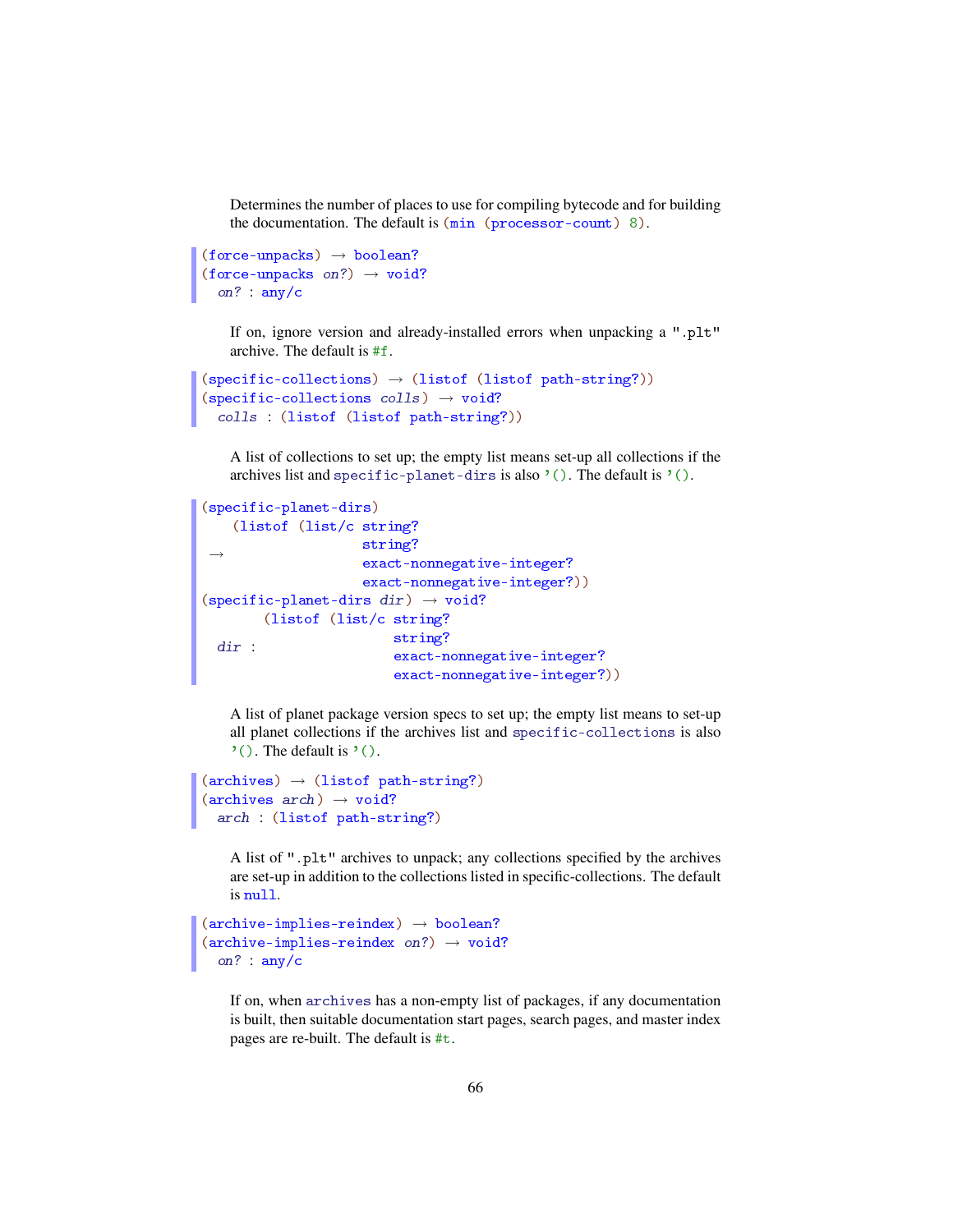```
(current-target-directory-getter) \rightarrow (-> path-string?)(current-target-directory-getter thunk) \rightarrow void?thunk : (-> path-string?)
```
A thunk that returns the target directory for unpacking a relative ".plt" archive; when unpacking an archive, either this or the procedure in currenttarget-plt-directory-getter will be called. The default is currentdirectory.

```
(current-target-plt-directory-getter)
 →
path-string?
   (path-string?
    (listof path-string?) . -> . path-string?)
(current-target-plt-directory-getter proc) \rightarrow void?proc :
path-string?
       (path-string?
         (listof path-string?) . -> . path-string?)
```
A procedure that takes a preferred path, a path to the parent of the main "collects" directory, and a list of path choices; it returns a path for a "plt-relative" install; when unpacking an archive, either this or the procedure in currenttarget-directory-getter will be called, and in the former case, this procedure may be called multiple times. The default is (lambda (preferred main-parent-dir choices) preferred).

# 9.4 API for Installing ".plt" Archives

The setup/plt-single-installer module provides a function for installing a single ".plt" file, and setup/plt-installer wraps it with a GUI interface.

#### 9.4.1 Non-GUI Installer

```
(require setup/plt-single-installer)
```

```
(run-single-installer file get-dir-proc) \rightarrow void?file : path-string?
  get-dir-proc : (-> (or/c path-string? false/c))
```
Creates a separate thread and namespace, runs the installer in that thread with the new namespace, and returns when the thread completes or dies. It also creates a custodian (see §13.7 "Custodians") to manage the created thread, sets the exit handler for the thread to shut down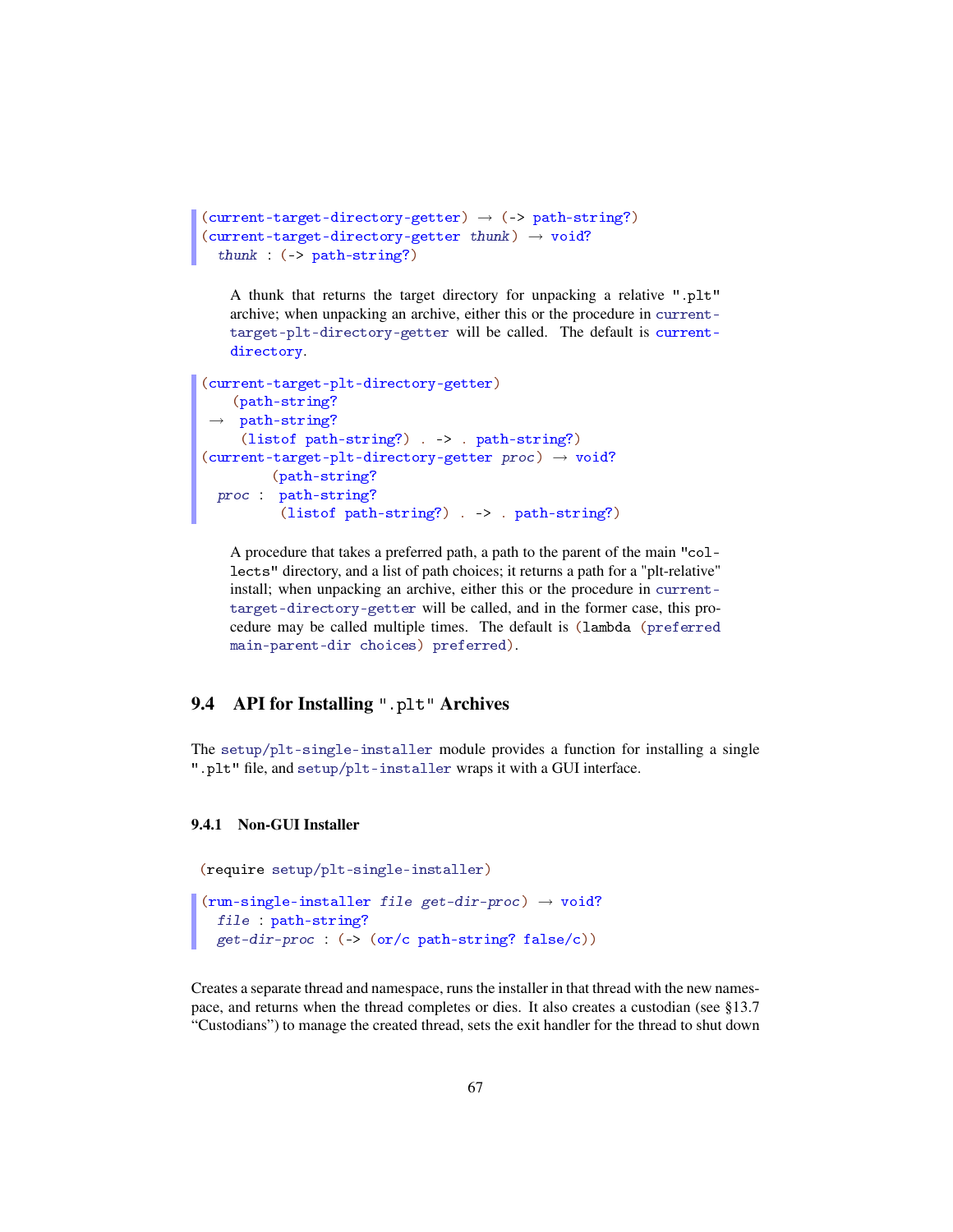the custodian, and explicitly shuts down the custodian when the created thread terminates or dies.

The get-dir-proc procedure is called if the installer needs a target directory for installation, and a #f result means that the user canceled the installation. Typically, get-dir-proc is current-directory. v

```
(install-planet-package file directory spec) \rightarrow void?
  file : path-string?
  directory : path-string?
  spec :
       (list/c string? string?
              (listof string?)
                 exact-nonnegative-integer?
                 exact-nonnegative-integer?)
```
Similar to run-single-installer, but runs the setup process to install the archive  $file$ into directory as the PLaneT package described by spec. The user-specific documentation index is not rebuilt, so reindex-user-documentation should be run after a set of PLaneT packages are installed.

```
(reindex-user-documentation) \rightarrow void?
```
Similar to run-single-installer, but runs only the part of the setup process that rebuilds the user-specific documentation start page, search page, and master index.

```
(clean-planet-package directory spec) \rightarrow void?
  directory : path-string?
  spec :
       (list/c string? string?
                (listof string?)
                 exact-nonnegative-integer?
                 exact-nonnegative-integer?)
```
Undoes the work of install-planet-package. The user-specific documentation index is not rebuilt, so reindex-user-documentation should be run after a set of PLaneT packages are removed.

## 9.4.2 GUI Installer

```
(require setup/plt-installer)
```
The setup/plt-installer library in the setup collection defines procedures for installing a ".plt" archive with a GUI (using the facilities of racket/gui/base).

```
(run-installer filename) \rightarrow void?filename : path-string?
```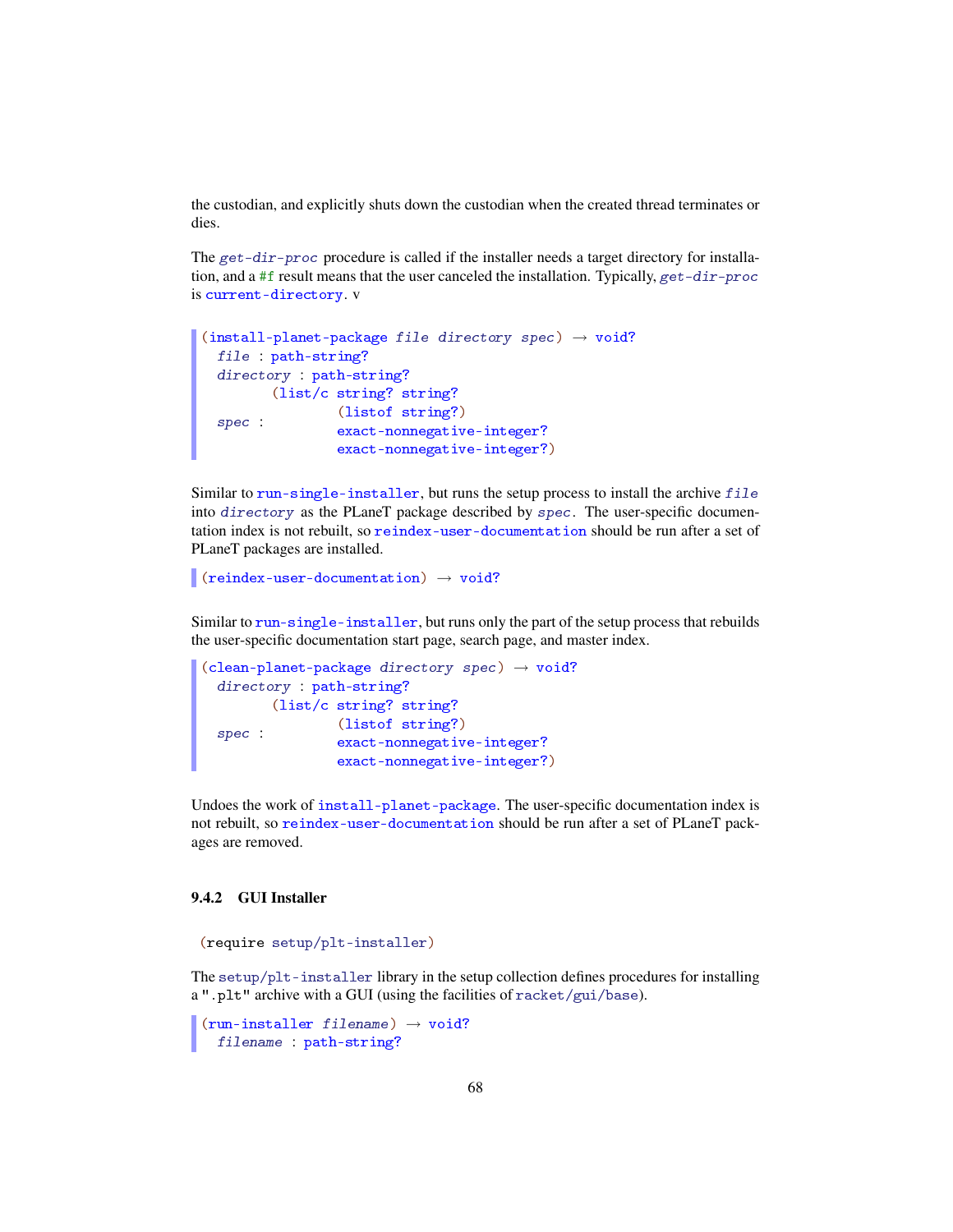Run the installer on the ".plt" file in filename and show the output in a window. This is a composition of with-installer-window and run-single-installer with a getdir-proc that prompts the user for a directory (turning off the busy cursor while the dialog is active).

```
(on-installer-run) \rightarrow (->any)(on-installer-run thunk) \rightarrow void?thunk : (-) any)
```
A thunk that is run after a ".plt" file is installed.

```
(with-installer-window do-install
                        cleanup-thunk) \rightarrow void?do-install :
               (-> (or/c (is-a?/c dialog%) (is-a?/c frame%))void?)
  cleanup-thunk : (-> any)
```
Equivalent to

```
(define installer-run (on-installer-run))
(parameterize ([on-terminal-run
                 (λ ()
                   (printf "\nInstallation complete.\n")
                   (installer-run))])
  (in-terminal
   (\lambda (custodian tlw) (do-install tlw))
   #:title (string-constant plt-installer-progress-window-title)
   #:cleanup-thunk cleanup-thunk))
(run-single-installer file get-dir-proc) \rightarrow void?file : path-string?
 get-dir-proc : (-> (or/c path-string? false/c))
```
The same as the export from setup/plt-single-installer, but with a GUI.

#### 9.4.3 GUI Unpacking Signature

```
(require setup/plt-installer-sig)
setup: plt-installer^ : signature
```
Provides two names: run-installer and on-installer-run.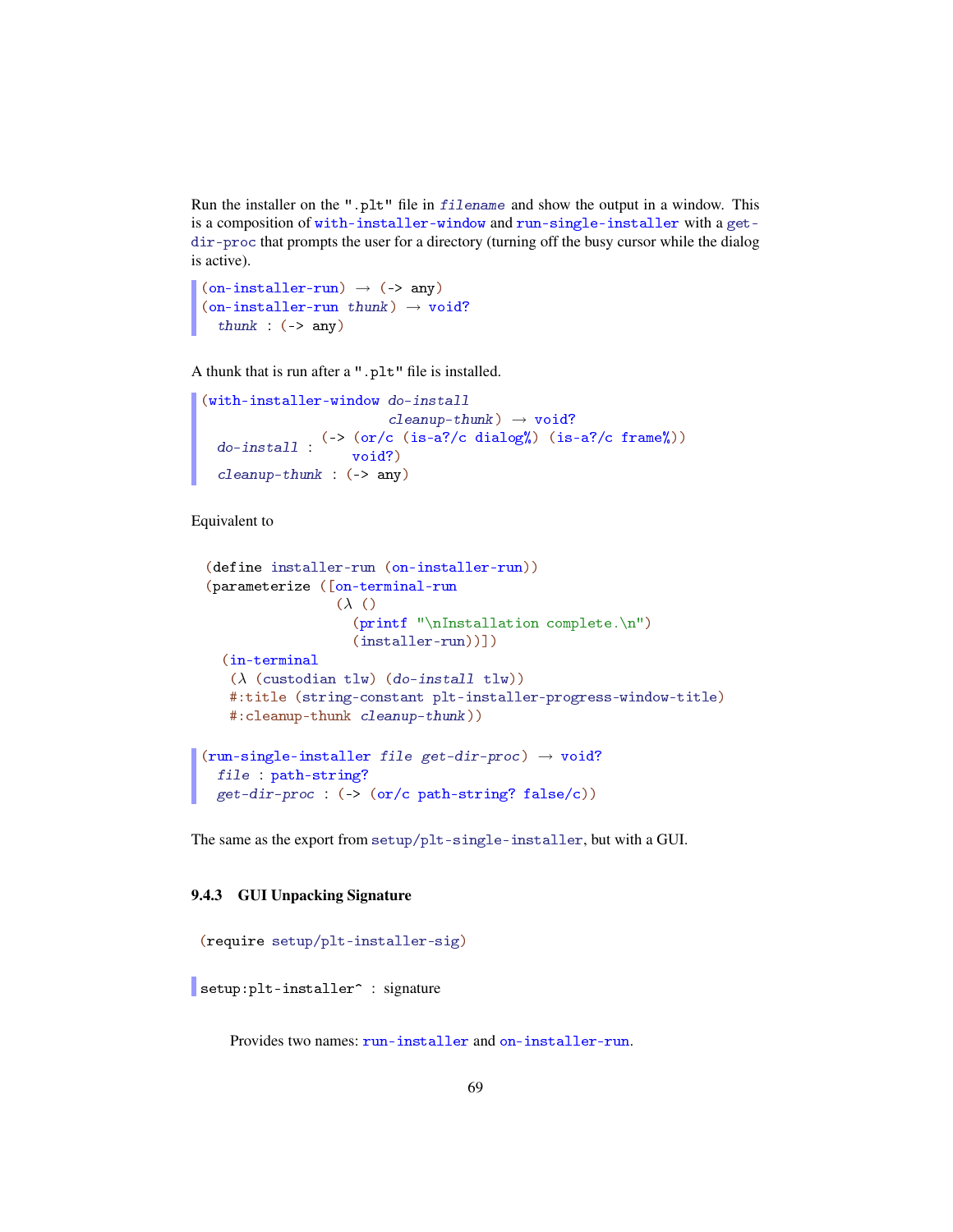#### 9.4.4 GUI Unpacking Unit

```
(require setup/plt-installer-unit)
```
Imports mred<sup>^</sup> and exports setup:plt-installer^.

# 9.5 API for Finding Installation Directories

```
(require setup/dirs)
```
The setup/dirs library provides several procedures for locating installation directories:

```
\vert (find-collects-dir) \rightarrow (or/c path? false/c)
```
Returns a path to the installation's main "collects" directory, or #f if none can be found. A #f result is likely only in a stand-alone executable that is distributed without libraries.

 $\vert$  (find-user-collects-dir)  $\rightarrow$  path?

Returns a path to the user-specific "collects" directory; the directory indicated by the returned path may or may not exist.

```
(get-collects-search-dirs) \rightarrow (listof path?)
```
Returns the same result as (current-library-collection-paths), which means that this result is not sensitive to the value of the use-user-specific-search-paths parameter.

```
\blacksquare (find-doc-dir) \rightarrow (or/c path? false/c)
```
Returns a path to the installation's "doc" directory. The result is #f if no such directory is available.

```
\vert (find-user-doc-dir) \rightarrow path?
```
Returns a path to a user-specific "doc" directory. The directory indicated by the returned path may or may not exist.

```
(get-doc-search-dirs) \rightarrow (listof path?)
```
Returns a list of paths to search for documentation, not including documentation stored in individual collections. Unless it is configured otherwise, the result includes any non- $#f$ result of (find-doc-dir) and (find-user-doc-dir)—but the latter is included only if the value of the use-user-specific-search-paths parameter is #t.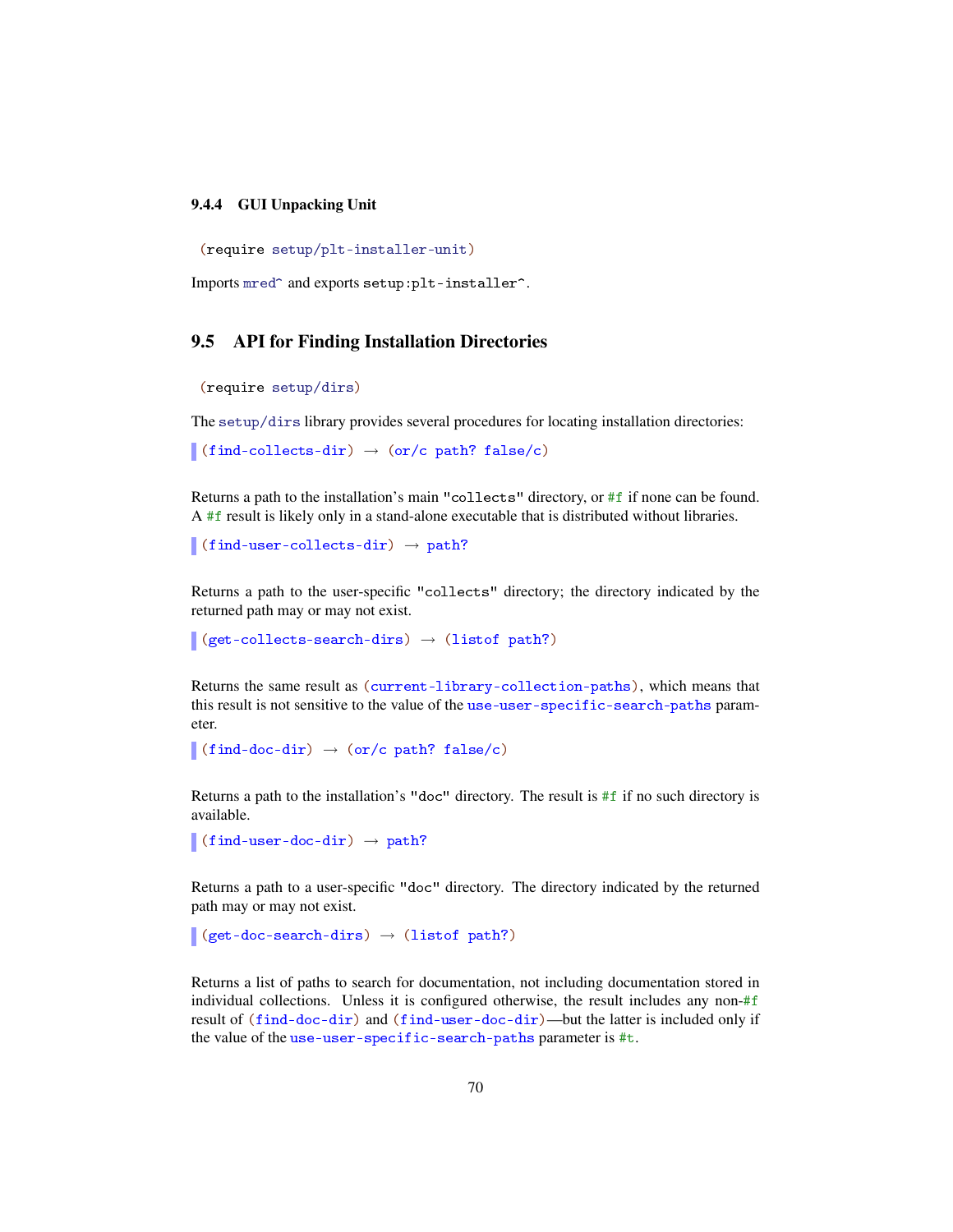$\blacksquare$ (find-lib-dir)  $\rightarrow$  (or/c path? false/c)

Returns a path to the installation's "lib" directory, which contains libraries and other build information. The result is  $#f$  if no such directory is available.

```
\vert (find-dll-dir) \rightarrow (or/c path? false/c)
```
Returns a path to the directory that contains DLLs for use with the current executable (e.g., "libmzsch.dll" on Windows). The result is #f if no such directory is available, or if no specific directory is available (i.e., other than the platform's normal search path).

 $\vert$  (find-user-lib-dir)  $\rightarrow$  path?

Returns a path to a user-specific "lib" directory; the directory indicated by the returned path may or may not exist.

```
\vert (get-lib-search-dirs) \rightarrow (listof path?)
```
Returns a list of paths to search for libraries. Unless it is configured otherwise, the result includes any non-#f result of (find-lib-dir), (find-dll-dir), and (find-userlib-dir)—but the last is included only if the value of the use-user-specific-searchpaths parameter is #t.

```
\vert (find-include-dir) \rightarrow (or/c path? false/c)
```
Returns a path to the installation's "include" directory, which contains ".h" files for building Racket extensions and embedding programs. The result is  $#f$  if no such directory is available.

```
\blacksquare (find-user-include-dir) \rightarrow path?
```
Returns a path to a user-specific "include" directory; the directory indicated by the returned path may or may not exist.

```
(get-include-search-dirs) \rightarrow (listof path?)
```
Returns a list of paths to search for ". h" files. Unless it is configured otherwise, the result includes any non-#f result of (find-include-dir) and (find-user-include-dir)—but the latter is included only if the value of the use-user-specific-search-paths parameter is #t.

```
(find-console-bin-dir) \rightarrow (or/c path? false/c)
```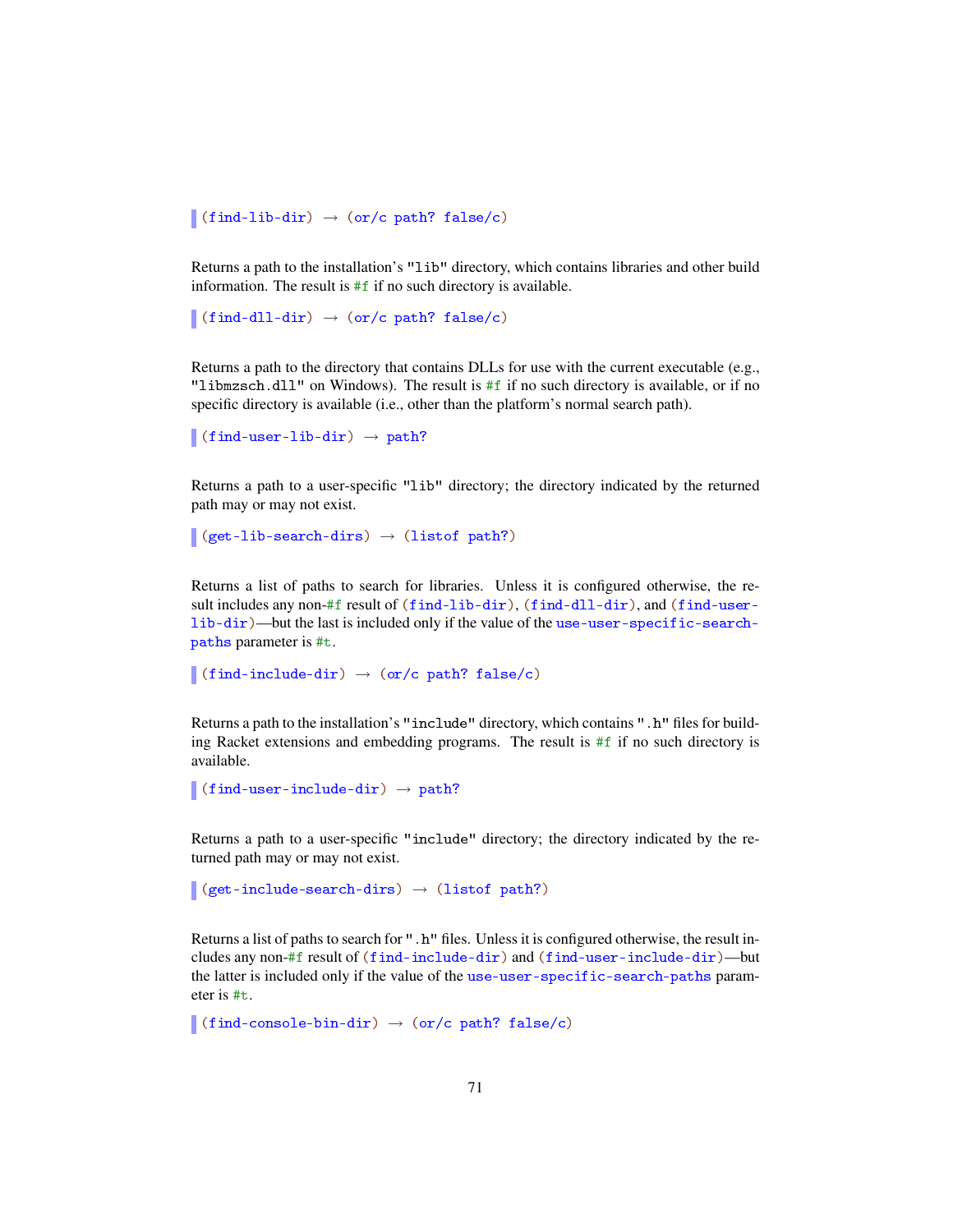Returns a path to the installation's executable directory, where the stand-alone Racket executable resides. The result is #f if no such directory is available.

 $\vert$  (find-gui-bin-dir)  $\rightarrow$  (or/c path? false/c)

Returns a path to the installation's executable directory, where the stand-alone GRacket executable resides. The result is #f if no such directory is available.

```
absolute-installation? : boolean?
```
A binary boolean flag that is true if this installation is using absolute path names.

# 9.6 API for Reading "info.rkt" Files

```
(require setup/getinfo)
```
The setup/getinfo library provides functions for accessing fields in "info.rkt" files.

```
(get-info collection-names
          [#:namespace namespace])
 \rightarrow (symbol? [(-> any)] . -> . any)
   (or/c
   false/c)
 collection-names : (listof string?)
 namespace : (or/c namespace? #f) = #f
```
Accepts a list of strings naming a collection or sub-collection, and calls get-info/full with the full path corresponding to the named collection and the namespace argument.

```
(get-info/full path [#:namespace namespace])
 \rightarrow (symbol? [(-> any)] . -> . any)
   (or/c
   false/c)
 path : path-string?
 namespace : (or/c namespace? #f) = #f
```
Accepts a path to a directory. If it finds either a well-formed an "info.rkt" file or an "info.ss" file (with preference for the "info.rkt" file), it returns an info procedure that accepts either one or two arguments. The first argument to the info procedure is always a symbolic name, and the result is the value of the name in the "info.rkt" file, if the name is defined. The optional second argument, thunk, is a procedure that takes no arguments to be called when the name is not defined; the result of the info procedure is the result of the thunk in that case. If the name is not defined and no thunk is provided, then an exception is raised.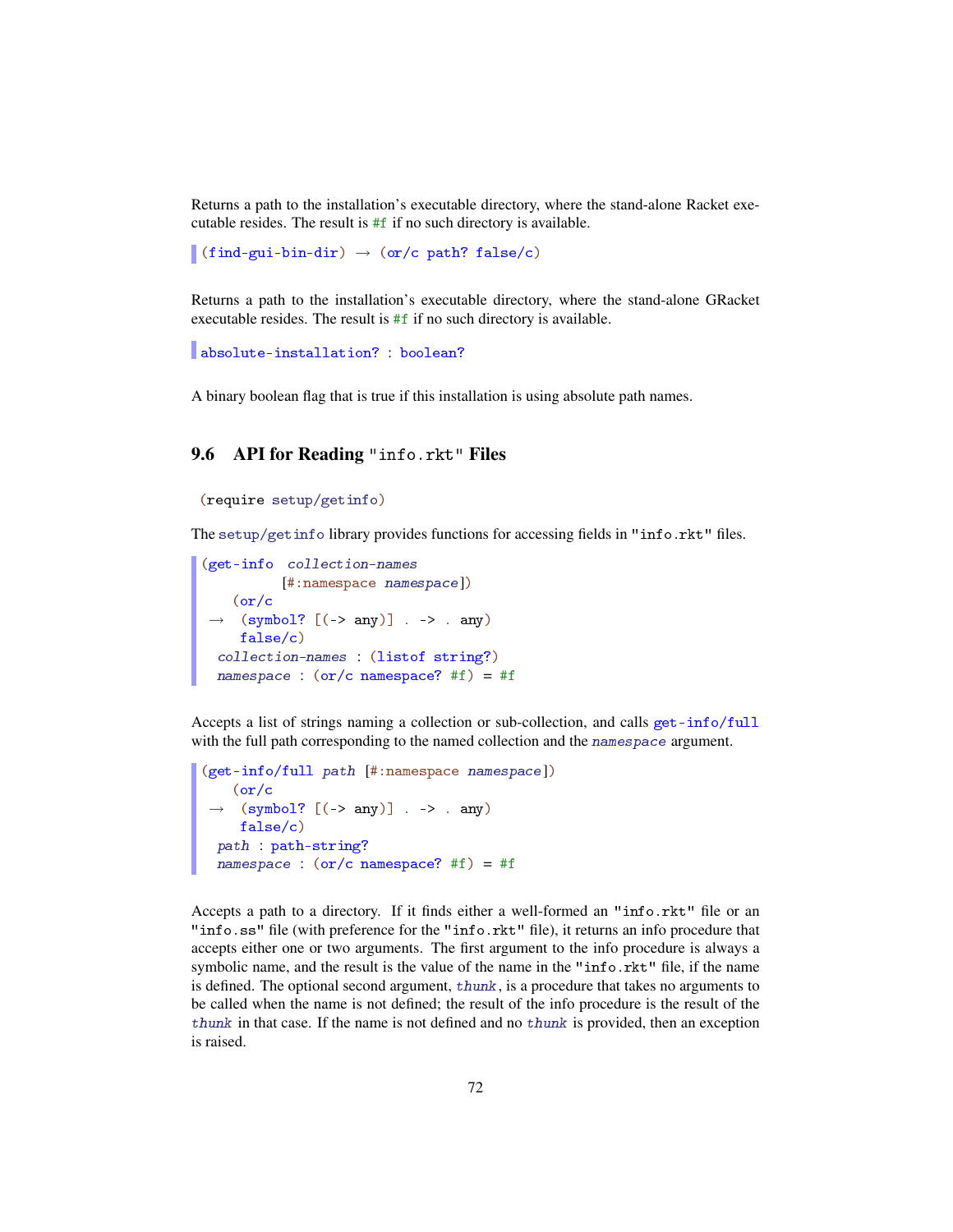The get-info/full function returns  $#f$  if there is no "info.rkt" (or "info.ss") file in the directory. If there is a "info.rkt" (or "info.ss") file that has the wrong shape (i.e., not a module using setup/infotab or (lib "infotab.rkt" "setup")), or if the "info.rkt" file fails to load, then an exception is raised. If the "info.rkt" file loaded, get-info/full returns the get-info file. If the "info.rkt" file does not exist, then get-info/full does the same checks for the "info.rkt" file, either raising an exception or returning the get-info function from the "info.rkt" file.

The "info.rkt" (or "info.ss") module is loaded into namespace if it is not #f, or a private, weakly-held namespace otherwise.

```
(find-relevant-directories syms (mod) \rightarrow (listof path?)syms : (listof symbol?)
 mode : (or/c 'preferred 'all-available 'no-planet)
       = 'preferred
```
Returns a list of paths identifying installed directories (i.e., collections and installed PLaneT packages) whose "info.rkt" file defines one or more of the given symbols. The result is based on a cache that is computed by raco setup. Note that the cache may be out of date by the time you call get-info/full, so do not assume that it won't return  $#f$ .

The result is in a canonical order (sorted lexicographically by directory name), and the paths it returns are suitable for providing to get-info/full.

If mode is specified, it must be either 'preferred (the default), 'all-available, or noplanet. If mode is 'all-available, find-relevant-collections returns all installed directories whose info files contain the specified symbols—for instance, all installed PLaneT packages will be searched if 'all-available is specified. If mode is 'preferred, then only a subset of "preferred" packages will be searched: only the directory containing the most recent version of any PLaneT package will be returned. If mode is 'no-planet, then only PLaneT packages are not included in the search.

No matter what mode is specified, if more than one collection has the same name, find-relevant-directories will only search the one that occurs first in a search that through the directories of current-library-collection-paths. Collection links from the installation-wide collection links file are cached with the installation's main "collects" directory, and links from the user-specific collection links file are cached with the user-specific directory (build-path (find-system-path 'addon-dir) (version) "collects").

```
(find-relevant-directory-records syms key)
\rightarrow (listof directory-record?)
 syms : (listof symbol?)
key : (or/c 'preferred 'all-available)
```
Like find-relevant-directories, but returns directory-record structs instead of path?s.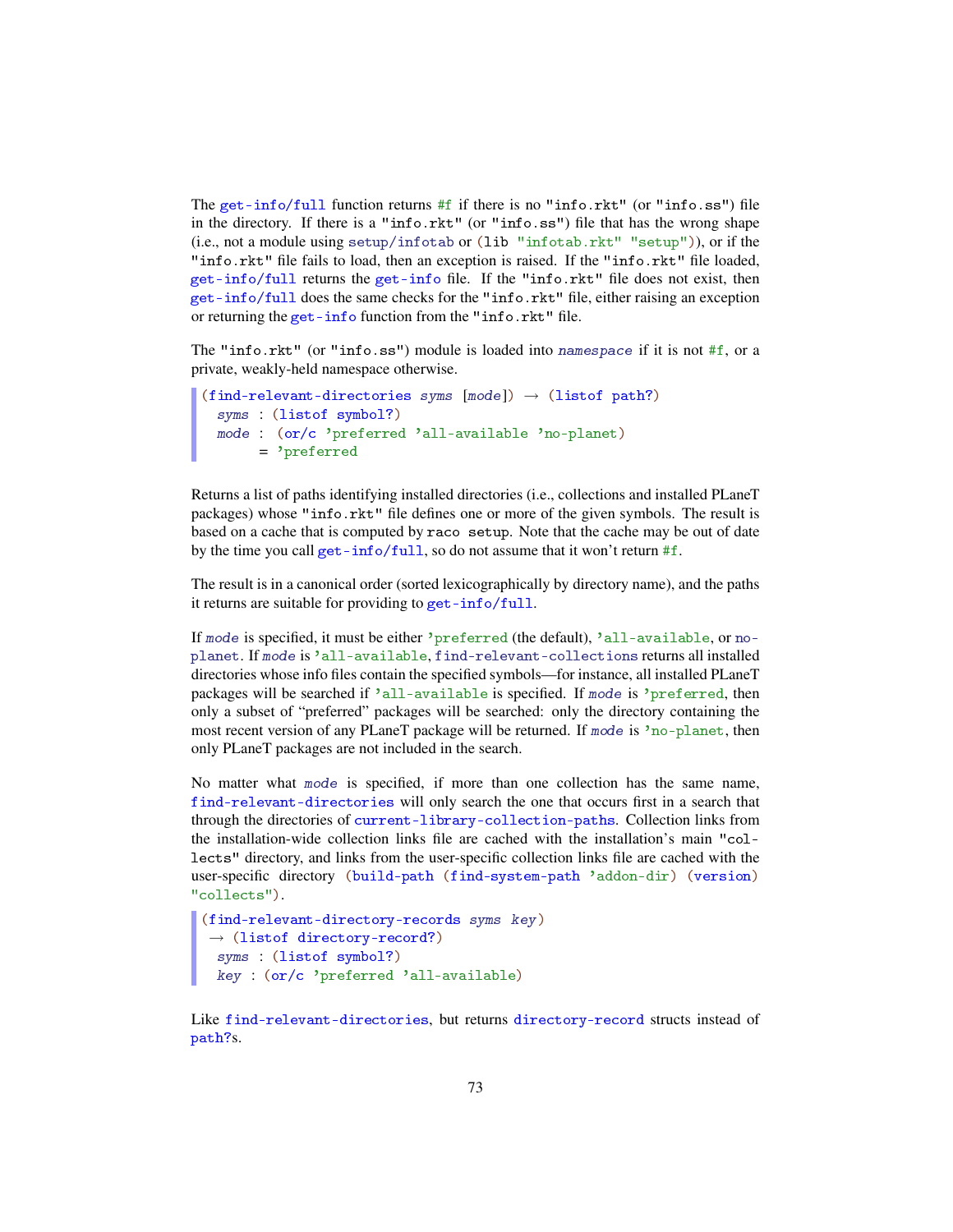```
(struct directory-record (maj min spec path syms)
        #:extra-constructor-name make-directory-record)
 maj : integer?
 min : integer?
 spec : any/c
 path : path?
 syms : (listof symbol?)
```
A struct that records information about a collection or a PLaneT package that has been installed. Collections will have the major version being 1 and the minor version being 0. The spec field is a quoted module spec; the path field is where the info.rkt file for this collection or PLaneT package exists on the filesystem the syms field holds the identifiers defined in that file.

```
(reset-relevant-directories-state!) \rightarrow void?
```
Resets the cache used by find-relevant-directories.

## 9.7 API for Relative Paths

The Racket installation tree can usually be moved around the filesystem. To support this, care must be taken to avoid absolute paths. The following two APIs cover two aspects of this: a way to convert a path to a value that is relative to the "collets" tree, and a way to display such paths (e.g., in error messages).

#### 9.7.1 Representing paths relative to "collects"

```
(require setup/main-collects)
(path->main-collects-relative path)
\rightarrow (or/c path? (cons/c 'collects (listof bytes?)))
 path : (or/c bytes? path-string?)
```
Checks whether path has a prefix that matches the prefix to the main "collects" directory as determined by (find-collects-dir). If so, the result is a list starting with 'collects and containing the remaining path elements as byte strings. If not, the path is returned as-is.

The path argument should be a complete path. Applying simplify-path before path- >main-collects-relative is usually a good idea.

For historical reasons, path can be a byte string, which is converted to a path using bytes->path.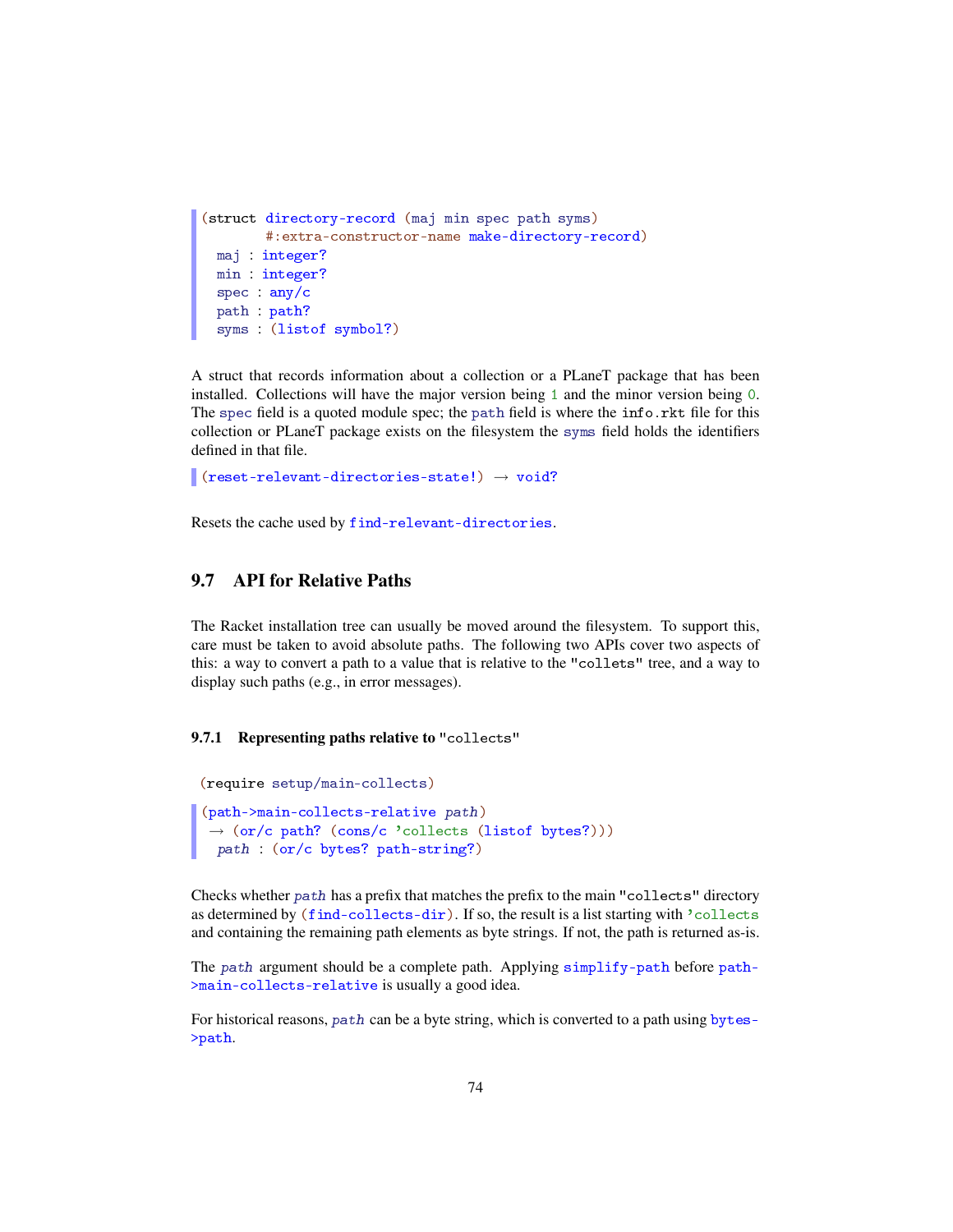```
(\text{main-collects-relative->path rel}) \rightarrow \text{path?}rel : <sup>(or/c</sup> bytes? path-string?)
                  (cons/c 'collects (listof bytes?)))
```
The inverse of path->main-collects-relative: if rel is a pair that starts with 'collects, then it is converted back to a path relative to (find-collects-dir).

For historical reasons, if  $rel$  is any kind of value other than specified in the contract above, it is returned as-is.

#### 9.7.2 Displaying paths relative to a common root

```
(require setup/path-to-relative)
(path->relative-string/library path
                            [default]) \rightarrow any/cpath : path-string?
  default : (or/c (-) path-string? any/c) any/c)= (lambda (x) (if (path? x) (path->string x) x))
```
Produces a string suitable for display in error messages. If the path is an absolute one that is inside the "collects" tree, the result will be a string that begins with "<collects>/". Similarly, a path in the user-specific collects results in a prefix of "<user-collects>/", and a PLaneT path results in "<planet>/".

If the path is not absolute, or if it is not in any of these, it is returned as-is (converted to a string if needed). If default is given, it specifies the return value instead: it can be a procedure which is applied onto the path to get the result, or the result itself.

Note that this function can be a non-string only if default is given, and it does not return a string.

```
(path->relative-string/setup path [default]) \rightarrow anypath : path-string?
 default : (or/c (-) path-string? any/c) any/c)= (lambda (x) (if (path? x) (path->string x) x))
```
Similar to path->relative-string/library, but more suited for output during compilation: "collects" paths are shown with no prefix, and in the user-specific collects with just a "<user>" prefix.

If the path is not absolute, or if it is not in any of these, it is returned as-is (converted to a string if needed). If default is given, it specifies the return value instead: it can be a procedure which is applied onto the path to get the result, or the result itself.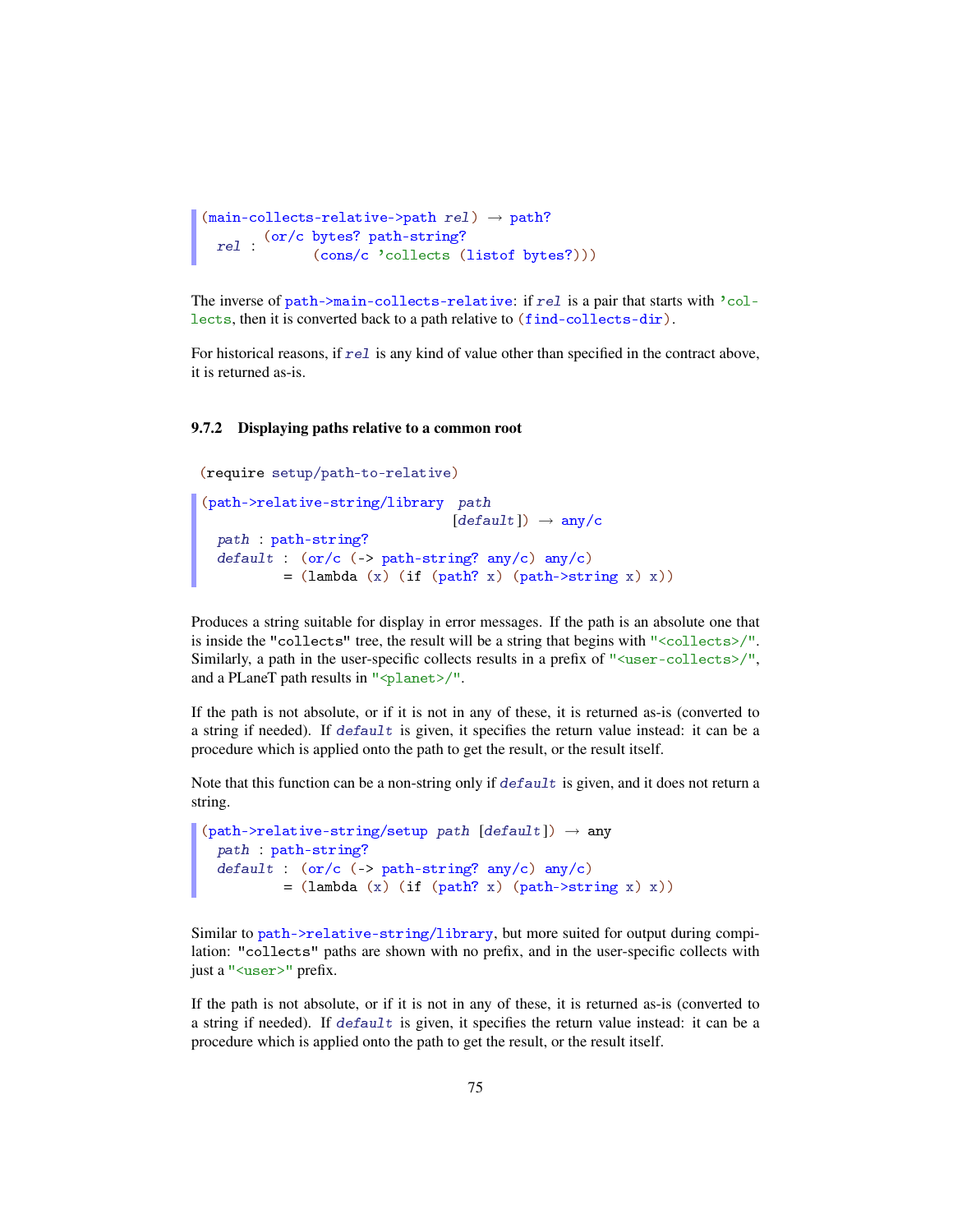Note that this function can be a non-string only if default is given, and it does not return a string.

```
(make-path->relative-string dirs [default])
\rightarrow (path-string? any/c . -> . any)
 dirs : (listof (cons (-> path?) string?))
 default : (or/c (-) path-string? any/c) any/c)= (lambda (x) (if (path? x) (path->string x) x))
```
This function produces functions like path->relative-string/library and path- >relative-string/setup.

dirs determines the prefix substitutions. It should be an association list mapping a pathproducing thunk to a prefix string for paths in the specified path.

default determines the default for the resulting function (which can always be overridden by an additional argument to this function).

## 9.8 API for Cross-References for Installed Manuals

```
(require setup/xref)
(load-co1lections-xref [on-load]) \rightarrow xref?
```
on-load :  $(-\rangle$  any/c) =  $(\text{lambda} () (\text{void}))$ 

Like load-xref, but automatically find all cross-reference files for manuals that have been installed with setup-plt.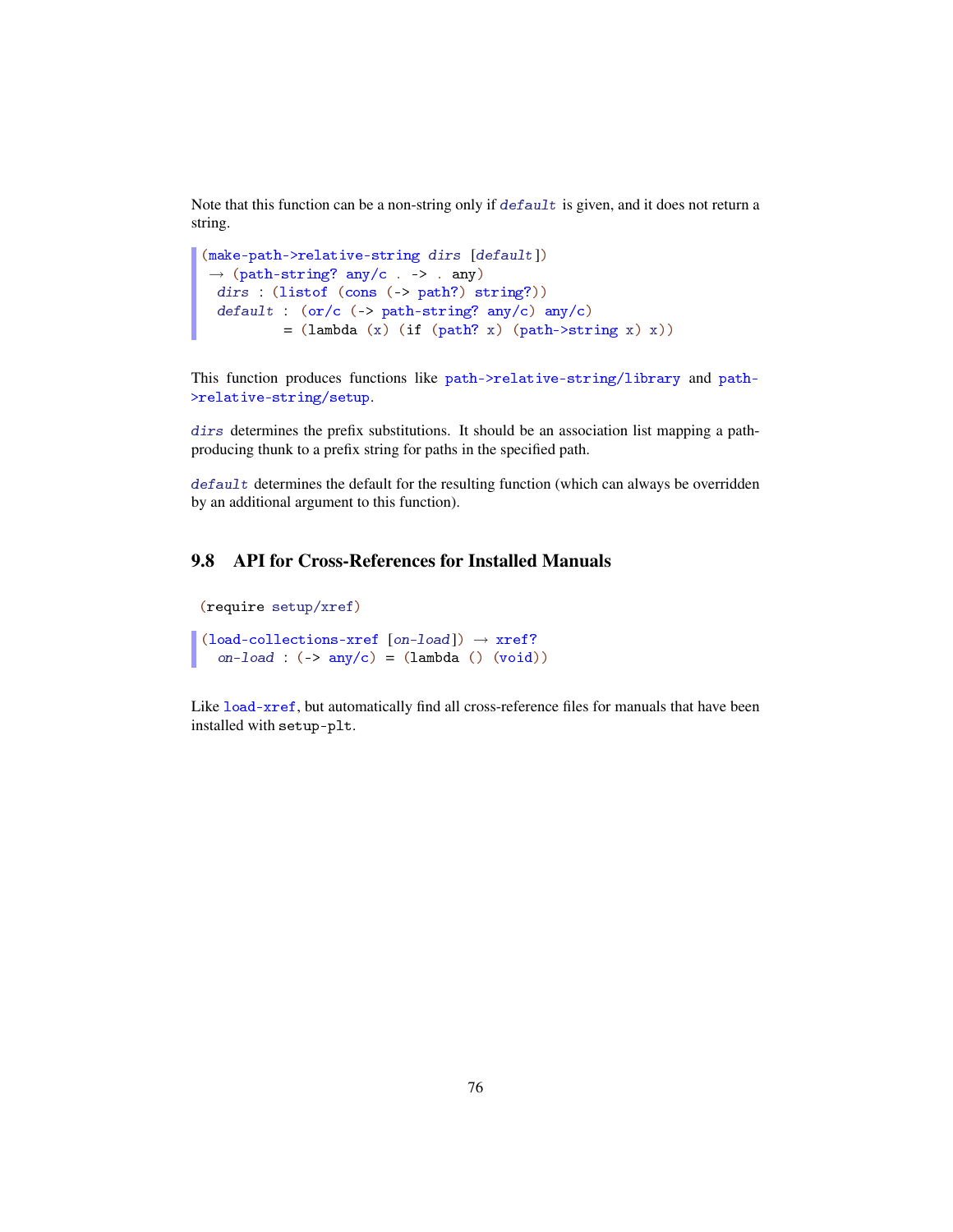## 10 raco decompile: Decompiling Bytecode

The raco decompile command takes a bytecode file (which usually has the file extension ".zo") or a source file with an associated bytecode file (usually created with raco make) and converts it back to an approximation of Racket code. Decompiled bytecode is mostly useful for checking the compiler's transformation and optimization of the source program.

Many forms in the decompiled code, such as module, define, and lambda, have the same meanings as always. Other forms and transformations are specific to the rendering of bytecode, and they reflect a specific execution model:

• Top-level variables, variables defined within the module, and variables imported from other modules are prefixed with \_, which helps expose the difference between uses of local variables versus other variables. Variables imported from other modules, moreover, have a suffix starting with @ that indicates the source module. Finally, imported variables with constantness have a midfix: : c to indicate constant shape across all instantiations,  $\cdot$  f to indicate a fixed value after initialization,  $\cdot$  p to indicate a procedure, : P to indicate a procedure that preserves continuation marks on return, : t to indicate a structure type,  $:\mathbf{mk}$  to indicate a structure constructor,  $: ?$  to indicate a structure predicate, : ref to indicate a structure accessor, or : set! to indicate a structure mutator.

Non-local variables are always accessed indirectly though an implicit #%globals or #%modvars variable that resides on the value stack (which otherwise contains local variables). Variable accesses are further wrapped with #%checked when the compiler cannot prove that the variable will be defined before the access.

Uses of core primitives are shown without a leading \_, and they are never wrapped with #%checked.

• Local-variable access may be wrapped with  $\frac{4}{55}$  s-clear, which indicates that the variable-stack location holding the variable will be cleared to prevent the variable's value from being retained by the garbage collector. Variables whose name starts with unused are never actually stored on the stack, and so they never have #%sfs-clear annotations. (The bytecode compiler normally eliminates such bindings, but sometimes it cannot, either because it cannot prove that the right-hand side produces the right number of values, or the discovery that the variable is unused happens too late with the compiler.)

Mutable variables are converted to explicitly boxed values using #%box, #%unbox, and #%set-boxes! (which works on multiple boxes at once). A set!-rec-values operation constructs mutually-recursive closures and simultaneously updates the corresponding variable-stack locations that bind the closures. A set!, set!-values, or set!-rec-values form is always used on a local variable before it is captured by a closure; that ordering reflects how closures capture values in variable-stack locations, as opposed to stack locations.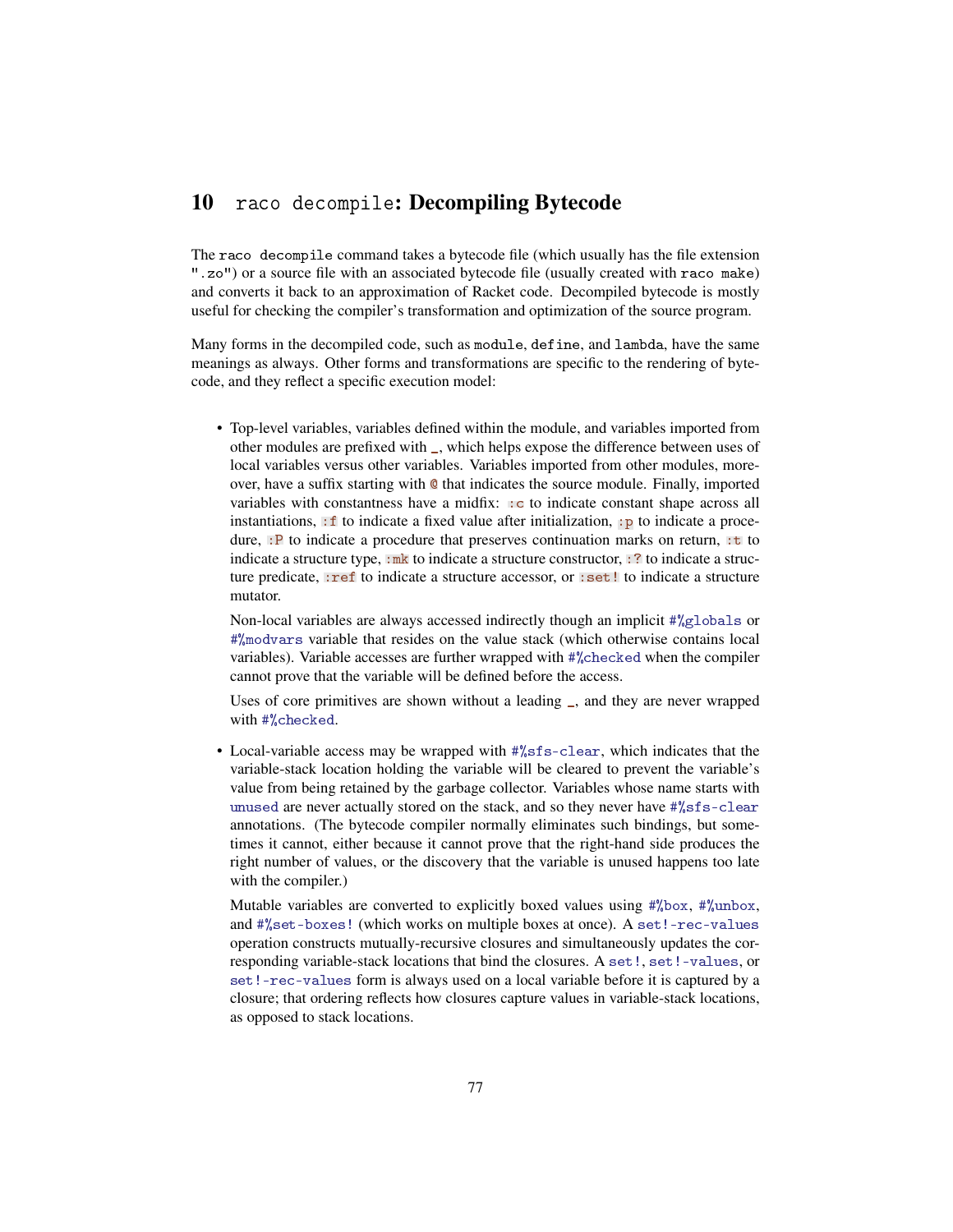• In a lambda form, if the procedure produced by the lambda has a name (accessible via object-name) and/or source-location information, then it is shown as a quoted constant at the start of the procedure's body. Afterward, if the lambda form captures any bindings from its context, those bindings are also shown in a quoted constant. Neither constant corresponds to a computation when the closure is called, though the list of captured bindings corresponds to a closure allocation when the lambda form itself is evaluated.

A lambda form that closes over no bindings is wrapped with #%closed plus an identifier that is bound to the closure. The binding's scope covers the entire decompiled output, and it may be referenced directly in other parts of the program; the binding corresponds to a constant closure value that is shared, and it may even contain cyclic references to itself or other constant closures.

- A form (#%apply-values proc expr) is equivalent to (call-with-values (lambda ()  $\exp r$ ) proc), but the run-time system avoids allocating a closure for expr.
- A define-values form may have (begin '%%inline-variant%% expr1  $\exp r2$ ) for its expression, in which case  $\exp r2$  is the normal result, but  $\exp r1$  may be inlined for calls to the definition from other modules. Definitions of functions without an  $\frac{1}{2}$  inline-variant %% are never inlined across modules.
- Some applications of core primitives are annotated with #%in, which indicates that the JIT compiler will inline the operation. (Inlining information is not part of the bytecode, but is instead based on an enumeration of primitives that the JIT is known to handle specially.) Operations from racket/flonum and racket/unsafe/ops are always inlined, so #%in is not shown for them.
- Function arguments and local bindings that are known to have a particular type have names that embed the known type. For example, an argument might have a name that starts argflonum or a local binding might have a name that starts flonum to indicate a flonum value.
- A #%decode-syntax form corresponds to a syntax object.

#### 10.1 API for Decompiling

(require compiler/decompile)

(decompile  $top$ )  $\rightarrow$  any/c top : compilation-top?

Consumes the result of parsing bytecode and returns an S-expression (as described above) that represents the compiled code.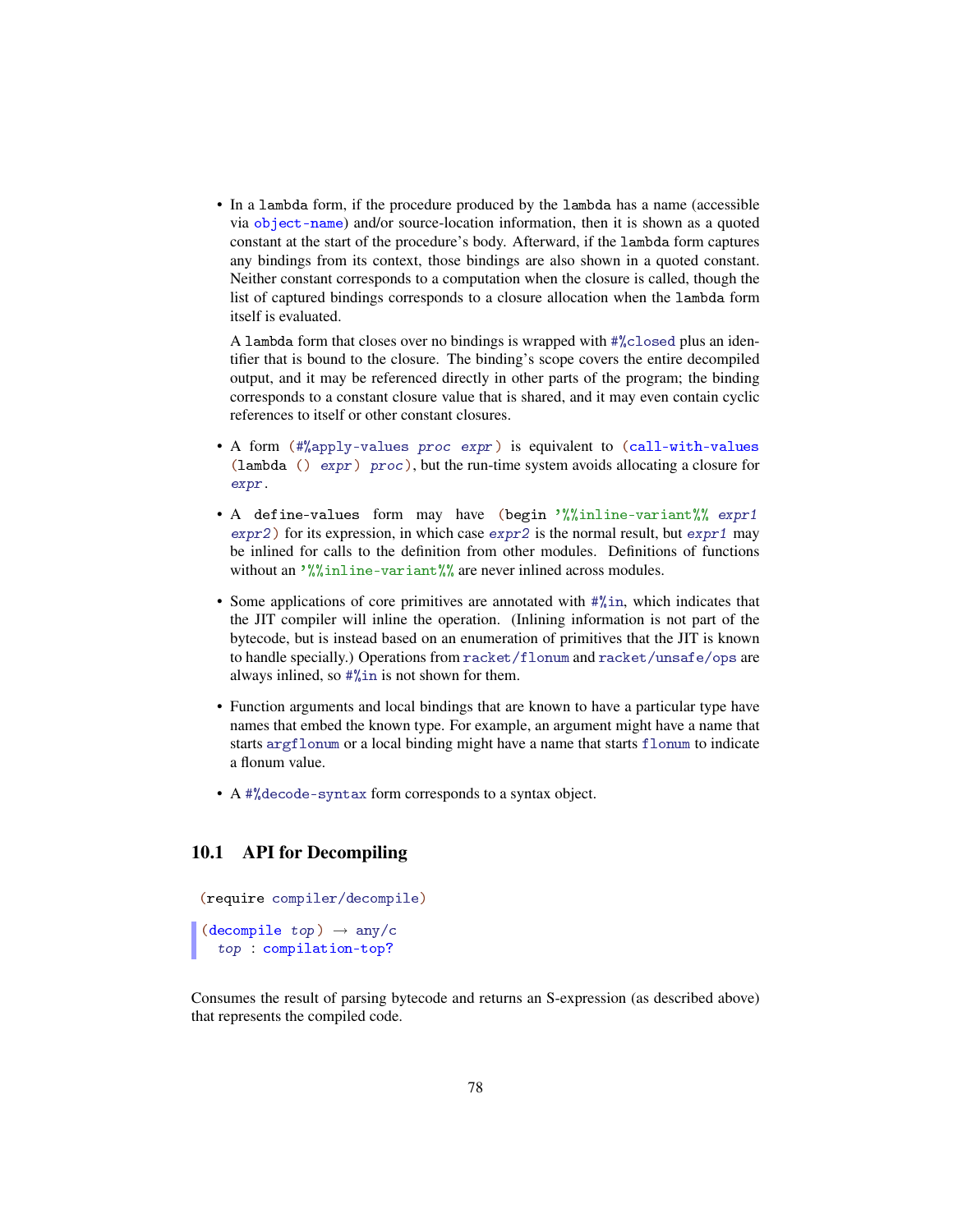#### 10.2 API for Parsing Bytecode

```
(require compiler/zo-parse)
```
The compiler/zo-parse module re-exports compiler/zo-structs in addition to zoparse.

```
(zo-parse [in]) \rightarrow compilation-top?in : input-port? = (current-input-port)
```
Parses a port (typically the result of opening a ".zo" file) containing bytecode. Beware that the structure types used to represent the bytecode are subject to frequent changes across Racket versons.

The parsed bytecode is returned in a compilation-top structure. For a compiled module, the compilation-top structure will contain a mod structure. For a top-level sequence, it will normally contain a seq or splice structure with a list of top-level declarations and expressions.

The bytecode representation of an expression is closer to an S-expression than a traditional, flat control string. For example, an if form is represented by a branch structure that has three fields: a test expression, a "then" expression, and an "else" expression. Similarly, a function call is represented by an application structure that has a list of argument expressions.

Storage for local variables or intermediate values (such as the arguments for a function call) is explicitly specified in terms of a stack. For example, execution of an application structure reserves space on the stack for each argument result. Similarly, when a let-one structure (for a simple let) is executed, the value obtained by evaluating the right-hand side expression is pushed onto the stack, and then the body is evaluated. Local variables are always accessed as offsets from the current stack position. When a function is called, its arguments are passed on the stack. A closure is created by transferring values from the stack to a flat closure record, and when a closure is applied, the saved values are restored on the stack (though possibly in a different order and likely in a more compact layout than when they were captured).

When a sub-expression produces a value, then the stack pointer is restored to its location from before evaluating the sub-expression. For example, evaluating the right-hand size for a let-one structure may temporarily push values onto the stack, but the stack is restored to its pre-let-one position before pushing the resulting value and continuing with the body. In addition, a tail call resets the stack pointer to the position that follows the enclosing function's arguments, and then the tail call continues by pushing onto the stack the arguments for the tail-called function.

Values for global and module-level variables are not put directly on the stack, but instead stored in "buckets," and an array of accessible buckets is kept on the stack. When a closure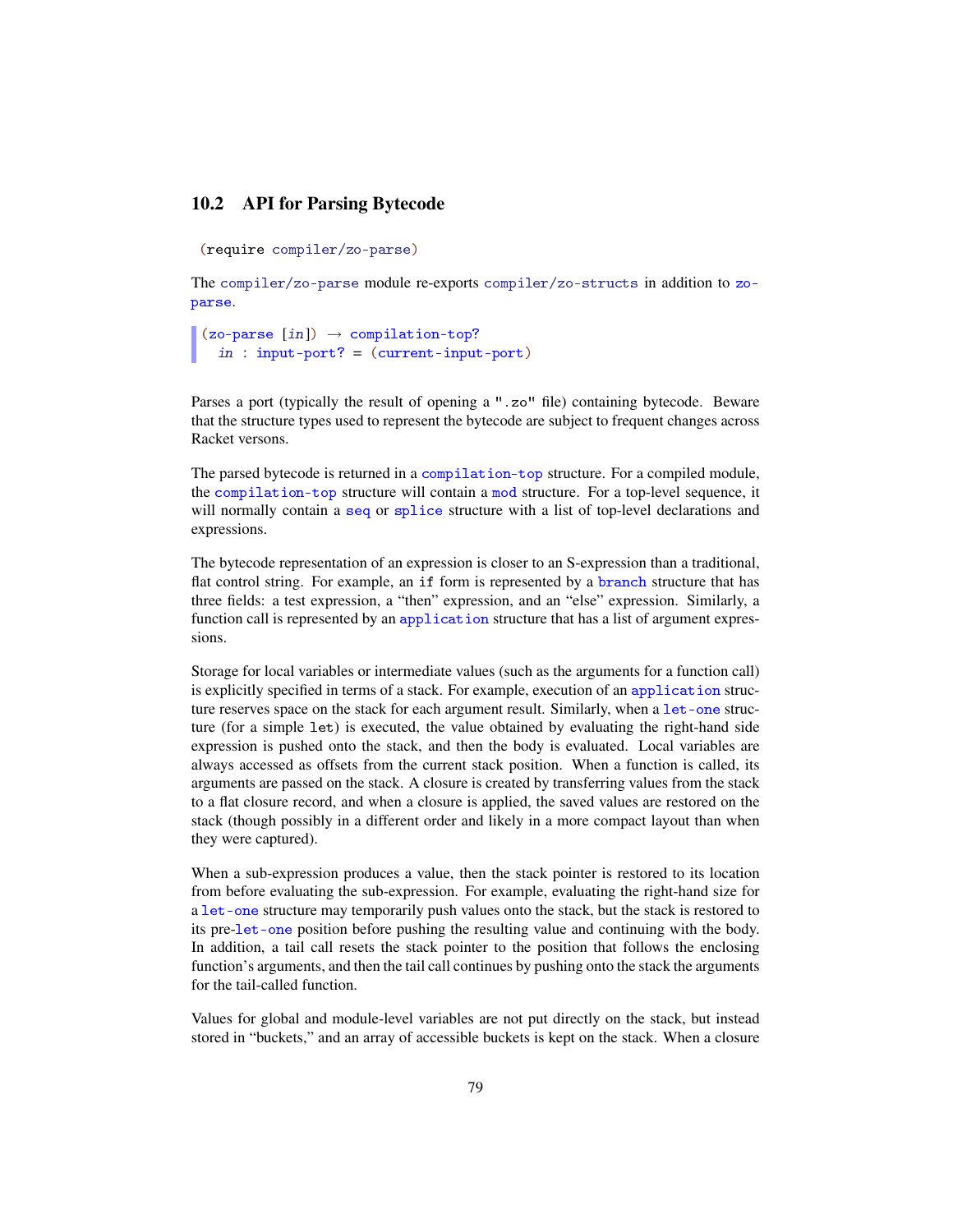body needs to access a global variable, the closure captures and later restores the bucket array in the same way that it captured and restores a local variable. Mutable local variables are boxed similarly to global variables, but individual boxes are referenced from the stack and closures.

Quoted syntax (in the sense of quote-syntax) is treated like a global variable, because it must be instantiated for an appropriate phase. A prefix structure within a compilationtop or mod structure indicates the list of global variables and quoted syntax that need to be instantiated (and put into an array on the stack) before evaluating expressions that might use them.

#### 10.3 API for Marshaling Bytecode

```
(require compiler/zo-marshal)
(zo-maxbal-to-top out) \rightarrow void?top : compilation-top?
  out : output-port?
```
Consumes a representation of bytecode and writes it to out.

```
(zo-maxhal top) \rightarrow bytes?top : compilation-top?
```
Consumes a representation of bytecode and generates a byte string for the marshaled bytecode.

### 10.4 Bytecode Representation

```
(require compiler/zo-structs)
```
The compiler/zo-structs library defines the bytecode structures that are produced by zo-parse and consumed by decompile and zo-marshal.

```
(struct zo ()
        #:extra-constructor-name make-zo
        #:prefab)
```
A supertype for all forms that can appear in compiled code.

10.4.1 Prefix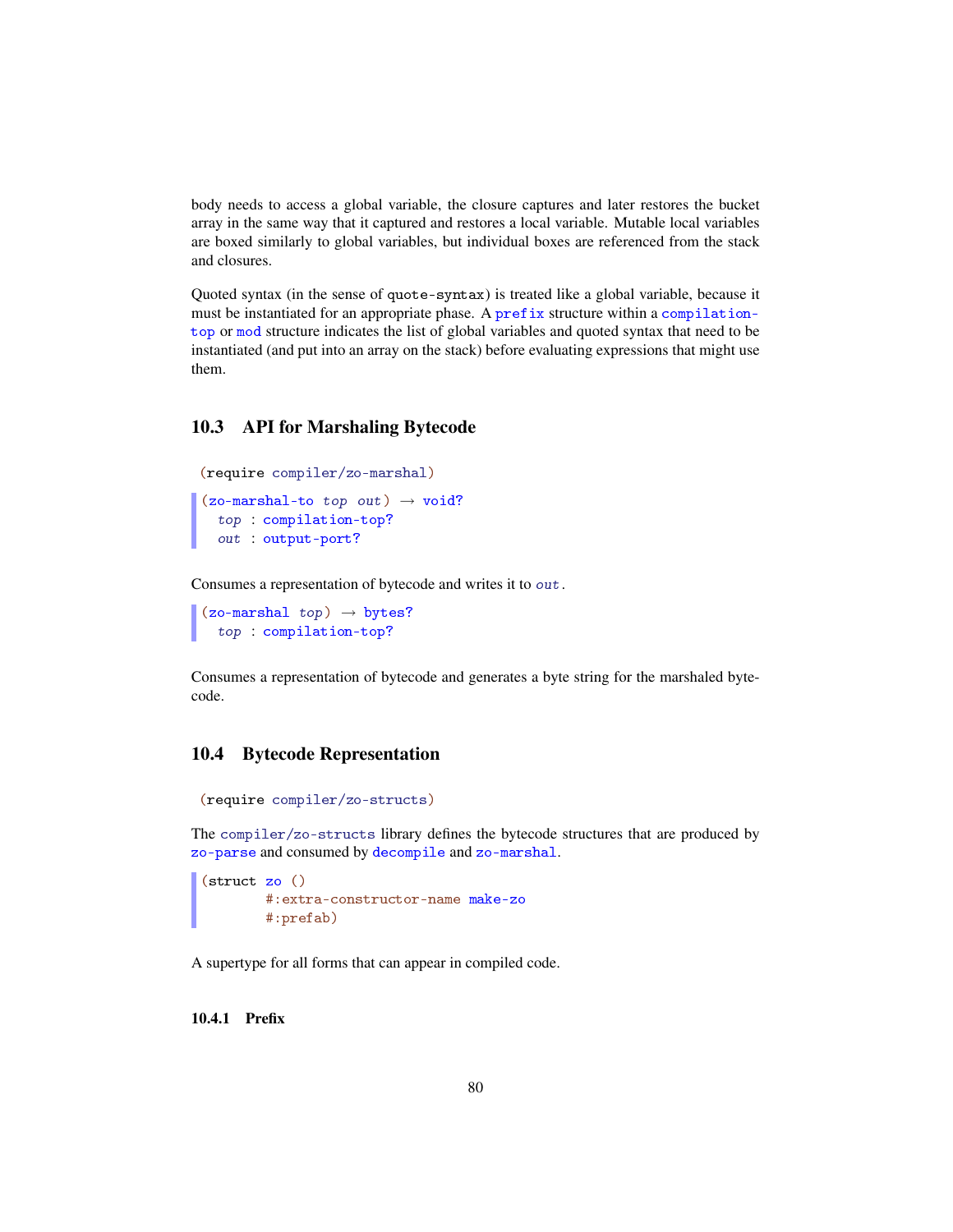```
(struct compilation-top zo (max-let-depth prefix code)
       #:extra-constructor-name make-compilation-top
       #:prefab)
 max-let-depth : exact-nonnegative-integer?
 prefix : prefix?
 code : (or/c form? any/c)
```
Wraps compiled code. The max-let-depth field indicates the maximum stack depth that code creates (not counting the prefix array). The prefix field describes top-level variables, module-level variables, and quoted syntax-objects accessed by code. The code field contains executable code; it is normally a form, but a literal value is represented as itself.

```
(struct prefix zo (num-lifts toplevels stxs)
       #:extra-constructor-name make-prefix
       #:prefab)
 num-lifts : exact-nonnegative-integer?
  toplevels :
(listof (or/c #f symbol? global-bucket?
                           module-variable?))
 stxs : (listof stx?)
```
Represents a "prefix" that is pushed onto the stack to initiate evaluation. The prefix is an array, where buckets holding the values for toplevels are first, then the buckets for the stxs, then a bucket for another array if stxs is non-empty, then num-lifts extra buckets for lifted local procedures.

In toplevels, each element is one of the following:

- a #f, which indicates a dummy variable that is used to access the enclosing module/namespace at run time;
- a symbol, which is a reference to a variable defined in the enclosing module;
- a global-bucket, which is a top-level variable (appears only outside of modules); or
- a module-variable, which indicates a variable imported from another module.

The variable buckets and syntax objects that are recorded in a prefix are accessed by toplevel and topsyntax expression forms.

```
(struct global-bucket zo (name)
       #:extra-constructor-name make-global-bucket
       #:prefab)
 name : symbol?
```
Represents a top-level variable, and used only in a prefix.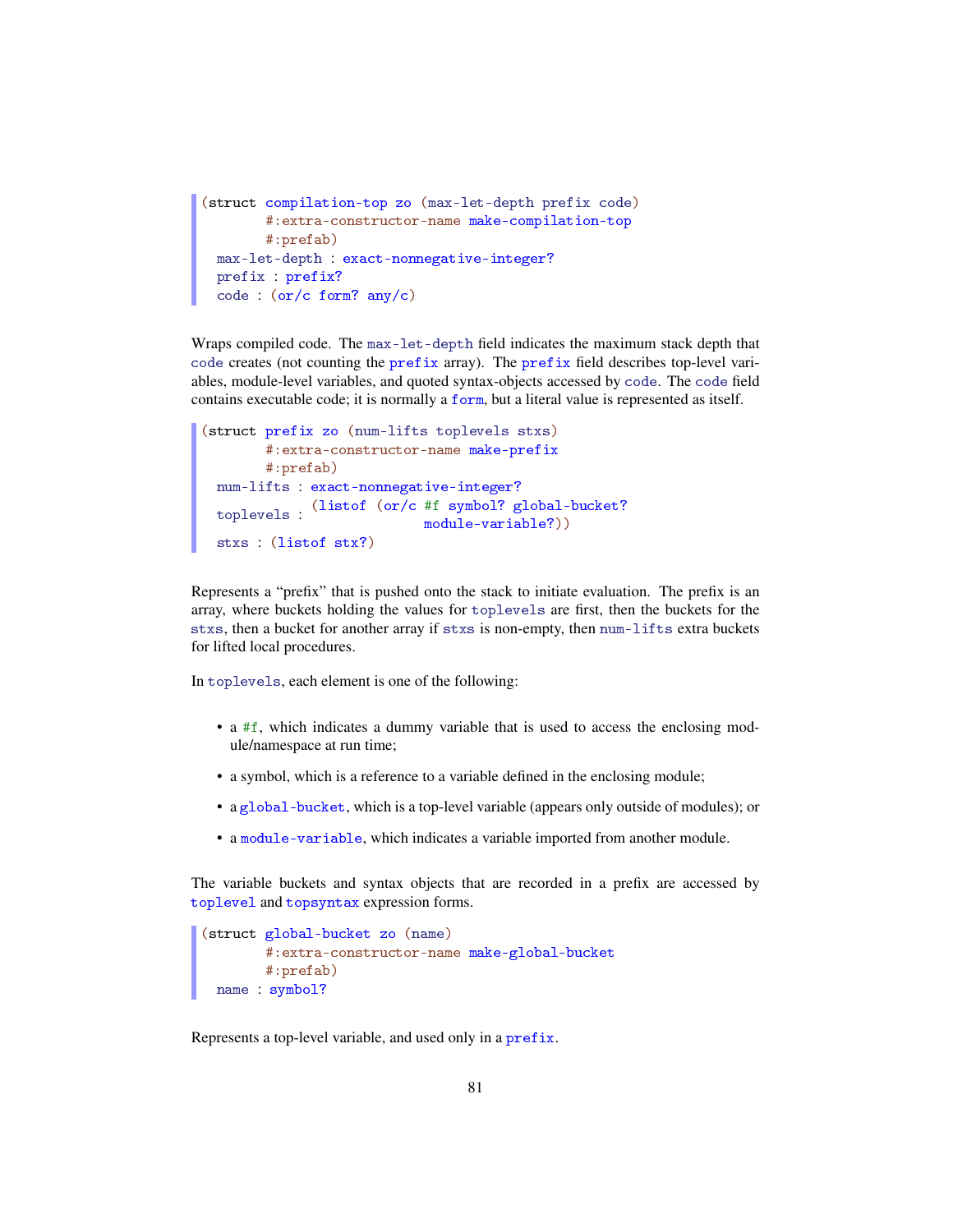```
(struct module-variable zo (modidx sym pos phase constantness)
        #:extra-constructor-name make-module-variable
        #:prefab)
 modidx : module-path-index?
  sym : symbol?
  pos : exact-integer?
  phase : exact-nonnegative-integer?
  \frac{\text{(or/c #f 'constant 'fixed}}{\text{function chosen?} \cdot \text{time}}function-shape? struct-shape?)
```
Represents a top-level variable, and used only in a prefix. The pos may record the variable's offset within its module, or it can be -1 if the variable is always located by name. The phase indicates the phase level of the definition within its module. The constantness field is either 'constant, a function-shape value, or a struct-shape value to indicate that variable's value is always the same for every instantiation of its module;  $i$  fixed to indicate that it doesn't change within a particular instantiation of the module; or #f to indicate that the variable's value can change even for one particular instantiation of its module.

```
(struct function-shape (arity preserves-marks?)
       #:extra-constructor-name make-function-shape
       #:prefab)
 arity : procedure-arity?
 preserves-marks? : boolean?
```
Represents the shape of an expected import, which should be a function having the arity specified by arity. The preserves-marks? field is true if calling the function is expected to leave continuation marks unchanged by the time it returns.

```
(struct struct-shape ()
       #:extra-constructor-name make-struct-shape
       #:prefab)
(struct struct-type-shape struct-shape (field-count)
       #:extra-constructor-name make-struct-type-shape
       #:prefab)
 field-count : exact-nonnegative-integer?
(struct constructor-shape struct-shape (arity)
       #:extra-constructor-name make-constructor-shape
       #:prefab)
 arity : exact-nonnegative-integer?
(struct predicate-shape struct-shape ()
       #:extra-constructor-name make-predicate-shape
       #:prefab)
(struct accessor-shape struct-shape (field-count)
       #:extra-constructor-name make-accessor-shape
       #:prefab)
 field-count : exact-nonnegative-integer?
```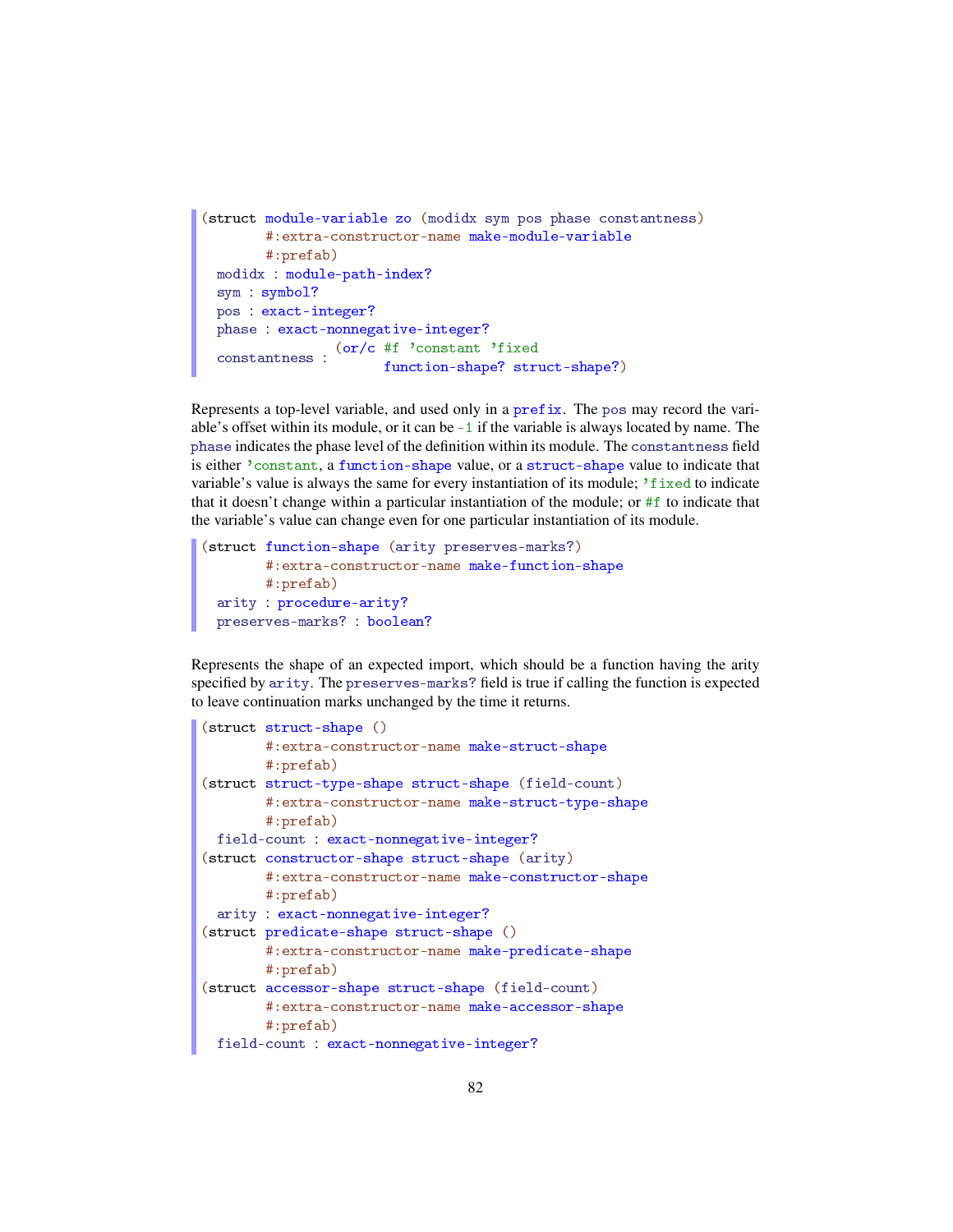```
(struct mutator-shape struct-shape (field-count)
       #:extra-constructor-name make-mutator-shape
       #:prefab)
 field-count : exact-nonnegative-integer?
(struct struct-other-shape struct-shape ()
       #:extra-constructor-name make-struct-other-shape
       #:prefab)
```
Represents the shape of an expected import as a structure-type binding, constructor, etc.

```
(struct stx zo (encoded)
      #:extra-constructor-name make-stx
       #:prefab)
 encoded : wrapped?
```
Wraps a syntax object in a prefix.

#### 10.4.2 Forms

```
(struct form zo ()
        #:extra-constructor-name make-form
        #:prefab)
```
A supertype for all forms that can appear in compiled code (including exprs), except for literals that are represented as themselves.

```
(struct def-values form (ids rhs)
       #:extra-constructor-name make-def-values
       #:prefab)
 ids : (listof toplevel?)
 rhs : (or/c expr? seq? inline-variant? any/c)
```
Represents a define-values form. Each element of ids will reference via the prefix either a top-level variable or a local module variable.

After rhs is evaluated, the stack is restored to its depth from before evaluating rhs.

```
(struct def-syntaxes form (ids rhs prefix max-let-depth dummy)
        #:extra-constructor-name make-def-syntaxes
       #:prefab)
 ids : (listof symbol?)
 rhs : (or/c expr? seq? any/c)
 prefix : prefix?
 max-let-depth : exact-nonnegative-integer?
 dummy : (or/c toplevel? #f)
```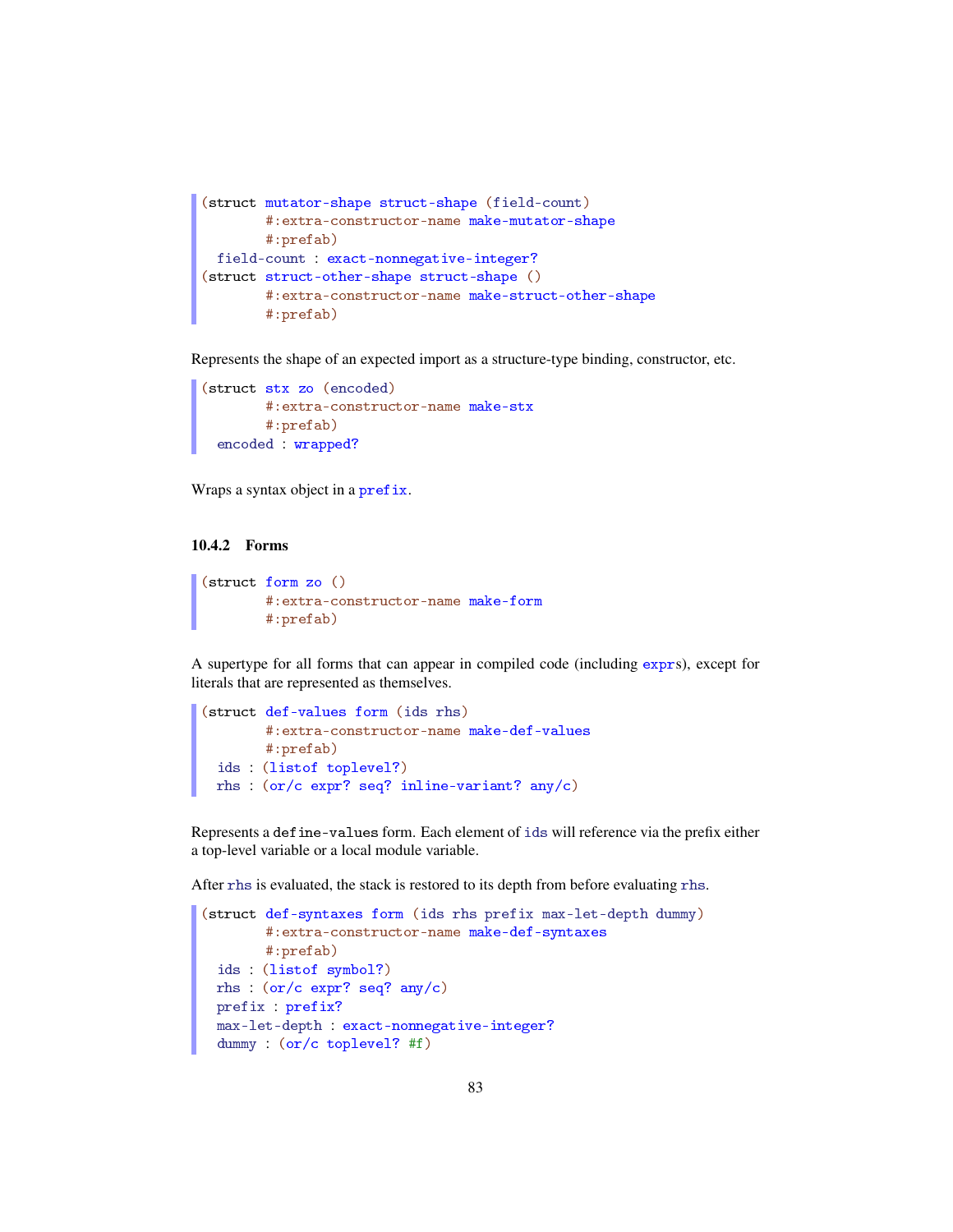```
(struct seq-for-syntax form (forms prefix max-let-depth dummy)
        #:extra-constructor-name make-seq-for-syntax
       #:prefab)
 forms : (listof (or/c form? any/c))
 prefix : prefix?
 max-let-depth : exact-nonnegative-integer?
 dummy : (or/c toplevel? #f)
```
Represents a define-syntaxes or begin-for-syntax form. The rhs expression or set of forms forms has its own prefix, which is pushed before evaluating rhs or the forms; the stack is restored after obtaining the result values. The max-let-depth field indicates the maximum size of the stack that will be created by rhs (not counting prefix). The dummy variable is used to access the enclosing namespace.

```
(struct req form (reqs dummy)
       #:extra-constructor-name make-req
       #:prefab)
 reqs : stx?
 dummy : toplevel?
```
Represents a top-level #%require form (but not one in a module form) with a sequence of specifications reqs. The dummy variable is used to access the top-level namespace.

```
(struct seq form (forms)
      #:extra-constructor-name make-seq
       #:prefab)
 forms : (listof (or/c form? any/c))
```
Represents a begin form, either as an expression or at the top level (though the latter is more commonly a splice form). When a seq appears in an expression position, its forms are expressions.

After each form in forms is evaluated, the stack is restored to its depth from before evaluating the form.

```
(struct splice form (forms)
    #:extra-constructor-name make-splice
      #:prefab)
 forms : (listof (or/c form? any/c))
```
Represents a top-level begin form where each evaluation is wrapped with a continuation prompt.

After each form in forms is evaluated, the stack is restored to its depth from before evaluating the form.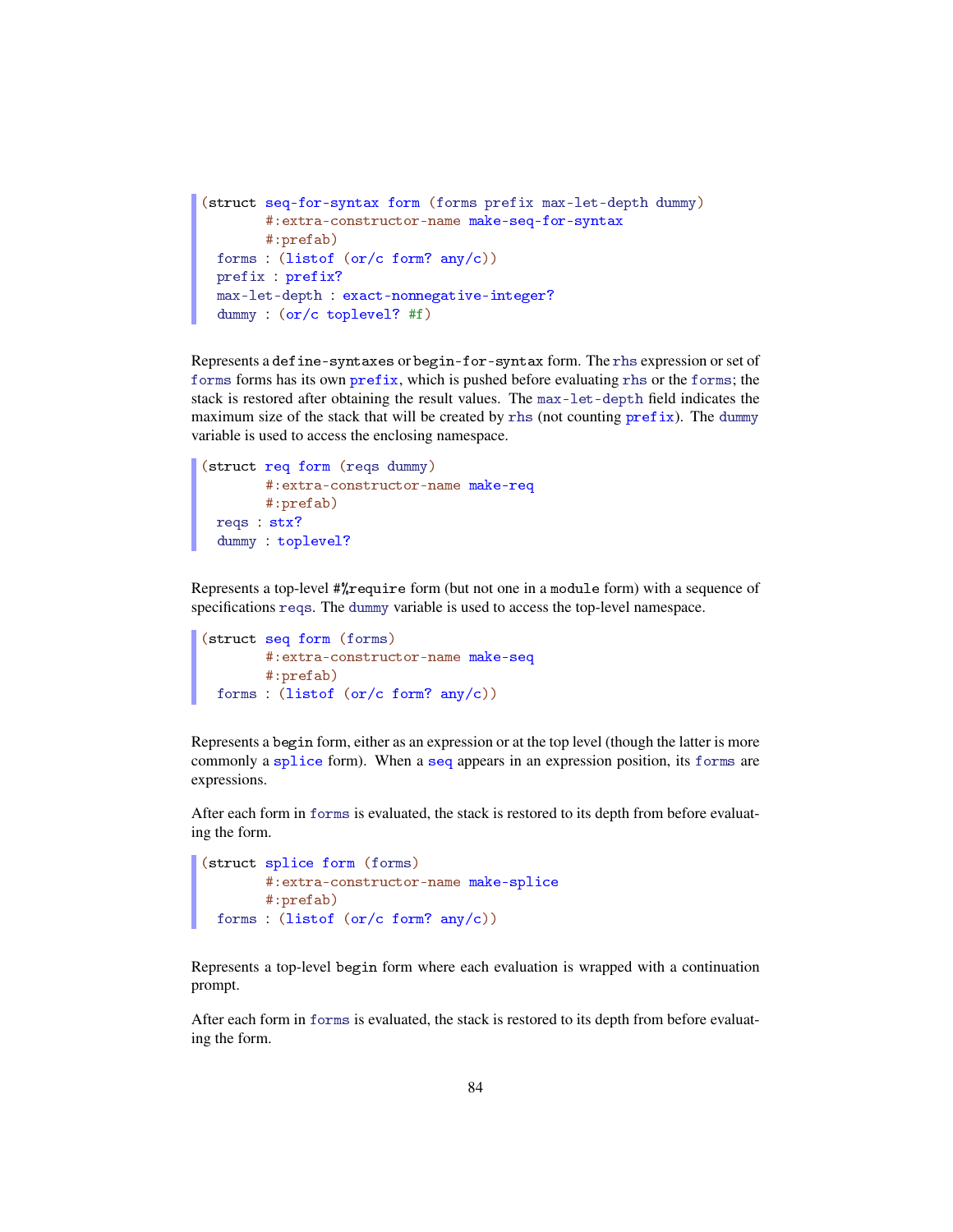```
(struct inline-variant form (direct inline)
       #:extra-constructor-name make-inline-variant
       #:prefab)
 direct : expr?
 inline : expr?
```
Represents a function that is bound by define-values, where the function has two variants. The first variant is used for normal calls to the function. The second may be used for crossmodule inlining of the function.

```
(struct mod form (name
                  srcname
                  self-modidx
                  prefix
                  provides
                  requires
                  body
                  syntax-bodies
                  unexported
                  max-let-depth
                  dummy
                  lang-info
                  internal-context
                  flags
                  pre-submodules
                  post-submodules)
         #:extra-constructor-name make-mod
         #:prefab)
 name : (or/c symbol? (listof symbol?))
 srcname : symbol?
 self-modidx : module-path-index?
 prefix : prefix?
 provides :
            (listof (list/c (or/c exact-integer? #f)
                             (listof provided?)
                             (listof provided?)))
  requires :
(listof (cons/c (or/c exact-integer? #f)
                             (listof module-path-index?)))
 body : (listof (or/c form? any/c))syntax-bodies :
                 (listof (cons/c exact-positive-integer?
                                  (listof (or/c def-syntaxes?
                                                seq-for-syntax?))))
 unexported :
              (listof (list/c exact-nonnegative-integer?
                               (listof symbol?)
                               (listof symbol?)))
 max-let-depth : exact-nonnegative-integer?
```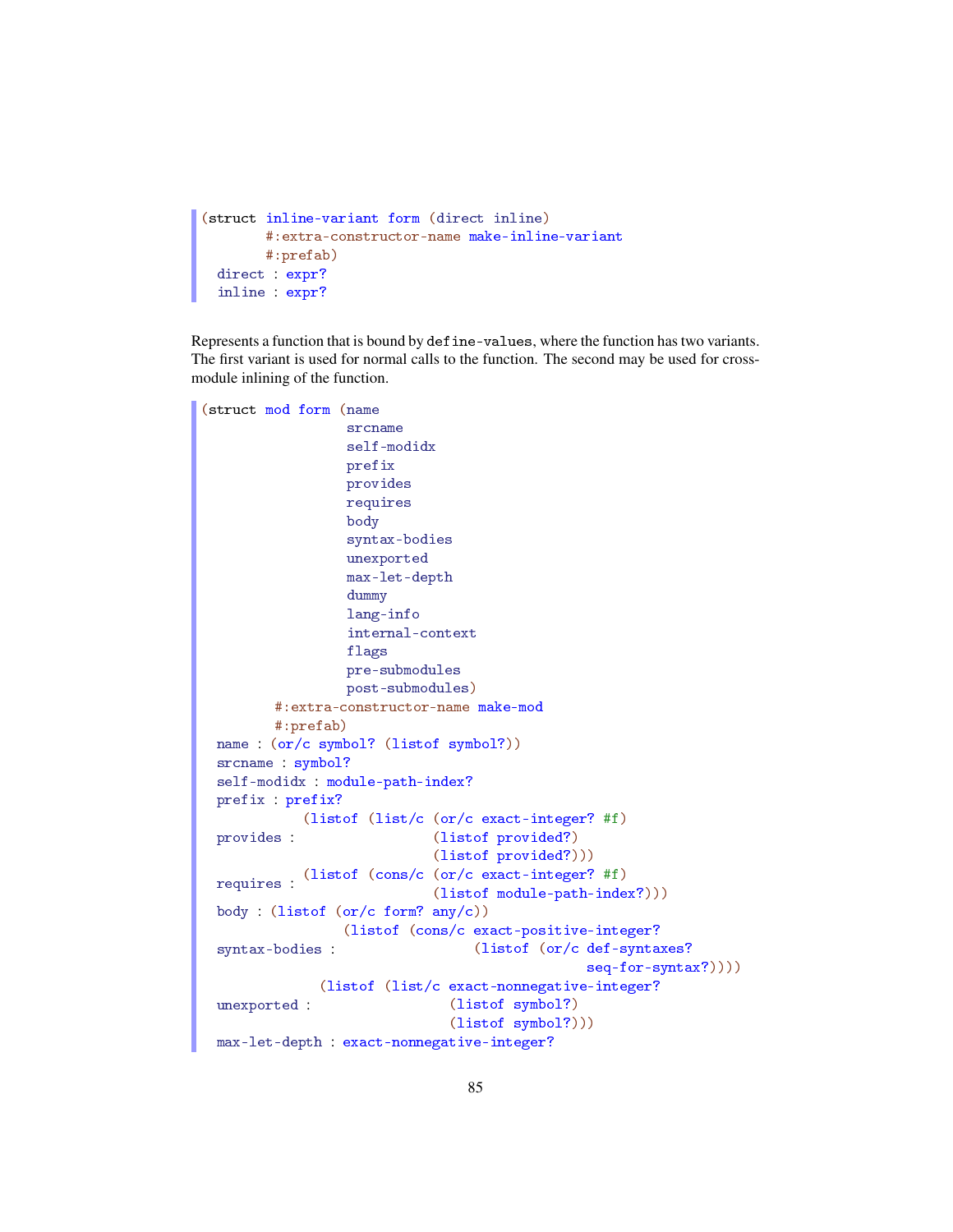```
dummy : toplevel?
lang-info : (or/c #f (vector/c module-path? symbol? any/c))
internal-context : (or/c #f #t stx? (vectorof stx?))
flags : (listof (or/c 'cross-phase))
pre-submodules : (listof mod?)
post-submodules : (listof mod?)
```
Represents a module declaration.

The provides and requires lists are each an association list from phases to exports or imports. In the case of provides, each phase maps to two lists: one for exported variables, and another for exported syntax. In the case of requires, each phase maps to a list of imported module paths.

The body field contains the module's run-time (i.e., phase 0) code. The syntax-bodies list has a list of forms for each higher phase in the module body; the phases are in order starting with phase 1. The body forms use prefix, rather than any prefix in place for the module declaration itself, while members of lists in syntax-bodies have their own prefixes. After each form in body or syntax-bodies is evaluated, the stack is restored to its depth from before evaluating the form.

The unexported list contains lists of symbols for unexported definitions that can be accessed through macro expansion and that are implemented through the forms in body and syntax-bodies. Each list in unexported starts with a phase level.

The max-let-depth field indicates the maximum stack depth created by body forms (not counting the prefix array). The dummy variable is used to access to the top-level namespace.

The lang-info value specifies an optional module path that provides information about the module's implementation language.

The internal-module-context value describes the lexical context of the body of the module. This value is used by module- $>$ namespace. A #f value means that the context is unavailable or empty. A  $#t$  value means that the context is computed by re-importing all required modules. A syntax-object value embeds an arbitrary lexical context.

The flags field records certain properties of the module. The 'cross-phase flag indicates that the module body is evaluated once and the results shared across instances for all phases; such a module contains only definitions of functions, structure types, and structure type properties.

The pre-submodules field records module-declared submodules, while the postsubmodules field records module\*-declared submodules.

```
(struct provided (name src src-name nom-src src-phase protected?)
       #:extra-constructor-name make-provided
       #:prefab)
```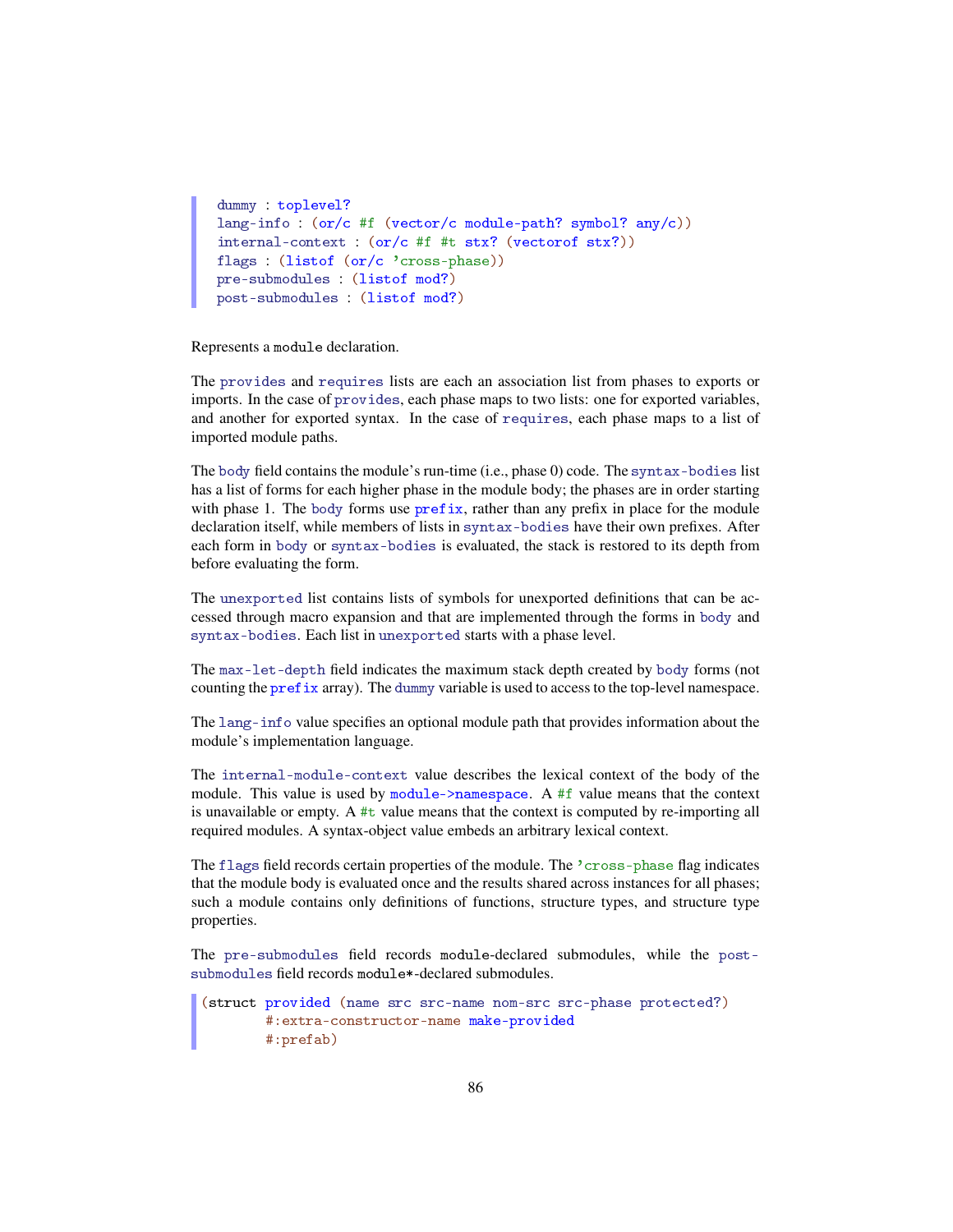```
name : symbol?
src : (or/c module-path-index? #f)
src-name : symbol?
nom-src : (or/c module-path-index? #f)
src-phase : exact-nonnegative-integer?
protected? : boolean?
```
Describes an individual provided identifier within a mod instance.

#### 10.4.3 Expressions

```
(struct expr form ()
        #:extra-constructor-name make-expr
        #:prefab)
```
A supertype for all expression forms that can appear in compiled code, except for literals that are represented as themselves and some seq structures (which can appear as an expression as long as it contains only other things that can be expressions).

```
(struct lam expr (name
                  flags
                 num-params
                 param-types
                 rest?
                 closure-map
                 closure-types
                 toplevel-map
                 max-let-depth
                 body)
         #:extra-constructor-name make-lam
         #:prefab)
 name : (or/c symbol? vector?)
  flags :
(listof (or/c 'preserves-marks 'is-method 'single-result
                       'only-rest-arg-not-used 'sfs-clear-rest-args))
 num-params : exact-nonnegative-integer?
 param-types : (listof (or/c 'val 'ref 'flonum 'fixnum))
 rest? : boolean?
 closure-map : (vectorof exact-nonnegative-integer?)
 closure-types : (listof (or/c 'val/ref 'flonum))
 toplevel-map : (or/c #f (set/c exact-nonnegative-integer?))
 max-let-depth : exact-nonnegative-integer?
 body : (or/c expr? seq? any/c)
```
Represents a lambda form. The name field is a name for debugging purposes. The numparams field indicates the number of arguments accepted by the procedure, not counting a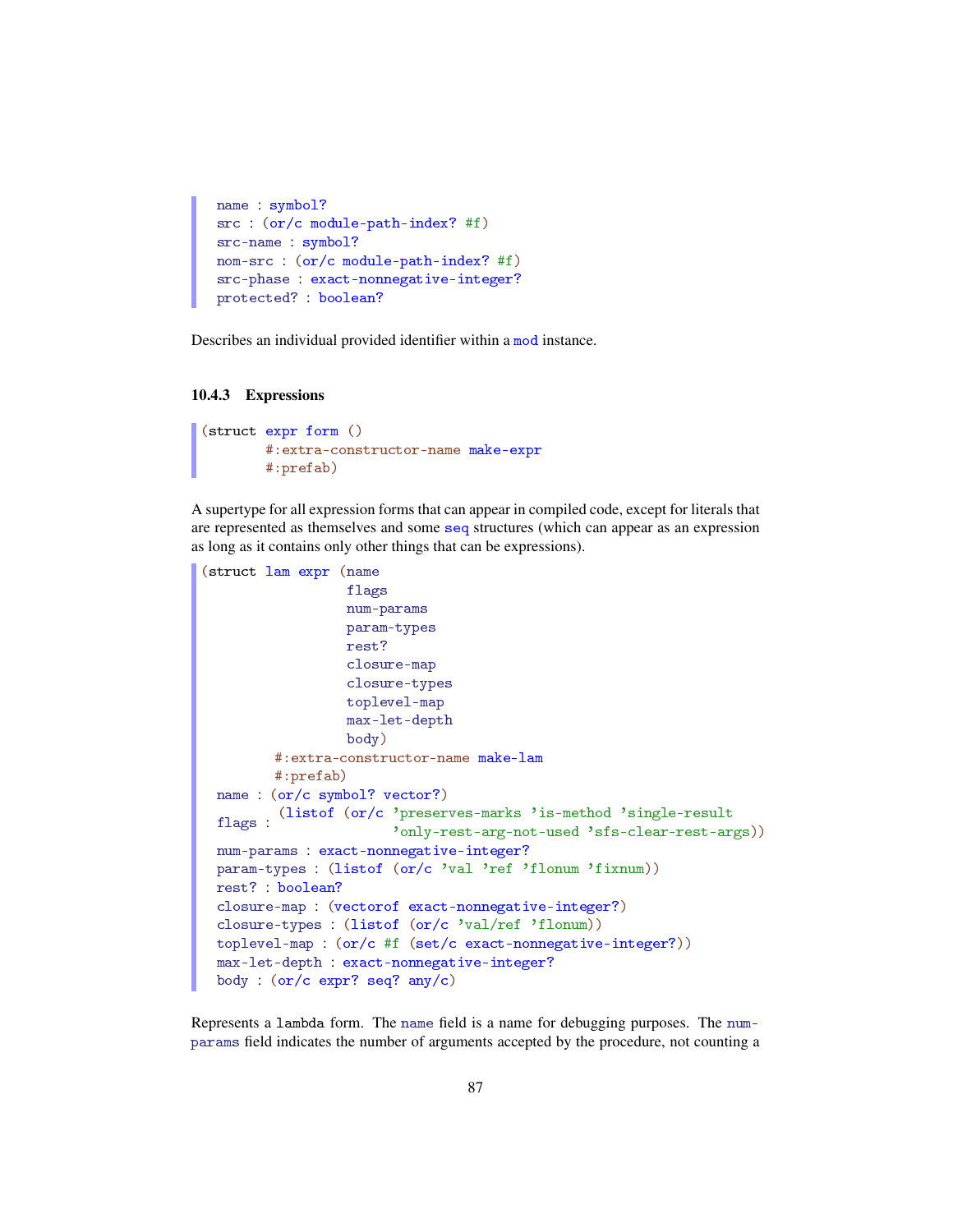rest argument; the rest? field indicates whether extra arguments are accepted and collected into a "rest" variable. The param-types list contains num-params symbols indicating the type of each argumet, either 'val for a normal argument, 'ref for a boxed argument (representing a mutable local variable), or 'flonum for a flonum argument.

The closure-map field is a vector of stack positions that are captured when evaluating the lambda form to create a closure. The closure-types field provides a corresponding list of types, but no distinction is made between normal values and boxed values; also, this information is redundant, since it can be inferred by the bindings referenced though closure-map.

Which a closure captures top-level or module-level variables, they are represented in the closure by capturing a prefix (in the sense of prefix). The toplevel-map field indicates which top-level and lifted variables are actually used by the closure (so that variables in a prefix can be pruned by the run-time system if they become unused). A  $#f$  value indicates either that no prefix is captured or all variables in the prefix should be considered used. Otherwise, numbers in the set indicate which variables and lifted variables are used. Variables are numbered consecutively by position in the prefix starting from 0. Lifted variables are numbered immediately afterward—which means that, if the prefix contains any syntax objects, lifted-variable numbers are shifted down relative to a toplevel by the number of syntax object in the prefix plus one (which makes the toplevel-map set more compact).

When the function is called, the rest-argument list (if any) is pushed onto the stack, then the normal arguments in reverse order, then the closure-captured values in reverse order. Thus, when body is run, the first value on the stack is the first value captured by the closure-map array, and so on.

The max-let-depth field indicates the maximum stack depth created by body plus the arguments and closure-captured values pushed onto the stack. The body field is the expression for the closure's body.

```
(struct closure expr (code gen-id)
        #:extra-constructor-name make-closure
        #:prefab)
 code : lam?
 gen-id : symbol?
```
A lambda form with an empty closure, which is a procedure constant. The procedure constant can appear multiple times in the graph of expressions for bytecode, and the code field can be a cycle for a recursive constant procedure; the gen-id is different for each such constant.

```
(struct case-lam expr (name clauses)
       #:extra-constructor-name make-case-lam
       #:prefab)
 name : (or/c symbol? vector?)
 clauses : (listof lam?)
```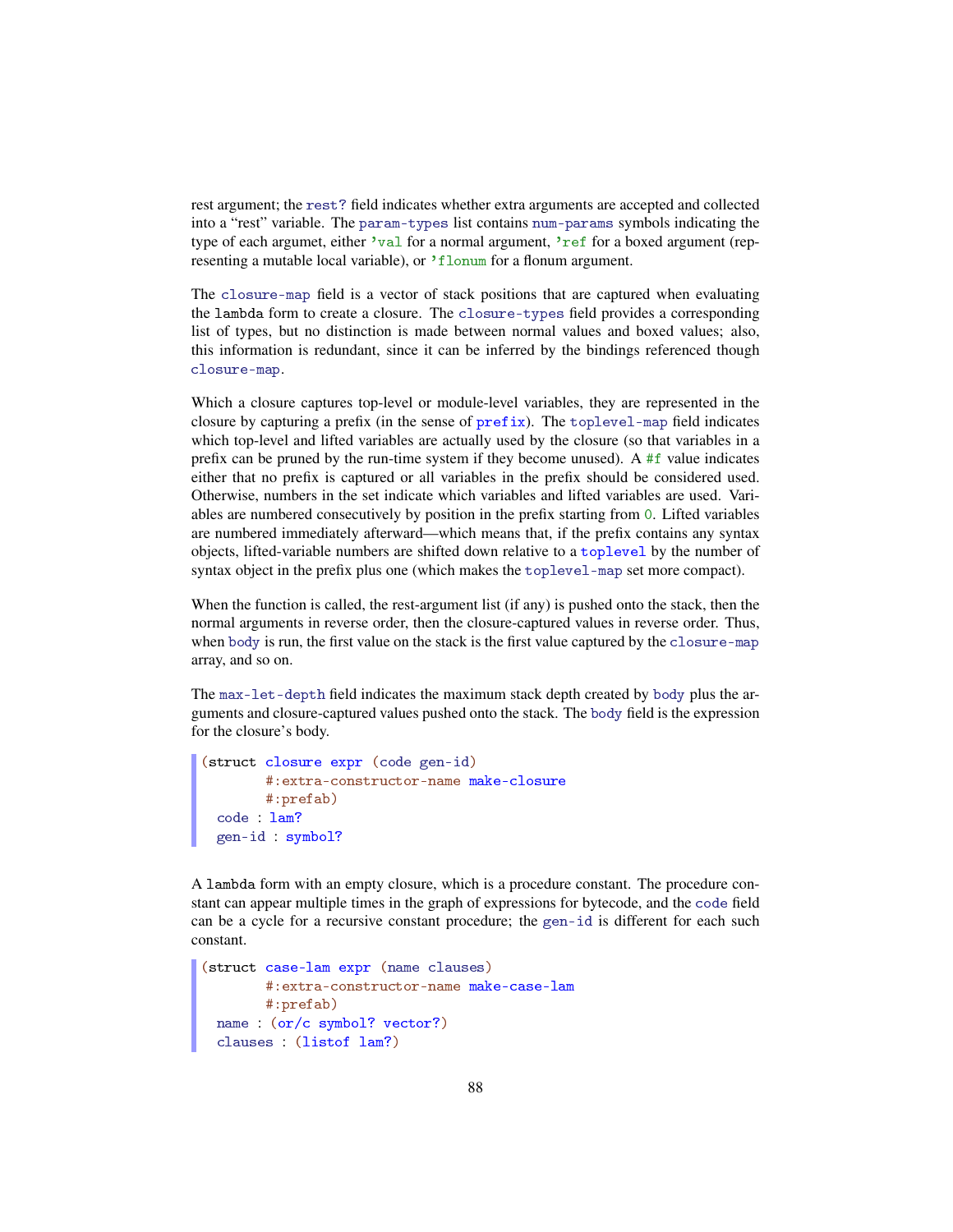Represents a case-lambda form as a combination of lambda forms that are tried (in order) based on the number of arguments given.

```
(struct let-one expr (rhs body type unused?)
       #:extra-constructor-name make-let-one
       #:prefab)
 rhs : (or/c expr? seq? any/c)
 body : (or/c expr? seq? any/c)
 type : (or/c #f 'flonum 'fixnum)
 unused? : boolean?
```
Pushes an uninitialized slot onto the stack, evaluates rhs and puts its value into the slot, and then runs body. If type is not  $#f$ , then rhs must produce a value of the corresponding type, and the slot must be accessed by localrefs that expect the type. If unused? is #t, then the slot must not be used, and the value of rhs is not actually pushed onto the stack (but rhs is constrained to produce a single value).

After rhs is evaluated, the stack is restored to its depth from before evaluating rhs. Note that the new slot is created before evaluating rhs.

```
(struct let-void expr (count boxes? body)
       #:extra-constructor-name make-let-void
       #:prefab)
 count : exact-nonnegative-integer?
 boxes? : boolean?
 body : (or/c expr? seq? any/c)
```
Pushes count uninitialized slots onto the stack and then runs body. If boxes? is #t, then the slots are filled with boxes that contain #<undefined>.

```
(struct install-value expr (count pos boxes? rhs body)
       #:extra-constructor-name make-install-value
       #:prefab)
 count : exact-nonnegative-integer?
 pos : exact-nonnegative-integer?
 boxes? : boolean?
 rhs : (or/c expr? seq? any/c)
 body : (or/c expr? seq? any/c)
```
Runs rhs to obtain count results, and installs them into existing slots on the stack in order, skipping the first pos stack positions. If boxes? is  $\#t$ , then the values are put into existing boxes in the stack slots.

After rhs is evaluated, the stack is restored to its depth from before evaluating rhs.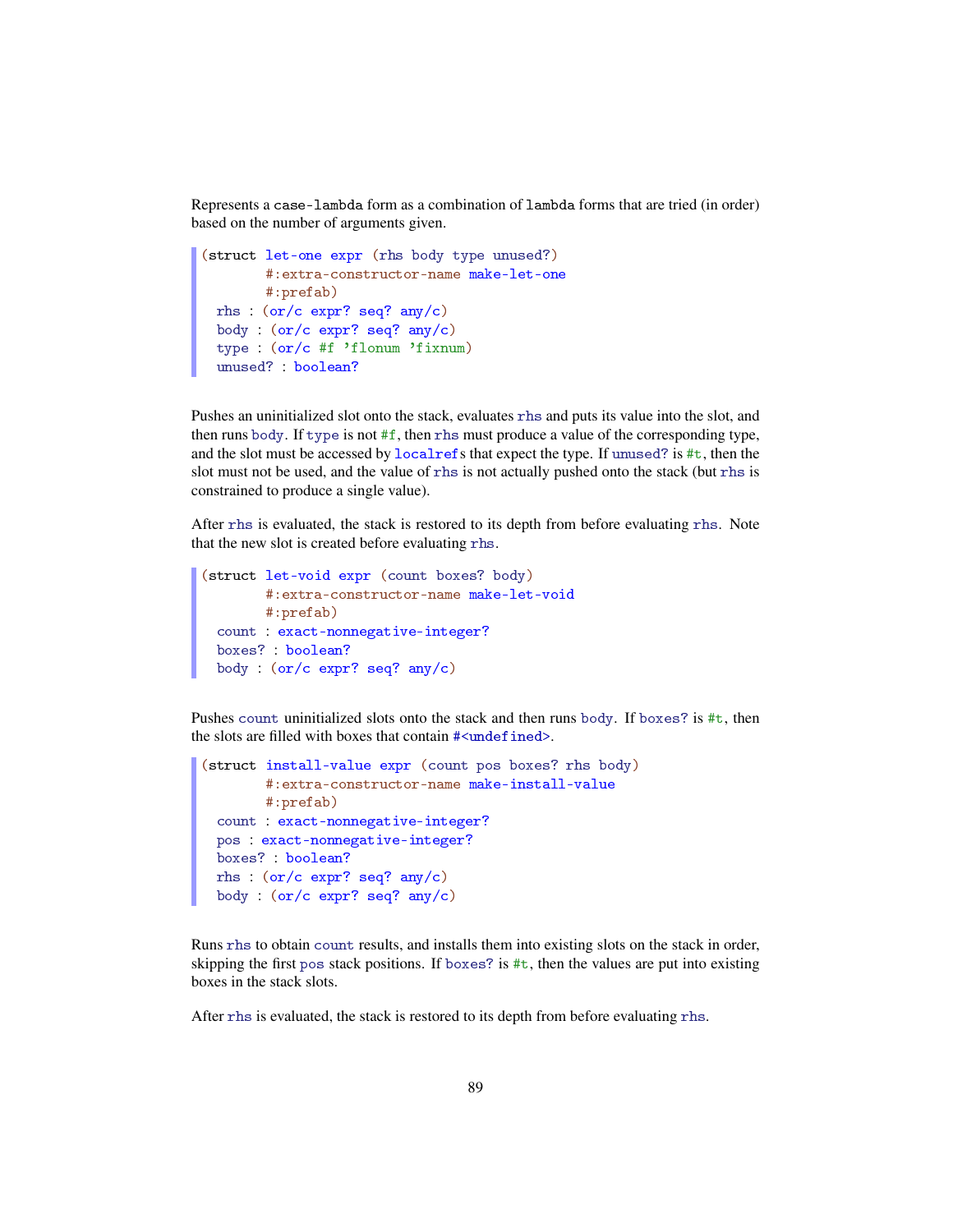```
(struct let-rec expr (procs body)
        #:extra-constructor-name make-let-rec
       #:prefab)
 procs : (listof lam?)
 body : (or/c expr? seq? any/c)
```
Represents a letrec form with lambda bindings. It allocates a closure shell for each lambda form in procs, installs each onto the stack in previously allocated slots in reverse order (so that the closure shell for the last element of procs is installed at stack position 0), fills out each shell's closure (where each closure normally references some other justcreated closures, which is possible because the shells have been installed on the stack), and then evaluates body.

```
(struct boxenv expr (pos body)
       #:extra-constructor-name make-boxenv
       #:prefab)
 pos : exact-nonnegative-integer?
 body : (or/c expr? seq? any/c)
```
Skips pos elements of the stack, setting the slot afterward to a new box containing the slot's old value, and then runs body. This form appears when a lambda argument is mutated using set! within its body; calling the function initially pushes the value directly on the stack, and this form boxes the value so that it can be mutated later.

```
(struct localref expr (unbox? pos clear? other-clears? type)
       #:extra-constructor-name make-localref
       #:prefab)
 unbox? : boolean?
 pos : exact-nonnegative-integer?
 clear? : boolean?
 other-clears? : boolean?
 type : (or/c #f 'flonum 'fixnum)
```
Represents a local-variable reference; it accesses the value in the stack slot after the first pos slots. If unbox? is  $\#t$ , the stack slot contains a box, and a value is extracted from the box. If clear? is  $\#t$ , then after the value is obtained, the stack slot is cleared (to avoid retaining a reference that can prevent reclamation of the value as garbage). If other-clears? is  $\#t$ , then some later reference to the same stack slot may clear after reading. If type is not #f, the slot is known to hold a specific type of value.

```
(struct toplevel expr (depth pos const? ready?)
       #:extra-constructor-name make-toplevel
       #:prefab)
 depth : exact-nonnegative-integer?
 pos : exact-nonnegative-integer?
 const? : boolean?
 ready? : boolean?
```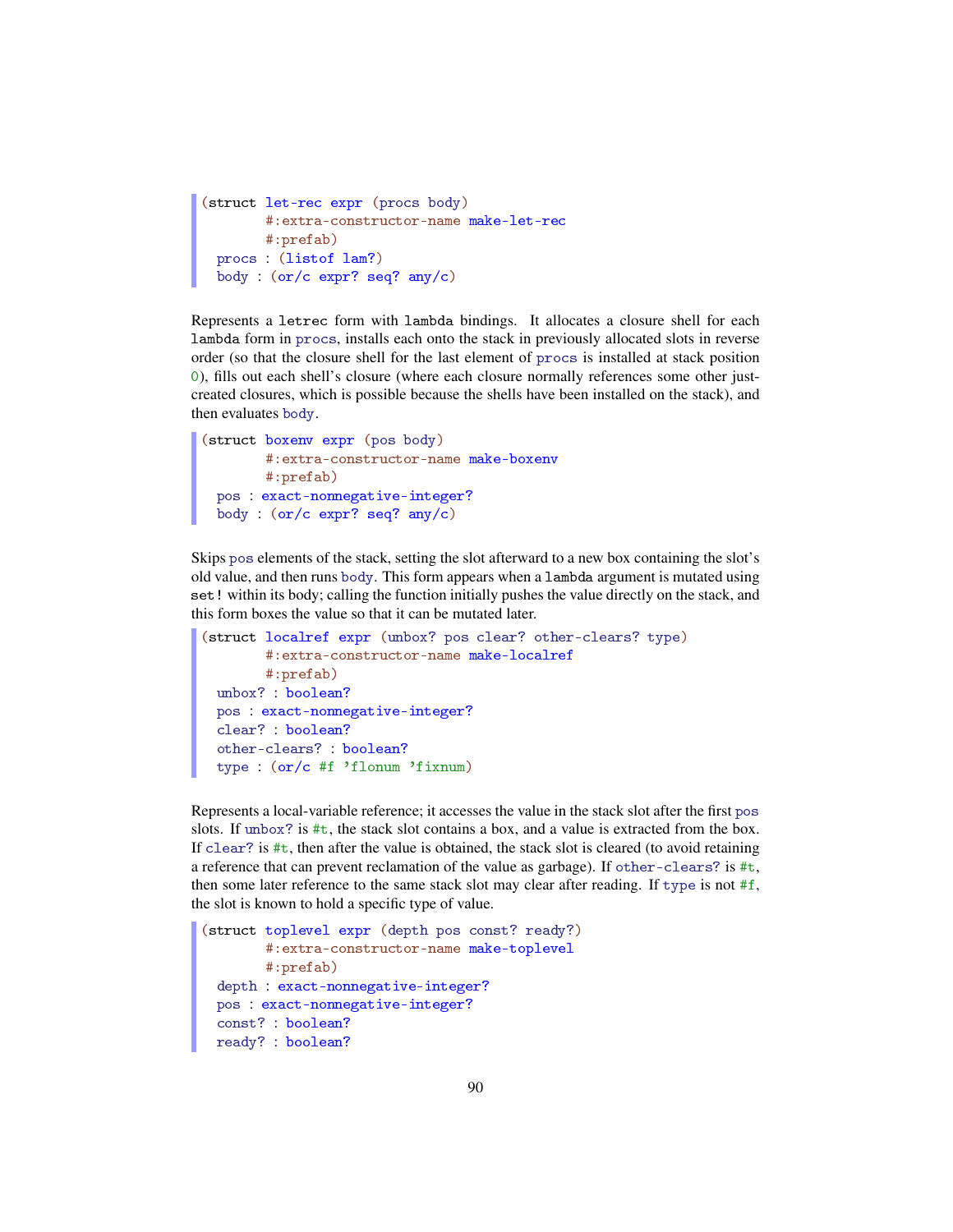Represents a reference to a top-level or imported variable via the prefix array. The depth field indicates the number of stack slots to skip to reach the prefix array, and pos is the offset into the array.

When the toplevel is an expression, if both const? and ready? are #t, then the variable definitely will be defined, its value stays constant, and the constant is effectively the same for every module instantiation. If only const? is  $\#t$ , then the value is constant, but it may vary across instantiations. If only ready? is  $\#t$ , then the variable definitely will be defined, but its value may change. If const? and ready? are both #f, then a check is needed to determine whether the variable is defined.

When the toplevel is the right-hand side for def-values, then const? is #f. If ready? is  $\#t$ , the variable is marked as immutable after it is defined.

```
(struct topsyntax expr (depth pos midpt)
       #:extra-constructor-name make-topsyntax
       #:prefab)
 depth : exact-nonnegative-integer?
 pos : exact-nonnegative-integer?
 midpt : exact-nonnegative-integer?
```
Represents a reference to a quoted syntax object via the prefix array. The depth field indicates the number of stack slots to skip to reach the prefix array, and pos is the offset into the array. The midpt value is used internally for lazy calculation of syntax information.

```
(struct application expr (rator rands)
       #:extra-constructor-name make-application
       #:prefab)
 rator : (or/c expr? seq? any/c)
 rands : (listof (or/c expr? seq? any/c))
```
Represents a function call. The rator field is the expression for the function, and rands are the argument expressions. Before any of the expressions are evaluated, (length rands) uninitialized stack slots are created (to be used as temporary space).

```
(struct branch expr (test then else)
       #:extra-constructor-name make-branch
       #:prefab)
 test : (or/c expr? seq? any/c)
 then : (or/c expr? seq? any/c)
  else : (or/c expr? seq? any/c)
```
Represents an if form.

After test is evaluated, the stack is restored to its depth from before evaluating test.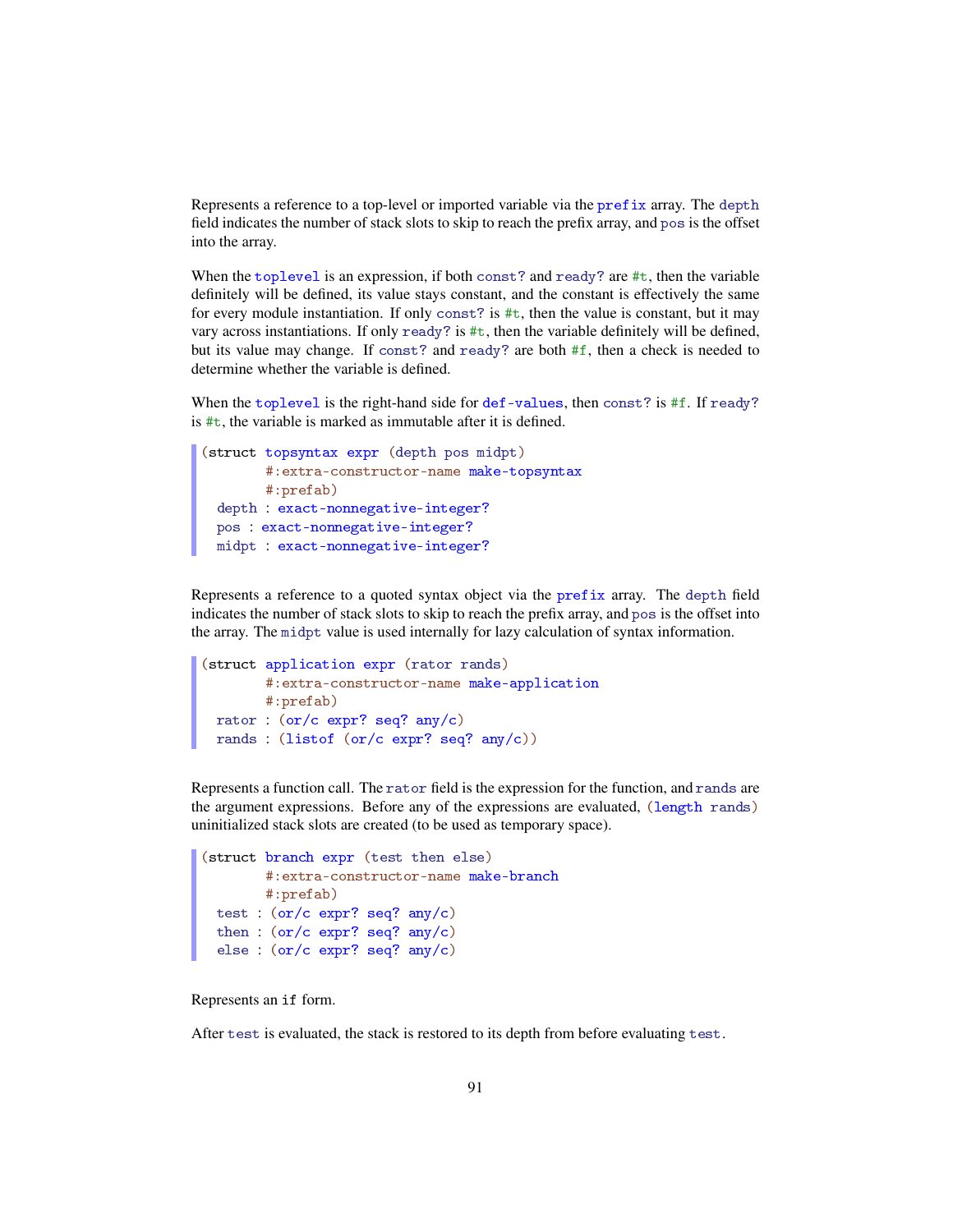```
(struct with-cont-mark expr (key val body)
       #:extra-constructor-name make-with-cont-mark
       #:prefab)
 key : (or/c expr? seq? any/c)
 val : (or/c expr? seq? any/c)
 body : (or/c expr? seq? any/c)
```
Represents a with-continuation-mark expression.

After each of key and val is evaluated, the stack is restored to its depth from before evaluating key or val.

```
(struct beg0 expr (seq)
       #:extra-constructor-name make-beg0
       #:prefab)
 seq : (listof (or/c expr? seq? any/c))
```
Represents a begin0 expression.

After each expression in seq is evaluated, the stack is restored to its depth from before evaluating the expression.

```
(struct varref expr (toplevel dummy)
       #:extra-constructor-name make-varref
      #:prefab)
 toplevel : (or/c toplevel? #t)
 dummy : (or/c toplevel? #f)
```
Represents a  $\frac{4}{3}$ variable-reference form. The toplevel field is  $\pm$ t if the original reference was to a constant local binding. The dummy field accesses a variable bucket that strongly references its namespace (as opposed to a normal variable bucket, which only weakly references its namespace); it can be #f.

```
(struct assign expr (id rhs undef-ok?)
        #:extra-constructor-name make-assign
       #:prefab)
 id : toplevel?
 rhs : (or/c expr? seq? any/c)
 undef-ok? : boolean?
```
Represents a set! expression that assigns to a top-level or module-level variable. (Assignments to local variables are represented by install-value expressions.)

After rhs is evaluated, the stack is restored to its depth from before evaluating rhs.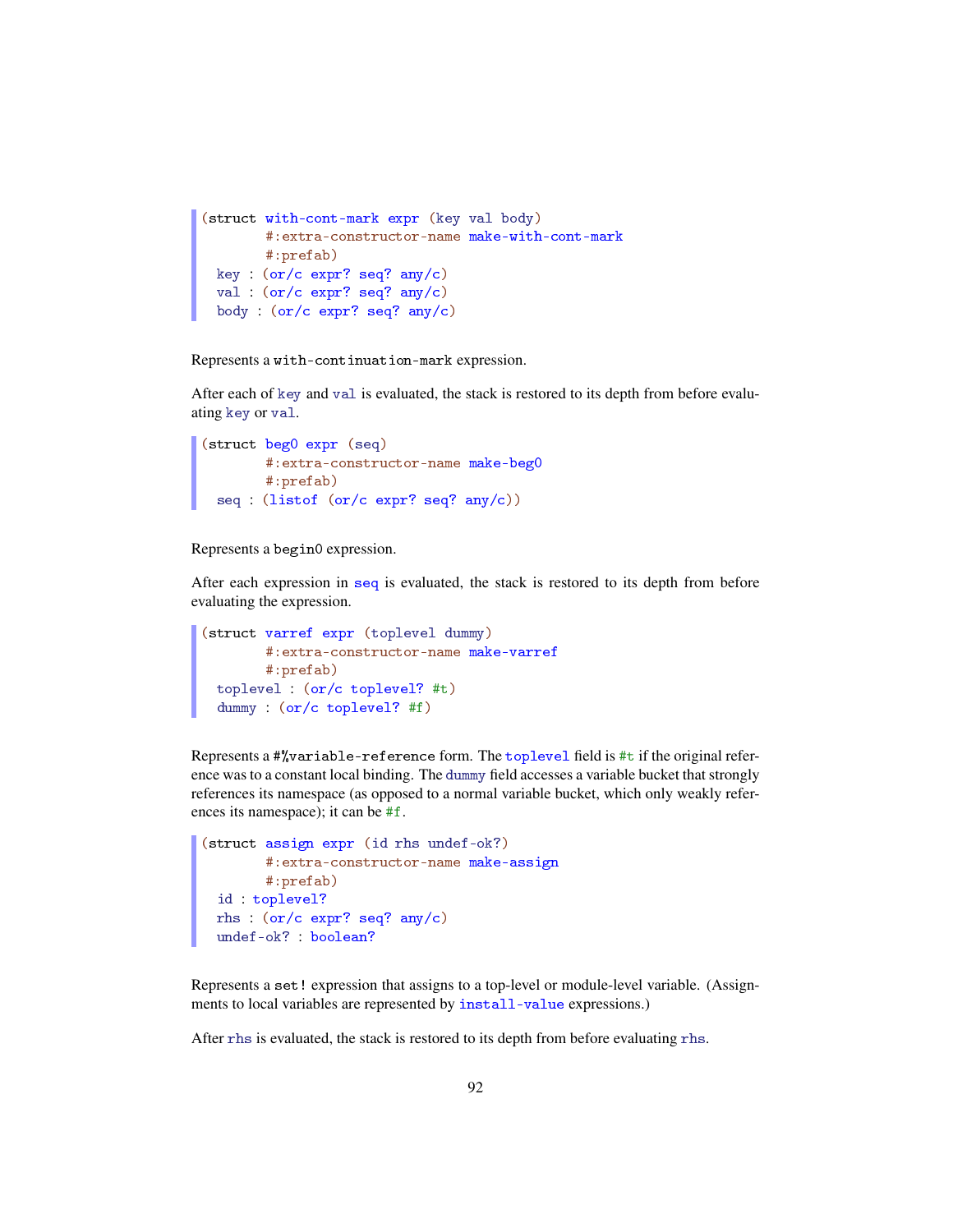```
(struct apply-values expr (proc args-expr)
       #:extra-constructor-name make-apply-values
      #:prefab)
 proc : (or/c expr? seq? any/c)
 args-expr : (or/c expr? seq? any/c)
```
Represents (call-with-values (lambda () args-expr) proc), which is handled specially by the run-time system.

```
(struct primval expr (id)
       #:extra-constructor-name make-primval
      #:prefab)
 id : exact-nonnegative-integer?
```
Represents a direct reference to a variable imported from the run-time kernel.

#### 10.4.4 Syntax Objects

```
(struct wrapped zo (datum wraps tamper-status)
       #:extra-constructor-name make-wrapped
       #:prefab)
 datum : any/c
 wraps : (listof wrap?)
 tamper-status : (or/c 'clean 'armed 'tainted)
```
Represents a syntax object, where wraps contain the lexical information and tamperstatus is taint information. When the datum part is itself compound, its pieces are wrapped, too.

```
(struct wrap zo ()
       #:extra-constructor-name make-wrap
        #:prefab)
```
A supertype for lexical-information elements.

```
(struct top-level-rename wrap (flag)
       #:extra-constructor-name make-top-level-rename
       #:prefab)
 flag : boolean?
```
A top-level renaming.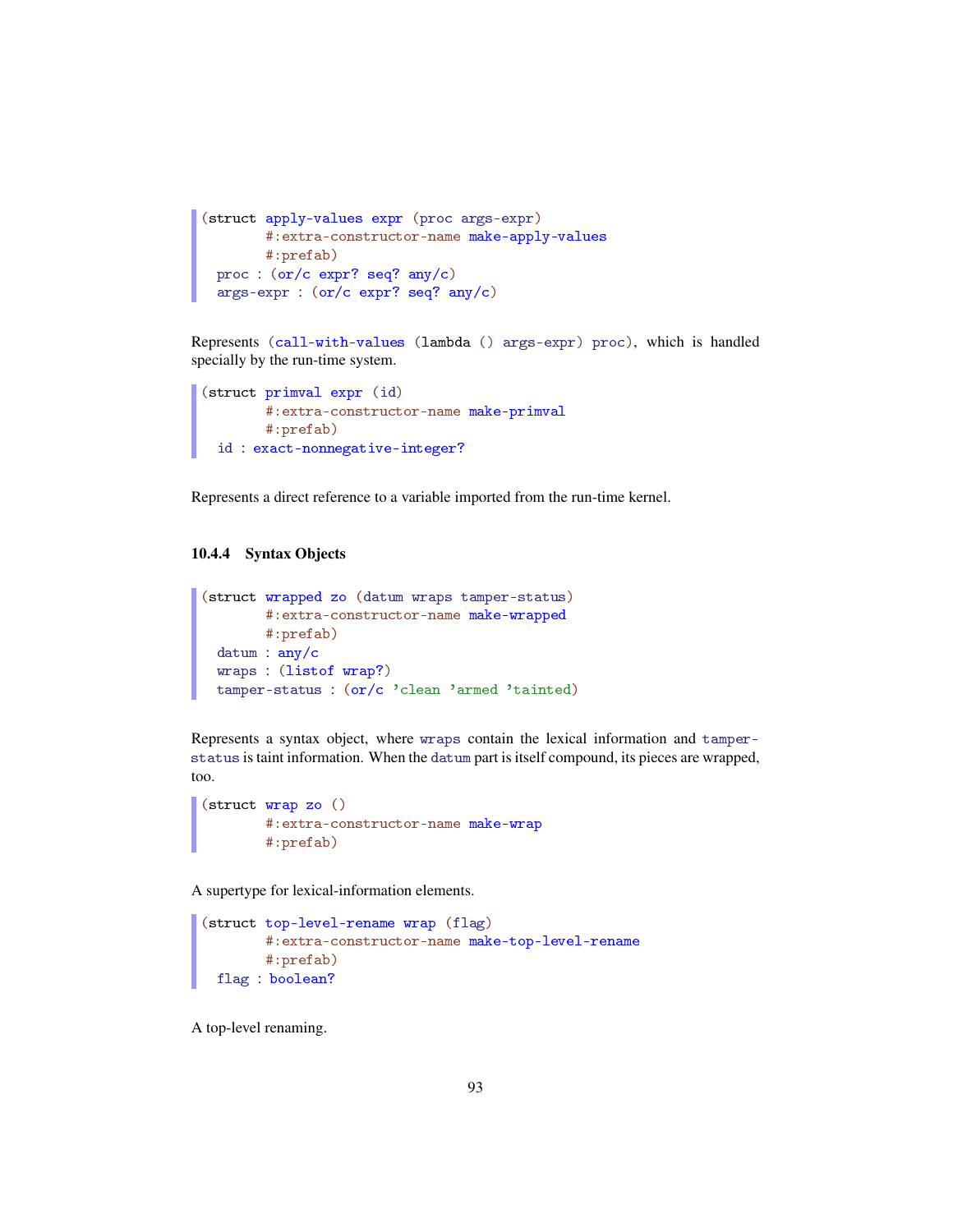```
(struct mark-barrier wrap (value)
        #:extra-constructor-name make-mark-barrier
        #:prefab)
 value : symbol?
```
A mark barrier.

```
(struct free-id-info zo (path0
                         symbol0
                         path1
                         symbol1
                         phase0
                         phase1
                         phase2
                         use-current-inspector?)
         #:extra-constructor-name make-free-id-info
         #:prefab)
 path0 : module-path-index?
 symbol0 : symbol?
 path1 : module-path-index?
 symbol1 : symbol?
 phase0 : (or/c exact-integer? #f)
 phase1 : (or/c exact-integer? #f)
 phase2 : (or/c exact-integer? #f)
 use-current-inspector? : boolean?
```
Information about a free identifier.

```
(struct lexical-rename wrap (has-free-id-info? bool2 alist)
       #:extra-constructor-name make-lexical-rename
       #:prefab)
 has-free-id-info? : boolean?
 bool2 : boolean?
 alist :
         (listof
          (cons/c symbol?
                  (or/c symbol?
                         (cons/c symbol?
                                 (or/c (cons/c symbol? (or/c symbol? #f))
                                       free-id-info?)))))
```
A local-binding mapping from symbols to binding-set names.

```
(struct phase-shift wrap (amt src dest cancel-id)
        #:extra-constructor-name make-phase-shift
        #:prefab)
```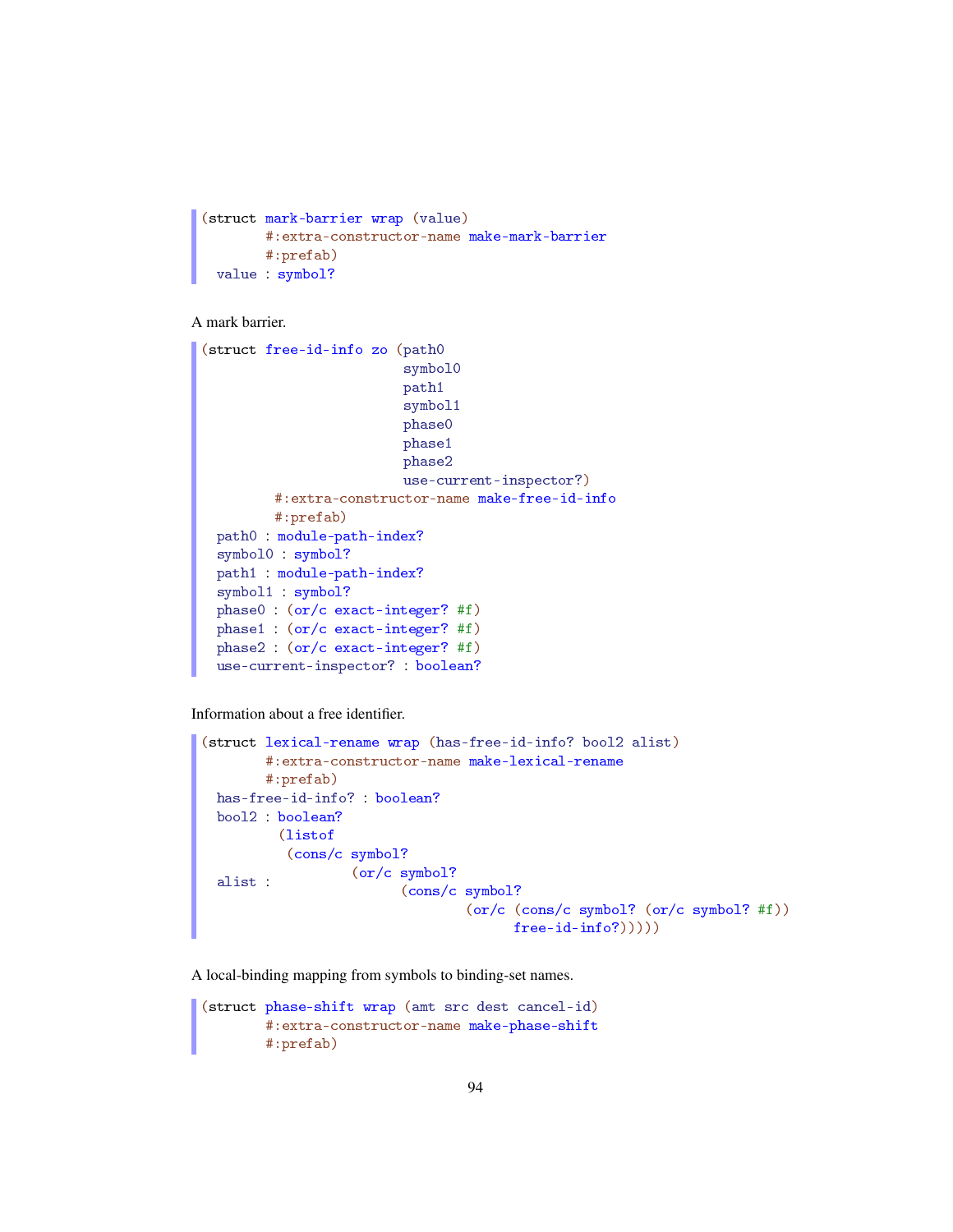```
amt : (or/c exact-integer? #f)
src : module-path-index?
dest : module-path-index?
cancel-id : (or/c exact-integer? #f)
```
Shifts module bindings later in the wrap set.

```
(struct module-rename wrap (phase
                            kind
                            set-id
                            unmarshals
                            renames
                            mark-renames
                            plus-kern?)
         #:extra-constructor-name make-module-rename
         #:prefab)
 phase : exact-integer?
 kind : (or/c 'marked 'normal)
 set-id : any/c
 unmarshals : (listof make-all-from-module?)
 renames : (listof module-binding?)
 mark-renames : any/c
 plus-kern? : boolean?
```
Represents a set of module and import bindings.

```
(struct all-from-module zo (path
                            phase
                            src-phase
                            exceptions
                            prefix
                            context)
         #:extra-constructor-name make-all-from-module
         #:prefab)
 path : module-path-index?
 phase : (or/c exact-integer? #f)
 src-phase : (or/c exact-integer? #f)
 exceptions : (listof symbol?)
 prefix : (or/c symbol? #f)
 context :
           (or/c (listof exact-integer?)
                 (vector/c (listof exact-integer?) any/c)
                 #f)
```
Represents a set of simple imports from one module within a module-rename.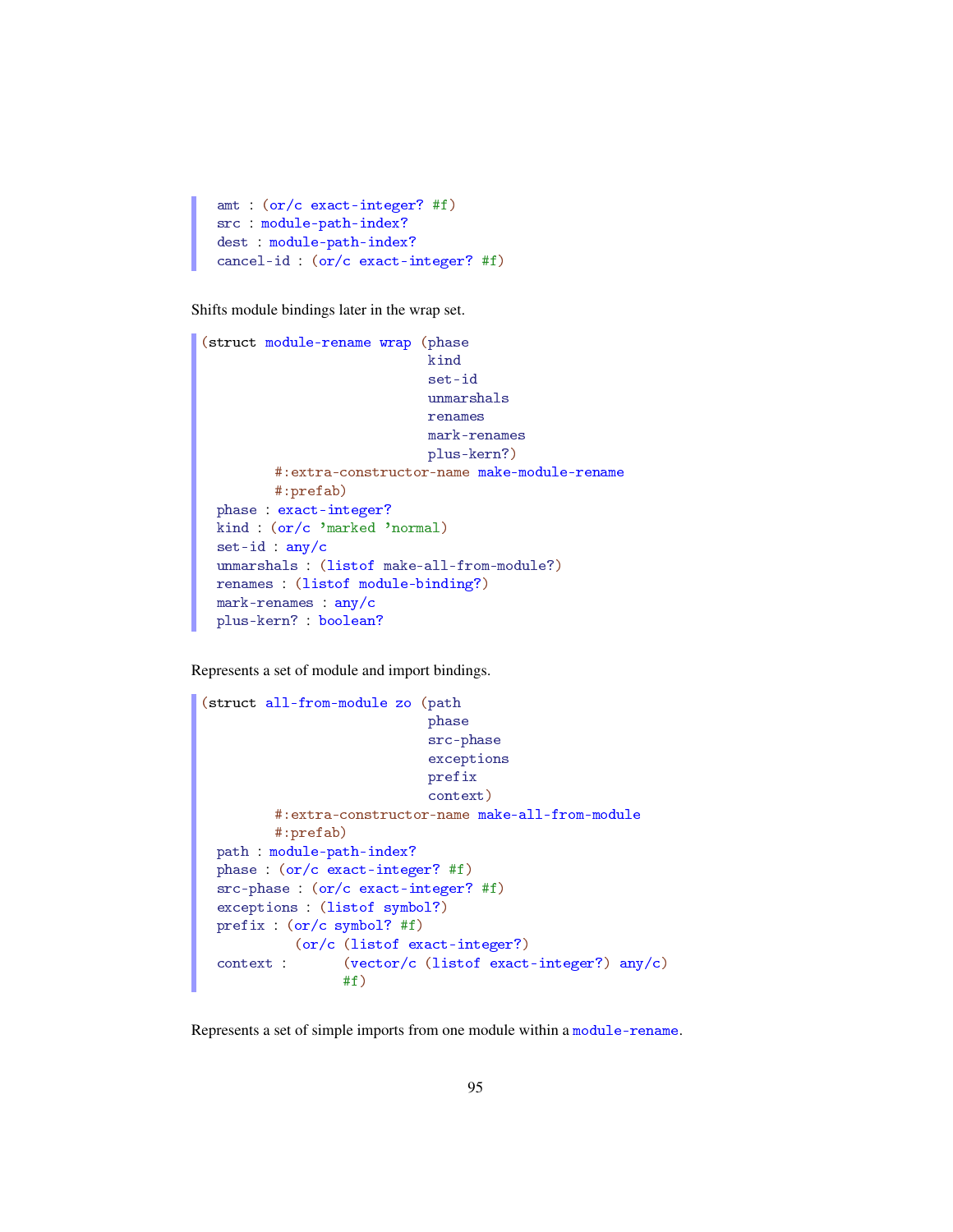```
(struct module-binding zo ()
        #:extra-constructor-name make-module-binding
        #:prefab)
```
A supertype for module bindings.

```
(struct simple-module-binding module-binding (path)
        #:extra-constructor-name make-simple-module-binding
        #:prefab)
 path : module-path-index?
```
Represents a single identifier import within a module-rename.

```
(struct phased-module-binding module-binding (path
                                              phase
                                               export-name
                                              nominal-path
                                              nominal-export-name)
         #:extra-constructor-name make-phased-module-binding
         #:prefab)
 path : module-path-index?
 phase : exact-integer?
 export-name : any/c
 nominal-path : nominal-path?
 nominal-export-name : any/c
```
Represents a single identifier import within a module-rename.

```
(struct exported-nominal-module-binding module-binding (path
                                                         export-name
                                                         nominal-path
                                                         nominal-export-name)
         #:extra-constructor-name
         make-exported-nominal-module-binding
         #:prefab)
 path : module-path-index?
  export-name : any/c
 nominal-path : nominal-path?
 nominal-export-name : any/c
```
Represents a single identifier import within a module-rename.

```
(struct nominal-module-binding module-binding (path nominal-path)
       #:extra-constructor-name make-nominal-module-binding
       #:prefab)
```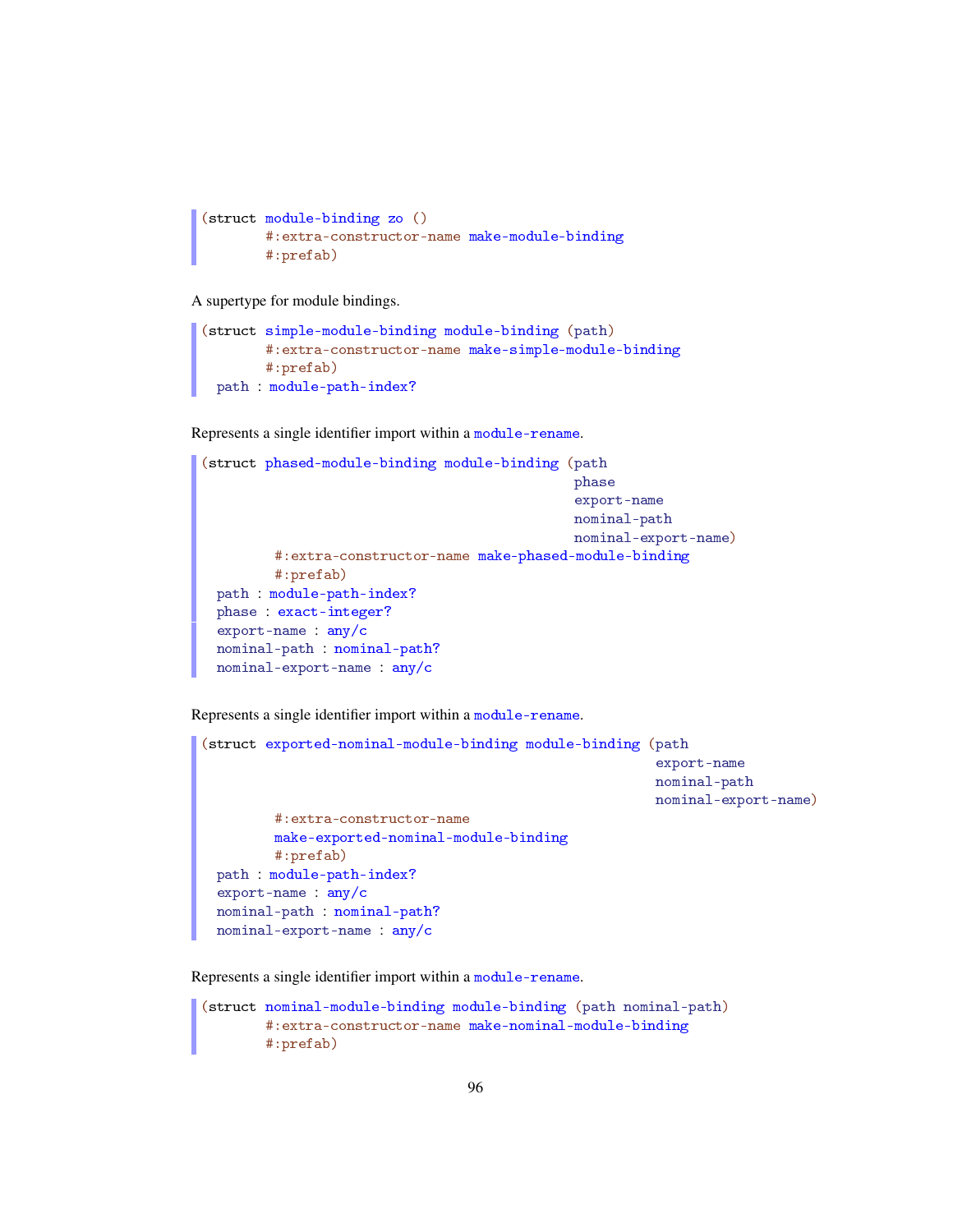```
path : module-path-index?
nominal-path : nominal-path?
```
Represents a single identifier import within a module-rename.

```
(struct exported-module-binding module-binding (path export-name)
       #:extra-constructor-name make-exported-module-binding
       #:prefab)
 path : module-path-index?
 export-name : any/c
```
Represents a single identifier import within a module-rename.

```
(struct nominal-path zo ()
        #:extra-constructor-name make-nominal-path
        #:prefab)
```
A supertype for nominal paths.

```
(struct simple-nominal-path nominal-path (value)
        #:extra-constructor-name make-simple-nominal-path
        #:prefab)
 value : module-path-index?
```
Represents a simple nominal path.

```
(struct imported-nominal-path nominal-path (value import-phase)
       #:extra-constructor-name make-imported-nominal-path
       #:prefab)
 value : module-path-index?
 import-phase : exact-integer?
```
Represents an imported nominal path.

```
(struct phased-nominal-path nominal-path (value import-phase phase)
       #:extra-constructor-name make-phased-nominal-path
       #:prefab)
 value : module-path-index?
 import-phase : (or/c false/c exact-integer?)
 phase : exact-integer?
```
Represents a phased nominal path.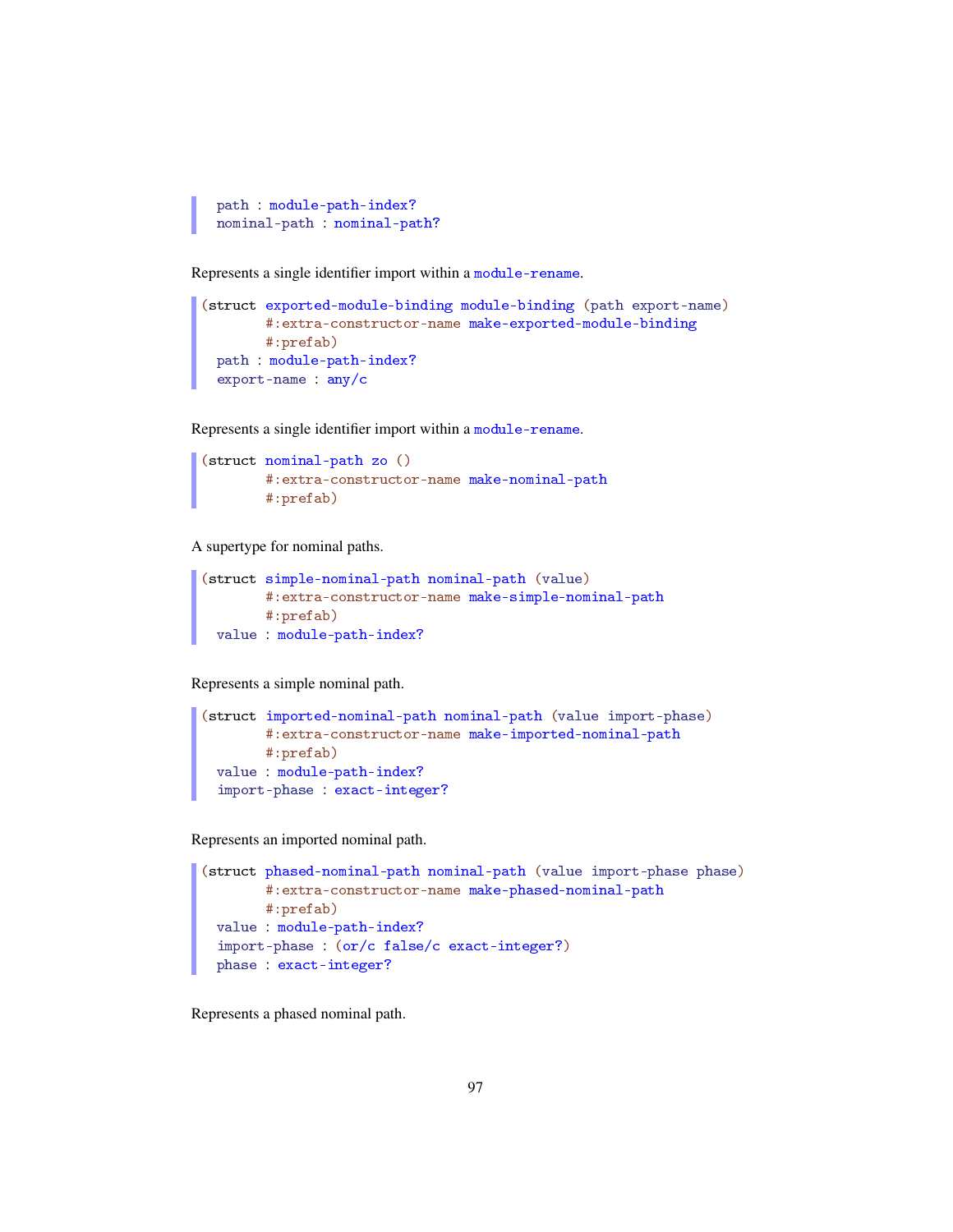## 11 raco demod: Demodularizing Programs

The raco demod command takes a racket module and flattens all of its dependencies into a single compiled module. A file " $\langle name \rangle$ .rkt" is demodularized into  $"\langle name \rangle _{\texttt{\_rkt\_merged.zo''}}.$ 

The demodularized zo file can be run by passing it as an argument to the racket commandline program.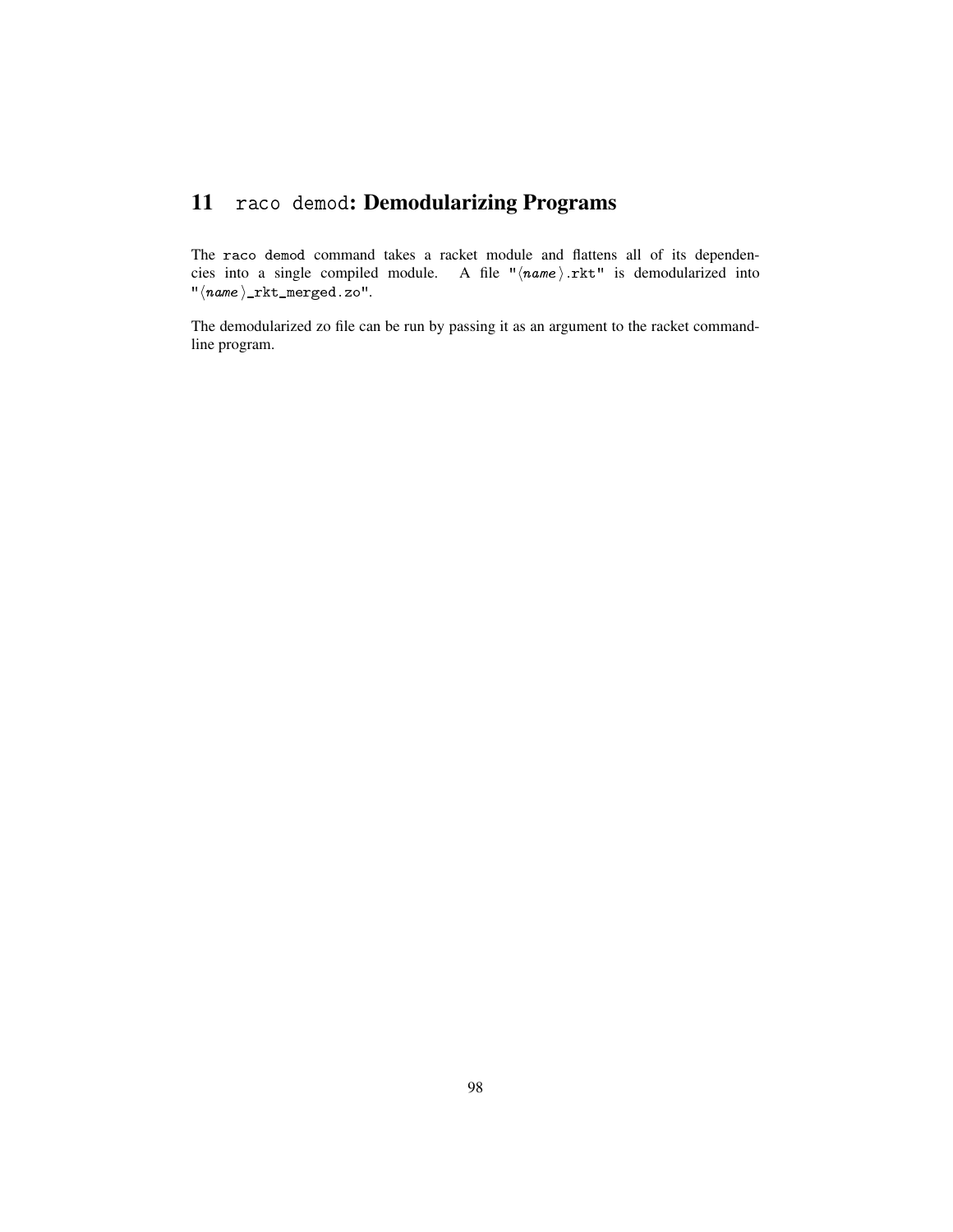## 12 raco ctool: Working with C Code

The raco ctool command works in various modes (as determined by command-line flags) to support various tasks involving C code.

### 12.1 Compiling and Linking C Extensions

A *dynamic extension* is a shared library (a.k.a. DLL) that extends Racket using the C API. An extension can be loaded explicitly via load-extension, or it can be loaded implicitly through require or load/use-compiled in place of a source  $file$  when the extension is located at

(build-path "compiled" "native" (system-library-subpath) (path-add-suffix file (system-type 'so-suffix)))

relative to  $file$ .

For information on writing extensions, see *Inside: Racket C API*.

Three raco ctool modes help for building extensions:

- --cc : Runs the host system's C compiler, automatically supplying flags to locate the Racket header files and to compile for inclusion in a shared library.
- --ld : Runs the host system's C linker, automatically supplying flags to locate and link to the Racket libraries and to generate a shared library.
- --xform : Transforms C code that is written without explicit GC-cooperation hooks to cooperate with Racket's 3m garbage collector; see §1 "Overview" in *Inside: Racket C API*.

Compilation and linking build on the dynext/compile and dynext/link libraries. The following raco ctool flags correspond to setting or accessing parameters for those libraries: --tool, --compiler, --ccf, --ccf, --ccf-clear, --ccf-show, --linker, ++ldf, --ldf, --ldf-clear, --ldf-show, ++ldl, --ldl-show, ++cppf, ++cppf ++cppf-clear, and --cppf-show.

The --3m flag specifies that the extension is to be loaded into the 3m variant of Racket. The --cgc flag specifies that the extension is to be used with the CGC. The default depends on raco: --3m if raco itself is running in 3m, --cgc if raco itself is running in CGC.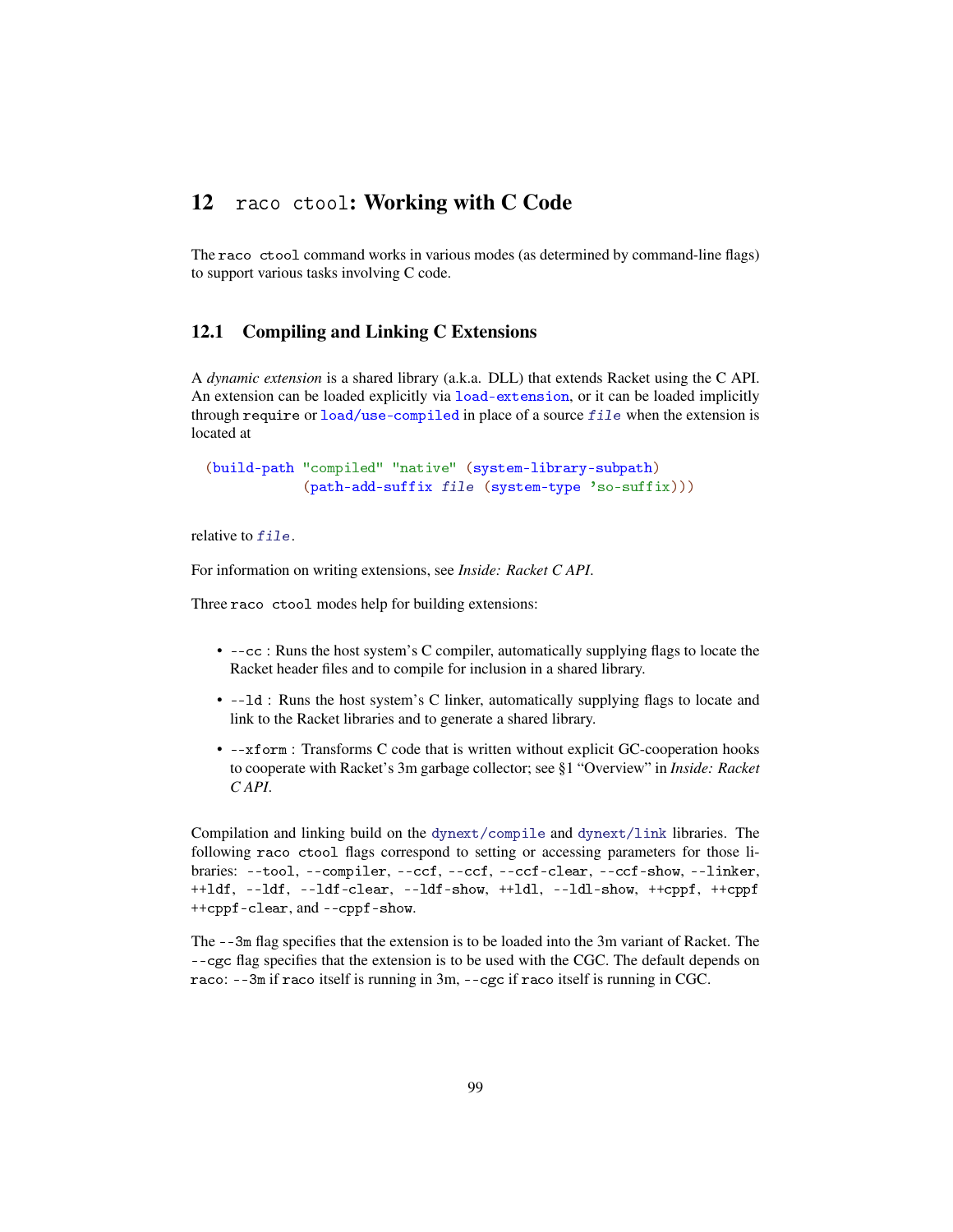#### 12.1.1 API for 3m Transformation

```
(require compiler/xform)
(xform quiet?
       input-file
       output-file
       include-dirs
       [#:keep-lines? keep-lines?] \rightarrow any/c
 quiet? : any/c
 input-file : path-string?
 output-file : path-string?
 include-dirs : (listof path-string?)
 keep-lines? : boolean? = #f
```
Transforms C code that is written without explicit GC-cooperation hooks to cooperate with Racket's 3m garbage collector; see §1 "Overview" in *Inside: Racket C API*.

The arguments are as for compile-extension; in addition keep-lines? can be #t to generate GCC-style annotations to connect the generated C code with the original source locations.

The file generated by xform can be compiled via compile-extension.

#### 12.2 Embedding Modules via C

The --c-mods mode for raco ctool takes a set of Racket modules and generates a C source file that can be used as part of program that embeds the Racket run-time system. See §1.5 "Embedding Racket into a Program" in *Inside: Racket C API* for an explanation of embedding programs.

The generated source file embeds the specified modules, and it defines a declare\_modules function that puts the module declarations into a namespace. Thus, using the output of raco ctool --c-mods, a program can embed Racket with a set of modules so that it does not need a "collects" directory to load modules at run time.

#### 12.3 API for Raw Compilation

```
(require compiler/compiler)
```
The compiler/compiler library provides the functionality of raco make for compilation to bytecode, but through a Racket API.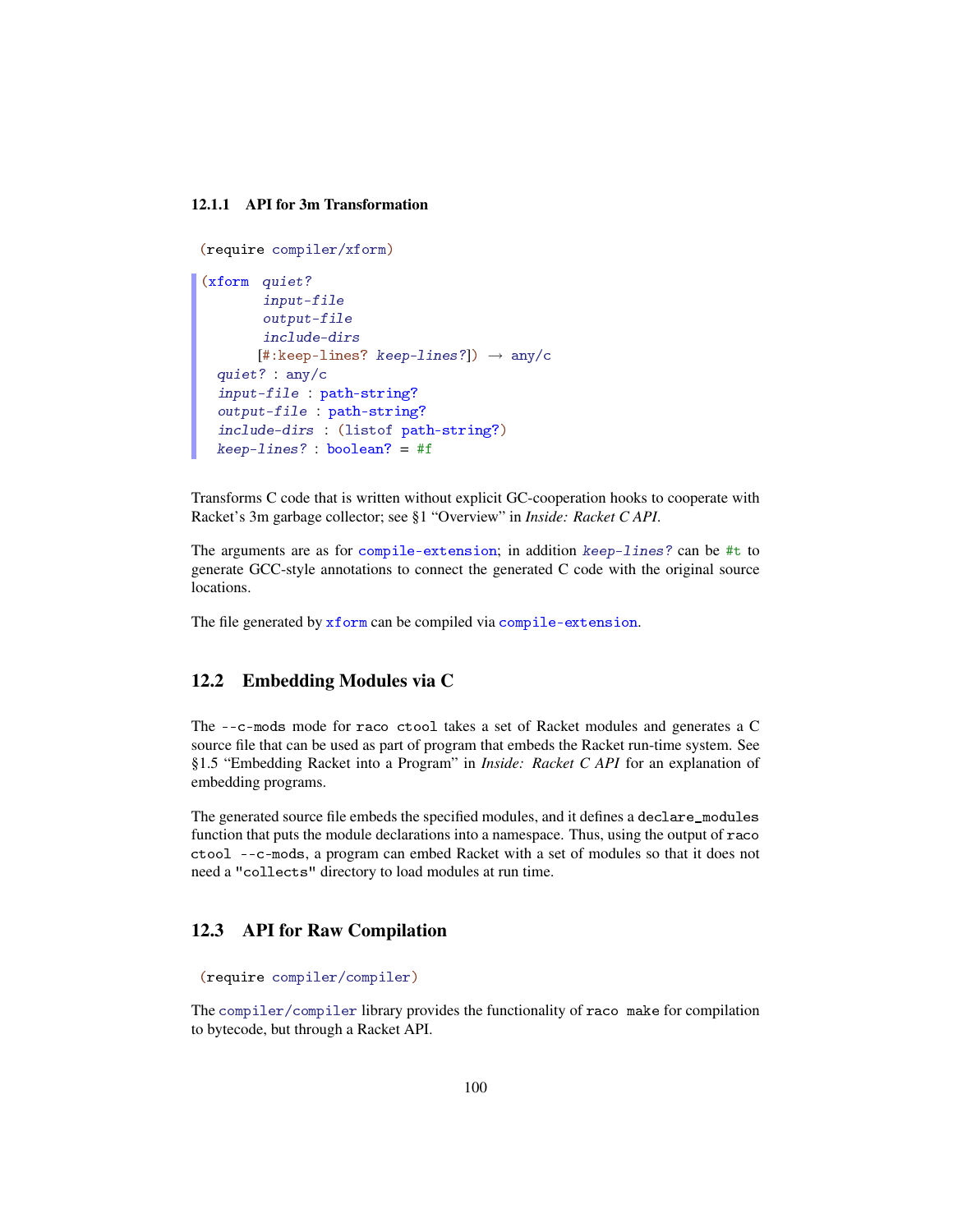#### 12.3.1 Bytecode Compilation

```
((compile-zos expr
              [#:module? module?
               #:verbose? verbose?])
               racket-files
               dest-dir \longrightarrow void?
 \exp r : \frac{any}{c}module? : \text{any/c} = #fverbose? : any/c = #fracket-files : (listof path-string?)
 dest-dir : (or/c path-string? false/c (one-of/c 'auto))
```
Supplying just expr returns a compiler that is initialized with the expression expr, as described below.

The compiler takes a list of Racket files and compiles each of them to bytecode, placing the resulting bytecode in a ".zo" file within the directory specified by dest-dir. If dest-dir is  $#f$ , each bytecode result is placed in the same directory as its source file. If  $dest-dir$  is 'auto, each bytecode file is placed in a "compiled" subdirectory relative to the source; the directory is created if necessary.

If expr is anything other than  $#f$ , then a namespace is created for compiling the files that are supplied later, and expr is evaluated to initialize the created namespace. For example, expr might load a set of macros. In addition, the expansion-time part of each expression later compiled is evaluated in the namespace before being compiled, so that the effects are visible when compiling later expressions.

If  $\epsilon$ *xpr* is  $\#f$ , then no compilation namespace is created (the current namespace is used), and expressions in the files are assumed to compile independently (so there's no need to evaluate the expansion-time part of an expression to compile).

Typically, expr is #f for compiling module files, and it is (void) for compiling files with top-level definitions and expressions.

If module? is #t, then the given files are read and compiled as modules (so there is no dependency on the current namespace's top-level environment).

If verbose? is  $\#t$ , the output file for each given file is reported through the current output port.

```
(compile-collection-zos
 collection ...+
[#:skip-path skip-path
#:skip-doc-sources? skip-docs?
 #:managed-compile-zo managed-compile-zo])
\rightarrow void?
```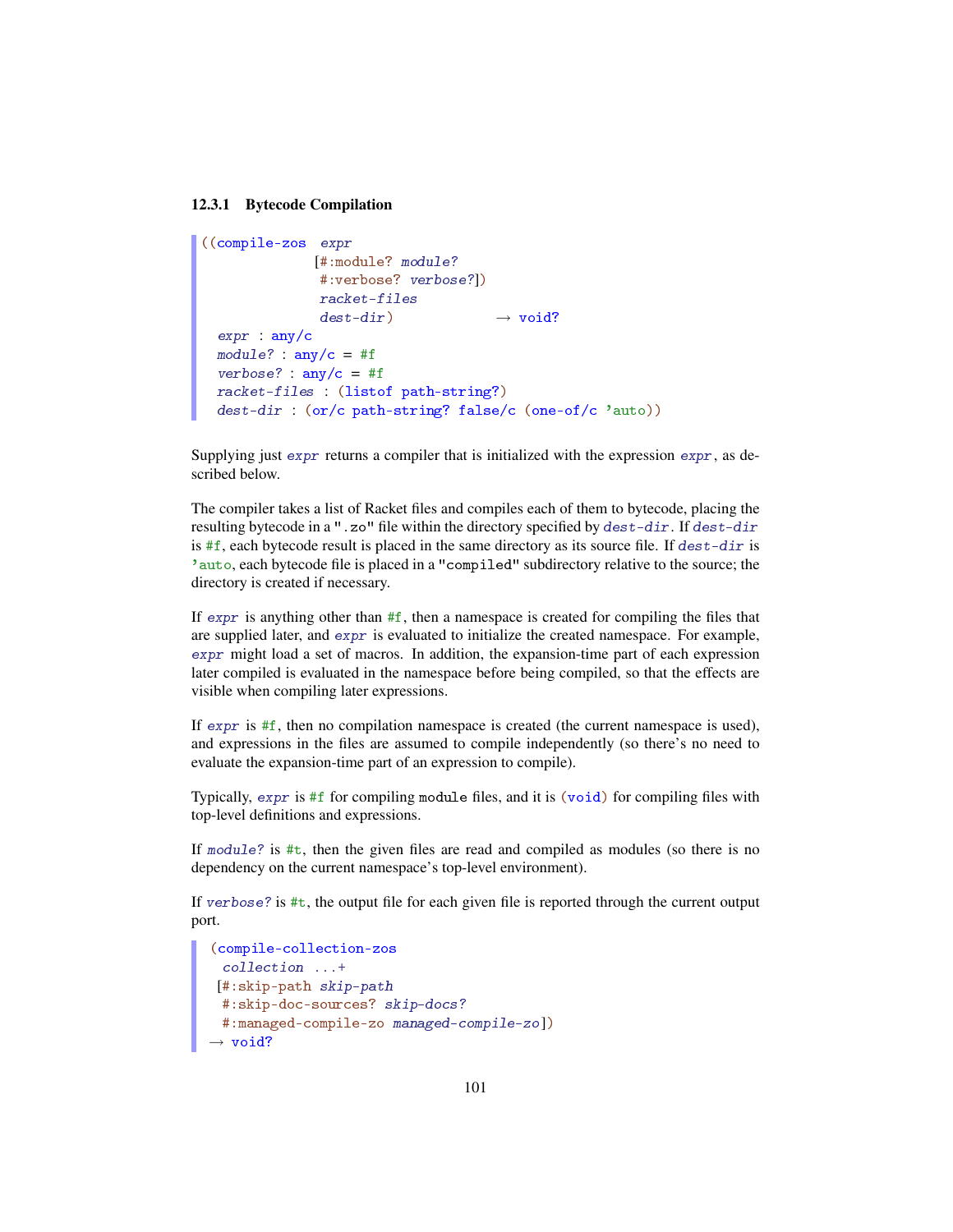```
collection : string?
skip-path : (or/c path-string? #f) = #f
skip-docs? : \text{any/c} = #fmanaged-compile-zo : (path-string? . -> . void?)
                    = (make-caching-managed-compile-zo)
```
Compiles the specified collection's files to ".zo" files by using managed-compile-zo on each source file. The ".zo" files are placed into the collection's "compiled" directory.

By default, all files with the extension ".rkt", ".ss", or ".scm" in a collection are compiled, as are all such files within subdirectories, execept that any file or directory whose path starts with  $skip-path$  is skipped. ("Starts with" means that the simplified path  $p$ 's bytestring form after (simplify-path  $p$  #f) starts with the byte-string form of (simplifypath skip-path #f).)

The collection compiler reads the collection's "info.rkt" file (see §9.2 ""info.rkt" File Format") to obtain further instructions for compiling the collection. The following fields are used:

- name : The name of the collection as a string, used only for status and error reporting.
- compile-omit-paths : A list of immediate file and directory paths that should not be compiled. Alternatively, this field's value 'all, which is equivalent to specifying all files and directories in the collection (to effectively ignore the collection for compilation). Automatically omitted files and directories are "compiled", "doc", and those whose names start with ..

Files that are required by other files, however, are always compiled in the process of compiling the requiring file—even when the required file is listed with this field or when the field's value is 'all.

- compile-omit-files : A list of filenames (without directory paths); that are not compiled, in addition to the contents of compile-omit-paths. Do not use this field; it is for backward compatibility.
- scribblings : A list of pairs, each of which starts with a path for documentation source. The sources (and the files that they require) are compiled in the same way as ".rkt", ".ss", and ".scm" files, unless the provided skip-docs? argument is a true value.

```
(compile-directory-zos
 path
 info
[#:verbose verbose?
#:skip-path skip-path
 #:skip-doc-sources? skip-docs?
 #:managed-compile-zo managed-compile-zo])
```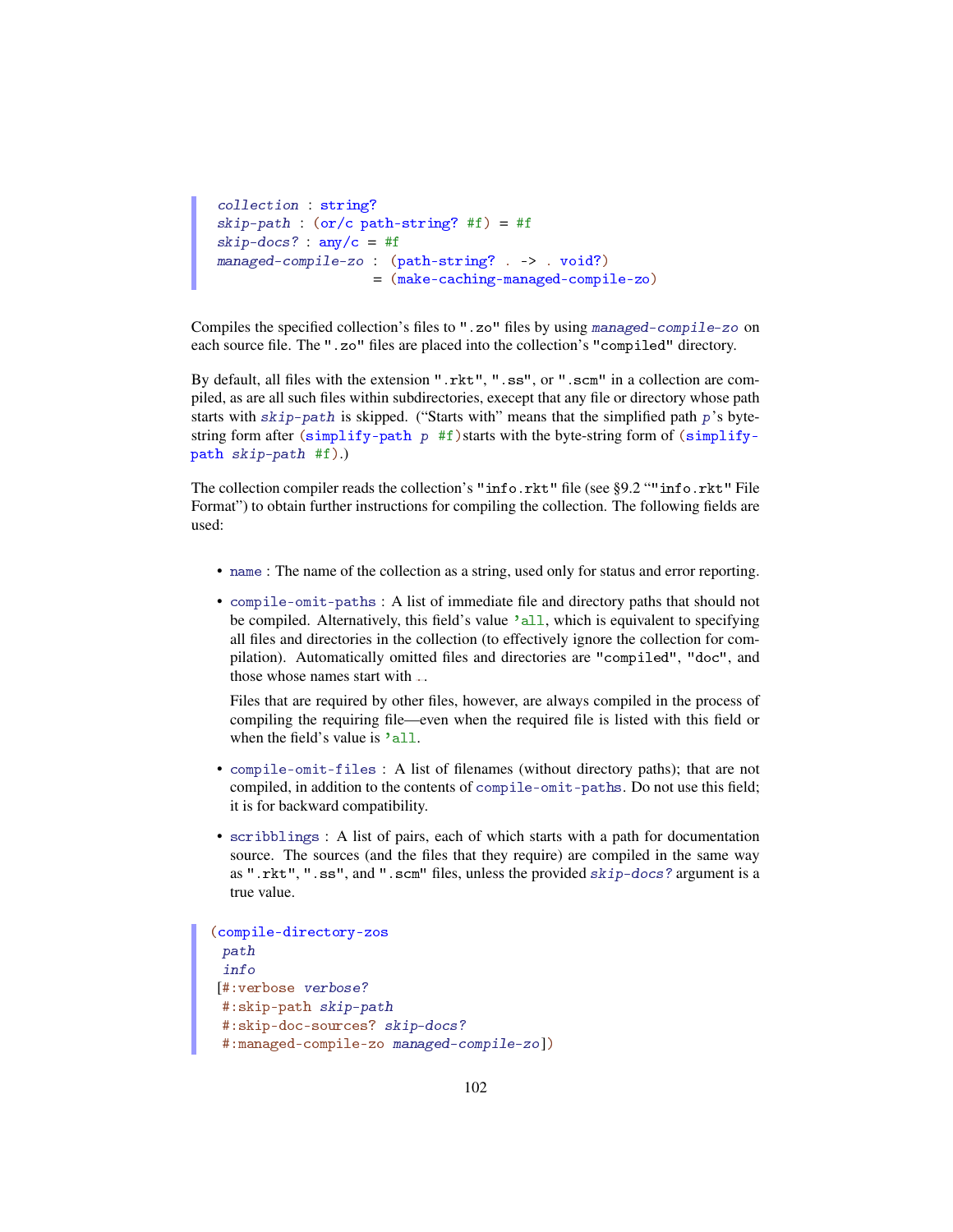```
\rightarrow void?
path : path-string?
info : ()
verbose? : \text{any/c} = #fskip-path : (or/c path-string? #f) = #f
skip-docs? : \text{any/c} = #fmanaged-compile-zo : (path-string? . -> . void?)
                      = (make-caching-managed-compile-zo)
```
Like compile-collection-zos, but compiles the given directory rather than a collection. The info function behaves like the result of get-info to supply "info.rkt" fields, instead of using an "info.rkt" file (if any) in the directory.

#### 12.3.2 Loading Compiler Support

The compiler unit loads certain tools on demand via dynamic-require and get-info. If the namespace used during compilation is different from the namespace used to load the compiler, or if other load-related parameters are set, then the following parameter can be used to restore settings for dynamic-require.

```
(current-compiler-dynamic-require-wrapper)
\rightarrow ((-> any) . -> . any)
(current-complier-dynamic-require-wrapper proc) \rightarrow void?proc : ((-> any) . -> . any)
```
A parameter whose value is a procedure that takes a thunk to apply. The default wrapper sets the current namespace (via parameterize) before calling the thunk, using the namespace in which the compiler/compiler library was originally instantiated.

#### 12.3.3 Options for the Compiler

```
(require compiler/option)
```
The compiler/option module provides options (in the form of parameters) that control the compiler's behaviors.

More options are defined by the dynext/compile and dynext/link libraries, which control the actual C compiler and linker that are used for compilation via C.

```
(somewhat-vertices) \rightarrow boolean?(somewhat-vertices on?) \rightarrow void?on? : any/c
```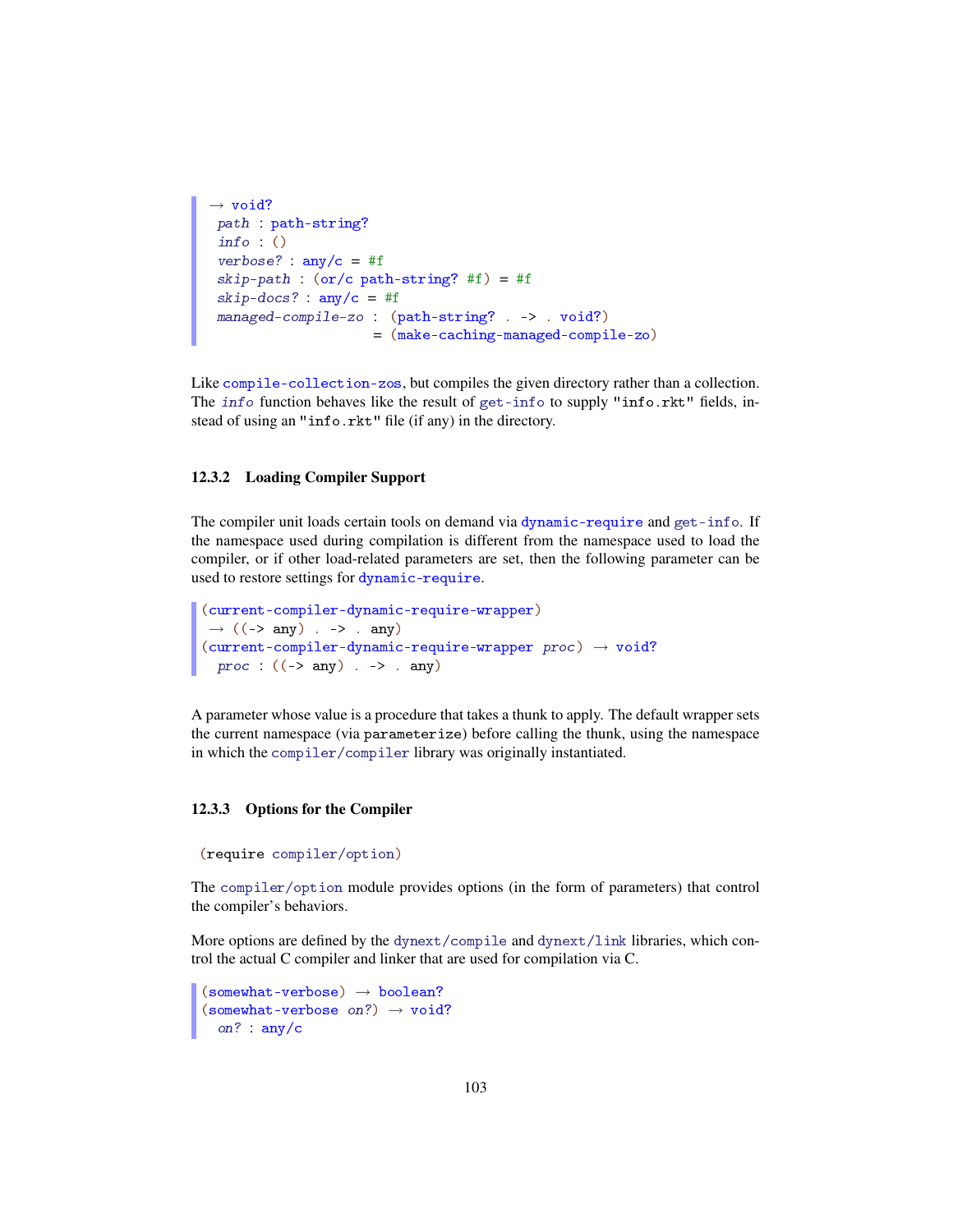A #t value for the parameter causes the compiler to print the files that it compiles and produces. The default is #f.

```
(verbose) \rightarrow boolean?
(verbose on?) \rightarrow void?
  on? : any/c
```
A #t value for the parameter causes the compiler to print verbose messages about its operations. The default is #f.

```
(compile-subcollections) \rightarrow (one-of/c #t #f)(compile-subcollections cols) \rightarrow void?cols : (one-of/c #t #f)
```
A parameter that specifies whether sub-collections are compiled by compile-collectionzos. The default is #t.

#### 12.3.4 The Compiler as a Unit

#### **Signatures**

(require compiler/sig)

```
compiler<sup>o</sup> : signature
```
Includes all of the names exported by compiler/compiler.

compiler: option<sup>^</sup> : signature

Includes all of the names exported by compiler/option.

#### Main Compiler Unit

(require compiler/compiler-unit)

compiler@ : unit?

Provides the exports of compiler/compiler in unit form, where C-compiler operations are imports to the unit, although they are not used.

The unit imports compiler: option^, dynext: compile^, dynext:link^, and dynext:file^. It exports compiler^.

#### Options Unit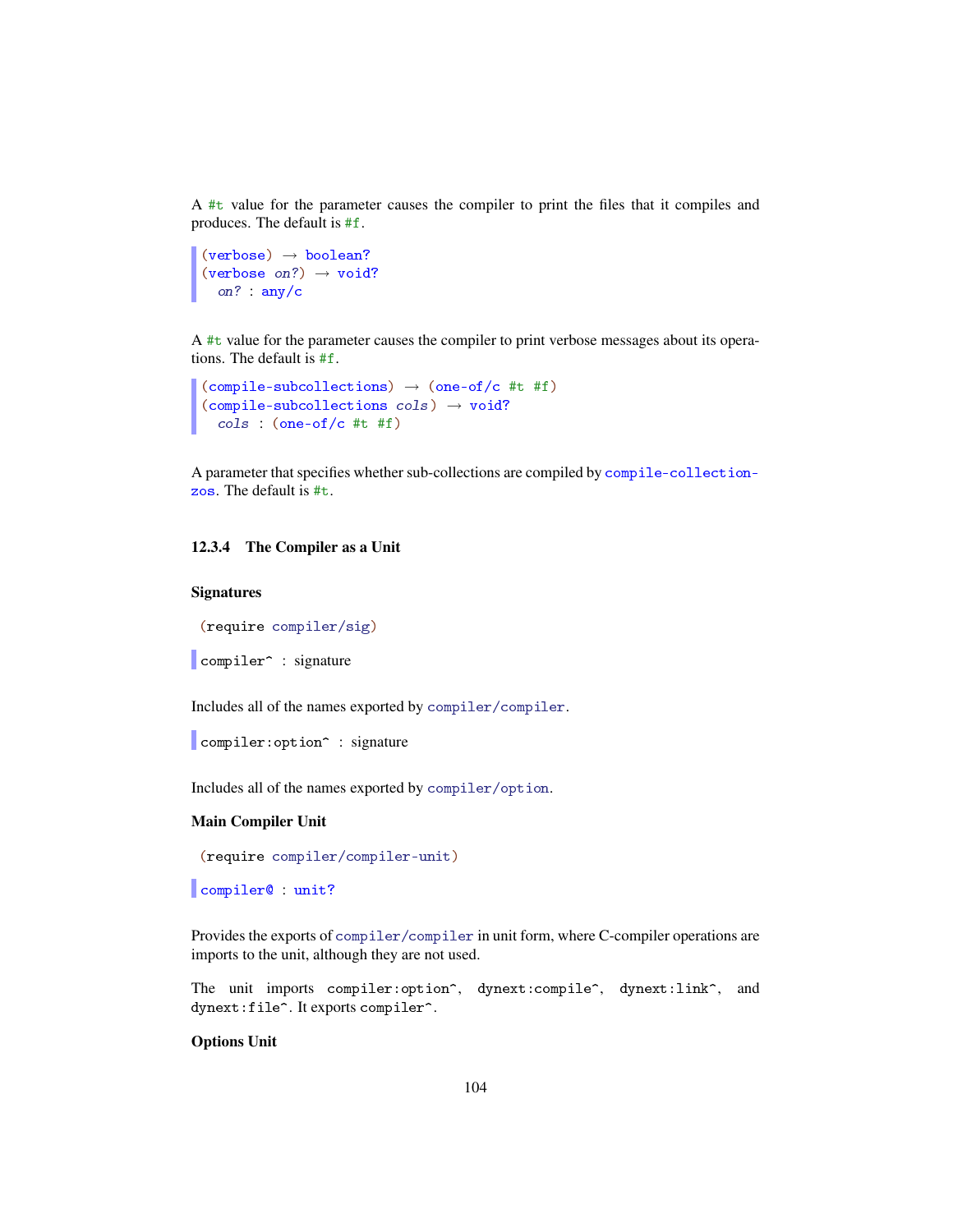(require compiler/option-unit)

compiler:option@ : unit?

Provides the exports of compiler/option in unit form. It imports no signatures, and exports compiler:option^.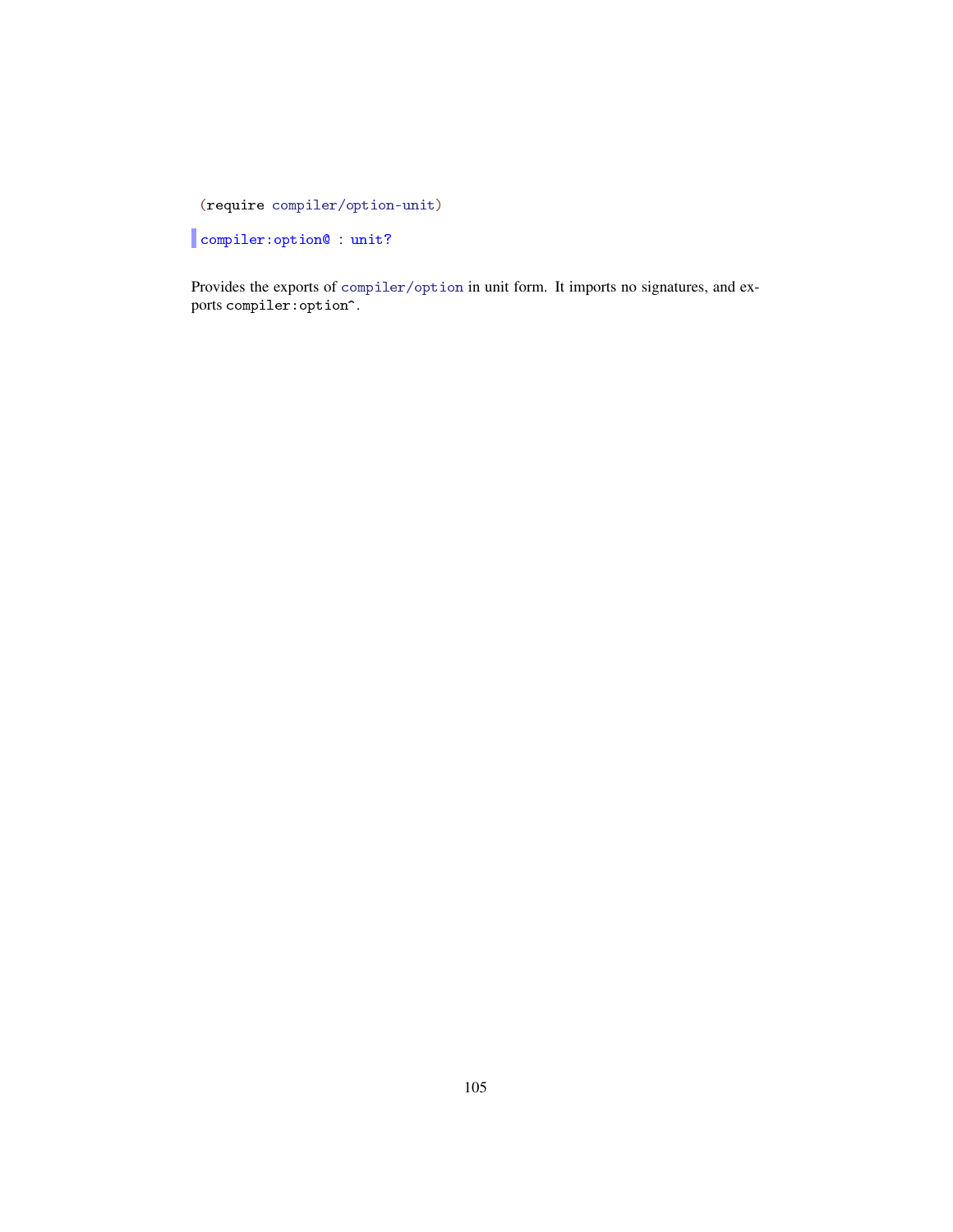## 13 raco test: Run tests

The raco test command requires and runs the test submodule (if any) associated with each path given on the command line. When a path refers to a directory, the tool recursively discovers all files that end in ".rkt" within the directory and runs their test submodules.

The raco test command accepts a few flags:

- $\sim$  -s  $\langle name \rangle$  or  $\sim$ -submodule  $\langle name \rangle$  Requires the submodule  $\langle name \rangle$  rather than test.
- -r or --run-if-absent Requires the top-level module of a file if the relevant submodule is not present. This is the default mode.
- -x or --no-run-if-absent Ignores a file if the relevant submodule is not present.
- -c or --collection Intreprets the arguments as collections where all files should be tested.
- -p or --package Intreprets the arguments as packages where all files should be tested. (All package scopes are searched for the first, most specific package.)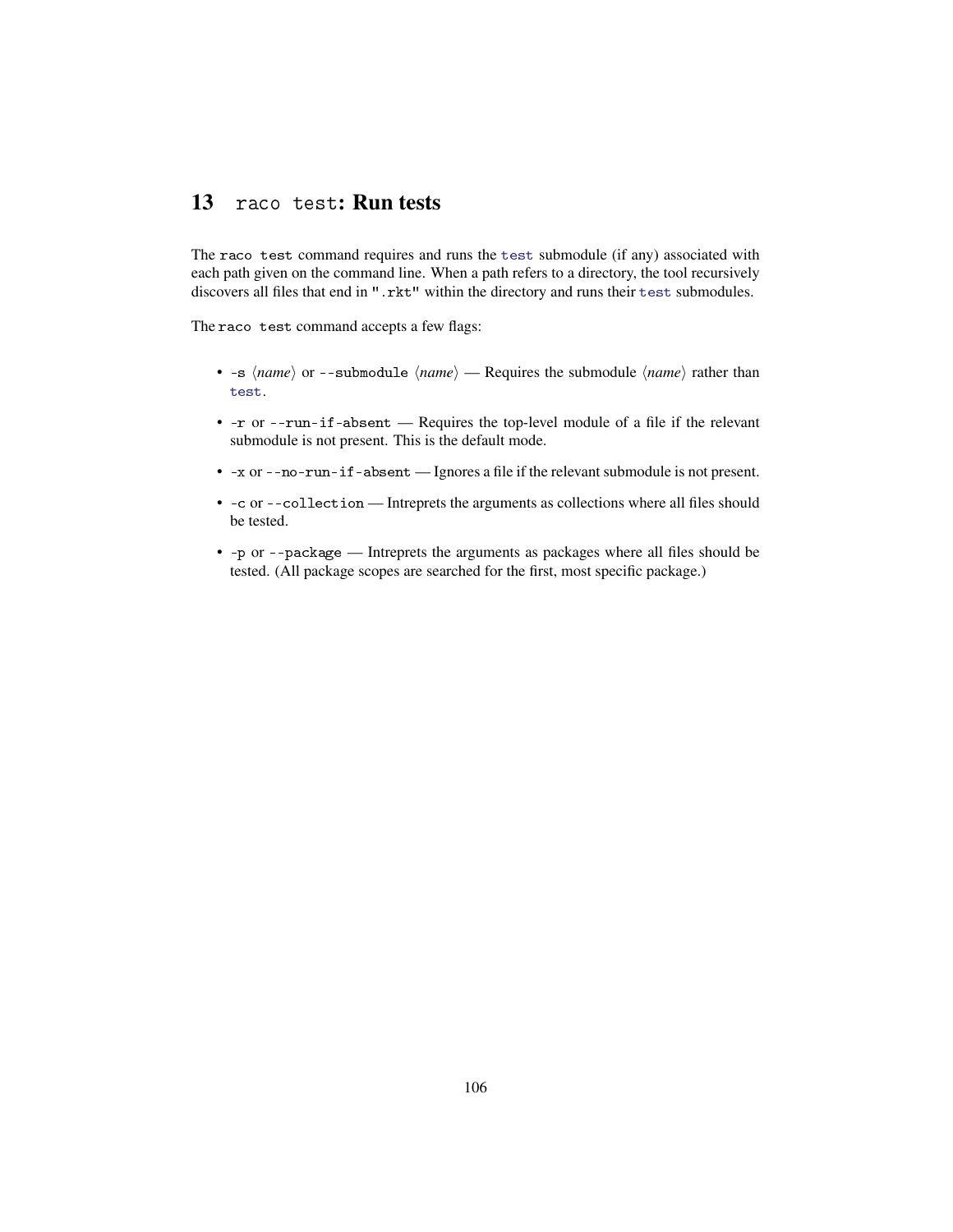# 14 raco docs: Documentation Search

The raco docs command searches the documentation for the given identifiers or search terms.

Command-line flags:

- -h or --help show help information for this command
- -- do not treat remaining arguments as switches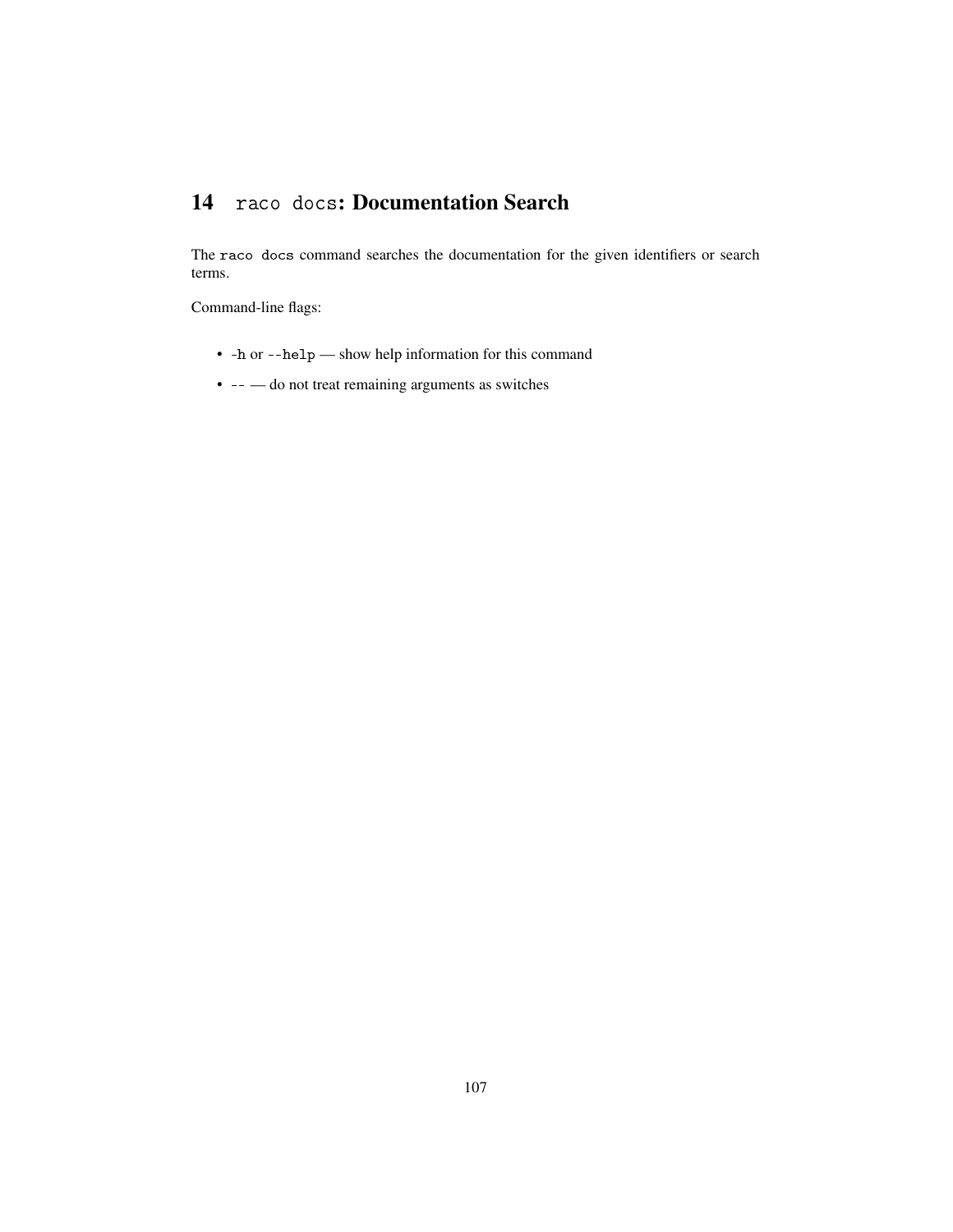# 15 raco expand: Macro Expansion

The raco expand command macro expands the contents of the given source files. Also see expand.

Command-line flags:

- -h or --help show help information for this command
- -- do not treat remaining arguments as switches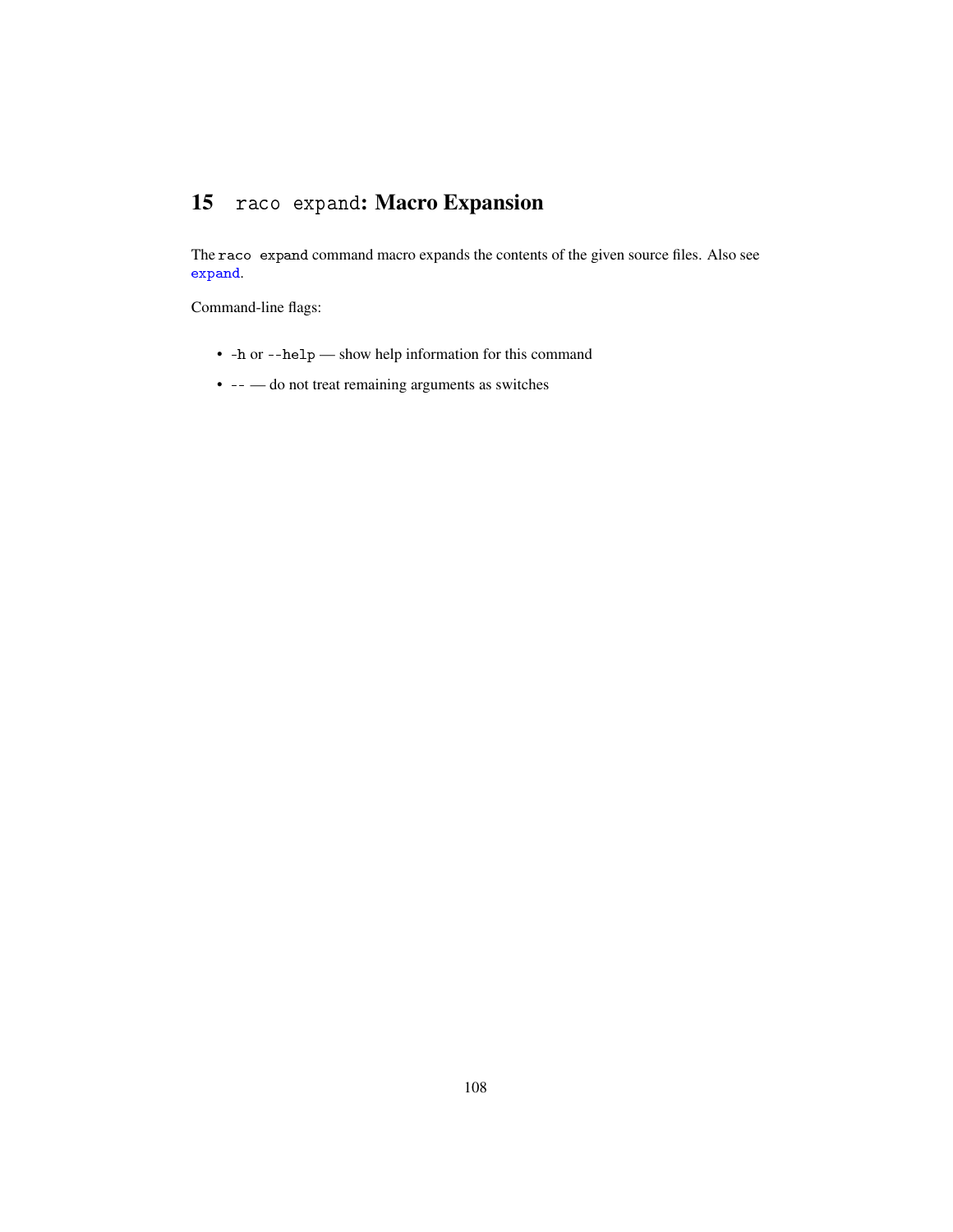## 16 raco scribble: Building Documentation

See *Scribble: The Racket Documentation Tool* for information on the raco scribble command, which is used to run and render a Scribble document.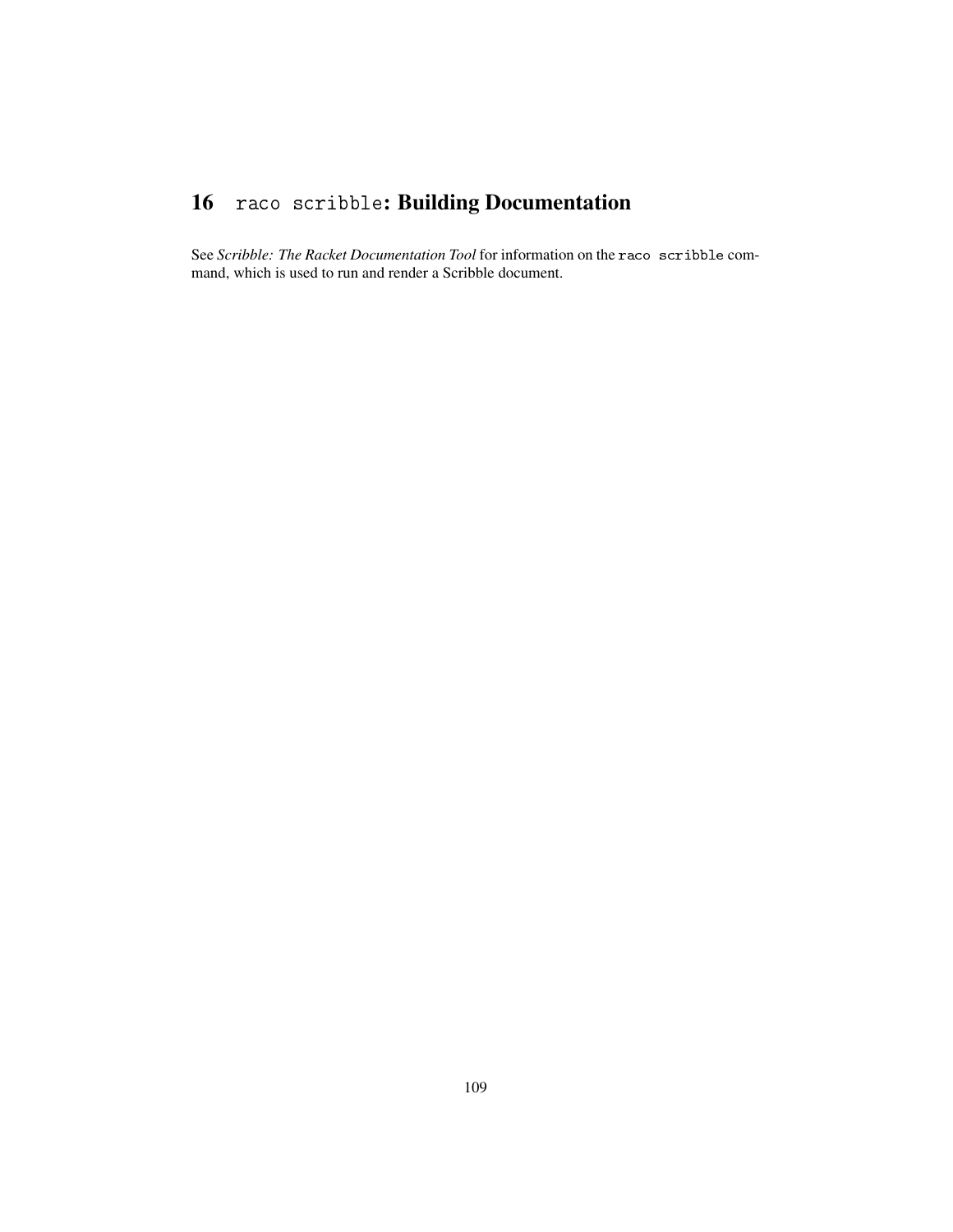## 17 Adding a raco Command

The set of commands supported by raco can be extended by installed collections and PLane T packages. A command is added by defining raco-commands in the "info.rkt" library of a collection or package (see §9.2 ""info.rkt" File Format").

The value bound to raco-commands must be a list of command specifications, where each specification is a list of four values:

```
(list command-string
     implementation-module-path
     description-string
     prominence)
```
The command-string is the command name. Any unambiguous prefix of a command name can be supplied to raco to invoke the command.

The implementation-module-path names the implementation though a module path (in the sense of module-path?). The module is loaded and invoked through dynamicrequire to run the command. The module can access command-line arguments through the current-command-line-arguments parameter, which is adjusted before loading the command module to include only the arguments to the command. The current-commandname parameter is also set to the command name used to load the command. When raco help is used on a command, the command is launched with an initial --help argument in current-command-line-arguments.

The description-string is a short string used to describe the command in response to raco help. The description should not be capitalized or end with a period.

The prominence value should be a read number or  $#f$ . A  $#f$  value means that the command should not be included in the short list of "frequently used commands." A number indicates the relative prominence of the command; the help command has a value of 110, and probably no command should be more prominent. The pack tool, which is currently ranked as the least-prominent of the frequently used commands, has a value of 10.

As an example, the "info.rkt" of the "compiler" collection might contain the

```
(define raco-commands
  '(("make" compiler/commands/make "compile source to byte-
code" 100)
    ("decompile" compiler/commands/decompile "decompile byte-
code" #f)))
```
so that make is treated as a frequently used command, while decompile is available as an infrequently used command.